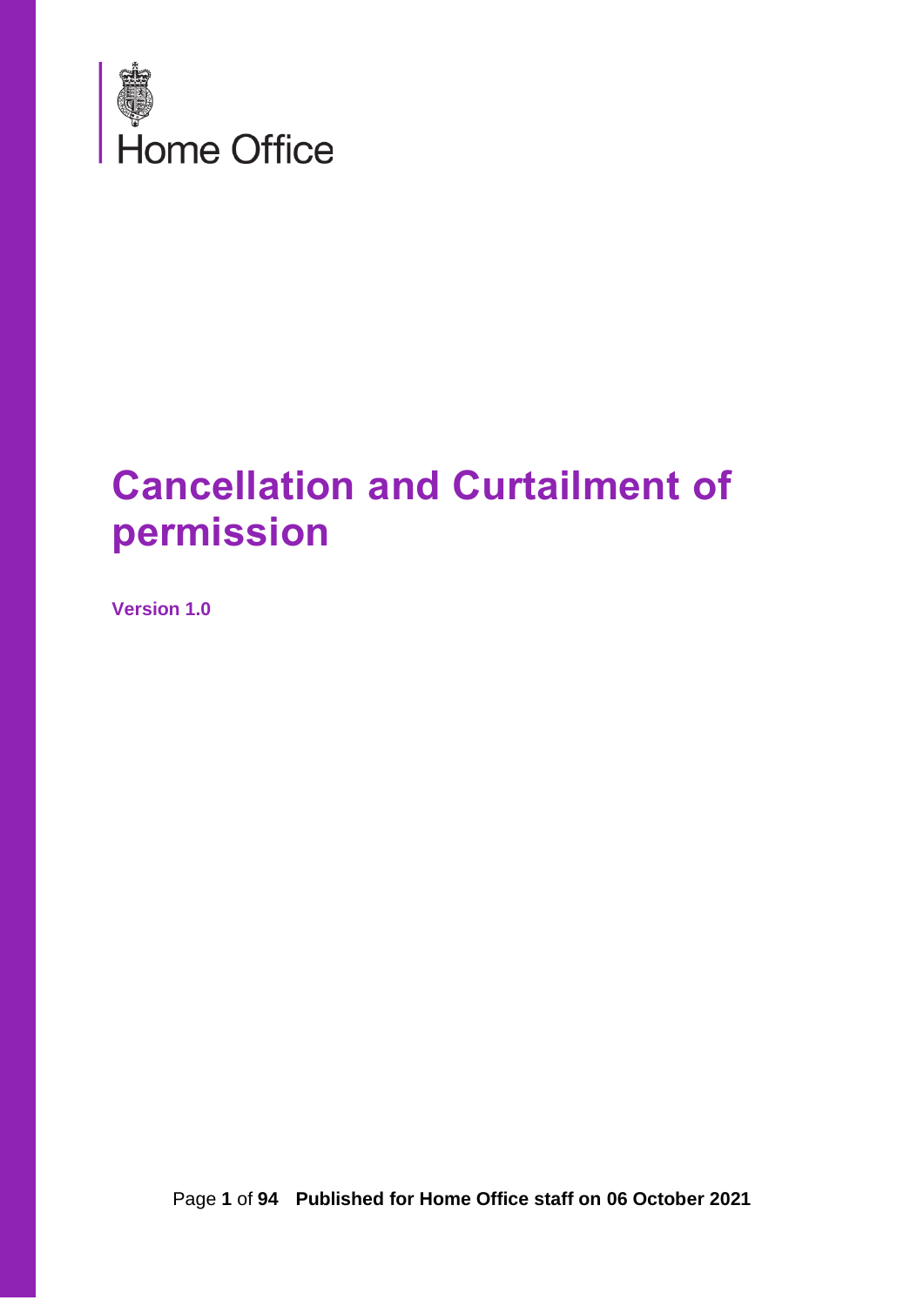# <span id="page-1-0"></span>**Contents**

| Additional cancellation grounds introduced on 1 December 2020 17                    |  |
|-------------------------------------------------------------------------------------|--|
|                                                                                     |  |
| Application of Part 9: mandatory and discretionary cancellation  19                 |  |
|                                                                                     |  |
|                                                                                     |  |
|                                                                                     |  |
|                                                                                     |  |
|                                                                                     |  |
| Section 2: Grounds for cancellation of entry clearance and permission 22            |  |
|                                                                                     |  |
|                                                                                     |  |
|                                                                                     |  |
| Exclusion from asylum or humanitarian protection grounds 24                         |  |
|                                                                                     |  |
|                                                                                     |  |
|                                                                                     |  |
|                                                                                     |  |
| Section 5: Additional grounds for cancellation of entry clearance and permission 26 |  |
|                                                                                     |  |
|                                                                                     |  |
|                                                                                     |  |
|                                                                                     |  |
|                                                                                     |  |
| Page 2 of 94 Published for Home Office staff on 06 October 2021                     |  |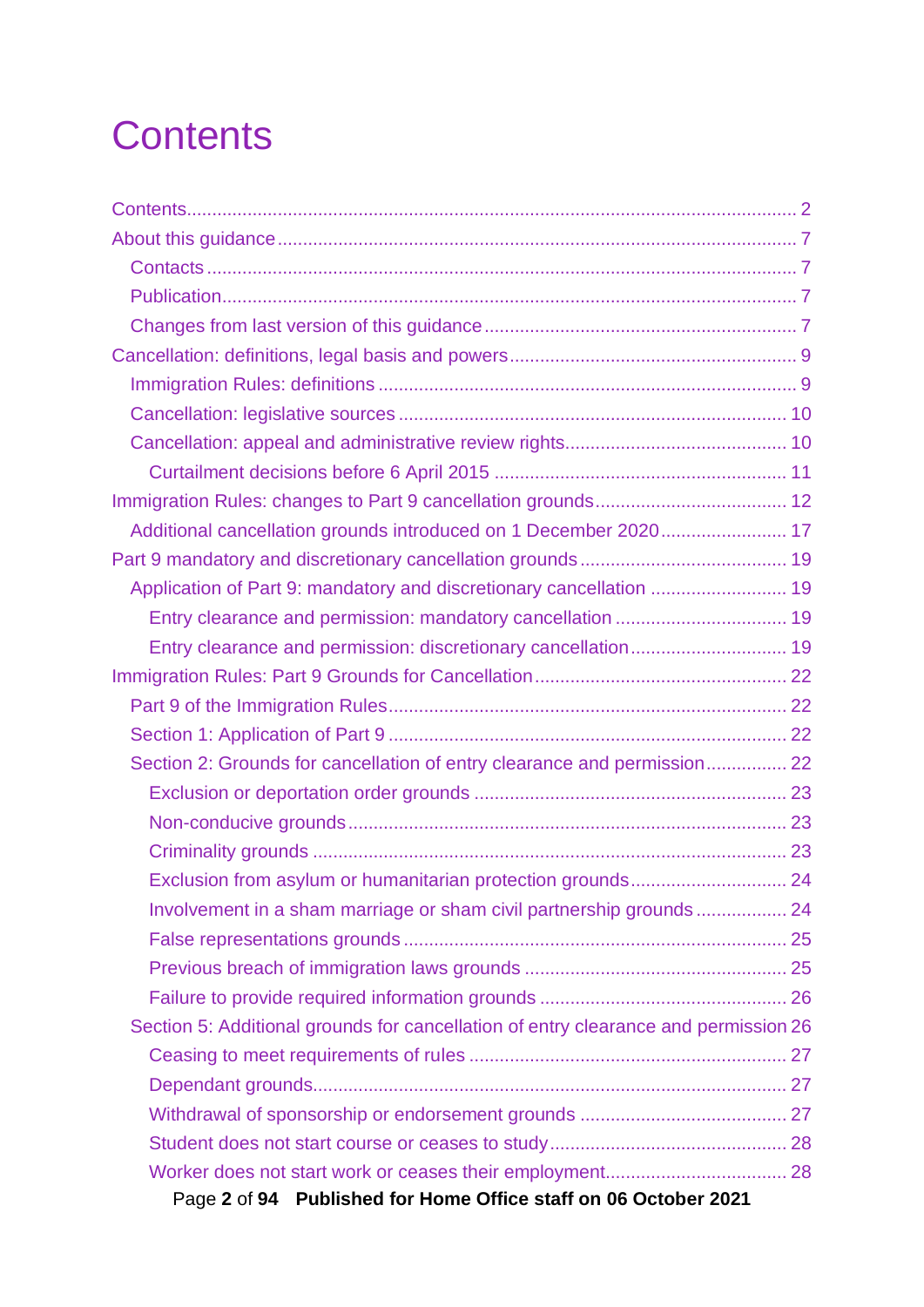| Part 9 cancellation grounds: application to various Appendices 33          |  |
|----------------------------------------------------------------------------|--|
|                                                                            |  |
| Cancellation and curtailment grounds: appendices and annexes  35           |  |
| Appendix EU and Appendix EU (Family Permit): in-country curtailment 35     |  |
|                                                                            |  |
|                                                                            |  |
| Curtailment grounds applying to EUSS or EUSS FP leave 36                   |  |
| Consideration of curtailment of limited leave: EUSS and EUSS FP  37        |  |
| What to consider before referral to Status Review Unit (SRU) 38            |  |
| EUSS and EUSS (FP) in-country curtailment process for SRU and ICE teams 39 |  |
| Minded to curtail notification letter: EUSS and EUSS (FP) cases  40        |  |
| What to consider in making an in-country curtailment decision  40          |  |
|                                                                            |  |
|                                                                            |  |
|                                                                            |  |
|                                                                            |  |
|                                                                            |  |
|                                                                            |  |
|                                                                            |  |
|                                                                            |  |
|                                                                            |  |
|                                                                            |  |
|                                                                            |  |
| Cancellation decisions: case considerations and use of discretion 46       |  |
|                                                                            |  |
|                                                                            |  |
|                                                                            |  |
|                                                                            |  |
| Pregnancy, serious illness or serious medical conditions  47               |  |
|                                                                            |  |
|                                                                            |  |
| Page 3 of 94 Published for Home Office staff on 06 October 2021            |  |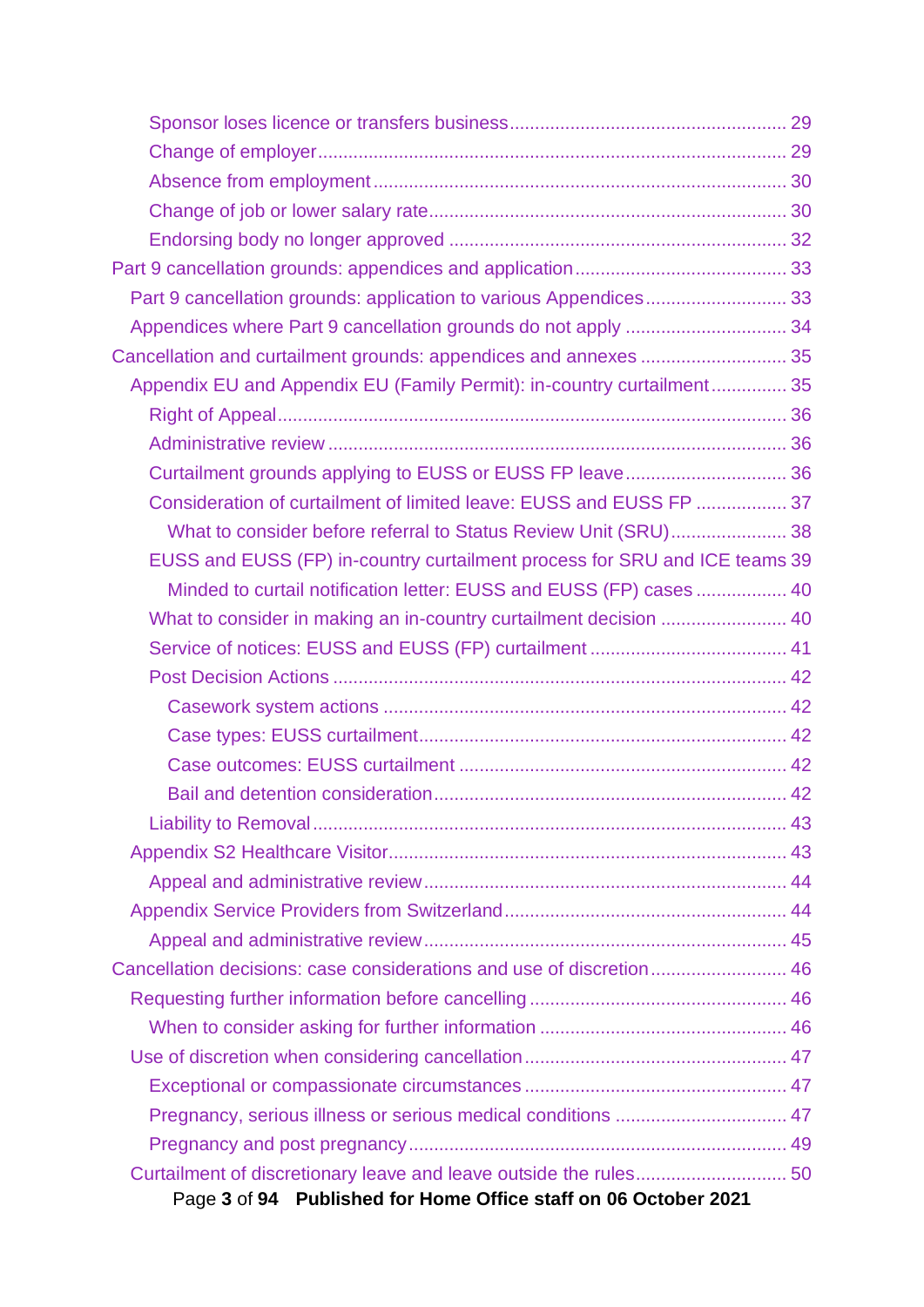| Circumstances for which you must consult a Senior Caseworker 50                  |  |
|----------------------------------------------------------------------------------|--|
|                                                                                  |  |
| Cancellation with immediate effect on discretionary grounds 51                   |  |
| Discretionary cancellation: reasons outside an individual's control  52          |  |
| Cancellation: individual has a period of permission remaining52                  |  |
| Cancellation: points-based system: 60 days permission remaining 53               |  |
|                                                                                  |  |
| Cancellation: individual has over 60 days permission remaining 53                |  |
| Calculating the new date of expiry for permission cancelled to 60 days (or other |  |
|                                                                                  |  |
|                                                                                  |  |
|                                                                                  |  |
|                                                                                  |  |
|                                                                                  |  |
|                                                                                  |  |
|                                                                                  |  |
|                                                                                  |  |
|                                                                                  |  |
|                                                                                  |  |
|                                                                                  |  |
|                                                                                  |  |
|                                                                                  |  |
| Criminality grounds: referrals to Foreign National Offender Returns Command      |  |
|                                                                                  |  |
| Fast track Immigration Compliance and Enforcement (ICE) team referral            |  |
|                                                                                  |  |
|                                                                                  |  |
| Ceasing to meet rules requirements: relationship breakdown  63                   |  |
|                                                                                  |  |
| When spouse or partner informs the Home Office of a breakdown 63                 |  |
|                                                                                  |  |
| When there is evidence in an application that a marriage or partnership has      |  |
|                                                                                  |  |
| Page 4 of 94 Published for Home Office staff on 06 October 2021                  |  |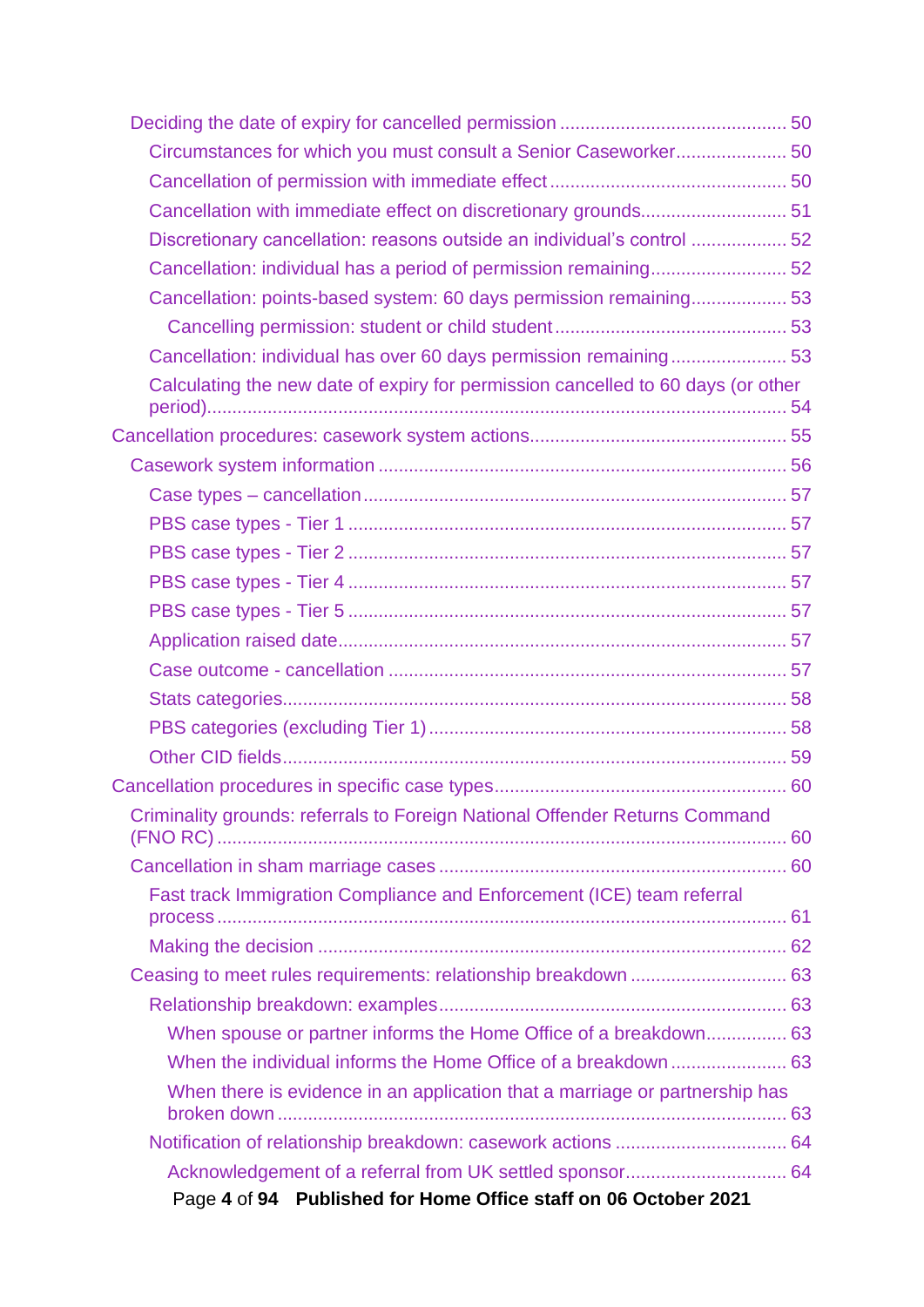| UK settled person does not give permission to use information 64                |  |
|---------------------------------------------------------------------------------|--|
|                                                                                 |  |
|                                                                                 |  |
|                                                                                 |  |
| Individual has discretionary leave based on the relationship  65                |  |
| Breakdown of relationship: initial casework system actions 66                   |  |
|                                                                                 |  |
|                                                                                 |  |
|                                                                                 |  |
| Requests from a spouse or partner for case updates and information  68          |  |
| Domestic violence and forced marriage cases: relationship breakdown  68         |  |
|                                                                                 |  |
|                                                                                 |  |
|                                                                                 |  |
|                                                                                 |  |
|                                                                                 |  |
|                                                                                 |  |
| Individual not granted in another category: less than 60 days permission left72 |  |
|                                                                                 |  |
|                                                                                 |  |
|                                                                                 |  |
|                                                                                 |  |
|                                                                                 |  |
|                                                                                 |  |
|                                                                                 |  |
|                                                                                 |  |
|                                                                                 |  |
|                                                                                 |  |
|                                                                                 |  |
|                                                                                 |  |
| Service of non-appealable cancellation decisions to an email address 81         |  |
|                                                                                 |  |
|                                                                                 |  |
|                                                                                 |  |
|                                                                                 |  |
| Cancellation wording: grounds in Part 9 of the Immigration Rules  86            |  |
|                                                                                 |  |
| Page 5 of 94 Published for Home Office staff on 06 October 2021                 |  |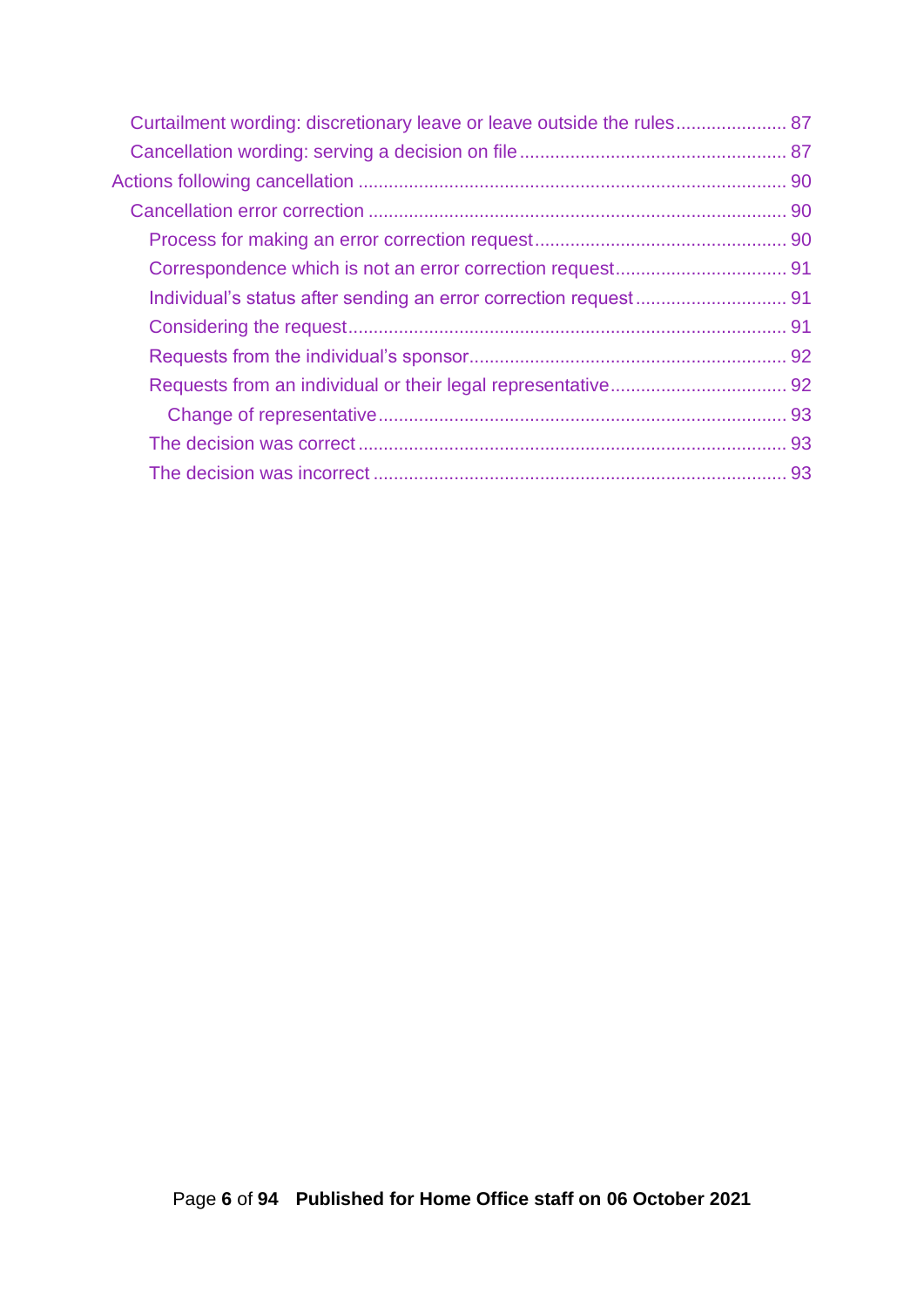# <span id="page-6-0"></span>About this guidance

This guidance tells caseworkers whether to cancel an individual's permission to enter or stay in the UK, or curtail leave where this applies, and when to consider using discretion. It is based on the Immigration Rules.

The guidance contains information about in-country cancellation decisions for:

- part 9 of the Immigration Rules
- appendices to the Immigration Rules (where there are cancellation or curtailment grounds)
- sham marriage cases
- marriage breakdown cases (ceasing to meet requirements of the rules)
- dependants
- points-based system cases

The guidance also contains information about in-country curtailment decisions for:

• EU Settlement Scheme and EU Settlement Scheme (Family Permit) cases

This guidance does not cover:

- Revocation of Indefinite Leave
- Revocation of Humanitarian Protection
- Revocation of Refugee Status

## <span id="page-6-1"></span>**Contacts**

If you have any questions about the guidance and your line manager or senior caseworker cannot help you or you think that the guidance has factual errors then email Enforcement Policy.

If you notice any formatting errors in this guidance (broken links, spelling mistakes and so on) or have any comments about the layout or navigability of the guidance then you can email the Guidance Rules and Forms team.

# <span id="page-6-2"></span>**Publication**

Below is information on when this version of the guidance was published:

- version **1.0**
- published for Home Office staff on **06 October 2021**

## <span id="page-6-3"></span>**Changes from last version of this guidance**

This guidance replaces the Curtailment guidance, previous versions of this guidance can be found in the guidance archive.

Page **7** of **94 Published for Home Office staff on 06 October 2021**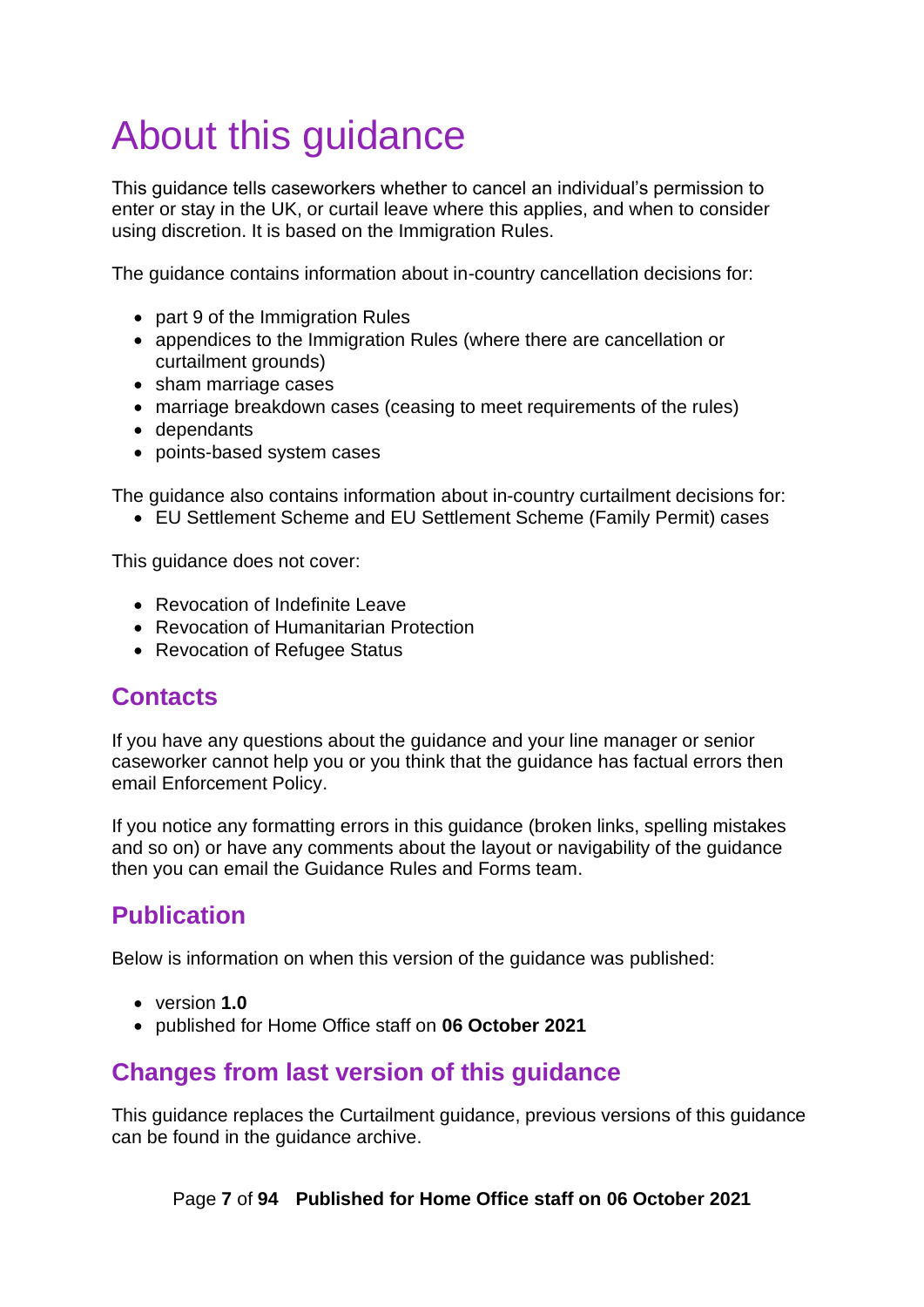- title change from 'Cancellation of entry clearance and permission' to 'Cancellation and Curtailment of permission' to reflect that this guidance is focused on in-country cancellation and curtailment decisions
- revised section on EU Settlement Scheme and EU Settlement Scheme (Family Permit) cases
- deletion of the section on 'Curtailing the leave of relevant Afghan citizens'. Specific guidance on this cohort is not required as, following the changes to [part 7 of the Immigration Rules](https://www.gov.uk/guidance/immigration-rules/immigration-rules-part-7-other-categories) specifically to paragraphs 276BA1 to 276BS5, which took effect on 6 October 2021, Part 9 of the Immigration Rules now applies in the usual way to these individuals
- other minor changes as a result of Immigration Rules changes taking effect on 6 and 11 October 2021
- minor housekeeping changes

#### **Related content**

**[Contents](#page-1-0)**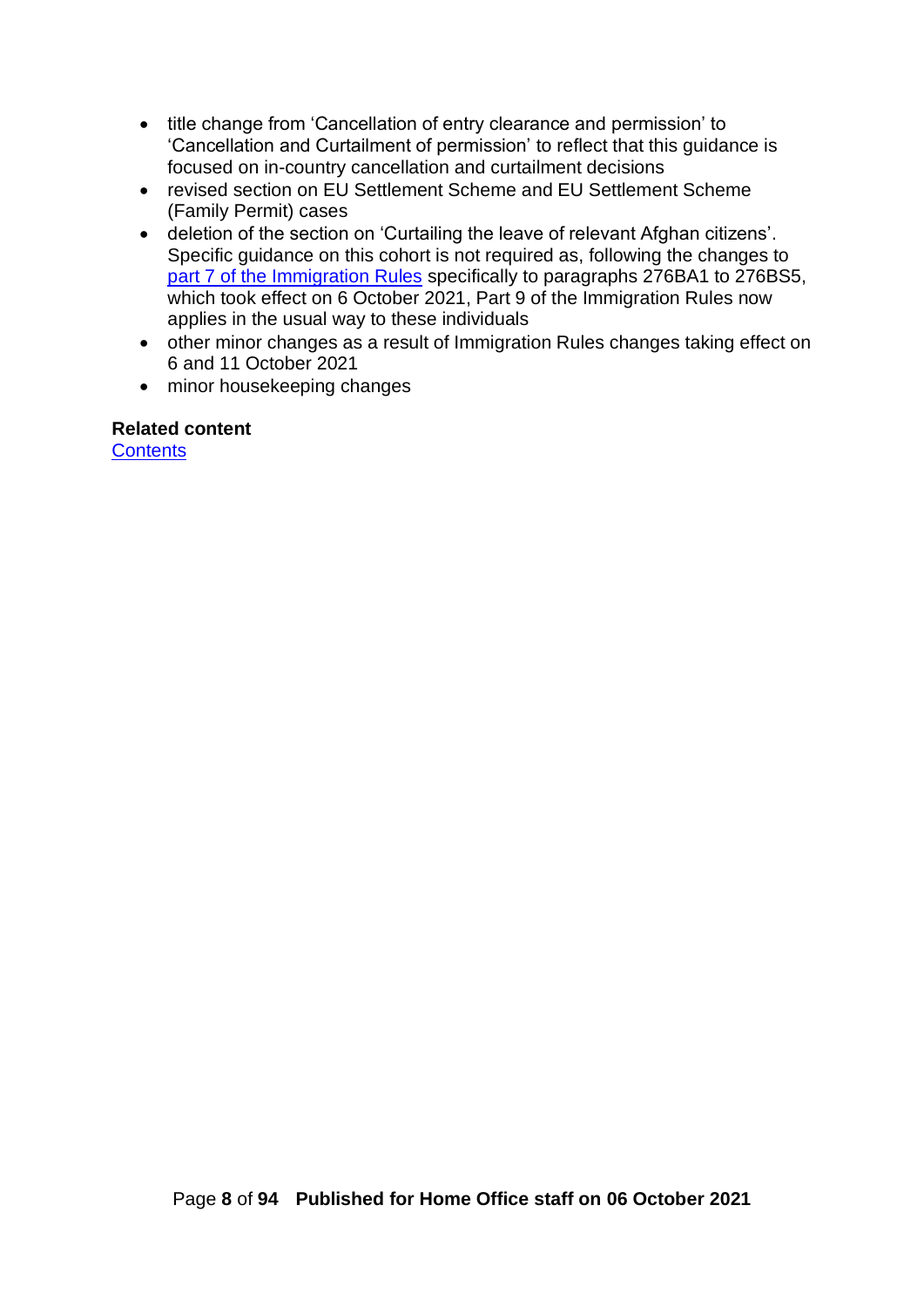# <span id="page-8-0"></span>Cancellation: definitions, legal basis and powers

This page tells caseworkers about the legislation that allows them to cancel an individual's permission to enter or stay in the UK, also referred to as limited leave to enter or remain, or in the case of leave granted under Appendix EU, 'pre-settled status'. Appeal and administrative review rights are also outlined.

## <span id="page-8-1"></span>**Immigration Rules: definitions**

The terms 'cancellation', 'permission to enter' and 'permission to stay' were introduced on 1 December 2020 in the changes to the [Immigration R](https://www.gov.uk/guidance/immigration-rules)ules which took effect on 1 December 2020. See [paragraph 6.2 of the Immigration Rules](https://www.gov.uk/guidance/immigration-rules/immigration-rules-introduction) to access a list of definitions.

The term 'permission' has been used in this guidance and refers to 'permission to enter' and 'permission to stay' in the UK'. The guidance also refers to 'leave' or 'limited leave to enter or remain' where this is relevant to the referenced legislation.

'Permission to enter' has the same meaning as leave to enter under the Immigration Act 1971.

'Permission to stay' has the same meaning as leave to remain under the Immigration Act 1971 (and includes a variation of leave to enter or remain and an extension of leave to enter or remain).

The term 'cancellation' was introduced on 1 December 2020 and is now widely used in Part 9 of the Immigration Rules and replaces the term 'curtailment', although 'curtailment' is still used in some sections of the Immigration Rules, such as ['Appendix EU'.](https://www.gov.uk/guidance/immigration-rules/immigration-rules-appendix-eu) [Paragraph 6.2 of the Immigration Rules](https://www.gov.uk/guidance/immigration-rules/immigration-rules-introduction) provides the following definitions for 'cancellation' and 'curtailment':

'Cancellation' as referenced in part 9 of the [Immigration Rules,](https://www.gov.uk/guidance/immigration-rules/immigration-rules-part-9-grounds-for-refusal) [Appendix S2](https://www.gov.uk/guidance/immigration-rules/immigration-rules-appendix-s2-healthcare-visitor)  [Healthcare Visitor](https://www.gov.uk/guidance/immigration-rules/immigration-rules-appendix-s2-healthcare-visitor) and [Appendix Service Providers from Switzerland](https://www.gov.uk/guidance/immigration-rules/immigration-rules-appendix-service-providers-from-switzerland) means cancellation, variation in duration, or curtailment, of entry clearance or permission, which can take effect immediately or at a specified future date and whether the person is in the UK or overseas. Use of the word "cancellation" does not change the statutory powers, and in particular does not imply any power to curtail indefinite permission in country; the only power to cancel such leave in country is the power to revoke contained in [section 76 of the Nationality, Immigration and Asylum Act 2002.](http://www.legislation.gov.uk/ukpga/2002/41/section/76) See: [Cancellation: legislative sources.](#page-9-0)

'Curtailment' is referenced in relation to EU Settlement Scheme (EUSS) cases and in relation to the curtailment of a person's leave to enter or leave to remain, means cancelling or curtailing their leave, such that they will have a shorter period of leave remaining or no leave remaining.

Page **9** of **94 Published for Home Office staff on 06 October 2021**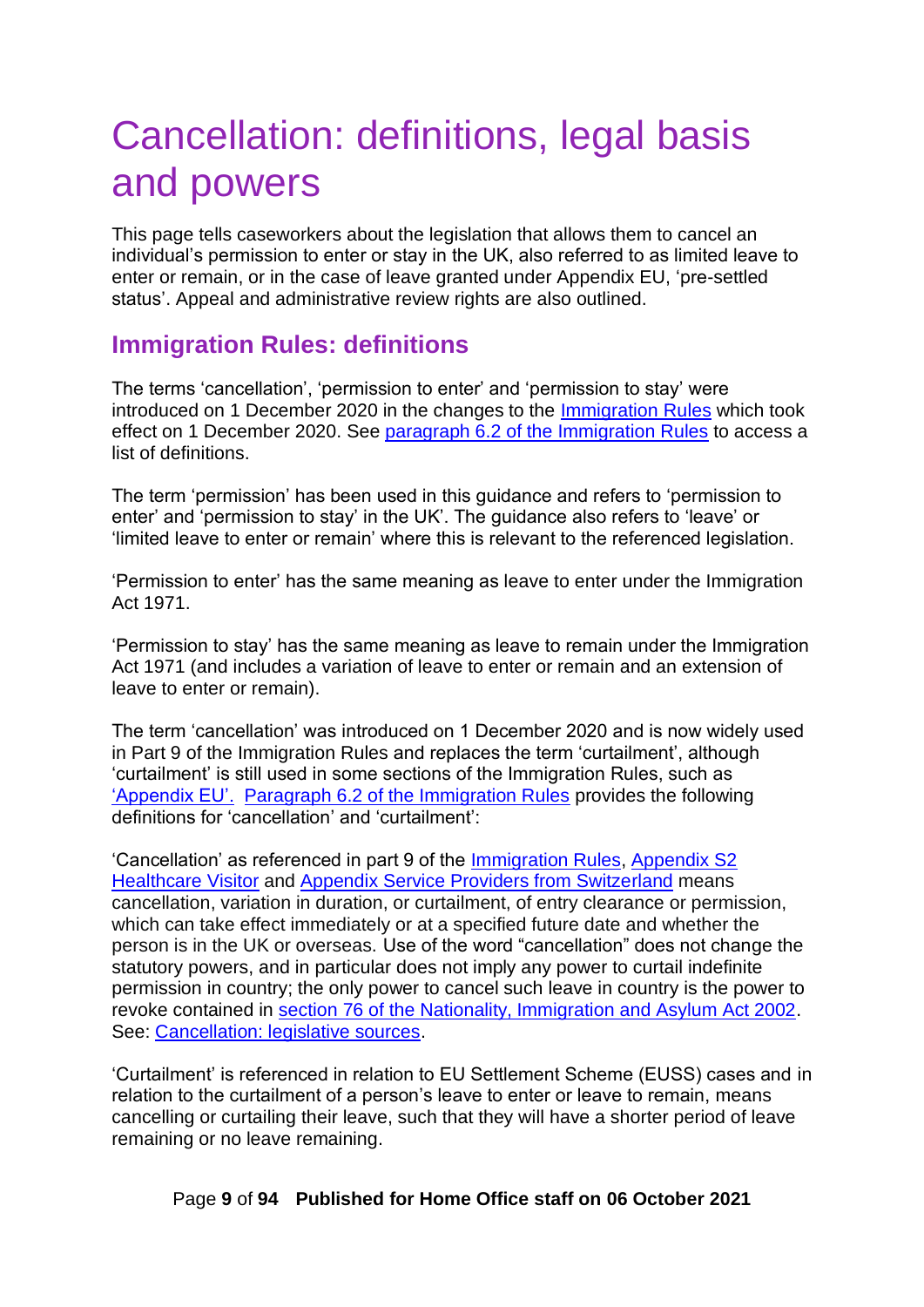# <span id="page-9-0"></span>**Cancellation: legislative sources**

[Section 3\(3\)\(a\) of the Immigration Act 1971](http://www.legislation.gov.uk/ukpga/1971/77/section/3) gives the power to cancel an individual's limited leave to enter or remain, whether the leave was granted under the rules or outside them. This is because section 3(3)(a) gives the power to vary leave and cancelling leave is a variation of leave.

The [Immigration \(Leave to Enter and Remain\) Order 2000](http://www.legislation.gov.uk/uksi/2000/1161/contents/made) gives the power to cancel non-lapsing indefinite or limited leave, or cancel limited leave, when an individual is outside the UK. The relevant provisions in the order are article 13(6) and (7).

Article 8ZA of the order sets out how you may serve a notice which does not attract a right of appeal, including where you may serve a notice to file.

[Section 76 of the Nationality, Immigration and](http://www.legislation.gov.uk/ukpga/2002/41/section/76) Asylum Act 2002 gives the power to revoke indefinite leave to enter or remain when an individual:

- is liable to deportation but they cannot be deported for legal reasons
- obtained leave by deception
- ceases to be a refugee because of their own actions

[Section 10 of the Immigration and Asylum Act 1999](http://www.legislation.gov.uk/ukpga/1999/33/section/10) (as amended by the Immigration Act 2014) states that an individual, as well as any family members who meet certain conditions set out in section 10, is liable to be removed from the UK if the person requires leave to enter or remain in the UK but does not have it.

[Regulation 16 of the Immigration \(Biometric Registration\) Regulations 2008](http://www.legislation.gov.uk/uksi/2008/3048/regulation/16/made) sets out when the Secretary of State may require an individual (who is covered by the regulations) to surrender their biometric residence permit (BRP), including when an individual's leave to remain is to be varied or cancelled. Regulation 23 sets out the steps the Secretary of State may take if an individual fails to comply with a requirement of the regulations, including cancelling or varying an individual's leave to enter or remain.

[Section 4 of the Immigration Act 1971](https://www.legislation.gov.uk/ukpga/1971/77/section/4) requires that the power to vary leave under s3(3)(a) of that act must be exercised by notice in writing given to the person affected.

#### <span id="page-9-1"></span>**Cancellation: appeal and administrative review rights**

An individual does not have a right of appeal or administrative review in respect of a cancellation decision made on or after 6 April 2015. However, this does not apply where an individual comes under the EU Settlement Scheme or is an S2 Healthcare Visitor as these cohorts will have a right of appeal. For these cohorts, and additionally Service Providers from Switzerland, there will be a right to seek an administrative review where decisions are made at the border only. For more information, see section: [Cancellation and curtailment grounds: appendices and](#page-34-0)  [annexes.](#page-34-0)

Page **10** of **94 Published for Home Office staff on 06 October 2021**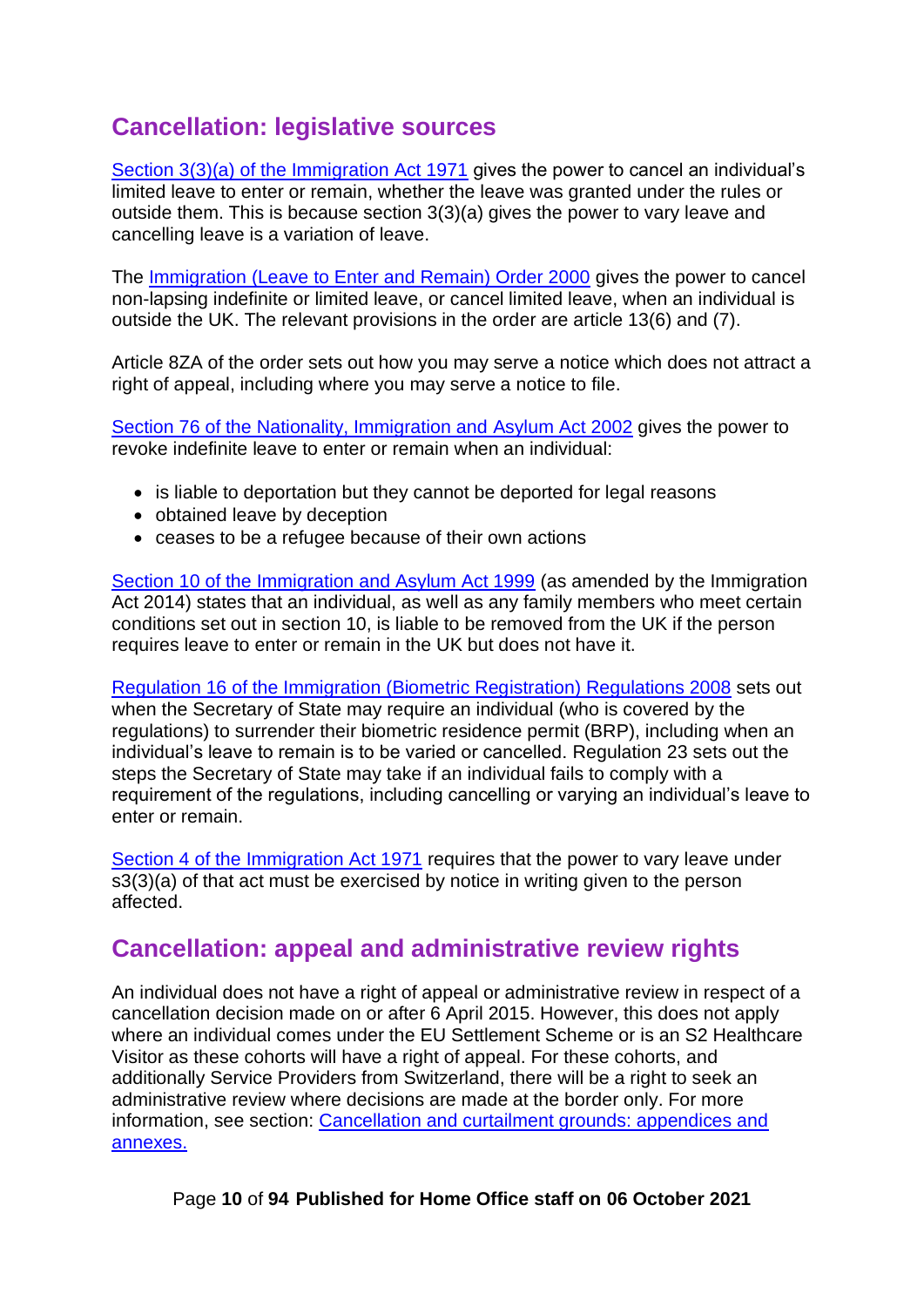For cancellation decisions made on or after 6 April 2015, either:

- their permission to enter or stay in the UK expires with immediate effect
- they are left with a period of permission to enter or stay in the UK following cancellation

Save in the cases of the EU Settlement Scheme, S2 Healthcare Visitors and Service Providers from Switzerland, you must make sure that the cancellation decision letter does not state that the individual has a right of appeal or administrative review.

## <span id="page-10-0"></span>Curtailment decisions before 6 April 2015

In the context of decisions made before 6 April 2015, the terms 'curtailment' and 'curtailing leave to remain' are used. The terms 'cancellation' and 'permission to stay' took effect from 1 December 2020.

An individual may have had a right of appeal against a decision to curtail their leave with immediate effect, if the decision to curtail leave was made before 6 April 2015.

You must check the appeals section of the version of the curtailment guidance that applied on the date the leave was curtailed. In particular, you need to check:

- whether an individual had a right of appeal
- how to implement an allowed curtailment appeal

The previous versions of the guidance are in Cancellation – archive.

#### **Related content**

**[Contents](#page-1-0)** 

#### **Related external links**

[Immigration \(Leave to Enter and Remain\) \(Amendment\) Order 2013](http://www.legislation.gov.uk/uksi/2013/1749/introduction/made) [Immigration Rules](https://www.gov.uk/guidance/immigration-rules)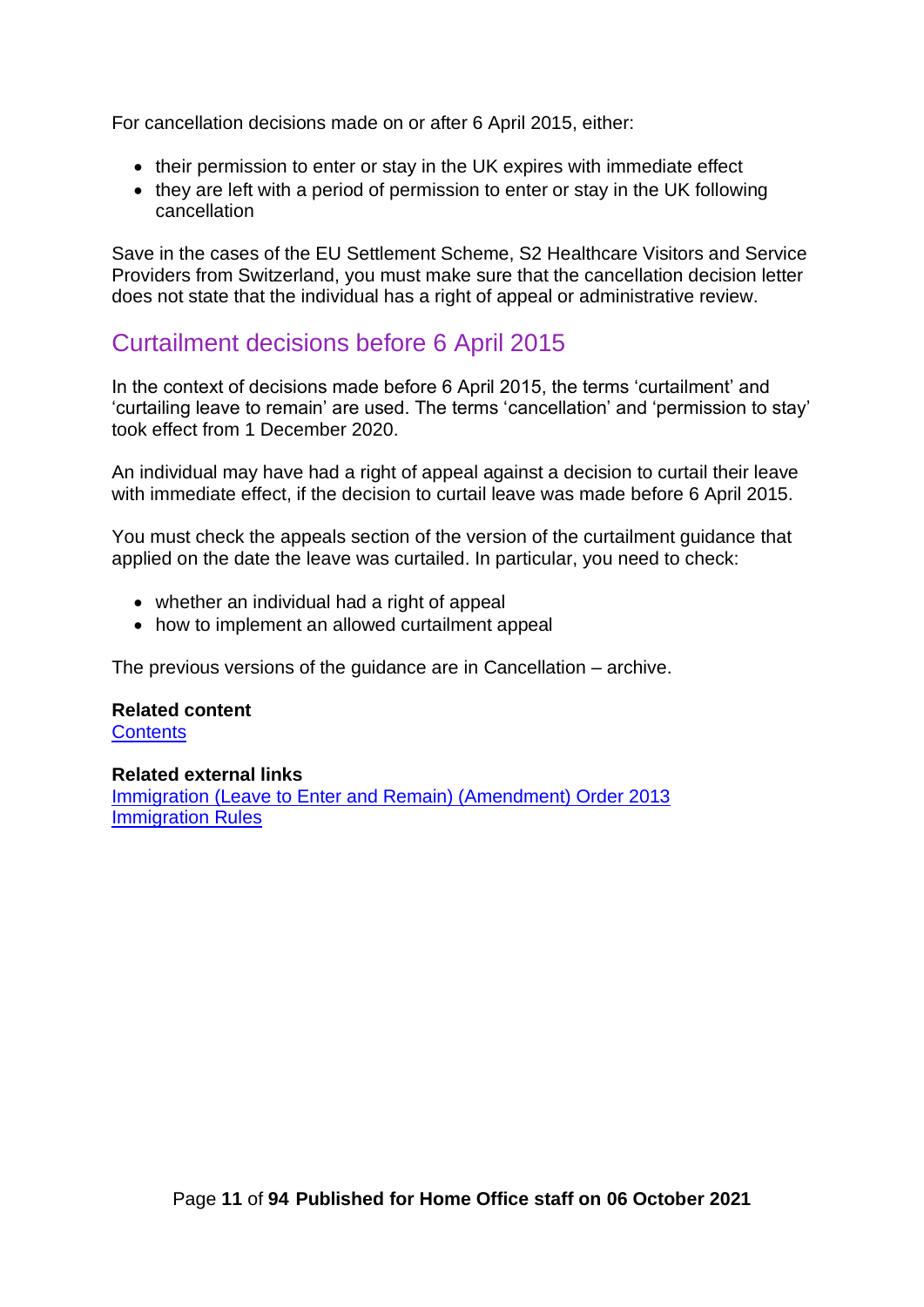# <span id="page-11-0"></span>Immigration Rules: changes to Part 9 cancellation grounds

This page outlines the curtailment grounds prior to 1 December 2020 and the corresponding, or new cancellation grounds in the [Immigration Rules](https://www.gov.uk/guidance/immigration-rules) which came into force on 1 December 2020. There is not a direct equivalent for each cancellation ground.

Cancellation grounds under part 9 of the Immigration Rules do not apply in EU Settlement Scheme, S2 Healthcare Visitor, or Service Providers from Switzerland cases. The grounds for curtailment, or cancellation, as referred to in the latter two cohorts, are contained within the relevant appendices. Part 9 of the Immigration Rules also does not apply, or applies only partially, to other types of case, see: [paragraph 9.1.1 of the Immigration Rules.](https://www.gov.uk/guidance/immigration-rules/immigration-rules-part-9-grounds-for-refusal) See also: [Appendices where Part 9](#page-33-0)  [cancellation grounds do not apply](#page-33-0) and [Cancellation and Curtailment grounds:](#page-34-0)  [appendices and annexes](#page-34-0) in this guidance.

#### **Page contents:**

[Additional grounds for cancellation from 1 December 2020](#page-16-1)

| <b>Curtailment grounds</b><br>prior to 1 December<br>2020                                                                                                                                                                        | <b>Curtailment</b><br>paragraph | <b>Cancellation grounds</b><br>after 1 December 2020                                                                                                                                            | <b>Cancellation</b><br>paragraph |
|----------------------------------------------------------------------------------------------------------------------------------------------------------------------------------------------------------------------------------|---------------------------------|-------------------------------------------------------------------------------------------------------------------------------------------------------------------------------------------------|----------------------------------|
| Making of false<br>representations or<br>failure to disclose<br>material facts in relation<br>to, or in support of an<br>application for leave to<br>enter or a previous<br>variation of leave                                   | 322(2)                          | Making of false<br>representations,<br>submission of false<br>documents or false<br>information and failure to<br>disclose relevant facts in<br>relation to, or in support<br>of an application | 9.7.3                            |
| Making of false<br>representations or<br>failure to disclose any<br>material fact for the<br>purpose of obtaining a<br>document from<br>Secretary of State that<br>indicates an individual<br>has a right to reside in<br>the UK | 322(2A)                         | Making of false<br>representations,<br>submission of false<br>documents or false<br>information and failure to<br>disclose relevant facts in<br>relation to, or in support<br>of an application | 9.7.3                            |
| Failure to comply with<br>conditions attached to a<br>current or previous grant<br>of leave to enter or<br>remain                                                                                                                | 322(3)                          | Failure to comply with<br>conditions of permission<br>to enter or stay (includes<br>permission extended<br>under section 3C of the<br>Immigration Act 1971)                                     | 9.8.8                            |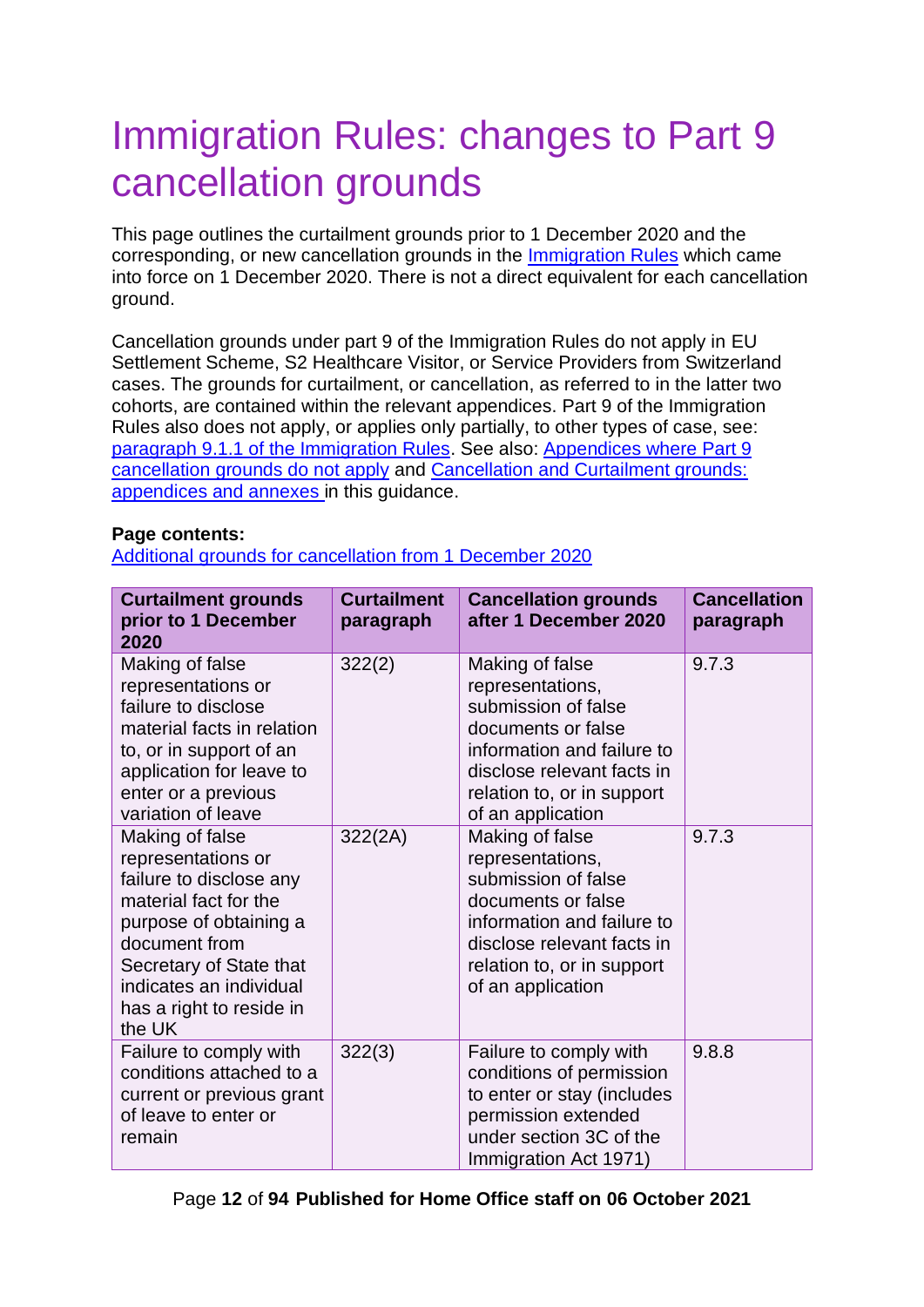| <b>Curtailment grounds</b><br>prior to 1 December<br>2020                                                                                                                                      | <b>Curtailment</b><br>paragraph | <b>Cancellation grounds</b><br>after 1 December 2020                                                                                                                                                                | <b>Cancellation</b><br>paragraph                           |
|------------------------------------------------------------------------------------------------------------------------------------------------------------------------------------------------|---------------------------------|---------------------------------------------------------------------------------------------------------------------------------------------------------------------------------------------------------------------|------------------------------------------------------------|
| Failure by the individual<br>to maintain or<br>accommodate himself<br>and any dependants<br>without recourse to<br>public funds                                                                | 322(4)                          | No direct equivalent but<br>the following may apply:<br>Failure to comply with<br>conditions of permission<br>to enter or stay (includes<br>permission extended<br>under section 3C of the<br>Immigration Act 1971) | 9.8.8 (not a<br>direct<br>equivalent<br>but may<br>apply)  |
| Undesirable to permit an<br>individual to remain in<br>the UK in light of their<br>conduct, character, or<br>associations, or the fact<br>they represent a threat<br>to national security      | 322(5)                          | The individual's<br>presence in the UK is not<br>conducive to the public<br>good because of their<br>conduct, character,<br>associations or other<br>reasons                                                        | 9.3.2                                                      |
| Undesirable to permit an<br>individual to enter or<br>remain in the UK<br>because their offending<br>has caused serious<br>harm or they are a<br>persistent offender                           | 322(5A)                         | The individual:<br>(b) is a persistent<br>offender; or<br>(c) their offending has<br>caused serious harm                                                                                                            | $9.4.2$ (b) and<br>(c)                                     |
| Use of deception in<br>seeking leave to remain<br>or a variation of leave to<br>remain                                                                                                         | 323(ia)                         | Use of deception in an<br>application for<br>permission to stay<br>(applies only to<br>permission under section<br>3C of the Immigration<br>Act 1971)                                                               | 9.7.4 (3C)<br>permission<br>only)                          |
| The individual ceases to<br>meet the requirements<br>of the rules under which<br>leave to enter or remain<br>was granted                                                                       | 323(ii)                         | The individual ceases to<br>meet the requirements of<br>the rules under which<br>entry clearance or<br>permission was granted                                                                                       | 9.23.1                                                     |
| The individual is the<br>dependant, or is seeking<br>leave to remain as the<br>dependant, of an<br>asylum application<br>whose claim has been<br>refused and whose<br>leave has been curtailed | 323(iii)                        | No direct equivalent but<br>the following may apply:<br>The individual's entry<br>clearance or permission<br>was granted as a<br>dependant of another<br>person whose<br>permission is, or has<br>been, cancelled   | 9.24.1 (not a<br>direct<br>equivalent<br>but may<br>apply) |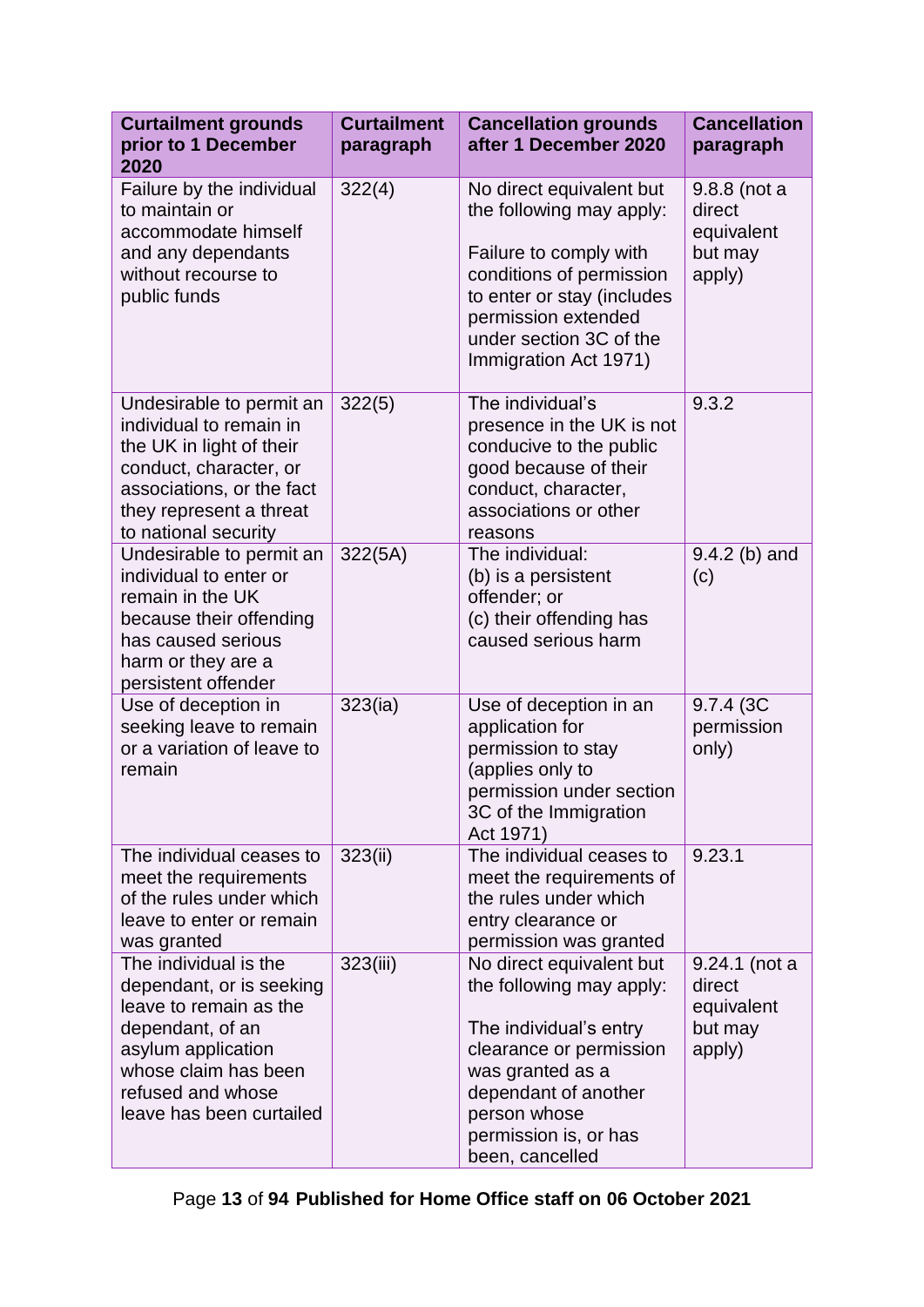| <b>Curtailment grounds</b><br>prior to 1 December<br>2020                                                                                                         | <b>Curtailment</b><br>paragraph | <b>Cancellation grounds</b><br>after 1 December 2020                                                                                                                                                                                                                                                                                                                                                                                                                     | <b>Cancellation</b><br>paragraph                          |
|-------------------------------------------------------------------------------------------------------------------------------------------------------------------|---------------------------------|--------------------------------------------------------------------------------------------------------------------------------------------------------------------------------------------------------------------------------------------------------------------------------------------------------------------------------------------------------------------------------------------------------------------------------------------------------------------------|-----------------------------------------------------------|
| On any of the grounds<br>set out in paragraphs<br>339A-339AC and<br>paragraphs 339GA-<br>339GD (Exclusion from<br>asylum or humanitarian<br>protection grounds)   | 323(iv)                         | Paragraph 339AA,<br>339AC, 339D or 339GB<br>applies, or would apply<br>but for the fact the<br>individual has made a<br>protection claim, or the<br>protection claim was<br>determined without<br>reference to any matters<br>described in those<br>paragraphs                                                                                                                                                                                                           | 9.5.2                                                     |
| The individual has<br>committed an offence<br>within the first 6 months<br>of being granted leave<br>to enter and this<br>resulted in a period of<br>imprisonment | 323(v)                          | No direct equivalent but<br>the following may apply:<br>The individual:<br>(a) has been convicted<br>of a criminal offence in<br>the UK or overseas for<br>which they have<br>received a custodial<br>sentence of less than 12<br>months; or<br>(b) has been convicted<br>of a criminal offence in<br>the UK or overseas for<br>which they have<br>received a non-custodial<br>sentence, or an out-of-<br>court disposal that is<br>recorded on their<br>criminal record | 9.4.5 (not a<br>direct<br>equivalent<br>but may<br>apply) |
| The individual was<br>granted their leave as<br>the dependant of<br>another person whose<br>leave to enter or remain<br>is being, or has been,<br>curtailed       | 323(vi)                         | The individual's entry<br>clearance or permission<br>was granted as a<br>dependant of another<br>person whose<br>permission is, or has<br>been, cancelled                                                                                                                                                                                                                                                                                                                | 9.24.1                                                    |
| The individual fails to<br>comply with a request<br>under paragraph 39D<br>(provide additional<br>information and/or<br>attend an interview)                      | 323(vii)                        | The individual fails to<br>comply with a<br>reasonable requirement<br>to: attend an interview,<br>provide information or<br>biometrics, to undergo a<br>medical examination or<br>provide a medical report                                                                                                                                                                                                                                                               | 9.9.2                                                     |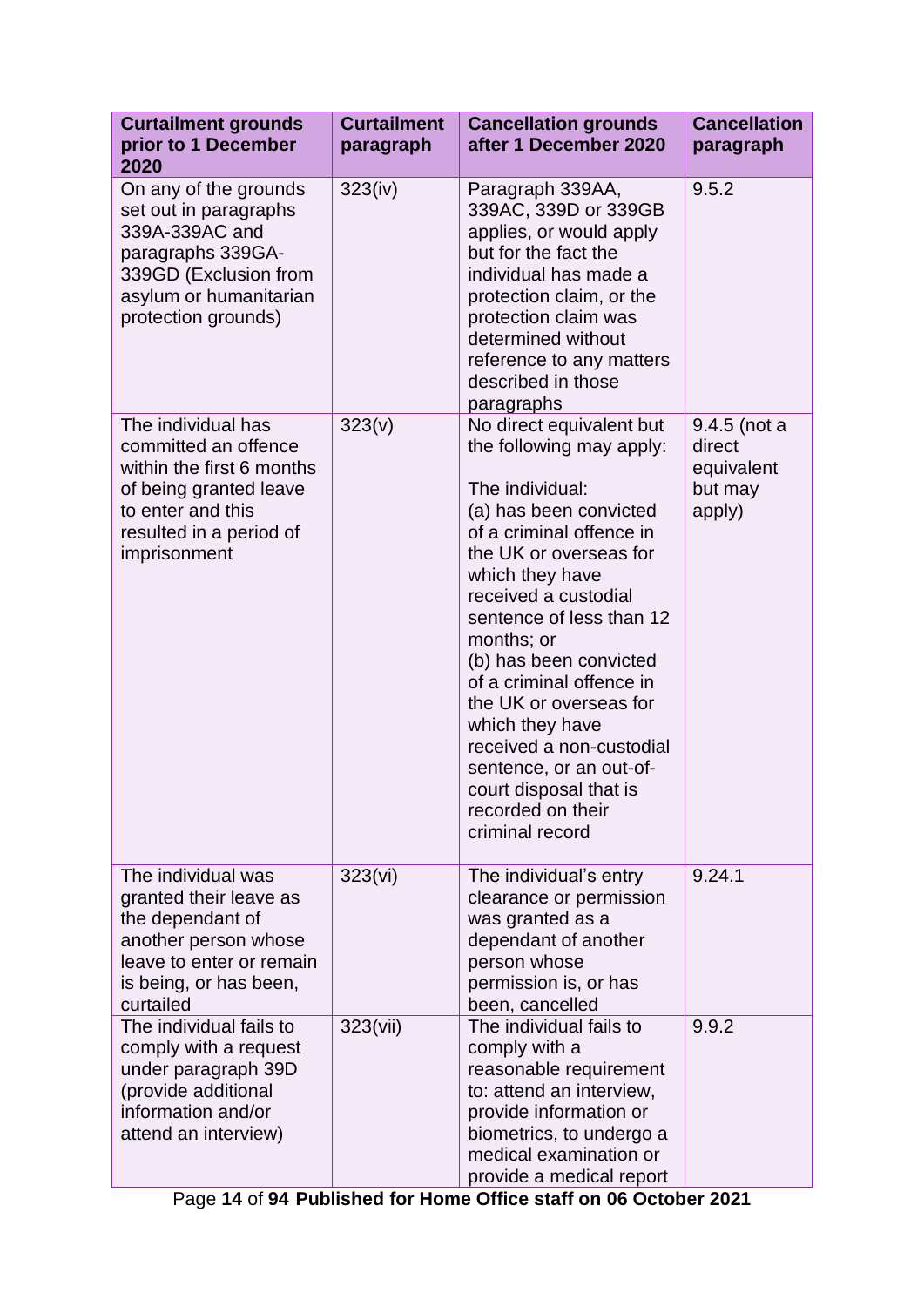| <b>Curtailment grounds</b><br>prior to 1 December<br>2020                                                                                                                                                                                                                                                                                    | <b>Curtailment</b><br>paragraph | <b>Cancellation grounds</b><br>after 1 December 2020                                                                                                                                                                                                                                                      | <b>Cancellation</b><br>paragraph |
|----------------------------------------------------------------------------------------------------------------------------------------------------------------------------------------------------------------------------------------------------------------------------------------------------------------------------------------------|---------------------------------|-----------------------------------------------------------------------------------------------------------------------------------------------------------------------------------------------------------------------------------------------------------------------------------------------------------|----------------------------------|
| Tier 2 or Tier 5 migrant:<br>The individual fails to<br>commence, or ceases,<br>or will cease,<br>employment, training, or<br>job shadowing they<br>have been sponsored to<br>do before the end date                                                                                                                                         | 323A(a)(i)                      | The individual does not<br>start working for their<br>sponsor, or they or their<br>sponsor confirm that<br>their employment,<br>volunteering, training or<br>job shadowing has<br>ceased or will cease<br>before the end date                                                                             | 9.27.1                           |
| <b>Student or Child</b><br>Student:<br>The individual fails to<br>commence studying<br>with their sponsor, or<br>the sponsor or person is<br>withdrawn or excluded<br>from course of studies,<br>or the course of study<br>has or will cease before<br>the end date recorded,<br>or the sponsor<br>withdraws the<br>individual's sponsorship | 323A(a)(ii)                     | The Student or Child<br>Student does not start<br>their studies with their<br>sponsor, or their course<br>of study has ceased, or<br>will cease before the end<br>date recorded, or the<br>start date for the course<br>is delayed for more than<br>28 days, or they cease to<br>study with their sponsor | 9.26.1                           |
| <b>Student or Child</b><br>Student:<br>The individual fails to<br>commence studying<br>with their sponsor, or<br>the sponsor or person is<br>withdrawn or excluded<br>from course of studies,<br>or the course of study<br>has or will cease before<br>the end date recorded,<br>or the sponsor<br>withdraws the<br>individual's sponsorship | 323A(a)(ii)                     | The individual's<br>sponsorship or<br>endorsement has been<br>withdrawn (Student and<br><b>Child Student)</b>                                                                                                                                                                                             | 9.25.1<br>9.25.2                 |
| The individual's sponsor<br>ceases to have a<br>sponsor licence or<br>transfers the business<br>the individual works at<br>or is studying at to<br>another person who fails<br>to carry out any of the<br>listed actions, or in the<br>case of a Tier 2 or 5                                                                                 | 323(A)(b)                       | The individual's sponsor<br>does not have a sponsor<br>licence, or their sponsor<br>transfer the business for<br>which the individual<br>works, or at which they<br>study, to another<br>business or institution<br>who fail to carry out one                                                             | 9.28.1                           |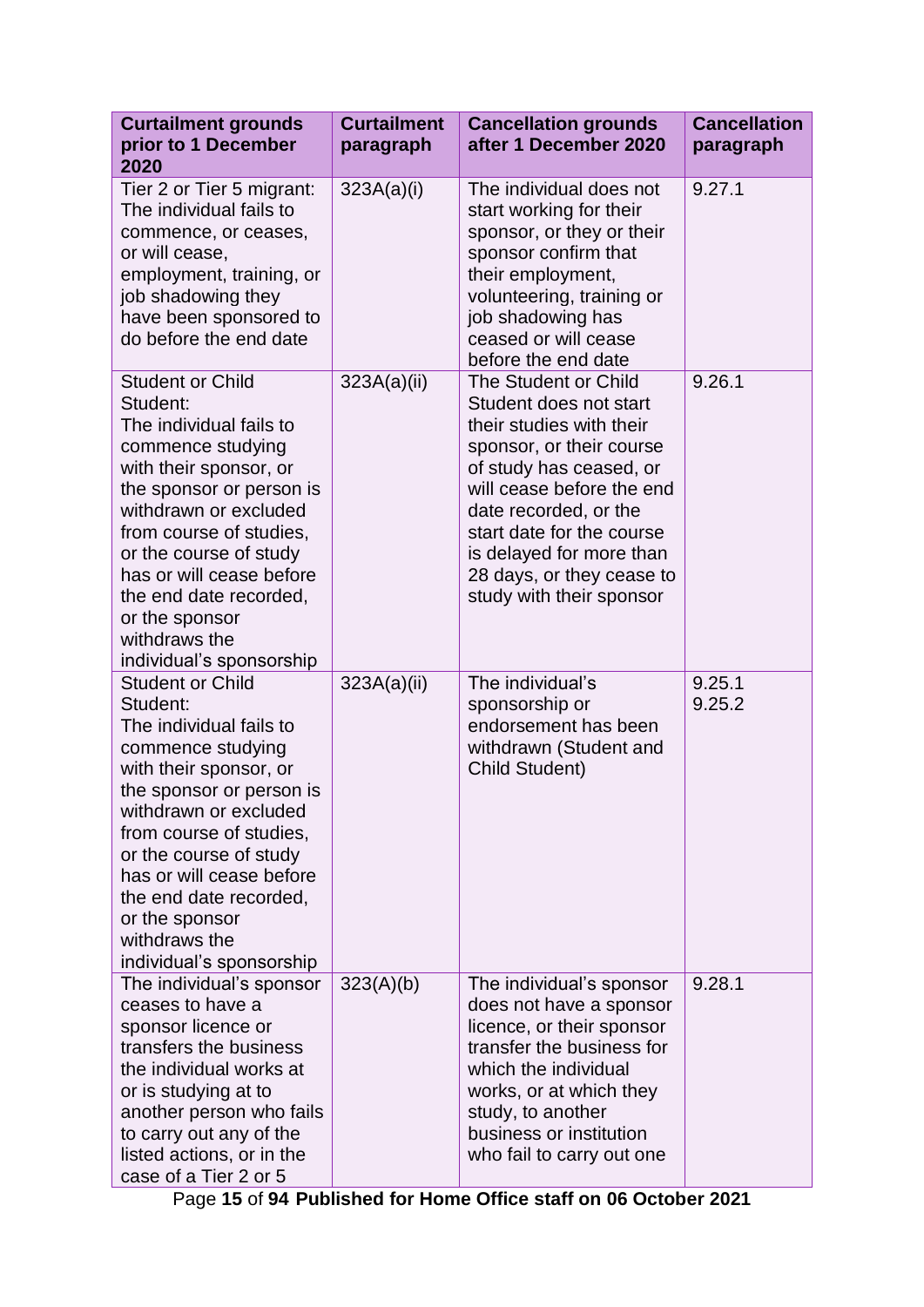| <b>Curtailment grounds</b><br>prior to 1 December<br>2020                                                                                                                                                                                                                                        | <b>Curtailment</b><br>paragraph | <b>Cancellation grounds</b><br>after 1 December 2020                                                                                                           | <b>Cancellation</b><br>paragraph |
|--------------------------------------------------------------------------------------------------------------------------------------------------------------------------------------------------------------------------------------------------------------------------------------------------|---------------------------------|----------------------------------------------------------------------------------------------------------------------------------------------------------------|----------------------------------|
| migrant, if the<br>employment an<br>individual is being<br>sponsored to do<br>undergoes a prohibited<br>change as specified in<br>323AA                                                                                                                                                          |                                 | or more of the listed<br>actions                                                                                                                               |                                  |
| Prohibited changes to<br>employment for Tier 2<br>and Tier 5 Migrants                                                                                                                                                                                                                            | 323AA                           | Worker does not start<br>work or ceases their<br>employment                                                                                                    | 9.27.1                           |
| Prohibited changes to<br>employment for Tier 2<br>and Tier 5 Migrants                                                                                                                                                                                                                            | 323AA                           | Change of employer                                                                                                                                             | 9.29.1                           |
| Prohibited changes to<br>employment for Tier 2<br>and Tier 5 Migrants                                                                                                                                                                                                                            | 323AA                           | Absence from<br>employment                                                                                                                                     | 9.30.1                           |
| Prohibited changes to<br>employment for Tier 2<br>and Tier 5 Migrants                                                                                                                                                                                                                            | 323AA                           | Change of job or lower<br>salary rate                                                                                                                          | 9.31.1                           |
| The endorsing body<br>withdraws its<br>endorsement of a Tier 1<br><b>Exceptional Talent</b><br>Migrant (the grounds<br>specified in paragraph<br>323 also apply)                                                                                                                                 | 323B                            | An individual's<br>sponsorship or<br>endorsement has been<br>withdrawn and they have<br>entry clearance or<br>permission on any one of<br>the specified routes | 9.25.1                           |
| The endorsing body<br>loses its status as an<br>endorsing institution for<br><b>Tier 1 Graduate</b><br>Entrepreneur Migrants,<br>ceases to be a sponsor<br>with student sponsor<br>status or an A-rated<br>sponsor, or the<br>endorsing body<br>withdraws its<br>endorsement of an<br>individual | 323C                            | An individual's<br>sponsorship or<br>endorsement has been<br>withdrawn and they have<br>entry clearance or<br>permission on any one of<br>the specified routes | 9.25.1                           |
| The endorsing body<br>loses its status as an<br>endorsing institution for<br><b>Tier 1 Graduate</b><br>Entrepreneur Migrants,<br>ceases to be a sponsor                                                                                                                                          | 323C                            | The endorsing body<br>ceases to hold the status<br>for the route in which<br>they were endorsed<br>(Global Talent, Start-up<br>or Innovator)                   | 9.32.1                           |

Page **16** of **94 Published for Home Office staff on 06 October 2021**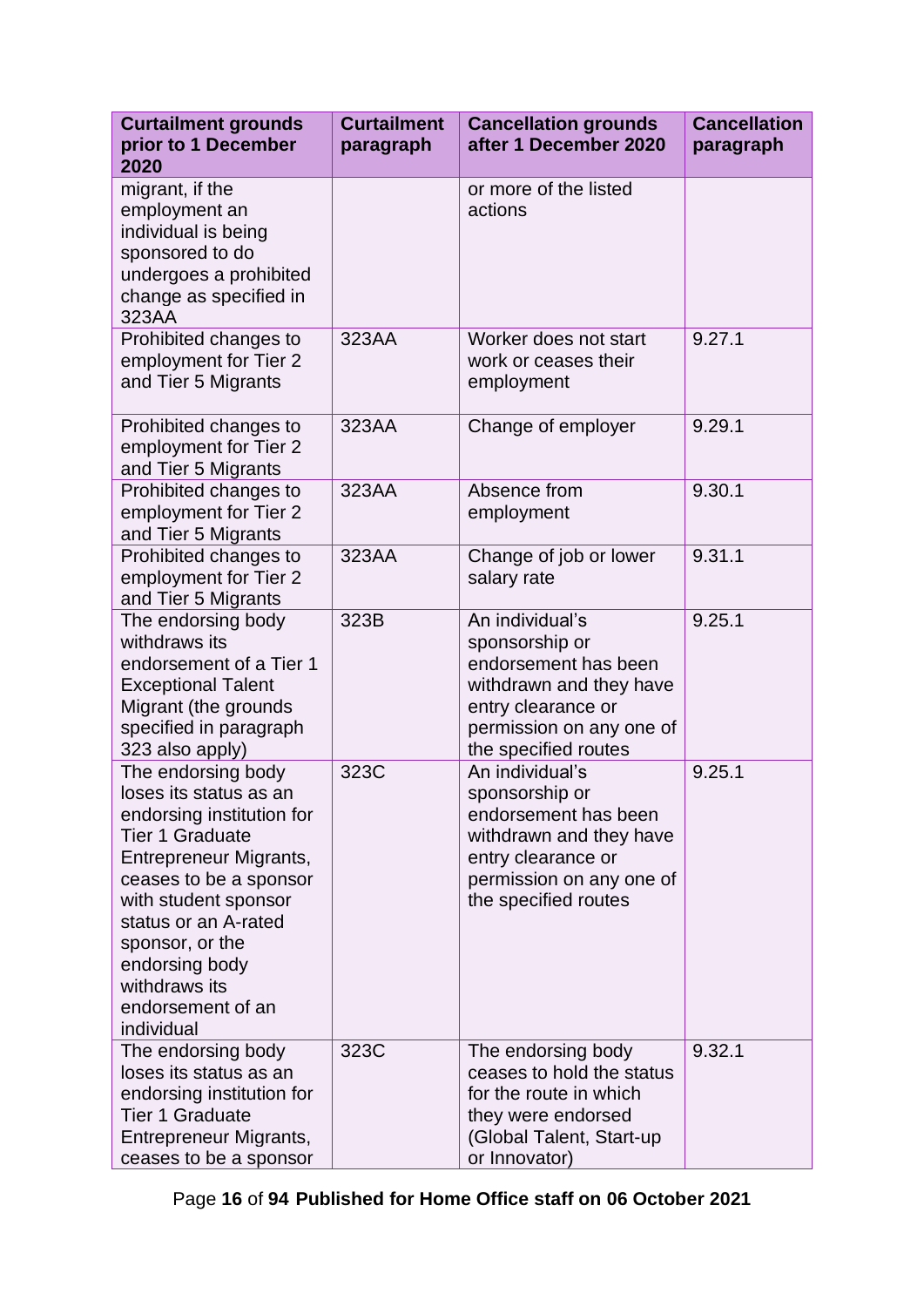| <b>Curtailment grounds</b><br>prior to 1 December<br>2020                                                                             | <b>Curtailment</b><br>paragraph | <b>Cancellation grounds</b><br>after 1 December 2020 | <b>Cancellation</b><br>paragraph |
|---------------------------------------------------------------------------------------------------------------------------------------|---------------------------------|------------------------------------------------------|----------------------------------|
| with student sponsor<br>status or an A-rated<br>sponsor, or the<br>endorsing body<br>withdraws its<br>endorsement of an<br>individual |                                 |                                                      |                                  |

## <span id="page-16-1"></span><span id="page-16-0"></span>**Additional cancellation grounds introduced on 1 December 2020**

Part 9 of the *Immigration Rules* introduced revised and additional grounds for cancellation of an individual's entry clearance or permission, which took effect on 1 December 2020. The following cancellation grounds do not correspond to any of the curtailment grounds which were in force under Part 9 of the Immigration Rules prior to 1 December 2020:

| Additional cancellation grounds introduced on<br>1 December 2020                                                                                                                                                                                                                                                                                                                     | <b>Cancellation paragraph</b> |
|--------------------------------------------------------------------------------------------------------------------------------------------------------------------------------------------------------------------------------------------------------------------------------------------------------------------------------------------------------------------------------------|-------------------------------|
| The Secretary of State has personally directed that<br>the individual be excluded from the UK                                                                                                                                                                                                                                                                                        | 9.2.2                         |
| The individual has been convicted of a criminal<br>offence in the UK or overseas for which they have<br>received a custodial sentence of 12 months or<br>more                                                                                                                                                                                                                        | 9.4.2(a)                      |
| The individual:<br>(a) has been convicted of a criminal offence in the<br>UK or overseas for which they have received a<br>custodial sentence of less than 12 months; or<br>(b) has been convicted of a criminal offence in the<br>UK or overseas for which they have received a<br>non-custodial sentence, or an out-of-court disposal<br>that is recorded on their criminal record | 9.4.5                         |
| It is more likely than not the individual is, or has<br>been, involved in a sham marriage or sham civil<br>partnership                                                                                                                                                                                                                                                               | 9.6.2                         |
| The individual fails to produce a passport or other<br>travel document which meets the requirements in<br>paragraph 9.15.1 or 9.15.2                                                                                                                                                                                                                                                 | 9.15.3                        |
| It is undesirable to grant entry to the individual for<br>medical reasons (as advised by a medical<br>inspector)                                                                                                                                                                                                                                                                     | 9.16.2                        |
| The individual has committed a customs breach<br>(whether or not a criminal prosecution is pursued)                                                                                                                                                                                                                                                                                  | 9.19.2                        |

Page **17** of **94 Published for Home Office staff on 06 October 2021**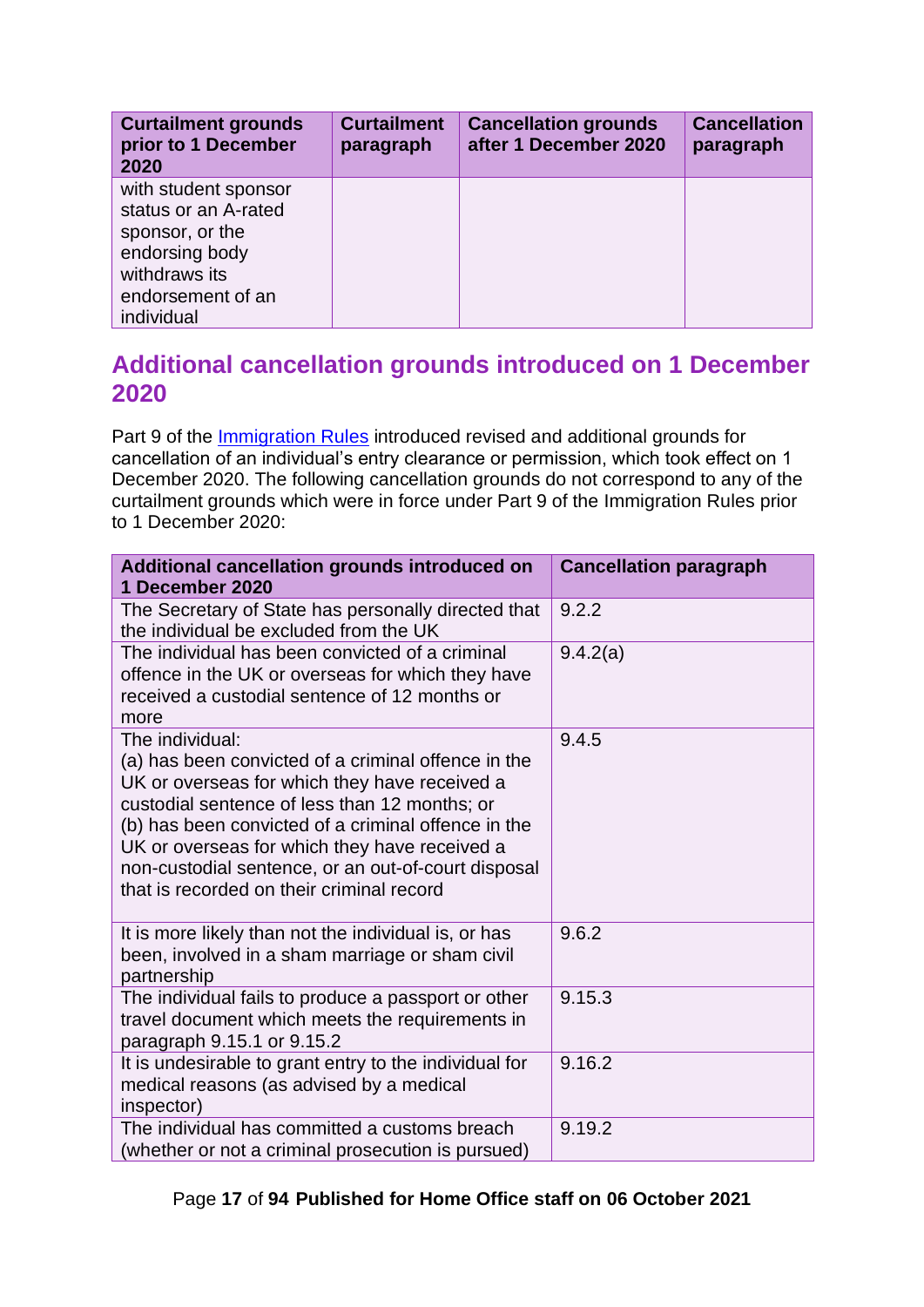| Additional cancellation grounds introduced on<br>1 December 2020                                                 | <b>Cancellation paragraph</b> |
|------------------------------------------------------------------------------------------------------------------|-------------------------------|
| There has been such a change in circumstance<br>since the initial grant                                          | 9.20.1                        |
| The individual's purpose in seeking entry is<br>different from the purpose specified in their entry<br>clearance | 9.20.2                        |

#### **Related content**

**[Contents](#page-1-0)** [Part 9 mandatory and discretionary cancellation grounds](#page-18-0) [Immigration Rules: Part 9 Grounds for Cancellation](#page-21-0)

#### **Related external links**

[Immigration Act 1971](https://www.legislation.gov.uk/ukpga/1971/77/contents) **[Immigration Rules](https://www.gov.uk/guidance/immigration-rules)** [Statement of changes to the Immigration Rules: HC 813, 22 October 2020](https://www.gov.uk/government/publications/statement-of-changes-to-the-immigration-rules-hc-813-22-october-2020)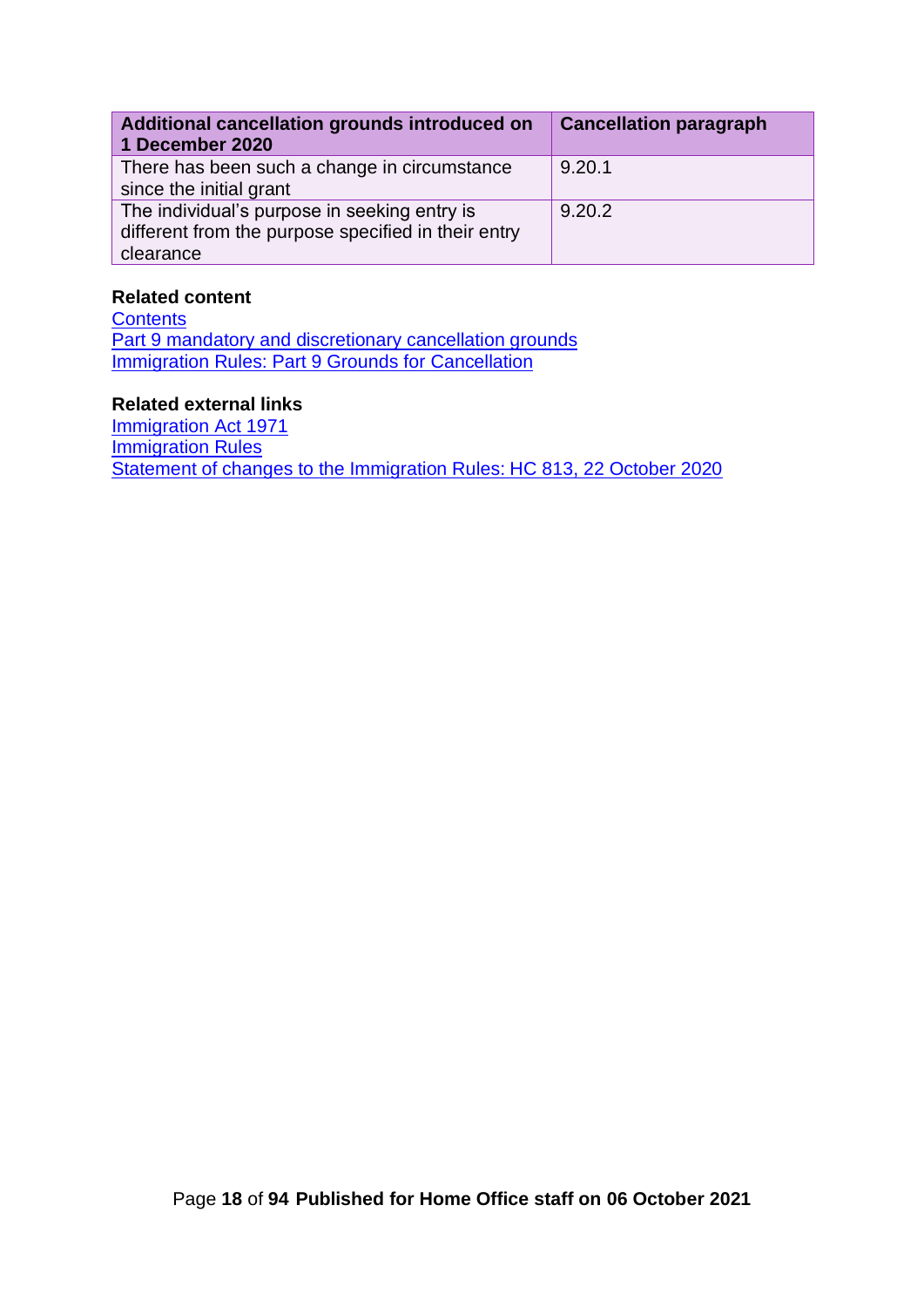# <span id="page-18-0"></span>Part 9 mandatory and discretionary cancellation grounds

This page outlines when it is mandatory (must) and when it is discretionary (can) for caseworkers to cancel an individual's entry clearance or permission to enter or stay in the UK under Part 9 of the Immigration Rules, from 1 December 2020.

## <span id="page-18-1"></span>**Application of Part 9: mandatory and discretionary cancellation**

You must review and familiarise yourself with the wording used in Part 9 of the [Immigration Rules,](https://www.gov.uk/guidance/immigration-rules/immigration-rules-part-9-grounds-for-refusal) to ensure you are applying the cancellation ground as it was intended, on either a mandatory or discretionary cancellation basis. A summary of the mandatory and discretionary grounds contained within Part 9 of the Immigration Rules are set out in the following tables.

#### <span id="page-18-2"></span>Entry clearance and permission: mandatory cancellation

| When you must cancel                                                                          | <b>Cancellation paragraph</b> |
|-----------------------------------------------------------------------------------------------|-------------------------------|
| The Secretary of State has personally directed<br>that the individual be excluded from the UK | 9.2.2                         |
|                                                                                               |                               |
| The individual's presence in the UK is not                                                    | 9.3.2                         |
| conducive to the public good because of their                                                 |                               |
| conduct, character, associations or other                                                     |                               |
| reasons                                                                                       |                               |
| The individual has:                                                                           | 9.4.2                         |
| (a) been convicted of a criminal offence for                                                  |                               |
| which they have received a custodial sentence                                                 |                               |
| of 12 months or more;                                                                         |                               |
| (b) is a persistent offender; or                                                              |                               |
| (c) their offending has caused serious harm                                                   |                               |

## <span id="page-18-3"></span>Entry clearance and permission: discretionary cancellation

| When you can cancel                             | <b>Cancellation paragraph</b> |
|-------------------------------------------------|-------------------------------|
| The individual has committed an offence for     | 9.4.5                         |
| which they have received a custodial            |                               |
| sentence of less than 12 months                 |                               |
| imprisonment, or, a non-custodial sentence,     |                               |
| or an out-of-court disposal                     |                               |
| Exclusion from asylum or humanitarian           | 9.5.2                         |
| protection grounds: paragraph 339AA,            |                               |
| 339AC, 339D or 339GB applies, or would          |                               |
| apply but for the fact the individual has made  |                               |
| a protection claim, or the protection claim was |                               |

#### Page **19** of **94 Published for Home Office staff on 06 October 2021**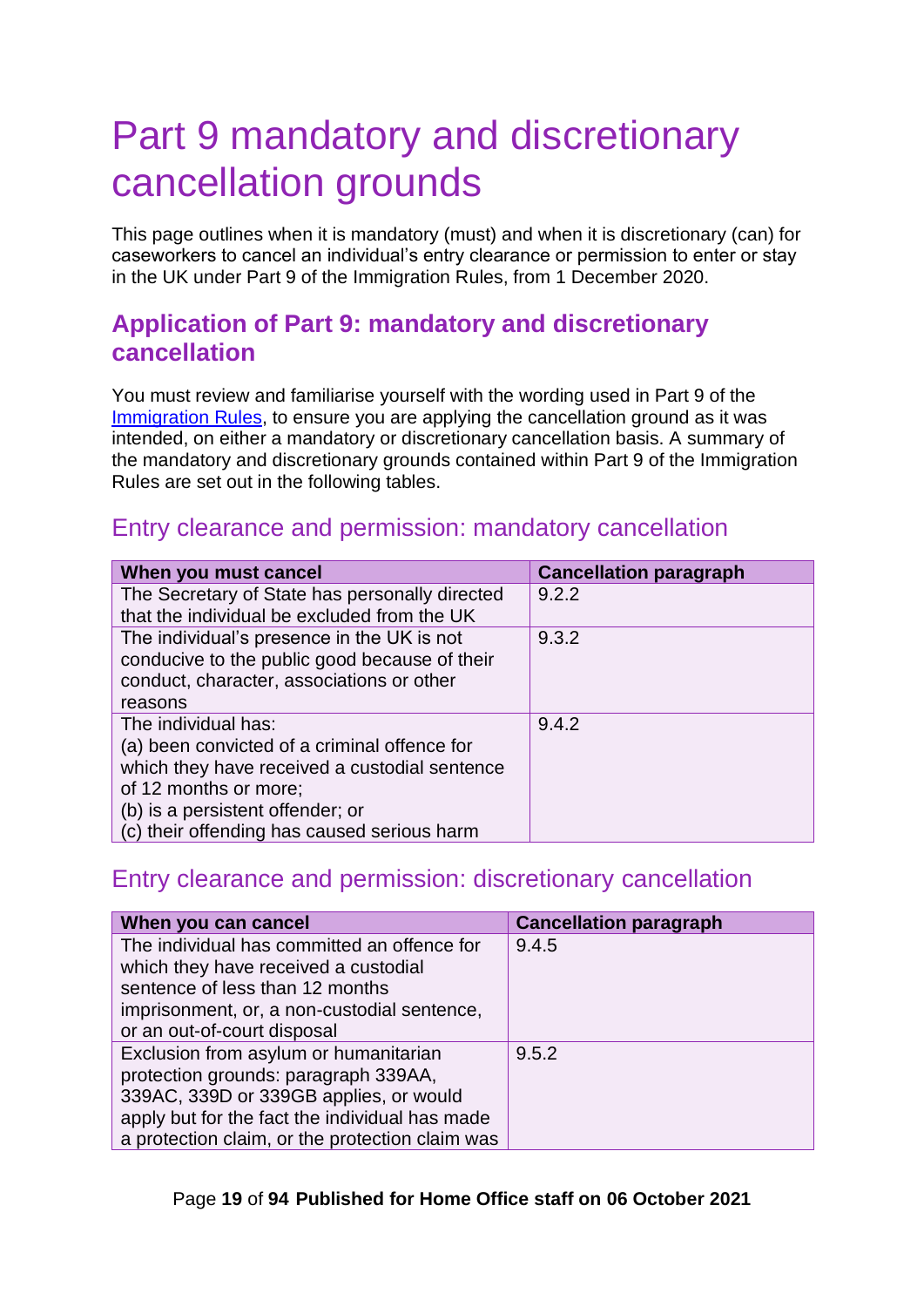| When you can cancel                                | <b>Cancellation paragraph</b> |
|----------------------------------------------------|-------------------------------|
| determined without reference to any matters        |                               |
| described in those paragraphs                      |                               |
| The individual is, or has been, involved in a      | 9.6.2                         |
| sham marriage or sham civil partnership            |                               |
| Making of false representations, submission        | 9.7.3                         |
| of false documents or false information and        |                               |
| failure to disclose relevant facts in relation to, |                               |
| or in support of an application                    |                               |
| Use of deception in an application for             | 9.7.4                         |
| permission to stay                                 |                               |
| Failure to comply with conditions of               | 9.8.8                         |
| permission to enter or stay                        |                               |
| The individual fails to comply with a              | 9.9.2                         |
| reasonable requirement to: attend an               |                               |
| interview, provide information or biometrics,      |                               |
| to undergo a medical examination or provide        |                               |
| a medical report                                   |                               |
| The individual fails to produce a passport or      | 9.15.3                        |
| other travel document which meets the              |                               |
| requirements in paragraph 9.15.1 or 9.15.2         |                               |
| It is undesirable to grant entry to the            | 9.16.2                        |
| individual for medical reasons (as advised by      |                               |
| a medical inspector)                               |                               |
| The individual has committed a customs             | 9.19.2                        |
| breach (whether or not a criminal prosecution      |                               |
| is pursued)<br>There has been such a change in     | 9.20.1                        |
| circumstance since the initial grant               |                               |
| The individual's purpose in seeking entry is       | 9.20.2                        |
| different from the purpose specified in their      |                               |
| entry clearance                                    |                               |
| The individual ceases to meet the                  | 9.23.1                        |
| requirements of the rules under which entry        |                               |
| clearance or permission was granted                |                               |
| The individual's entry clearance or permission     | 9.24.1                        |
| was granted as a dependant of another              |                               |
| person whose permission is, or has been,           |                               |
| cancelled                                          |                               |
| An individual's sponsorship or endorsement         | 9.25.1                        |
| has been withdrawn and they have entry             |                               |
| clearance or permission on any one of the          |                               |
| specified routes                                   |                               |
| A student's sponsorship has been withdrawn         | 9.25.2                        |
| because the student does not have a                |                               |
| knowledge of English equivalent to level B2        |                               |
| or above                                           |                               |
| The Student or Child Student does not start        | 9.26.1                        |
| their studies with their sponsor, or their         |                               |

Page **20** of **94 Published for Home Office staff on 06 October 2021**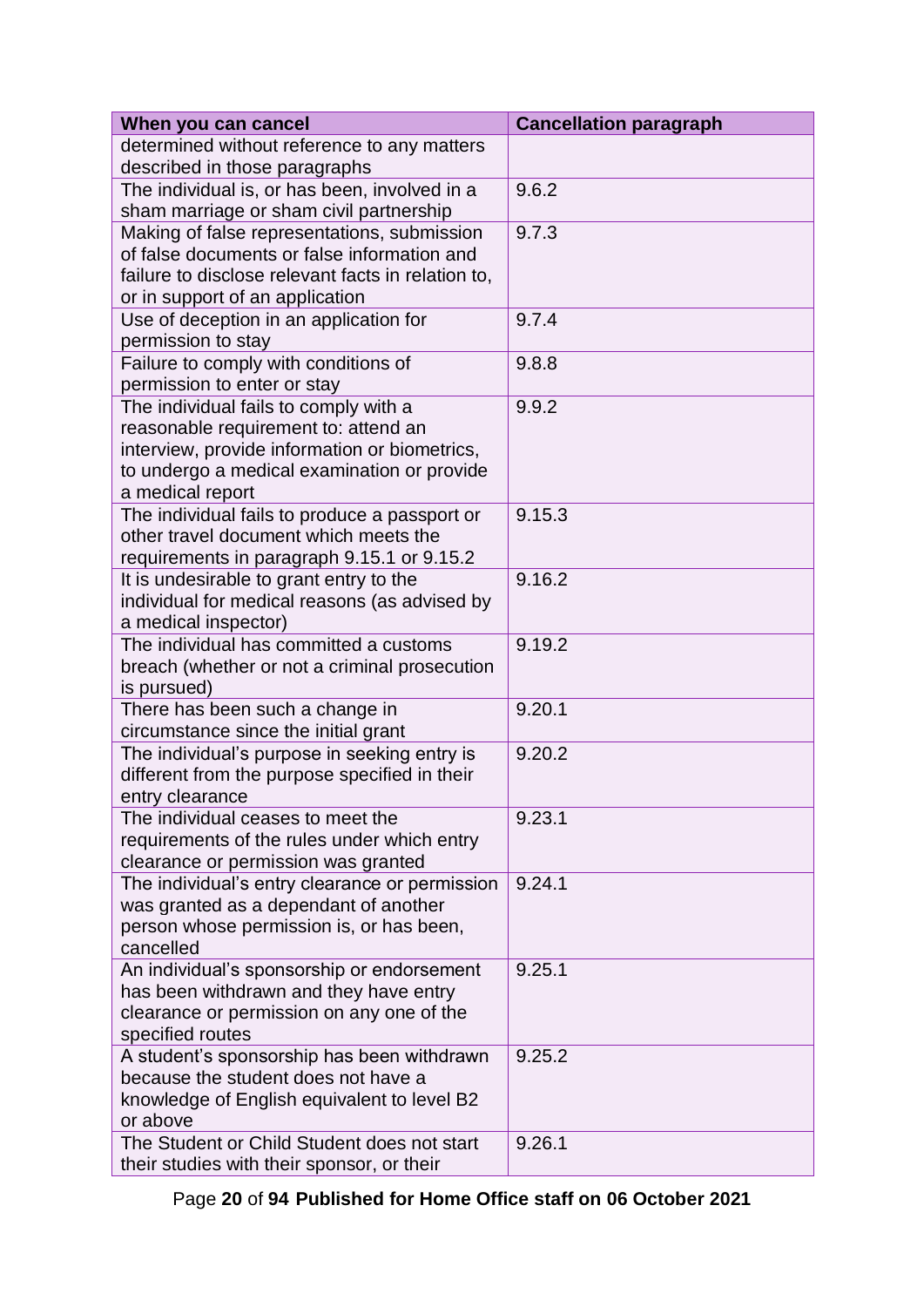| When you can cancel                                                                                                                                                                                                                                                | <b>Cancellation paragraph</b> |
|--------------------------------------------------------------------------------------------------------------------------------------------------------------------------------------------------------------------------------------------------------------------|-------------------------------|
| course of study has ceased, or will cease<br>before the end date recorded, or the start<br>date for the course is delayed for more than<br>28 days, or they cease to study with their<br>sponsor                                                                   |                               |
| Worker does not start work or ceases their<br>employment                                                                                                                                                                                                           | 9.27.1                        |
| The individual's sponsor does not have a<br>sponsor licence, or their sponsor transfer the<br>business for which the individual works, or at<br>which they study, to another business or<br>institution who fail to carry out one or more of<br>the listed actions | 9.28.1                        |
| Change of employer                                                                                                                                                                                                                                                 | 9.29.1                        |
| Absence from employment                                                                                                                                                                                                                                            | 9.30.1                        |
| Change of job or lower salary rate                                                                                                                                                                                                                                 | 9.31.1                        |
| The endorsing body ceases to hold the status<br>for the route in which they were endorsed<br>(Global Talent, Start-up or Innovator)                                                                                                                                | 9.32.1                        |

#### **Related content**

**[Contents](#page-1-0) [Immigration Rules: changes to Part 9 cancellation grounds](#page-11-0) [Immigration Rules: Part 9 Grounds for Cancellation](#page-21-0)** 

#### **Related external links**

**[Immigration Rules](https://www.gov.uk/guidance/immigration-rules/immigration-rules-part-9-grounds-for-refusal) [Statement of changes to the Immigration Rules: HC 813, 22 October 2020](https://www.gov.uk/government/publications/statement-of-changes-to-the-immigration-rules-hc-813-22-october-2020)**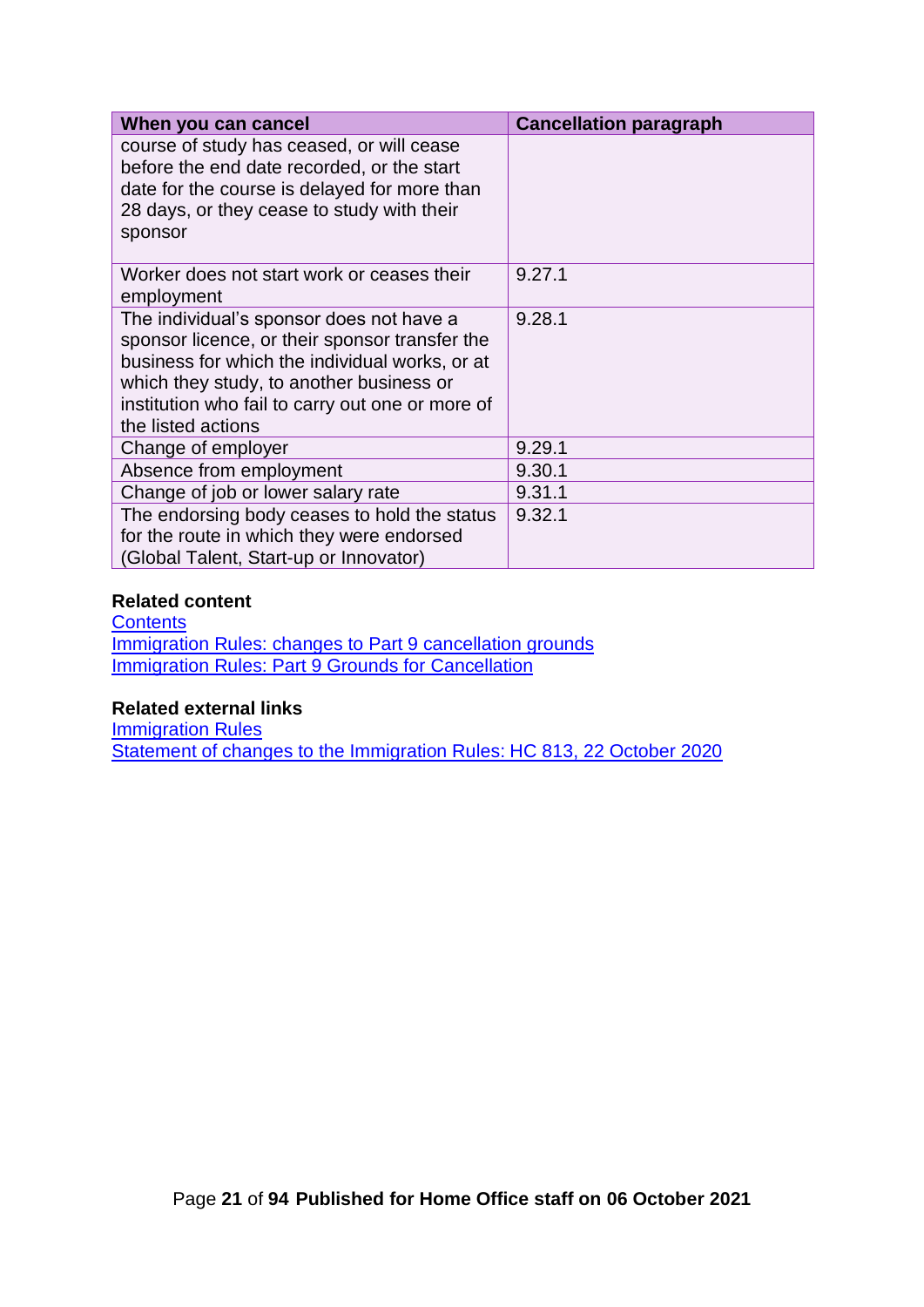# <span id="page-21-0"></span>Immigration Rules: Part 9 Grounds for **Cancellation**

This page outlines the changes to Part 9 of the Immigration Rules which took effect on 1 December 2020, 6 and 11 October 2021, and the cancellation grounds by section and paragraph. Links are provided to detailed guidance on each cancellation ground.

#### **Page contents:**

[Part 9 of the Immigration Rules](#page-21-1) [Section 1: Application of Part 9](#page-21-2) [Section 2: Grounds for cancellation of entry clearance](#page-21-3) and permission [Section 5: Additional grounds for cancellation of entry clearance](#page-25-1) and permission

## <span id="page-21-1"></span>**Part 9 of the Immigration Rules**

You must review and familiarise yourself with the wording used in 'Part 9: grounds for refusal' of the [Immigration Rules,](https://www.gov.uk/guidance/immigration-rules/immigration-rules-part-9-grounds-for-refusal) to ensure you are applying the cancellation ground as it was intended, on either a mandatory or discretionary cancellation basis.

You must also note that changes were made to paragraphs 276BA1 to 276BS5, [part](https://www.gov.uk/guidance/immigration-rules/immigration-rules-part-7-other-categories)  [7 of the Immigration Rules,](https://www.gov.uk/guidance/immigration-rules/immigration-rules-part-7-other-categories) which took effect on 6 October 2021. These changes relate to the cancellation of entry clearance and both limited and indefinite leave to enter or remain in the UK of relevant Afghan citizens, their partners or minor dependent children, as defined in Part 7 of the Immigration Rules, and mean that cancellation under Part 9 of the Immigration Rules applies to these individuals in the usual way. See: [Immigration Rules: definitions](#page-8-1) in this guidance, for an explanation of the term 'cancellation'.

The following information provides a summary of the in-country Part 9 cancellation grounds only. For further information on each cancellation ground you must review the linked piece of guidance which is relevant to the cancellation ground. See also: Grounds for refusal and cancellation (suitability) for a list of guidance on Part 9 of the Immigration Rules.

## <span id="page-21-2"></span>**Section 1: Application of Part 9**

There are a number of appendices, paragraphs and parts in the Immigration Rules, to which Part 9 does not apply, or applies in part. See [paragraph 9.1.1. of the](https://www.gov.uk/guidance/immigration-rules/immigration-rules-part-9-grounds-for-refusal)  [Immigration Rules.](https://www.gov.uk/guidance/immigration-rules/immigration-rules-part-9-grounds-for-refusal) For more information, see: [Part 9 cancellation grounds:](#page-32-0)  [appendices and application](#page-32-0) in this guidance.

#### <span id="page-21-3"></span>**Section 2: Grounds for cancellation of entry clearance and permission**

Page **22** of **94 Published for Home Office staff on 06 October 2021** Section 2 of Part 9 of the [Immigration Rules](https://www.gov.uk/guidance/immigration-rules/immigration-rules-part-9-grounds-for-refusal) sets out the grounds for refusing, or cancelling, an individual's entry clearance or permission to enter or stay in the UK.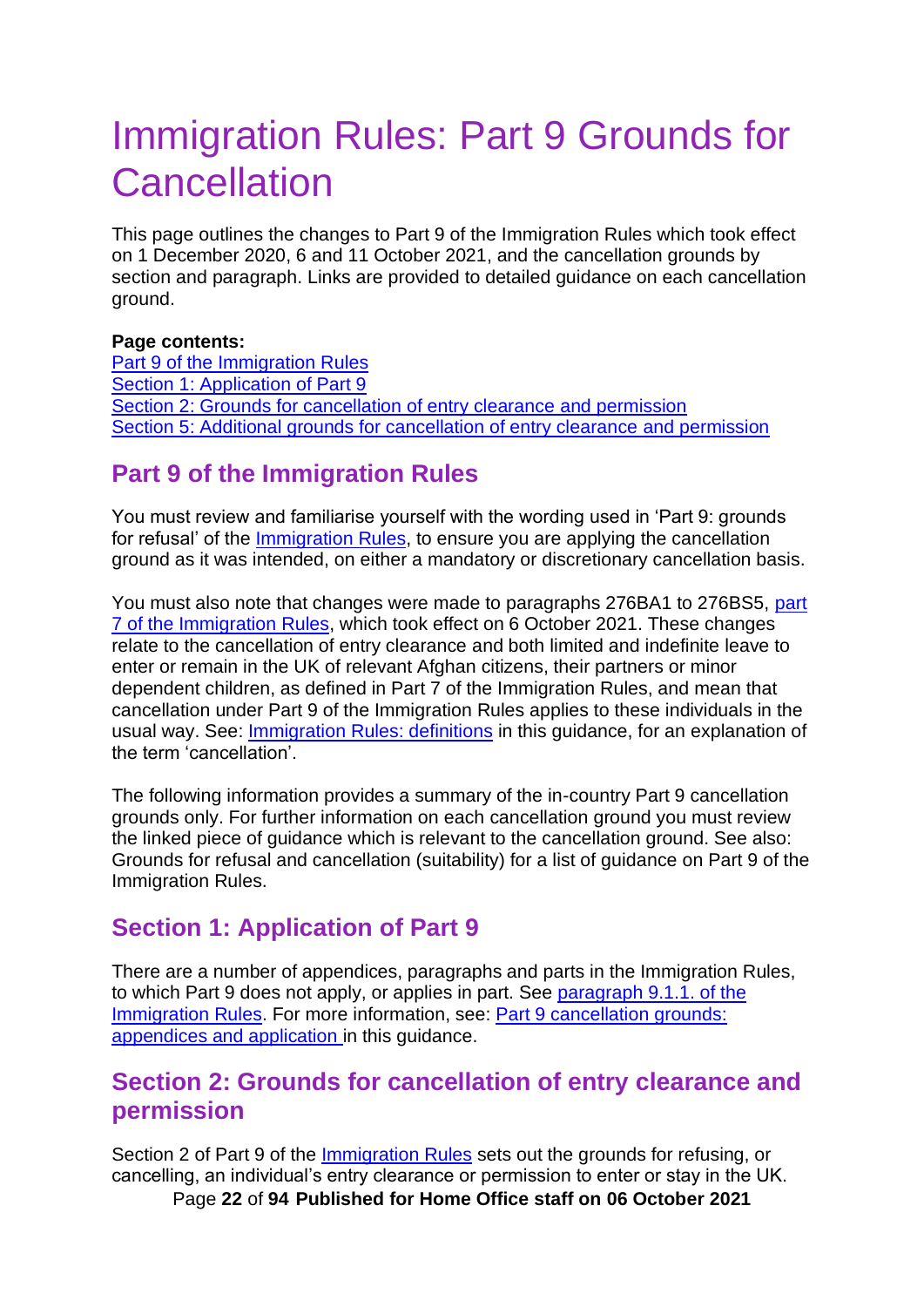The paragraphs below set out the cancellation grounds only. The linked guidance provides further detail on both grounds for refusal and cancellation.

## <span id="page-22-0"></span>Exclusion or deportation order grounds

Paragraph 9.2.2 of the Immigration Rules applies to cancellation:

9.2.2. Entry clearance or permission held by a person must be cancelled where the Secretary of State has personally directed that the person be excluded from the UK.

Paragraph 9.2.2 of the Immigration Rules states that you must cancel an individual's entry clearance or permission if the rule applies, that is, it is mandatory for you to do so. See grounds for refusal and cancellation (suitability) for further information on exclusion or deportation order grounds.

## <span id="page-22-1"></span>Non-conducive grounds

Paragraph 9.3.2 of the Immigration Rules applies to cancellation:

9.3.2. Entry clearance or permission held by a person must be cancelled where the person's presence in the UK is not conducive to the public good.

Paragraph 9.3.2 of the Immigration Rules states that you must cancel an individual's entry clearance or permission if the rule applies, that is, it is mandatory for you to do so. For further information on cancelling an individual's entry clearance or permission to enter or stay in the UK on non-conducive grounds, see: Suitability: non-conducive grounds for refusal or cancellation of entry clearance or permission.

## <span id="page-22-2"></span>Criminality grounds

Paragraphs 9.4.2 and 9.4.5 of the Immigration Rules apply to cancellation under Criminality Grounds:

9.4.2. Entry clearance or permission held by a person must be cancelled where the person:

(a) has been convicted of a criminal offence in the UK or overseas for which they have received a custodial sentence of 12 months or more; or

(b) is a persistent offender who shows a particular disregard for the law; or

(c) has committed a criminal offence, or offences, which caused serious harm

Cancellation under paragraph 9.4.2 of the Immigration Rules is mandatory, whereas, the grounds for cancellation under paragraph 9.4.5 are discretionary, so you must consider all the circumstances in deciding whether to cancel an individual's permission in these circumstances:

9.4.5. Entry clearance or permission held by a person may be cancelled (where paragraph 9.4.2 does not apply) where the person:

(a) has been convicted of a criminal offence in the UK or overseas for which they have received a custodial sentence of less than 12 months; or

Page **23** of **94 Published for Home Office staff on 06 October 2021**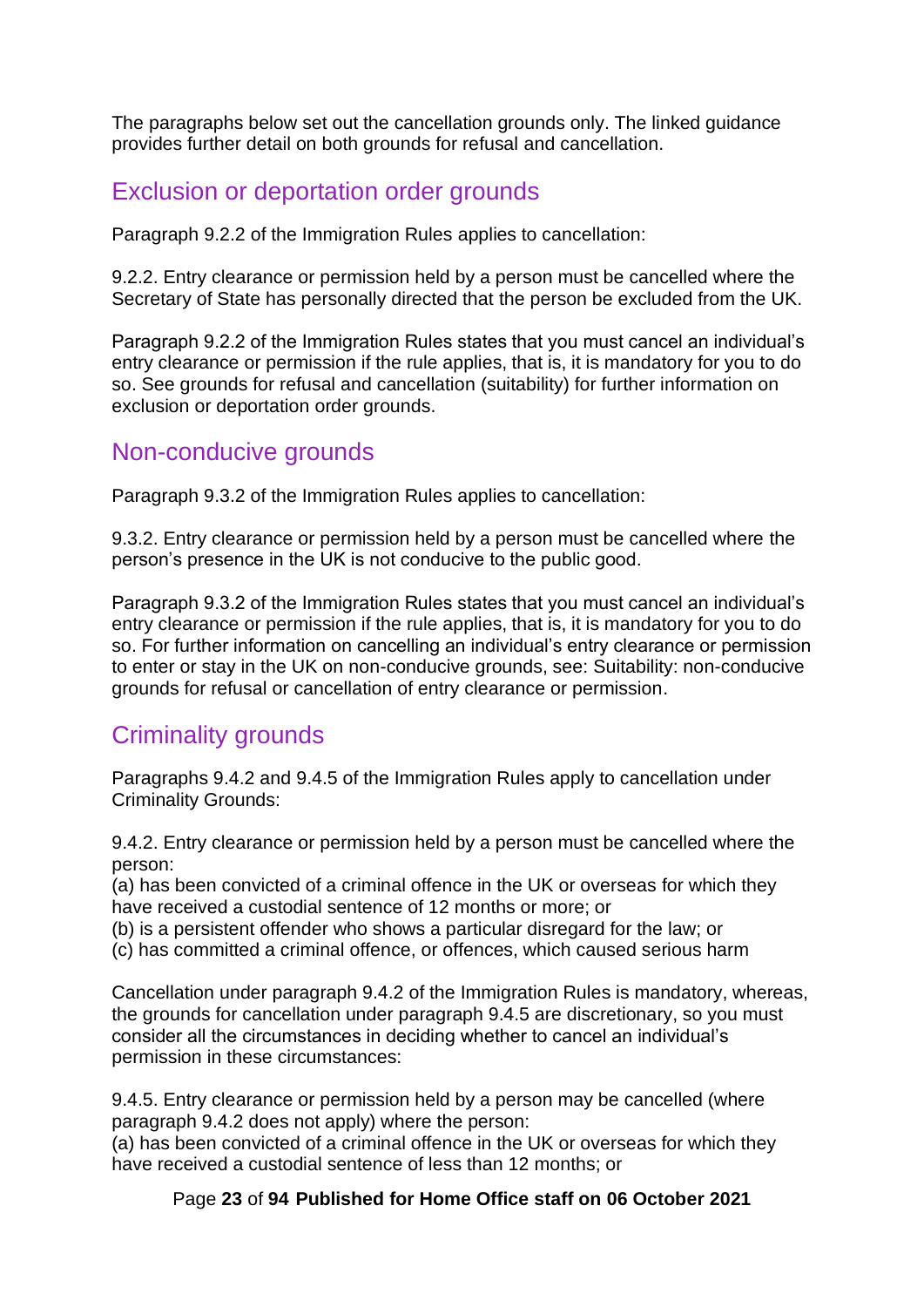(b) has been convicted of a criminal offence in the UK or overseas for which they have received a non-custodial sentence, or received an out-of-court disposal that is recorded on their criminal record

In relation to paragraph 9.4.5. see also: [Cancellation decisions: case considerations](#page-45-0)  [and use of](#page-45-0) discretion.

Before you consider cancellation under Criminality grounds, you must check whether you need to [refer the case to Foreign National Offender Returns Command](#page-59-1) to make an enforcement decision.

For further information on cancelling an individual's entry clearance or permission to enter or stay in the UK on criminality grounds, see: grounds for refusal – criminality guidance.

## <span id="page-23-0"></span>Exclusion from asylum or humanitarian protection grounds

Paragraphs 9.5.2 of the Immigration Rules applies to cancellation:

9.5.2. Entry clearance or permission held by a person may be cancelled where the Secretary of State:

(a) has at any time decided that paragraph 339AA (exclusion from Refugee Convention), 339AC (danger to the UK), 339D (exclusion from a grant of humanitarian protection) or 339GB (revocation of humanitarian protection on grounds of exclusion) of these rules applies to the applicant; or (b) has decided that paragraph 339AA, 339AC, 339D or 339GB of these rules would apply, but for the fact that the person has not made a protection claim in the UK, or that the person has made a protection claim which was finally determined without reference to any of the relevant matters described in paragraphs 339AA, 339AC, 339D or 339GB.

Cancellation under paragraph 9.5.2 is discretionary, so you must consider all the circumstances in deciding whether to cancel an individual's permission. See: [Cancellation decisions: case considerations and use of](#page-45-0) discretion. For further information on this cancellation ground, see: Suitability: Exclusion from Asylum or Humanitarian Protection.

## <span id="page-23-1"></span>Involvement in a sham marriage or sham civil partnership grounds

Paragraph 9.6.2 of the Immigration Rules applies to cancellation:

9.6.2. Entry clearance or permission held by a person may be cancelled where the decision maker is satisfied that it is more likely than not the person is, or has been, involved in a sham marriage or sham civil partnership.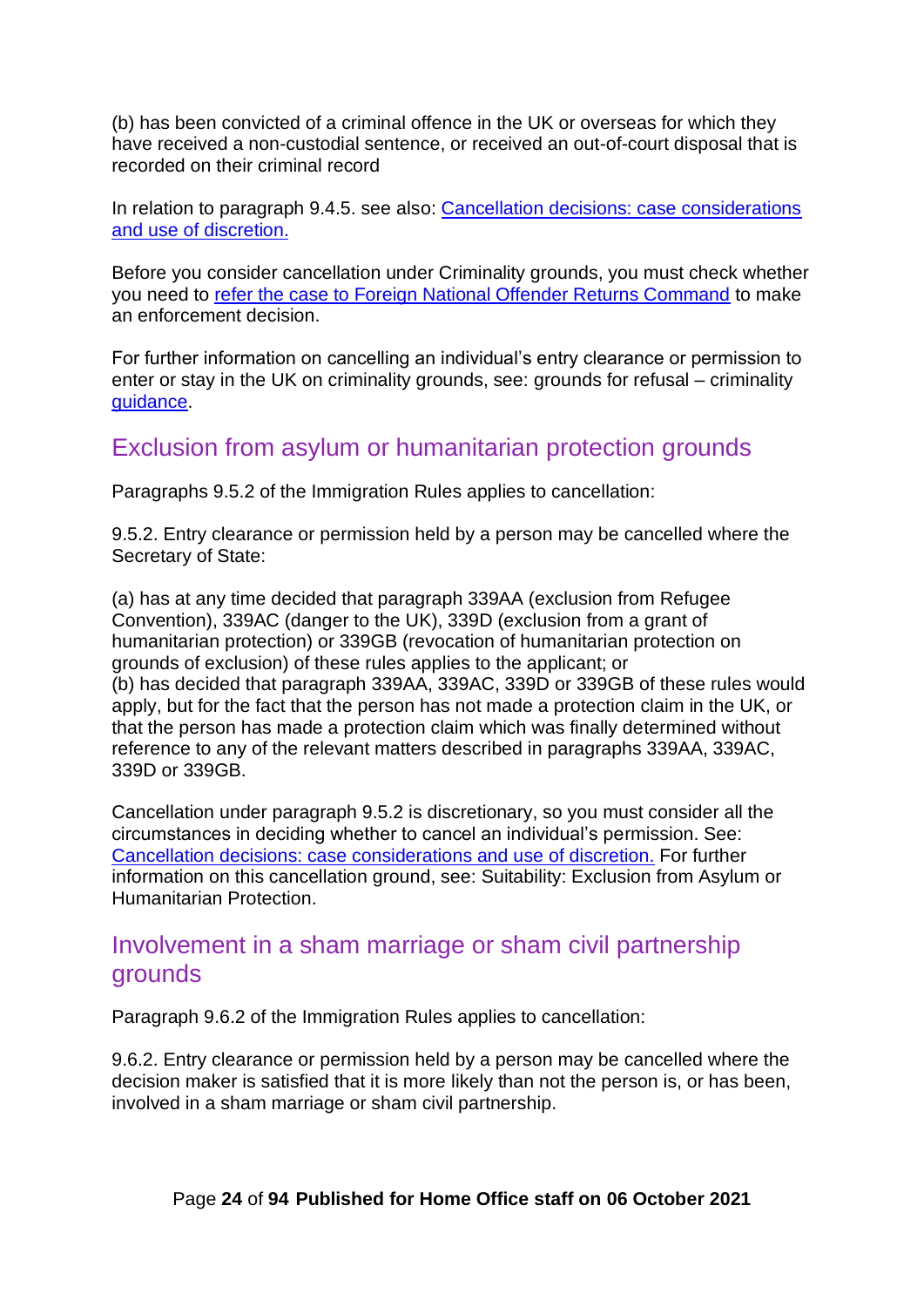Sham marriages (or marriages of convenience) and sham civil partnerships are those where the marriage or civil partnership is contracted for immigration advantage by a couple who are not in a genuine relationship.

Cancellation under paragraph 9.6.2 is discretionary, so you must consider all the circumstances in deciding whether to cancel permission. See: [Cancellation](#page-45-0)  [decisions: case considerations and use of](#page-45-0) discretion.

For more information on the cancellation procedure in such cases, see: [Cancellation](#page-59-2)  [in sham marriage cases.](#page-59-2) See also: Suitability: sham marriage or civil partnership.

#### <span id="page-24-0"></span>False representations grounds

Paragraphs 9.7.3 and 9.7.4 of the Immigration Rules apply to cancellation:

9.7.3. Entry clearance or permission held by a person may be cancelled where, in relation to an application, or in order to obtain documents from the Secretary of State or a third party provided in support of the application:

(a) false representations were made, or false documents or false information submitted (whether or not relevant to the application, and whether or not to the applicant's knowledge); or

(b) relevant facts were not disclosed.

9.7.4. Permission extended under section 3C of the [Immigration Act 1971](https://www.legislation.gov.uk/ukpga/1971/77/contents) may be cancelled where the decision maker can prove that it is more likely than not the applicant used deception in the application for permission to stay.

Cancellation under paragraphs 9.7.3 and 9.7.4 is discretionary, so you must consider all the circumstances in deciding whether to cancel permission. See: [Cancellation](#page-45-0)  [decisions: case considerations and use of](#page-45-0) discretion. See also: Suitability: false representations, deception, false documents, non-disclosure of relevant facts guidance for further information.

## <span id="page-24-1"></span>Previous breach of immigration laws grounds

Paragraph 9.8.8 of the Immigration Rules applies to cancellation:

9.8.8. Permission (including permission extended under section 3C of the Immigration Act 1971) may be cancelled where the person has failed to comply with the conditions of their permission.

When you consider cancellation on these grounds the breach must be of sufficient gravity to warrant such action. You must not cancel leave when the breach is so minor that it would mean cancellation would be disproportionate.

Cancellation under paragraph 9.8.8 is discretionary, so you must consider all the circumstances in deciding whether to cancel permission. See: [Cancellation](#page-45-0) 

Page **25** of **94 Published for Home Office staff on 06 October 2021**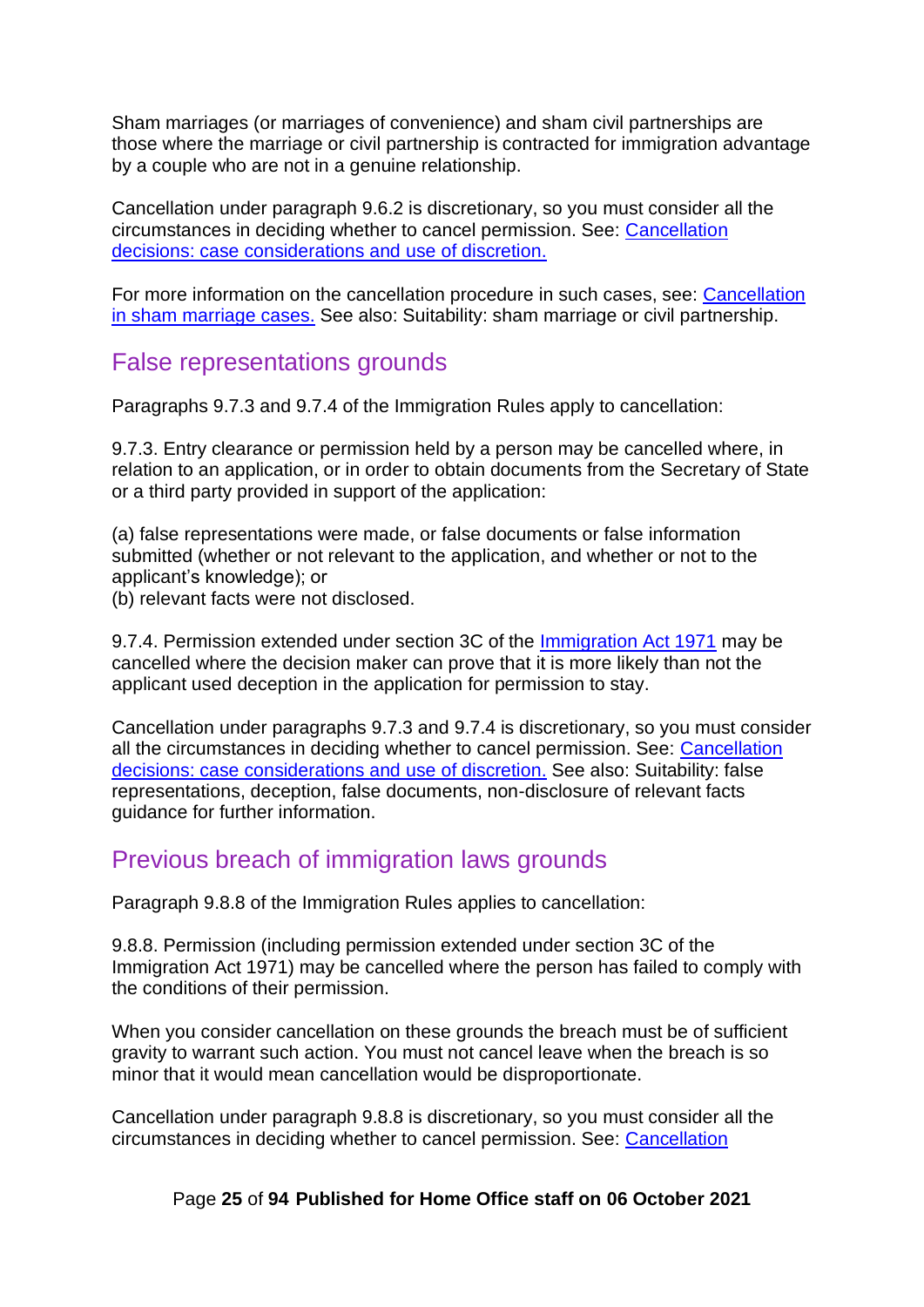[decisions: case considerations and use](#page-45-0) of discretion. For further information, see guidance on: Suitability: previous breach of immigration laws.

#### <span id="page-25-0"></span>Failure to provide required information grounds

Paragraph 9.9.2 of the Immigration Rules applies to cancellation:

9.9.2. Any entry clearance or permission held by a person may be cancelled where the person fails without reasonable excuse to comply with a reasonable requirement to:

- (a) attend an interview; or
- (b) provide information; or
- (c) provide biometrics; or
- (d) undergo a medical examination; or
- (e) provide a medical report

[Paragraph 39D of the Immigration Rules](https://www.gov.uk/guidance/immigration-rules/immigration-rules-part-1-leave-to-enter-or-stay-in-the-uk) provides that you may ask an individual who has entry clearance or permission to stay in the UK to do either or both of the following:

- provide additional information and evidence to the Home Office within 28 calendar days of the date the request is sent
- attend an interview

This is to help you assess whether any of the grounds of cancellation of entry clearance or permission under Part 9 of the Immigration Rules apply.

Cancellation under paragraph 9.9.2 is discretionary, so you must consider all the circumstances in deciding whether to cancel permission. See also: [Cancellation](#page-45-0)  [decisions: case considerations and use of](#page-45-0) discretion.

See guidance on: Suitability: failure to provide information for further information.

#### <span id="page-25-1"></span>**Section 5: Additional grounds for cancellation of entry clearance and permission**

Section 5 of Part 9 of the [Immigration Rules](https://www.gov.uk/guidance/immigration-rules/immigration-rules-part-9-grounds-for-refusal) sets out additional grounds for cancelling an individual's entry clearance or permission to enter or stay in the UK. The grounds for cancellation in this section largely relate to persons obtaining entry clearance or permission to enter or stay under the work and study routes.

On 6 and 11 October 2021, changes to the Immigration Rules took effect. These changes are shown in the [Statement of Changes to the Immigration Rules,](https://www.gov.uk/government/publications/statement-of-changes-to-the-immigration-rules-hc-617-10-september-2021) published on 10 September 2021. The changes include amendments to the names of the routes in this section, previously referred to as 'T2 Sportsperson' and 'T5 (Temporary Worker)'. These routes are now referred to as 'International Sportsperson' and 'Temporary Worker' respectively. 'International Sportsperson' includes people with permission on the predecessor sports routes: T2 Sportsperson, Tier 2 (Sportsperson), the sporting provisions of T5 (Temporary Worker) Creative or

Page **26** of **94 Published for Home Office staff on 06 October 2021**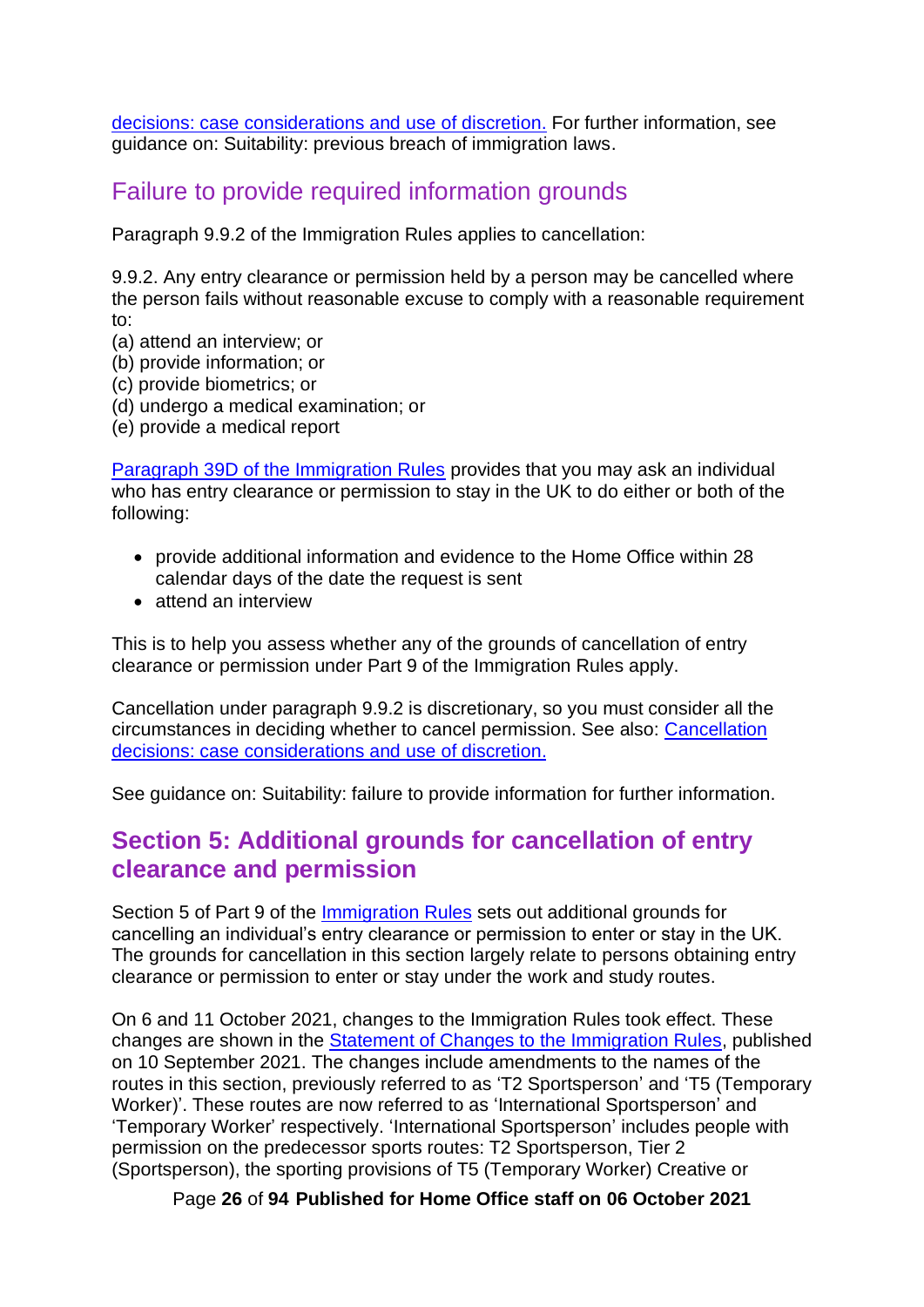Sporting Worker, or the sporting provisions of the Creative & Sporting sub-category of Tier 5 (Temporary Worker). Temporary Worker is defined in the Immigration Rules. To access a list of definitions for the routes referred to in this section, see [paragraph 6.2 of the Immigration Rules.](https://www.gov.uk/guidance/immigration-rules/immigration-rules-introduction)

Each of the ten cancellation grounds under section 5 of Part 9 of the Immigration Rules are discretionary, so you must consider all the circumstances in deciding whether to cancel an individual's permission in these circumstances. See also: [Cancellation decisions: case considerations and use of](#page-45-0) discretion. If you decide to cancel an individual's entry clearance or permission under any of the following cancellation grounds and you need to decide the expiry date of their leave, see [Deciding the date of expiry for cancelled permission](#page-49-1) for further information.

For more information on the cancellation grounds under section 5 of Part 9 of the Immigration Rules see: Suitability: Section 5 additional grounds for cancellation of entry clearance, permission to enter and permission to stay.

#### <span id="page-26-0"></span>Ceasing to meet requirements of rules

Paragraph 9.23.1 of the Immigration Rules applies:

9.23.1. A person's entry clearance or permission may be cancelled if they cease to meet the requirements of the rules under which the entry clearance or permission was granted.

Specific examples of an individual ceasing to meet the requirements of the rules are contained in the Suitability: Section 5 additional grounds for cancellation of entry clearance, permission to enter and permission to stay guidance. For more information on the process to follow when an individual no longer meets the requirements of the rules because their relationship has broken down, see: [Ceasing](#page-62-0)  [to meet rules requirements: relationship breakdown.](#page-62-0)

## <span id="page-26-1"></span>Dependant grounds

Paragraph 9.24.1 of the Immigration Rules applies:

9.24.1. A person's entry clearance or permission may be cancelled where they are the dependant of another person whose permission is, or has been, cancelled.

There are various factors you must consider before cancelling a dependant's entry clearance or permission. See: [Cancelling the permission of dependants.](#page-73-0)

## <span id="page-26-2"></span>Withdrawal of sponsorship or endorsement grounds

Paragraphs 9.25.1 and 9.25.2 of the Immigration Rules apply:

9.25.1. A person's entry clearance or permission may be cancelled where their sponsorship or endorsement has been withdrawn and they have entry clearance or permission on one of the following routes:

Page **27** of **94 Published for Home Office staff on 06 October 2021**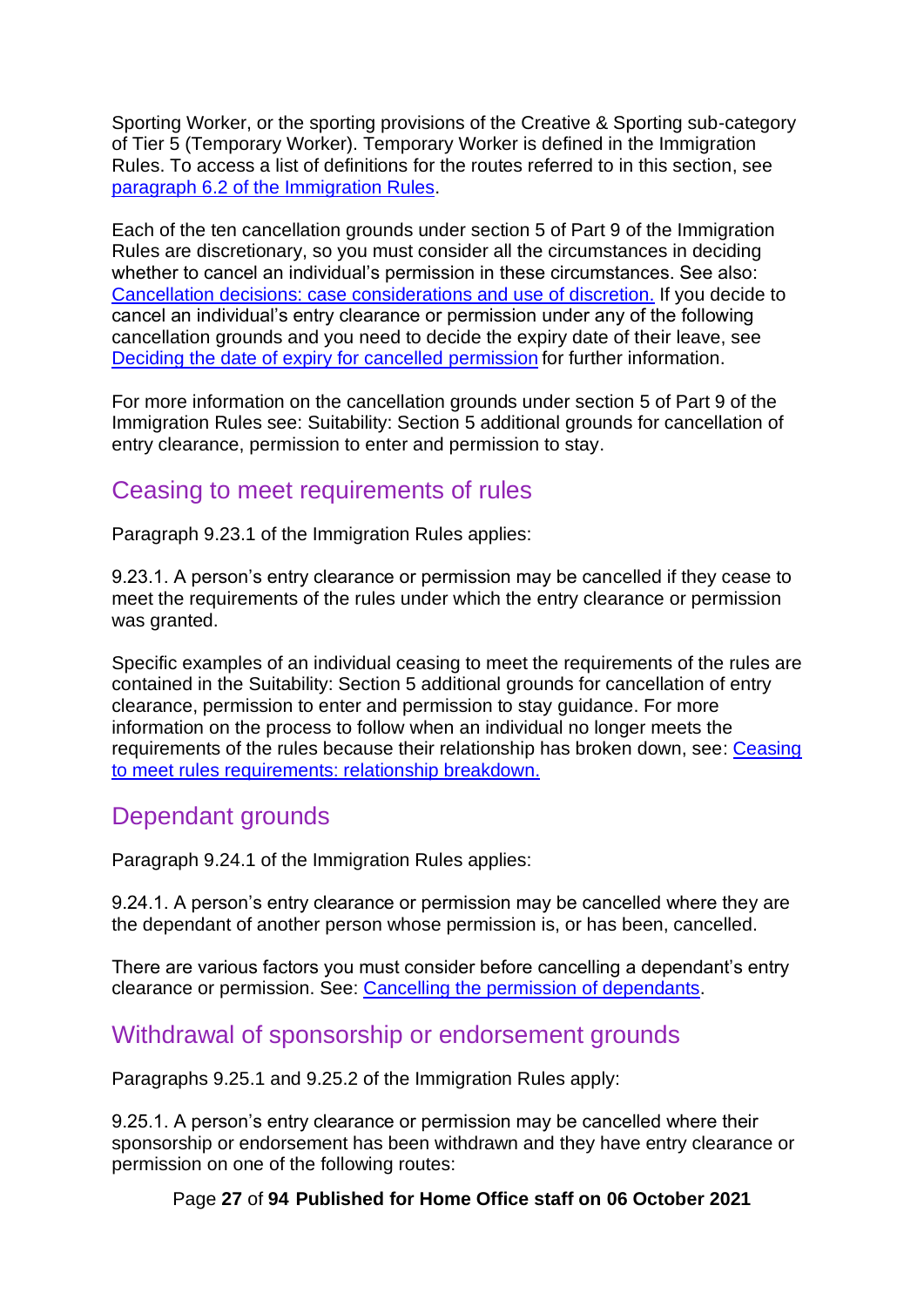- (a) Student; or (b) Child Student; or (c) Skilled Worker; or (d) Intra-Company Transfer; or (e) Intra-Company Graduate Trainee; or (f) Representative of an Overseas Business; or (g) T2 Minister of Religion; or (h) International Sportsperson; or (i) Temporary Worker; or (j) Start-up; or (k) Innovator; or
- (l) Global Talent.

9.25.2. A Student's permission may be cancelled where the sponsor withdraws their sponsorship of the Student because, having completed a pre-sessional course, the student does not have a knowledge of English equivalent to level B2 or above of the Council of Europe's Common European Framework for Language Learning in all four components (reading, writing, speaking and listening).

#### <span id="page-27-0"></span>Student does not start course or ceases to study

Paragraph 9.26.1 of the Immigration Rules applies:

9.26.1. The entry clearance or permission of a Student or Child Student may be cancelled if:

(a) they do not start their studies with their sponsor; or

(b) they or their sponsor confirm that their course of study has ceased, or will cease before the end date recorded on the Certificate of Acceptance for Studies; or (c) the start date for the course is delayed for more than 28 days; or

(d) they cease to study with their sponsor.

#### <span id="page-27-1"></span>Worker does not start work or ceases their employment

Paragraph 9.27.1 of the Immigration Rules applies:

9.27.1. The entry clearance or permission of a Skilled Worker, person on the Intra-Company routes, Representative of an Overseas Business, T2 Minister of Religion, International Sportsperson or Temporary Worker, may be cancelled if:

(a) they do not start working for their sponsor; or

(b) they or their sponsor confirm that their employment, volunteering, training or job shadowing has ceased or will cease before the end date recorded on the Certificate of Sponsorship; or

(c) the start date for the job, as recorded in the Certificate of Sponsorship, is delayed by more than 28 days; or

(d) they cease to work for their sponsor.

#### Page **28** of **94 Published for Home Office staff on 06 October 2021**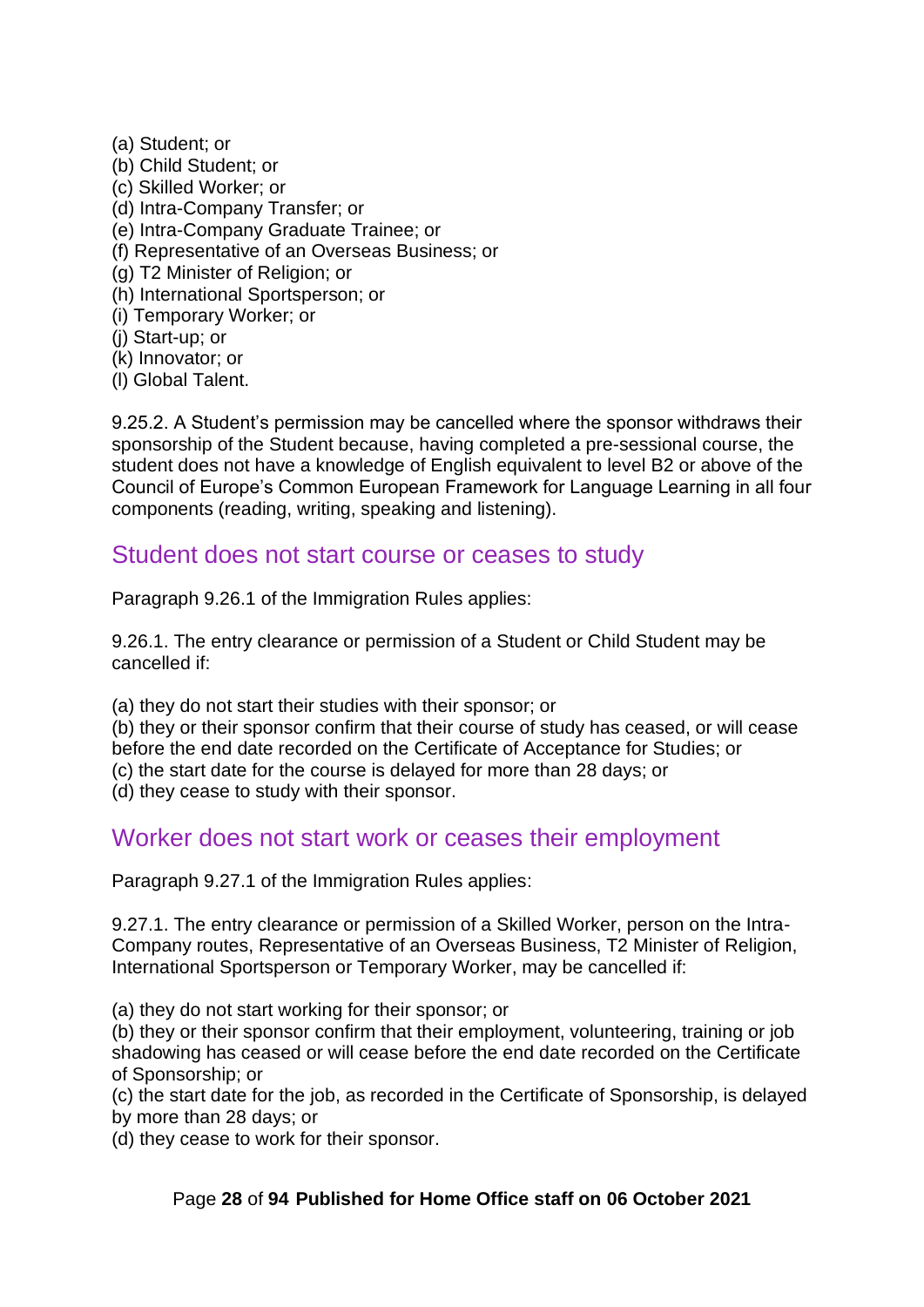# <span id="page-28-0"></span>Sponsor loses licence or transfers business

Paragraph 9.28.1 of the Immigration Rules applies:

9.28.1. Where a person has entry clearance or permission as a Student, Child Student, Skilled Worker, person on the Intra-Company routes, T2 Minister of Religion, International Sportsperson, or Temporary Worker, their entry clearance or permission may be cancelled if:

(a) their sponsor does not have a sponsor licence; or

(b) their sponsor transfers the business for which the person works, or at which they study, to another business or institution, and that business or institution:

(i) fails to apply for a sponsor licence; or

(ii) fails to apply for a sponsor licence within 28 days of the date of a transfer of their business or institution; or

(iii) applies for a sponsor licence but is refused; or

(iv) makes a successful application for a sponsor licence, but the sponsor licence granted is not in a category that would allow the sponsor to issue a Certificate of Sponsorship or Confirmation of Acceptance for Studies to the person.

## <span id="page-28-1"></span>Change of employer

Paragraph 9.29.1 of the Immigration Rules applies:

9.29.1. Where a person has permission as a Skilled Worker, person on the Intra-Company routes, T2 Minister of Religion, International Sportsperson, or Temporary Worker, their permission may be cancelled where they have changed their employer, unless any of the following exceptions apply:

(a) they are a person on the Government Authorised Exchange route, or a Seasonal Worker and the change of employer is authorised by the sponsor; or

(b) they are working for a different sponsor unless the change of sponsor does not result in a change of employer, or the change in employer is covered by the [Transfer](https://www.legislation.gov.uk/uksi/2006/246/contents/made)  [of Undertakings \(Protection of Employment\) Regulations 2006,](https://www.legislation.gov.uk/uksi/2006/246/contents/made) equivalent statutory transfer schemes, or the Cabinet Office Statement of Practice on Staff Transfers in the Public Sector; or

(c) they have permission as an International Sportsperson, and all of the following apply:

(i) they are sponsored by a sports club; and

(ii) they are sponsored as a player and are being temporarily loaned to another sports club; and

(iii) player loans are specifically permitted in rules set down by the relevant sports governing body; and

(iv) their sponsor has made arrangements with the loan club to enable the sponsor to continue to meet its sponsor duties; and

(v) the player will return to working for the sponsor at the end of the loan.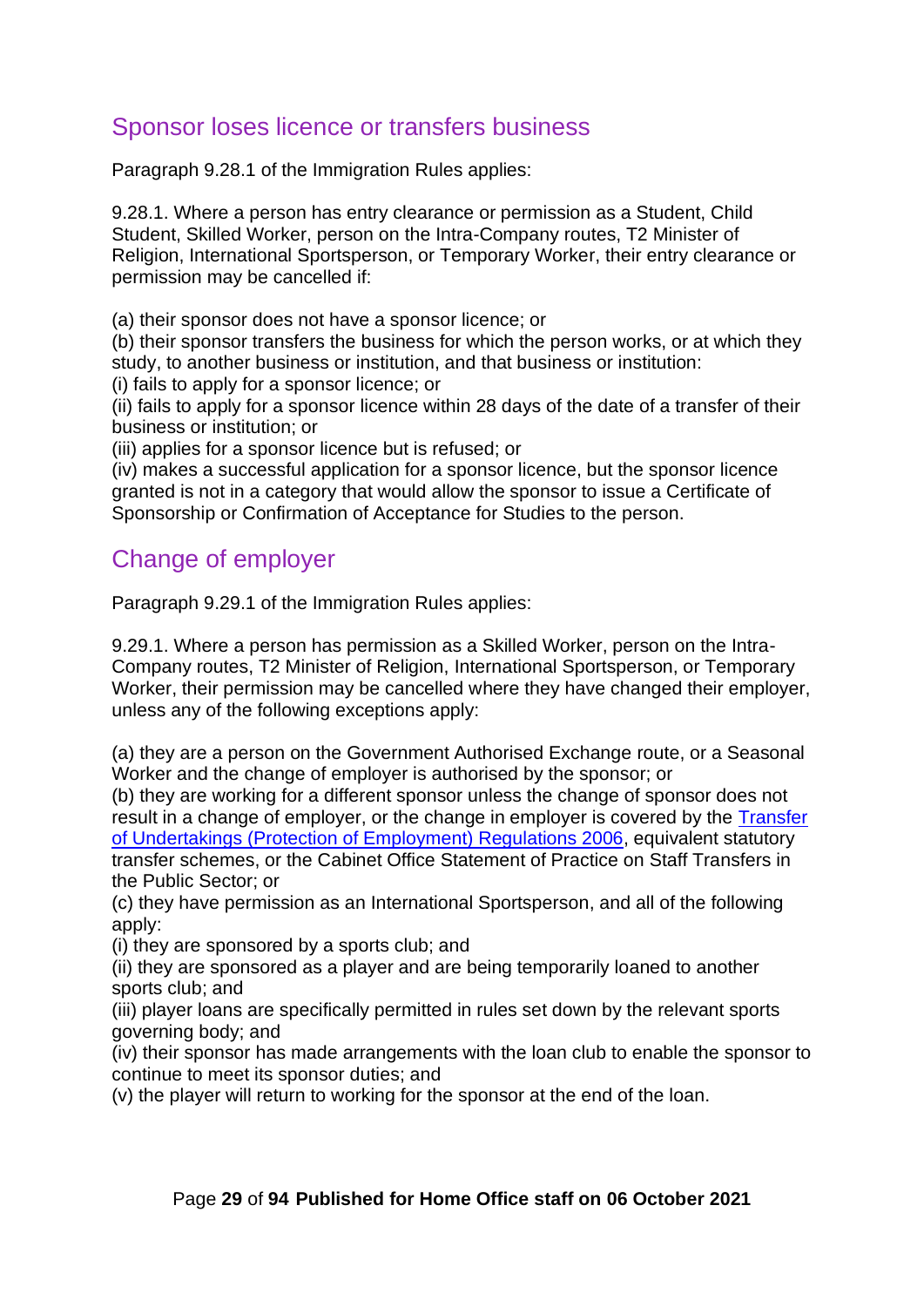When considering cancellation under paragraph 9.29.1. you must be satisfied that none of the exceptions apply before cancelling an individual's permission on any one of the listed routes.

#### <span id="page-29-0"></span>Absence from employment

Paragraph 9.30.1 of the Immigration Rules applies:

9.30.1. A person on the Skilled Worker, Intra-Company, Representative of an Overseas Business, T2 Minister of Religion, International Sportsperson or Temporary Worker routes who has been absent from work without pay, or on reduced pay, for more than 4 weeks during any calendar year may have their permission cancelled unless the reason for absence is one of the following:

(a) statutory maternity leave, paternity leave, parental leave, or shared parental leave; or

- (b) statutory adoption leave; or
- (c) sick leave; or
- (d) assisting with a national or international humanitarian or environmental crisis, providing their sponsor agreed to the absence for that purpose; or
- (e) taking part in legally organised industrial action.

See section 'Unpaid Leave' in [Workers and Temporary Workers: guidance for](https://www.gov.uk/government/publications/workers-and-temporary-workers-guidance-for-sponsors-part-2-sponsor-a-worker/workers-and-temporary-workers-guidance-for-sponsors-part-2-sponsor-a-worker-general-information-accessible-version#Unpaid-leave)  [sponsors part 2: sponsor a worker](https://www.gov.uk/government/publications/workers-and-temporary-workers-guidance-for-sponsors-part-2-sponsor-a-worker/workers-and-temporary-workers-guidance-for-sponsors-part-2-sponsor-a-worker-general-information-accessible-version#Unpaid-leave) – general information, for more information on calculating an individual's absence from work.

As cancellation under paragraph 9.30.1 is discretionary, you must consider all the circumstances in deciding whether to cancel an individual's permission. See: [Cancellation decisions: case considerations and use of](#page-45-0) discretion. You must also give consideration to the health pandemic exception before you decide to cancel an individual's permission to stay under paragraph 9.30.1. See guidance on Suitability: Section 5 additional grounds for cancellation of entry clearance, permission to enter and permission to stay.

## <span id="page-29-1"></span>Change of job or lower salary rate

Paragraphs 9.31.1, 9.31.2 and 9.31.3 of the Immigration Rules apply:

9.31.1. A person on the Skilled Worker, Intra-Company, Representative of an Overseas Business, T2 Minister of Religion or Temporary Worker routes may have their permission cancelled where they have changed jobs, or they receive a lower salary rate (unless any of paragraphs 9.31.2. to 9.31.3. apply) if:

(a) they are on an Intra-Company route or are a Skilled Worker and have changed to a different job in the same occupation code but the salary rate for the new job is lower than the salary rate for the old job as set out in the [Appendix Skilled](https://www.gov.uk/guidance/immigration-rules/immigration-rules-appendix-skilled-occupations)  **[Occupations](https://www.gov.uk/guidance/immigration-rules/immigration-rules-appendix-skilled-occupations)** 

(b) they are a Skilled Worker and scored points for a job in a Shortage Occupation and the new job does not appear in [Appendix Shortage Occupation List](https://www.gov.uk/guidance/immigration-rules/immigration-rules-appendix-shortage-occupation-list)

Page **30** of **94 Published for Home Office staff on 06 October 2021**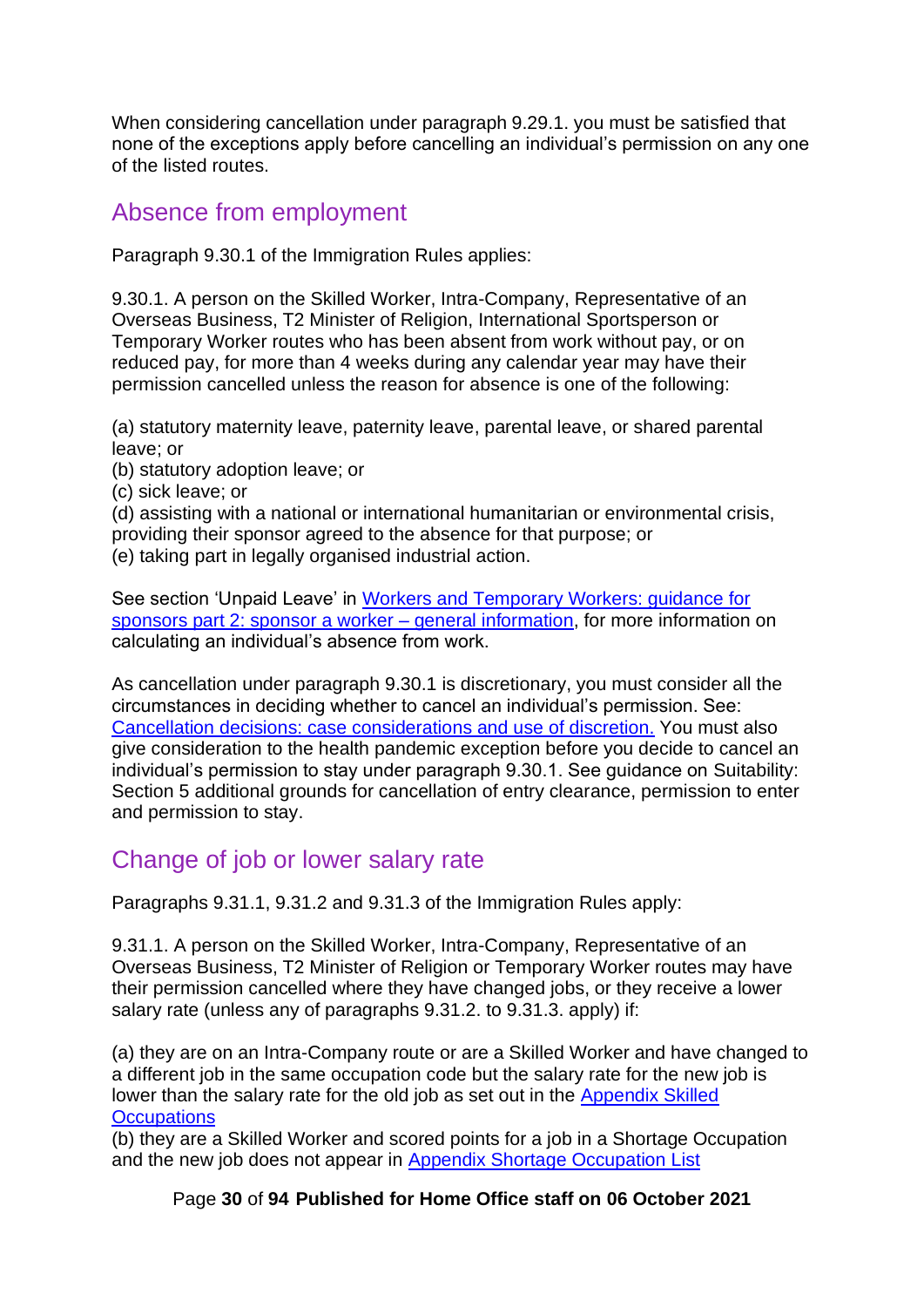(c) they have changed jobs and the new job has a different occupation code to that recorded by the Certificate of Sponsorship (unless paragraph 9.32.1. applies); or (d) the person no longer meets the salary requirement or going rate requirement for the job.

9.31.2. The following exception applies to paragraph 9.31.1. (c):

(a) the person is sponsored to undertake a graduate training programme covering multiple roles within the organisation; and

(b) the person is changing to a job with a different occupation code either as a part of that programme or when appointed to a permanent role with the sponsor at the end of that programme; and

(c) their sponsor has notified the Home Office of the change of job and any change in salary.

9.31.3. The following exceptions apply to reduction in salary under paragraph 9.31.1:

(a) a reduction in salary coincides with an absence from employment permitted under paragraph 9.30.1; or

(b) the person is on an Intra-Company route and a reduction in salary coincides with working for the sponsor group while the person is not physically present in the UK; or (c) the person is a Skilled Worker and:

- (i) if the person has permission under Appendix Skilled Worker, they would, after the change to the job, score 20 tradeable points in either the same option in the table in paragraph SW 4.2, or under paragraph SW 14.5(b), whichever they had scored points under when obtaining their most recent grant of permission; or
- (ii) if the person has permission as a Tier 2 (General) Migrant, they would, after the change to the job, score 20 tradeable points under option A or F in the table in paragraph SW 4.2, or under paragraph SW 14.5(b), if they were to apply under Appendix Skilled Worker; or
- (iii) if the person has permission as a Tier 2 (General) Migrant who was considered a new entrant in their application for that Tier 2 (General) permission, they would, after the change to the job, score 20 tradeable points under option E in the table in paragraph SW 4.2, if they were to apply under Appendix Skilled Worker.

As cancellation under paragraph 9.31.1 is discretionary, you must consider all the circumstances in deciding whether to cancel an individual's permission. See: [Cancellation decisions: case considerations and use of](#page-45-0) discretion. You must give consideration to the exceptions set out under 9.31.2 and 9.31.3, as well as the health pandemic exception before you decide to cancel an individual's permission to stay under paragraph 9.31.1. See guidance on Suitability: Section 5 additional grounds for cancellation of entry clearance, permission to enter and permission to stay.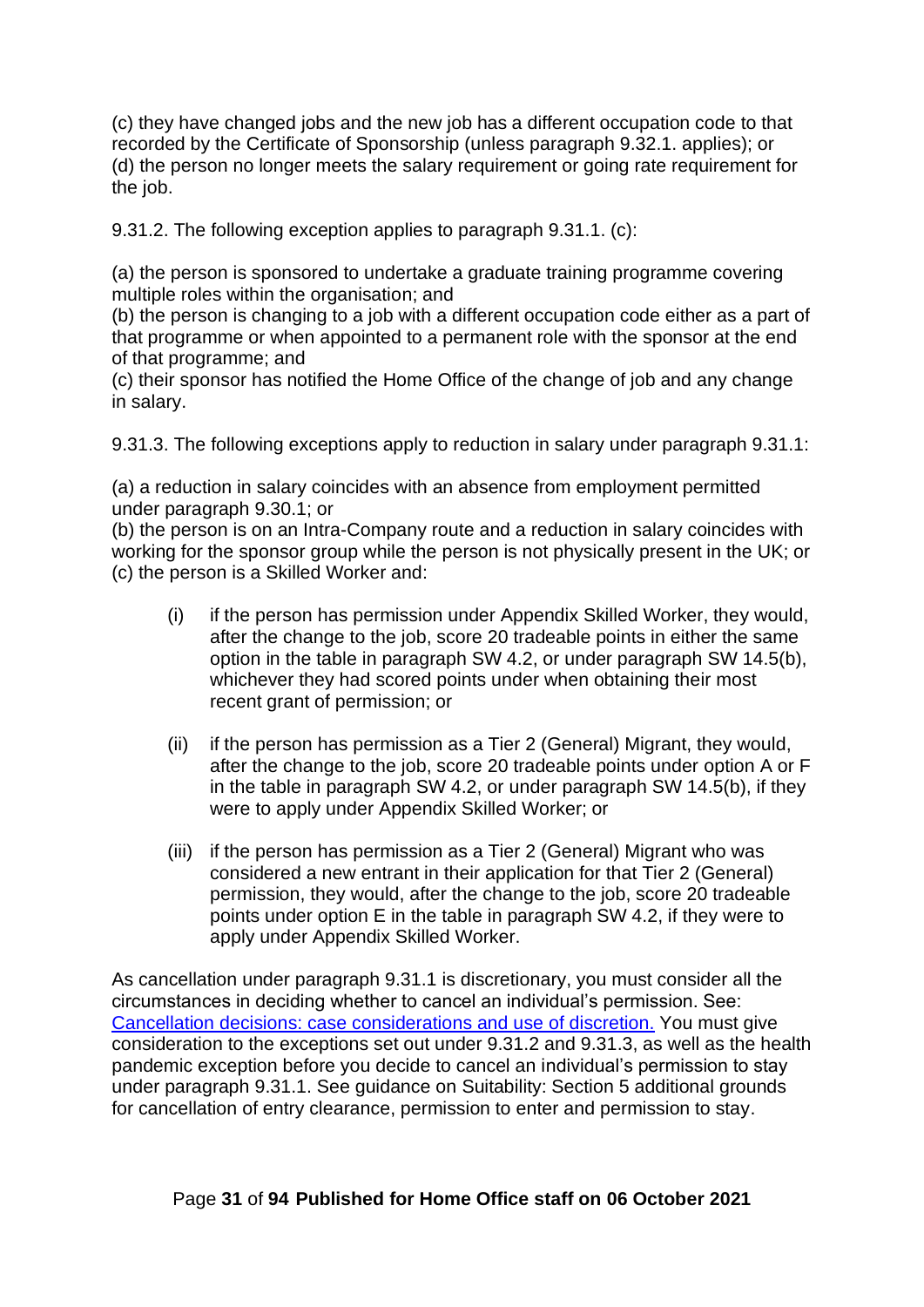# <span id="page-31-0"></span>Endorsing body no longer approved

Paragraph 9.32.1 of the Immigration Rules applies:

9.32.1. Where a person has entry clearance or permission on the Global Talent, Start-up or Innovator route their entry clearance or permission may be cancelled if their endorsing body ceases to hold that status for the route in which they were endorsed.

#### **Related content**

**[Contents](#page-1-0)** Immigration Rules: changes to [Part 9 cancellation grounds](#page-11-0) [Immigration Rules: Part 9 Grounds for Cancellation](#page-21-0) [Cancellation decisions: case considerations](#page-45-0) and use of discretion [Cancellation procedures in specific case types](#page-59-0)

#### **Related external links**

[Immigration Rules](https://www.gov.uk/guidance/immigration-rules) [Immigration Act 1971](https://www.legislation.gov.uk/ukpga/1971/77/contents) [Transfer of Undertakings \(Protection of Employment\) Regulations 2006](https://www.legislation.gov.uk/uksi/2006/246/contents/made)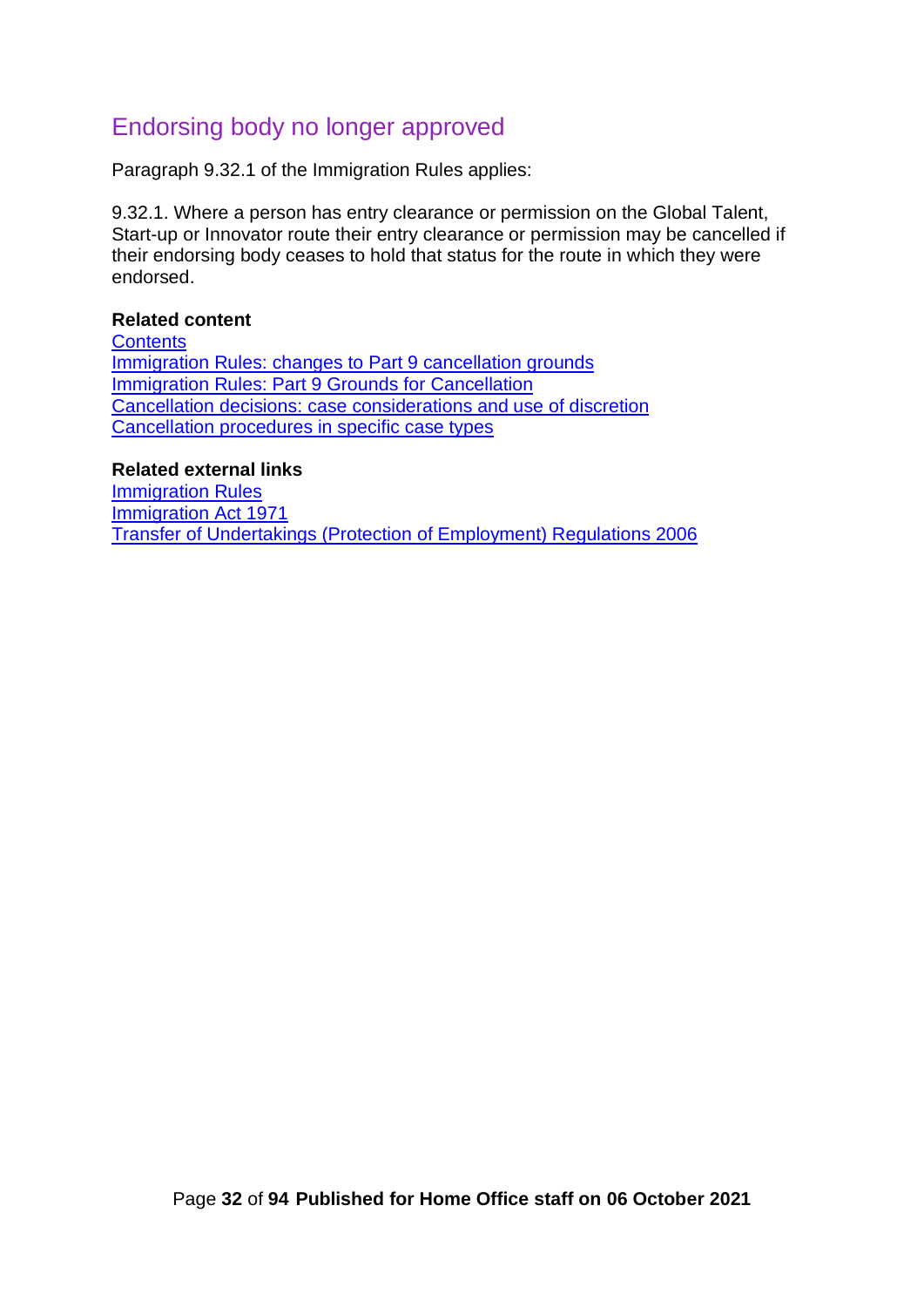# <span id="page-32-0"></span>Part 9 cancellation grounds: appendices and application

This page outlines in which instances cancellation grounds under Part 9 of the Immigration Rules apply in part to various appendices, paragraphs or parts of the Immigration Rules and where they do not apply at all.

## <span id="page-32-1"></span>**Part 9 cancellation grounds: application to various Appendices**

The following table sets out the list of appendices, paragraphs or parts of the [Immigration Rules](https://www.gov.uk/guidance/immigration-rules) to which certain paragraphs of Part 9 of the Immigration Rules apply. Against each appendix, the list of cancellation paragraphs that apply to the named appendix are set out.

| <b>Appendix</b>              | <b>Cancellation paragraphs that apply</b> |
|------------------------------|-------------------------------------------|
| <b>Appendix FM</b>           | 9.2.2.                                    |
|                              | 9.3.2.                                    |
|                              | 9.4.5.                                    |
|                              | 9.9.2.                                    |
|                              | 9.15.1. to 9.15.3.                        |
|                              | 9.16.2.                                   |
|                              | 9.19.2.                                   |
|                              | 9.20.1                                    |
|                              | 9.23.1.                                   |
|                              | 9.24.1.                                   |
|                              | and paragraph 9.7.3. (false               |
|                              | representations, etc. grounds) applies to |
|                              | permission to stay                        |
| <b>Appendix Armed Forces</b> | 9.2.2.                                    |
|                              | 9.3.2.                                    |
|                              | 9.4.5.                                    |
|                              | 9.7.3.                                    |
|                              | 9.8.8.                                    |
|                              | 9.9.2.                                    |
|                              | 9.15.1. to 9.15.3.                        |
|                              | 9.16.2.                                   |
|                              | 9.19.2.                                   |
|                              | 9.20.1.                                   |
|                              | 9.23.1.                                   |
|                              | 9.24.1.                                   |
| Paragraph 159I in Part 5     | 9.2.2.                                    |
|                              | 9.3.2.                                    |
|                              | 9.4.2. and 9.4.5.                         |
|                              | 9.7.3.                                    |
|                              | 9.9.2.                                    |
|                              | 9.16.2.                                   |

Page **33** of **94 Published for Home Office staff on 06 October 2021**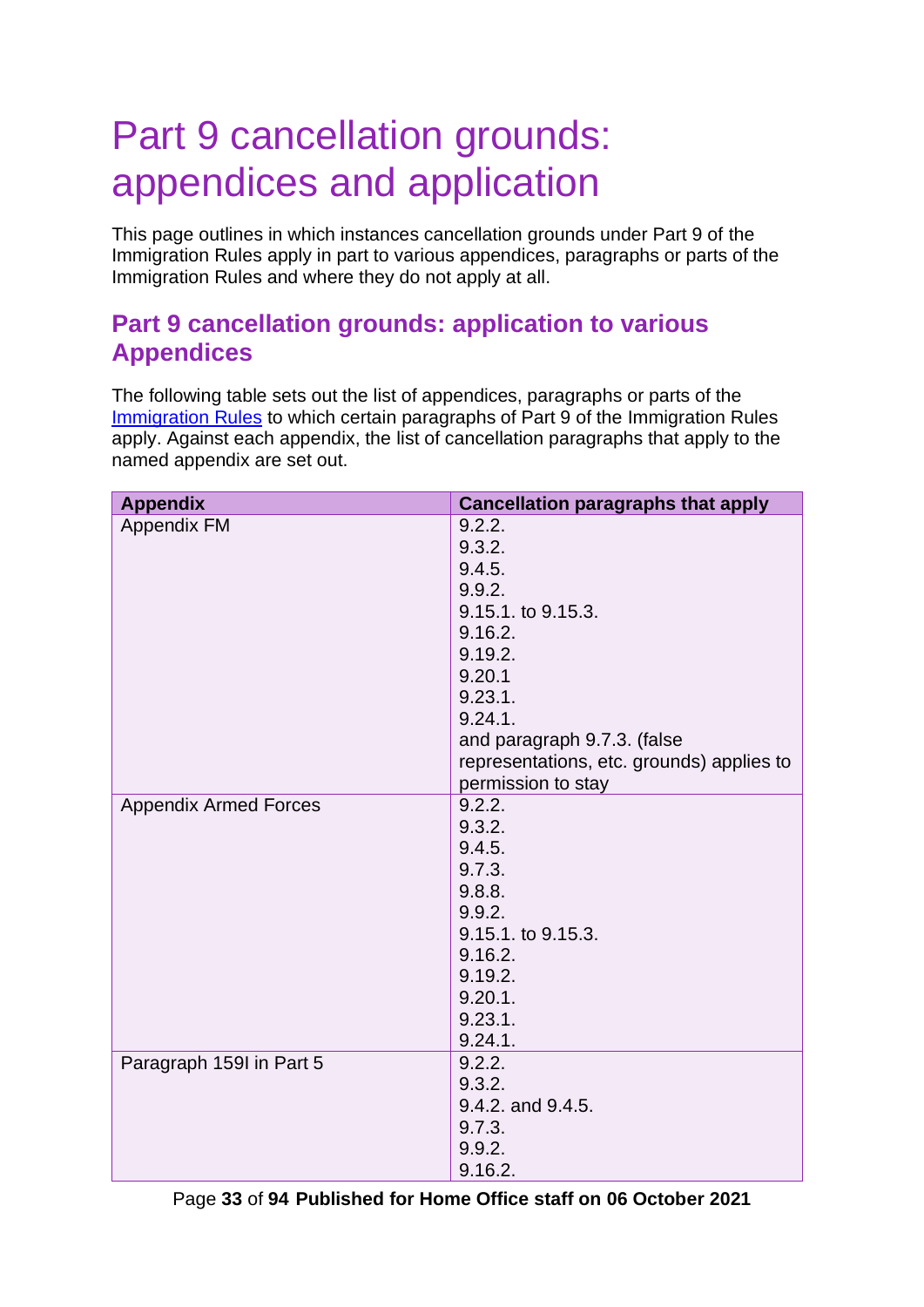| <b>Appendix</b>                         | <b>Cancellation paragraphs that apply</b>                       |
|-----------------------------------------|-----------------------------------------------------------------|
|                                         | $9.20.1$ .                                                      |
|                                         | 9.23.1.                                                         |
|                                         | $9.24.1$ .                                                      |
| Part 11 (Asylum)                        | Part 9 applies to paragraphs 352ZH to<br>352ZS and 352I to 352X |
| Applications for entry clearance or     | 9.2.2.                                                          |
| permission to stay granted by virtue of | 9.3.2.                                                          |
| the ECAA Association Agreement,         | 9.4.2. and 9.4.5.                                               |
| except that in relation to permission   | 9.6.2.                                                          |
| granted under the Agreement the         | 9.7.3.                                                          |
| specified paragraphs                    | 9.21.2                                                          |
| apply where the criminal offence or     |                                                                 |
| adverse conduct occurred after 11pm     |                                                                 |
| on 31 December 2020                     |                                                                 |
| Applications for permission to stay     | 9.2.2.                                                          |
| under Appendix ECAA Extension of        | 9.3.2.                                                          |
| Stay, except that in relation to such   | 9.4.2. and 9.4.5.                                               |
| permission the specified paragraphs     | 9.7.3.                                                          |
| apply where the criminal offence or     | 9.21.2                                                          |
| adverse conduct occurred after 11pm     |                                                                 |
| on 31 December 2020                     |                                                                 |

## <span id="page-33-0"></span>**Appendices where Part 9 cancellation grounds do not apply**

There are appendices and parts of the Immigration Rules to which Part 9 does not apply in full but applies in part. See: **Part 9 cancellation grounds: application to** [various appendices](#page-32-1) for further information.

Part 9 of the Immigration Rules does not apply to the following appendices:

- (a) Appendix EU; and
- (b) Appendix EU (Family Permit); and
- (c) Appendix S2 Healthcare Visitor; and
- (d) Appendix Service Providers from Switzerland.

Cancellation and curtailment grounds for these appendices are contained within the relevant appendix, or annex to the relevant appendix, of the [Immigration Rules.](https://www.gov.uk/guidance/immigration-rules/immigration-rules-index) See: [Cancellation and curtailment grounds: appendices and annexes.](#page-34-0)

#### **Related content**

**[Contents](#page-1-0)** [Immigration Rules: changes to Part 9 cancellation grounds](#page-11-0) [Immigration Rules: Part 9 Grounds for Cancellation](#page-21-0)

#### **Related external links**

[Immigration Rules](https://www.gov.uk/guidance/immigration-rules)

Page **34** of **94 Published for Home Office staff on 06 October 2021**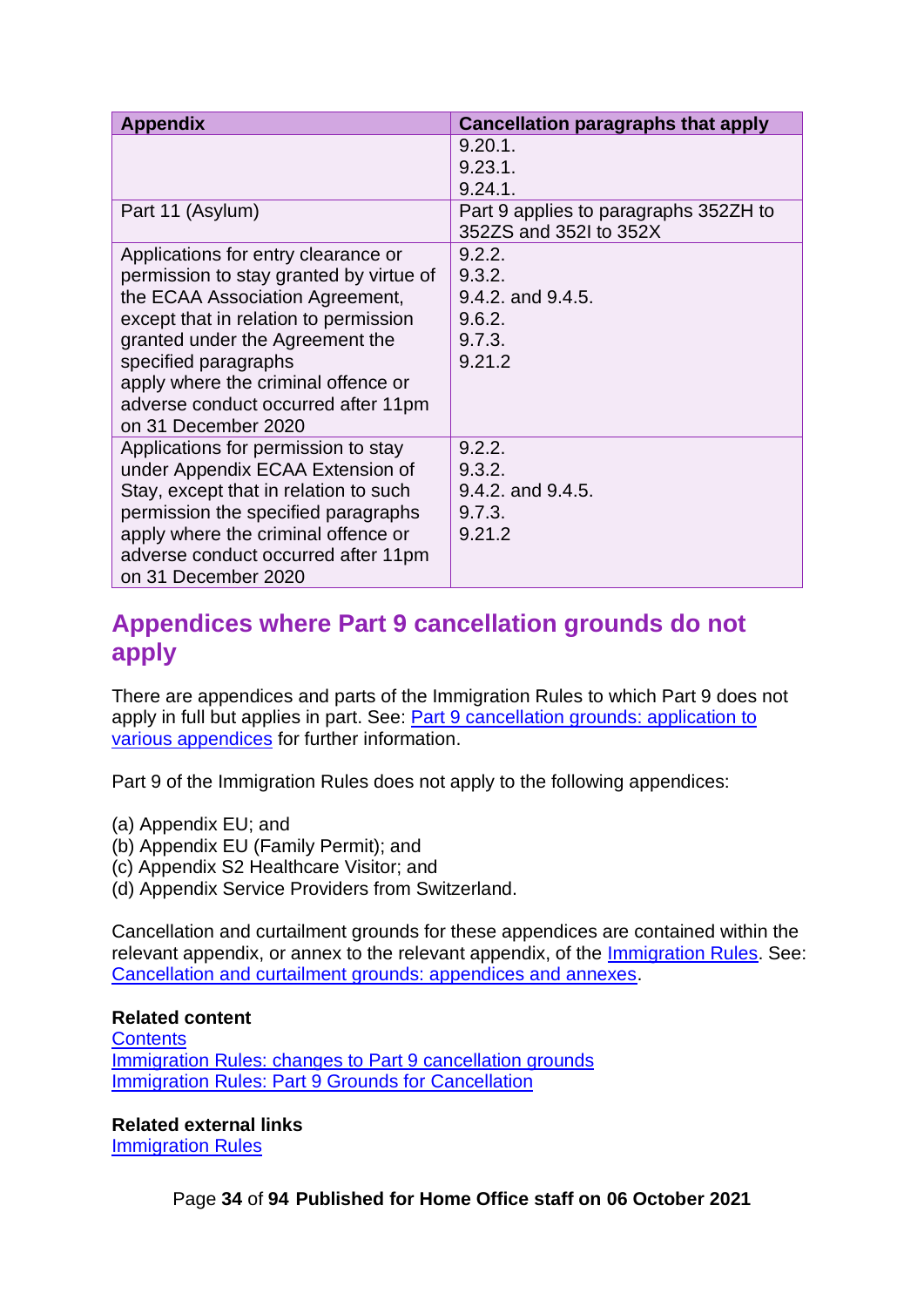# <span id="page-34-0"></span>Cancellation and curtailment grounds: appendices and annexes

This page outlines the appendices to which Part 9 of the Immigration Rules does not apply and sets out the appendix and annex to the Immigration Rules containing incountry curtailment grounds for leave granted under Appendix EU and Appendix EU (FP), as well as the grounds for cancellation of entry clearance and permission under Appendix S2 Healthcare Visitors and Appendix Service Providers from Switzerland.

#### **Page contents:**

[Appendix EU and Appendix EU \(Family Permit\): in-country curtailment](#page-34-1) [Appendix S2 Healthcare Visitor](#page-42-1) [Appendix Service Providers from Switzerland](#page-43-1)

## <span id="page-34-1"></span>**Appendix EU and Appendix EU (Family Permit): in-country curtailment**

From 1 October 2019, you may use certain grounds for considering the curtailment of limited leave to enter granted by virtue of having arrived in the UK with an entry clearance granted under [Appendix EU \(Family Permit\)](https://www.gov.uk/guidance/immigration-rules/appendix-eu-family-permit) to the Immigration Rules or of limited leave to enter or remain (pre-settled status) under [Appendix EU](https://www.gov.uk/guidance/immigration-rules/immigration-rules-appendix-eu) to the [Immigration Rules.](https://www.gov.uk/guidance/immigration-rules)

In the [statement of changes](https://www.gov.uk/government/publications/statement-of-changes-to-the-immigration-rules-hc-813-22-october-2020) to the Immigration Rules which was published on 22 October 2020, changes were made to part 9 (Grounds for Refusal). Part 9 no longer applies to Appendix EU and Appendix EU (Family Permit). These are cases where leave has either been obtained under the EU Settlement Scheme (EUSS), also referred to as Appendix EU, or where leave was granted by an EU Settlement Scheme Family Permit, also referred to as Appendix EU (Family Permit).

Annex 3 of Appendix EU and Appendix EU (Family Permit) apply in respect of incountry curtailment of leave to enter or remain granted to an individual under these appendices, which this section focuses on. Annex 3 of both appendices also contain cancellation grounds in respect of border, or out of country cancellation of leave, which are not covered in this guidance. For further information on these cancellation grounds see:

- Refusal and cancellation of permission to enter
- EEA nationals and their family members: EU Settlement Scheme
- EU Settlement Scheme: suitability requirements

The changes at Annex 3 under both Appendix EU and Appendix EU (Family Permit) took effect on 1 December 2020.

From 31 December 2020, persons subject to EUSS and EUSS (FP) in-country curtailment decisions, where curtailment is with immediate effect, must be given a right of appeal, see [Right of Appeal.](#page-35-0)

Page **35** of **94 Published for Home Office staff on 06 October 2021**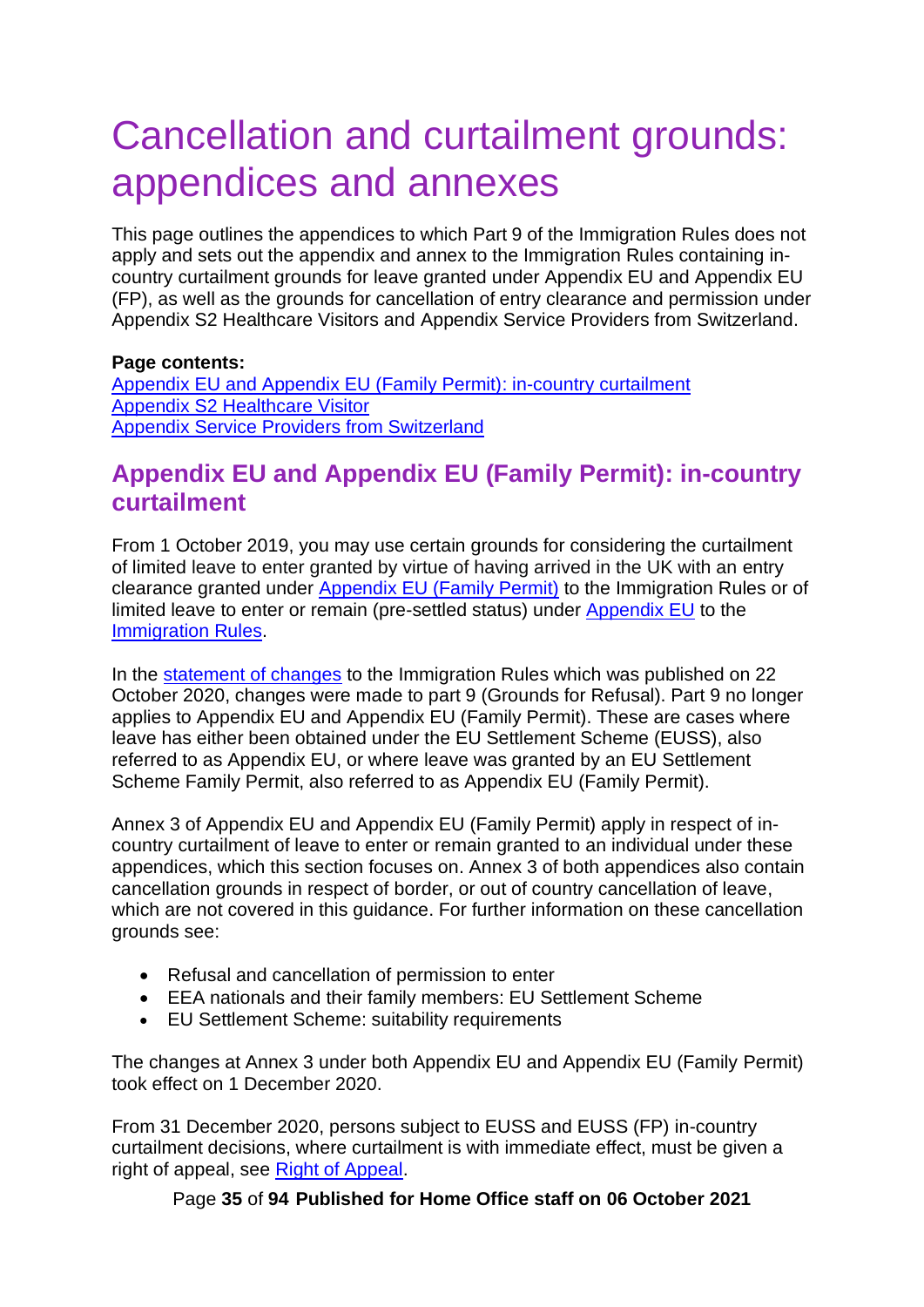# <span id="page-35-0"></span>Right of Appeal

Where a person has been granted pre-settled status under the EUSS and a decision is taken to curtail that leave (to vary that leave so that the person does not have leave to enter or remain in the United Kingdom), or to cancel that leave with immediate effect, there is a right of appeal against that decision.

For further information, see guidance on Rights of Appeal.

#### <span id="page-35-1"></span>Administrative review

Where a person is in the UK and has been granted pre-settled status or settled status under the EUSS and a decision is taken to curtail, cancel or revoke that leave there is no right to seek administrative review.

However, there will be a right of administrative review where a decision is made at the border to cancel leave granted under Appendix EU or to cancel leave to enter granted by virtue of having arrived in the UK with an entry clearance that was granted under Appendix EU (Family Permit). For further information, see: Administrative review: EU Settlement Scheme.

For EUSS and EUSS (FP) curtailment decisions, this supersedes the guidance on [Cancellation: appeal and administrative review rights.](#page-9-1)

## <span id="page-35-2"></span>Curtailment grounds applying to EUSS or EUSS FP leave

For all of the in-country curtailment grounds set out below, you, as the decision maker, must be satisfied that it is proportionate to curtail the individual's leave. You must consider each case on an individual basis.

The in-country curtailment grounds which apply to an individual who is granted limited leave to enter or remain under the EUSS or leave to enter granted by virtue of having arrived in the UK with an entry clearance granted under the EUSS FP are limited to those grounds which deal with:

- false or misleading information, representations or documents being submitted in an application whether or not this has been done with the applicant's knowledge
- false or misleading information being submitted to any person to obtain a document in support of the application whether or not this has been done with the applicant's knowledge
- in relation to the above grounds, the information, representation or documentation submitted was material to the decision to grant leave to enter or remain under Appendix EU or entry clearance under Appendix EU (FP)
- it is more likely than not that, after the 31 December 2020, the person has entered, attempted to enter or assisted another person to enter or to attempt to enter, a marriage, civil partnership or durable partnership of convenience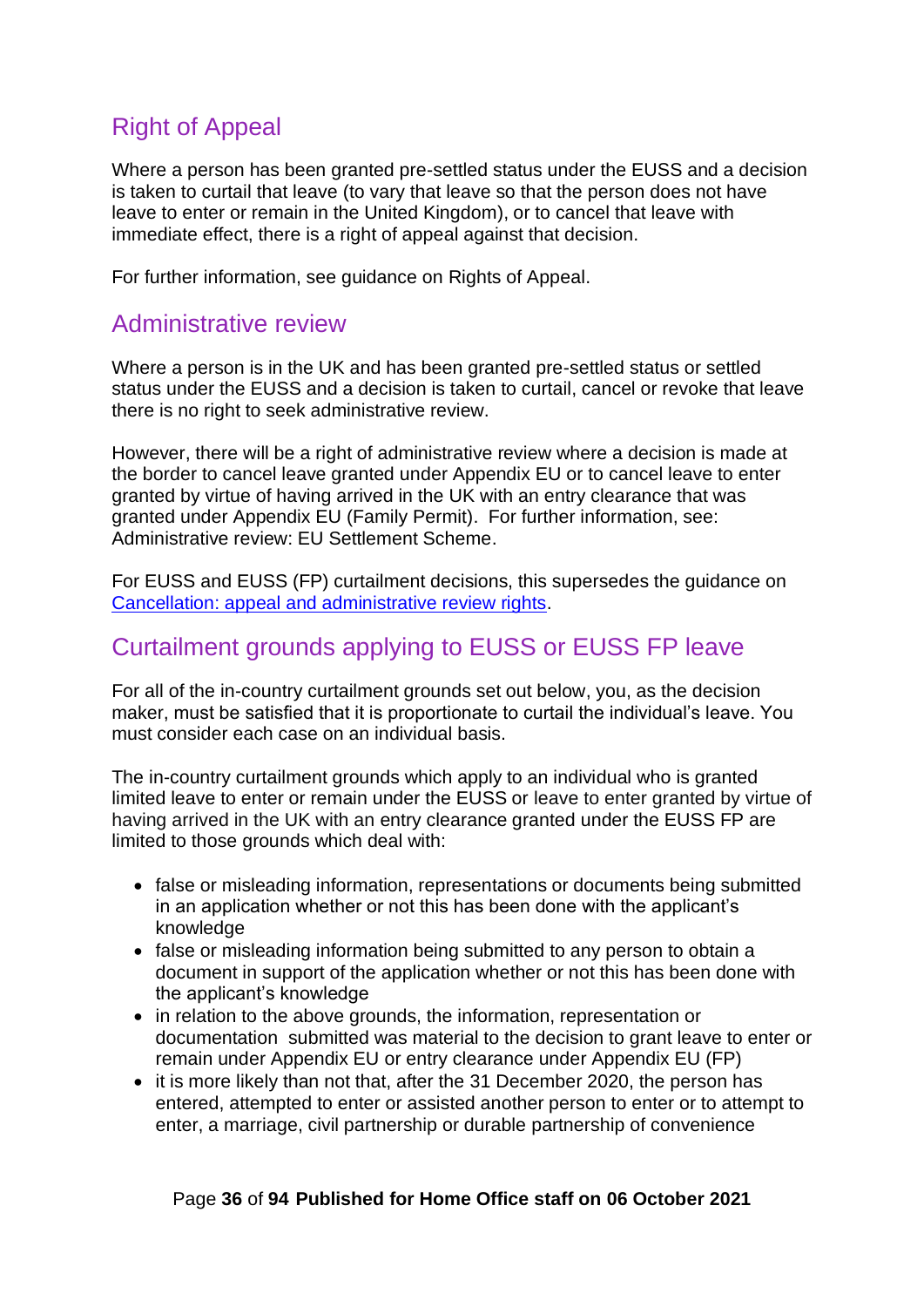An example of when the false representations curtailment ground may be applied is where an individual has claimed to be an 'EEA citizen' or the 'family member of an EEA citizen' (as defined in Annex 3 to Appendix EU, or Annex 3 to Appendix EU (Family Permit)) when they were not.

In Appendix EU cases only, a third in-country curtailment ground also applies where:

• the individual [ceases to meet the requirements of the immigration rules](#page-26-0) as set out in Appendix EU

When you consider curtailing an individual's leave to enter or remain on this ground, you must [exercise discretion.](#page-45-0) See also: Consideration of [curtailment of limited leave:](#page-36-0)  [EUSS and EUSS FP.](#page-36-0)

The following rules at Annex 3 of Appendix EU apply to curtailment of limited leave granted under Appendix EU:

- A3.4 (a)
- A3.4 (b)
- A3.4 (c)

The following rules at Annex 3 of Appendix EU (Family Permit) apply to curtailment of leave to enter granted by virtue of having arrived in the UK with an entry clearance granted under Appendix EU (Family Permit):

- A3.5 (a)
- A3. 5 (b)

These are all discretionary grounds for curtailing an individual's leave to enter or remain in the UK.

For EUSS and EUSS FP cancellation grounds in border, or out of country cases, see:

- Refusal and cancellation of permission to enter
- EEA nationals and their family members: EU Settlement Scheme
- EU Settlement Scheme: suitability requirements

## <span id="page-36-0"></span>Consideration of curtailment of limited leave: EUSS and EUSS FP

A principle of evidential flexibility applies to all decisions made under the EUSS and the EUSS FP. This enables you to exercise discretion in favour of the applicant where appropriate, but in doing so you must not overlook evidence of fraud or abuse. You must ensure that you are satisfied that it is proportionate to curtail an individual's EUSS, or EUSS FP leave, taking account of all the circumstances, facts and evidence available to you in the case.

#### Page **37** of **94 Published for Home Office staff on 06 October 2021**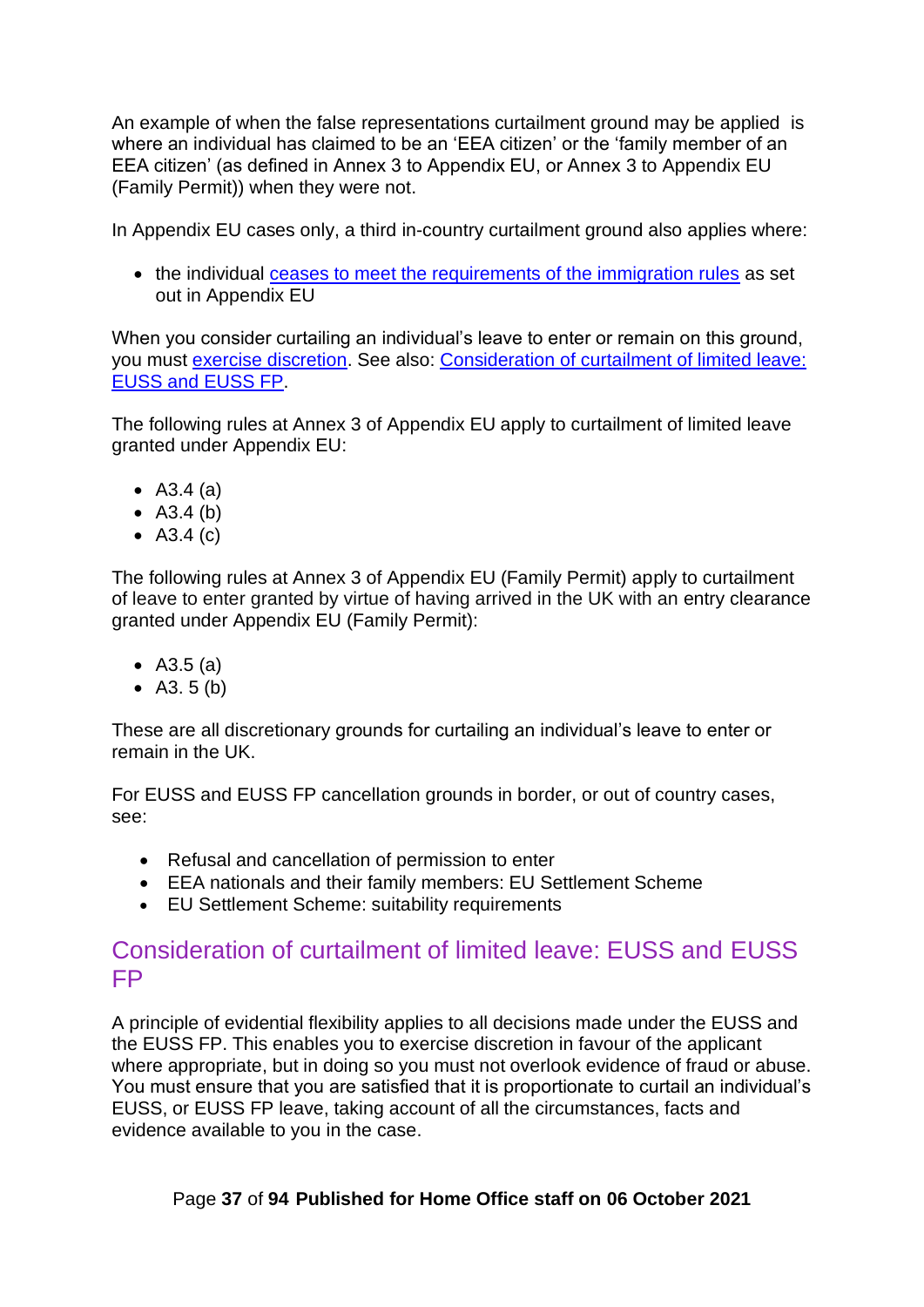## <span id="page-37-0"></span>**What to consider before referral to Status Review Unit (SRU)**

Status Review Unit (SRU) are the team responsible for EUSS in-country curtailment decisions, with the exception of ICE teams, who can make EUSS curtailment decisions in the field. ICE teams do not need to make a referral to SRU.

Referrals for curtailment of EUSS leave should be made to the Status Review Unit, in line with the guidance in this section.

When you are considering whether to refer for curtailment of EUSS leave on the grounds that it is proportionate to curtail leave due to false or misleading information, representations or documents having been submitted in an application, or to any person to obtain a document in support of the application (whether or not to the applicant's knowledge), you must consider whether the false or misleading information, representation or documentation was material to the decision to grant the applicant that leave. If, regardless of the false or misleading information, representation or documentation the holder would otherwise be eligible for that leave, you must not refer for curtailment of EUSS leave.

When considering whether to refer for curtailment on the grounds that the individual ceases to meet the requirements of the immigration rules in Appendix EU, you should only make a referral to the Status Review Unit (SRU) where:

- an individual holds limited leave under the EUSS and there has been a breakdown in a family relationship to the extent that a marriage or civil partnership has been legally terminated (such as through divorce/dissolution)
- as a result of that divorce/dissolution the person no longer satisfies any of the eligibility criteria under Appendix EU

Under Appendix EU, it is not an eligibility requirement that a marriage or civil partnership be subsisting whilst a couple remain legally married. Curtailment decisions must not be made on the grounds that a spouse or civil partner has separated from their EEA citizen family member, if that marriage or civil partnership has not legally ended.

When considering referring such a case to SRU, you must assess whether the individual has retained a right of residence in the UK under Appendix EU, or whether they continue to satisfy any of the eligibility criteria in Appendix EU. Where the individual does meet the definition of a 'family member who has retained the right of residence (as defined in Appendix EU), or they continue to satisfy any of the eligibility criteria in Appendix EU, they will not have ceased to meet the requirements of the rules, so you do not need to refer to SRU. Where the individual does not meet the definition of a 'family member who has retained the right of residence', or any other eligibility criteria in Appendix EU then you may consider referral to SRU for curtailment of their leave where it is proportionate to do so.

Page **38** of **94 Published for Home Office staff on 06 October 2021** Where there is evidence that a relationship is not genuine, for example where someone is a party to a sham marriage or sham civil partnership, and the sham related behaviour commenced after 11:00pm on 31 December 2020, you must make a referral to SRU for consideration of curtailment. Where a person or couple have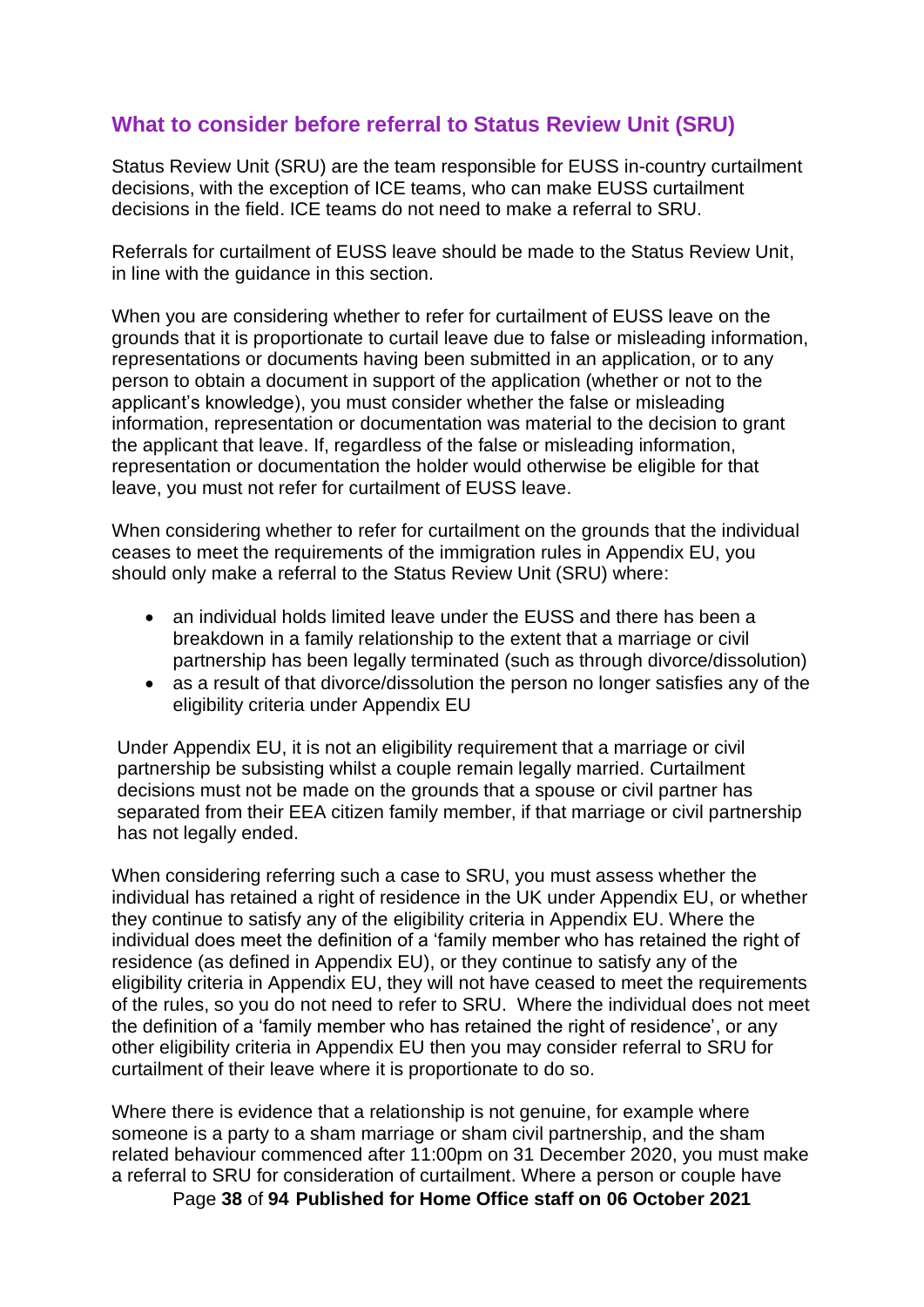taken part, or attempted to take part, in a sham marriage or sham civil partnership you can consider the relevant conduct to have started when they are confirmed to have first acted to gain an immigration advantage through the relationship, for example, this may be when they confirmed their intention to marry or form a civil partnership. It does not have to be when a relationship began, or when a marriage or civil ceremony took place. See: 'Marriage Investigations: determining when relevant conduct commenced'.

The referring unit must first undertake any investigation necessary to satisfy themselves of a 'marriage of convenience' before referring the case to SRU. You must be able to provide disclosable evidence in order to substantiate the claimed sham marriage, as there will be a right of appeal.

If the sham marriage behaviour commenced before 23:00 GMT on 31 December 2020, you need to refer the case to Returns Preparation for deportation consideration under public policy or security grounds.

See also: Suitability: sham marriage or civil partnership guidance for further information.

#### **Official – sensitive: start of section**

The information in this section has been removed as it is restricted for internal Home Office use.

The information in this section has been removed as it is restricted for internal Home Office use.

#### **Official – sensitive: end of section**

# EUSS and EUSS (FP) in-country curtailment process for SRU and ICE teams

If you are a caseworker within the Status Review Unit, you must familiarise yourself with the full section of the guidance: Appendix EU and Appendix EU (Family Permit): [in-country curtailment.](#page-34-0)

If you are an ICE officer, you should also familiarise yourself with this section of the guidance: [Appendix EU and Appendix EU \(Family Permit\): in-country curtailment,](#page-34-0) but you do not need to review the section 'what you must consider before referral to the Status Review Unit' as you do not need to refer the case to the Status Review Unit. You will also not send a 'minded to curtail' notification letter. You must ensure you familiarise yourself with the: Guidance for Immigration Enforcement in respect of EU, other EEA and Swiss citizens and their family members.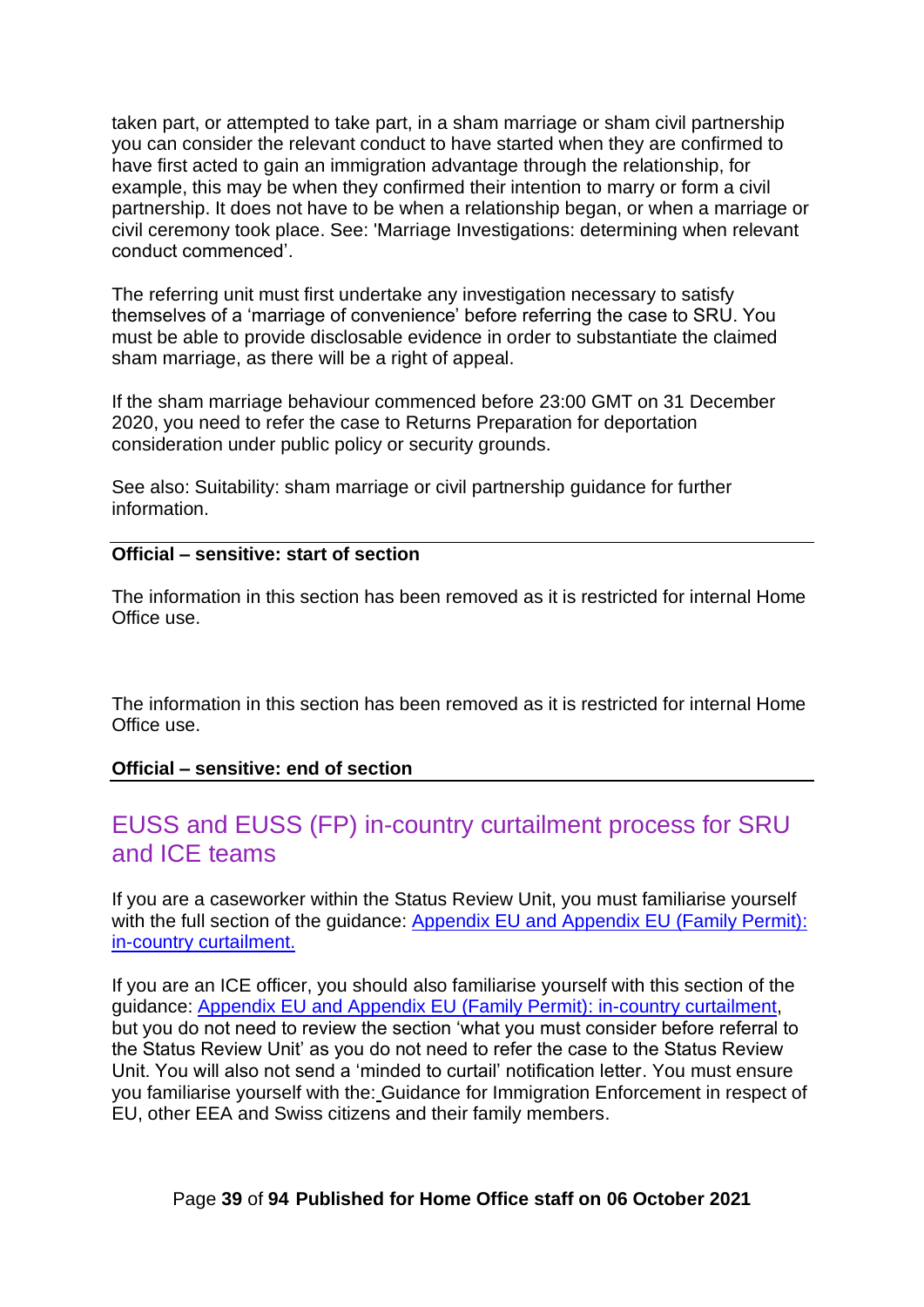## **Minded to curtail notification letter: EUSS and EUSS (FP) cases**

This section does not apply to ICE teams.

When you (SRU), receive a referral for curtailment of EUSS leave you must give the individual prior notice by serving the 'minded to curtail' notification letter, with reasons explaining why curtailment is being considered and allowing them the opportunity to provide reasons as to why their limited leave should not be curtailed. The 'minded to curtail' notification letter should be used in all fraud cases to allow the individual the opportunity to respond to the allegations. In a marriage breakdown case, the 'minded to curtail' notification letter may be appropriate if you decide you need further information from the individual before making a decision on curtailment.

You should select the appropriate time period for the individual to respond to the 'minded to curtail' notice. This will differ according to whether the individual is in the UK or outside of the UK. If the individual receiving the 'minded to curtail' letter writes to you to with a reasonable request for more time to provide information, you must exercise discretion and consider extending the time period, taking into consideration the circumstances and any evidence provided for this request.

After the deadline for submitting reasons has passed you must make a decision based on the information available.

## What to consider in making an in-country curtailment decision

This section applies to both SRU and ICE teams.

Where you are considering curtailment of EUSS or EUSS (FP) leave, you must be satisfied that it is proportionate to curtail that leave.

In considering curtailing EUSS and EUSS (FP) leave on the grounds of false or misleading information, representations or documents being submitted in an application, or in support of an application, you must consider whether the false or misleading information, representation or documentation was material to the decision to grant the applicant that leave. You must not curtail EUSS or EUSS (FP) leave if, regardless of the false or misleading information, representation or documentation the holder would otherwise be eligible for that leave.

For further general information about false representations, see: Suitability: false representations guidance.

When considering curtailment, you must assess whether the individual otherwise meets the requirements of Appendix EU. Where the individual does meet the definition of a 'family member who has retained the right of residence (as defined in Appendix EU), or they continue to satisfy any eligibility criteria in Appendix EU, they will not have ceased to meet the requirements of the rules, so you do not need to curtail their leave on this basis. Where the individual does not meet the definition of a 'family member who has retained the right of residence', or does not otherwise

#### Page **40** of **94 Published for Home Office staff on 06 October 2021**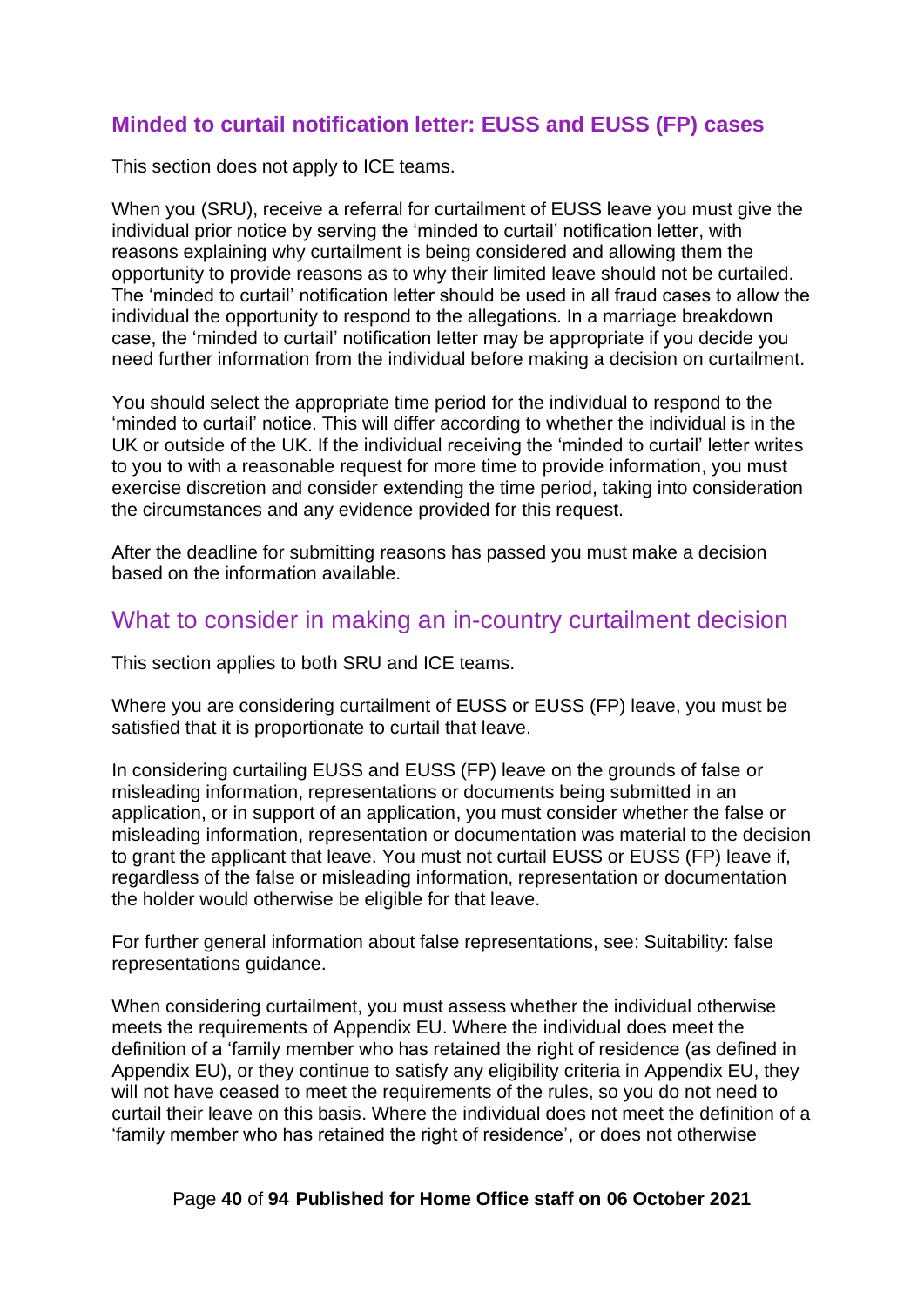satisfy the eligibility criteria in Appendix EU, then you may consider curtailment of the individual's leave where it is proportionate to do so.

If you receive a referral, or encounter a case where a person or couple have taken part, or attempted to take part, in a sham marriage or sham civil partnership you can consider the relevant conduct to have started when they are confirmed to have first acted to gain an immigration advantage through the relationship, for example, this may be when they confirmed their intention to marry or form a civil partnership. It does not have to be when a relationship began, or when a marriage or civil ceremony took place. See 'Marriage Investigations: determining when relevant conduct commenced'. If, in SRU, you are unsure whether the case should have been referred to your team, see: [what to consider before referral to Status Review Unit.](#page-37-0) For further information on both EUSS and non-EUSS sham marriage cases, see section in this quidance: [Cancellation in sham marriage cases.](#page-59-0)

In considering curtailing EUSS leave on the grounds of ceasing to meet the requirements of the immigration rules see [ceasing to meet rules requirements:](#page-62-0)  [relationship breakdown,](#page-62-0) but note that this applies only to the non-EU/EEA spouse or civil partner and that the relationship breakdown must be to the extent that the marriage or civil partnership has legally terminated (such as through divorce or dissolution).

All EUSS curtailment decisions must be for curtailment with immediate effect., Once a curtailment decision is taken on EUSS, or EUSS (FP) cases, the right of appeal will be triggered.

You must not automatically curtail an individual's leave in the above situations because these reasons for curtailment are discretionary. For this reason, it will be appropriate to consider any evidence and [exercise discretion.](#page-45-0)

Where you decide that curtailment is not appropriate, the continued eligibility of an individual with limited leave under the EUSS will be considered at the point the individual applies for settled status (indefinite leave to enter or remain). You should note, therefore, that consideration has been given to curtailment and the reason for this on the individual's record so that this can be part of any consideration for settled status.

Where you decide that curtailment is appropriate, you must use the dedicated EUSS curtailment templates to curtail an individual's EUSS leave. See: [Service of notices:](#page-40-0)  EUSS [and EUSS \(FP\)](#page-40-0) curtailment for further information about the process and next steps.

# <span id="page-40-0"></span>Service of notices: EUSS and EUSS (FP) curtailment

EUSS and EUSS (FP) curtailment decisions must be sent on dedicated templates which set out the right of appeal. These are:

- Curtailment of EUSS LLR
- Curtailment of EUSS (FP)

Page **41** of **94 Published for Home Office staff on 06 October 2021**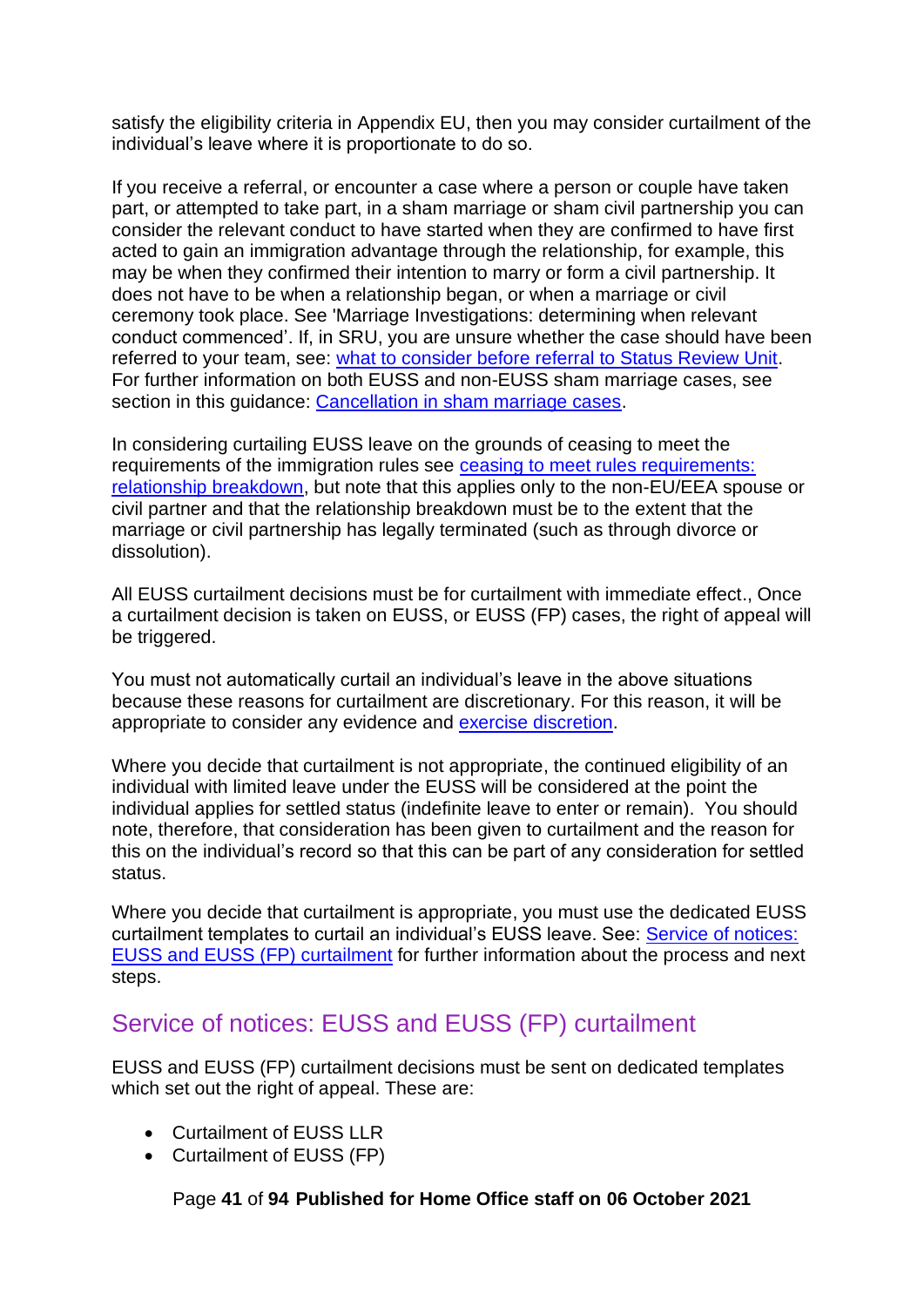You must select the option which reflects the reason you are curtailing the individual's EUSS leave and ensure you demonstrate why you are satisfied curtailment is proportionate. The 'next steps' section sets out the individual's right of appeal. It also notifies the individual of their liability for removal. This differs from the wording on the notices of liability to removal (RED notices) as it informs the individual that they will not be removed from the United Kingdom during the period in which they can appeal, or if they have lodged an appeal, until it has been finally dismissed. An immigration bail option is included on the form, to be used by SRU only if it is decided that granting bail is appropriate. See: [bail and detention](#page-41-0)  [consideration.](#page-41-0)

# <span id="page-41-1"></span>Post Decision Actions

## **Casework system actions**

Following service of an EUSS curtailment decision, you must update the casework system, by selecting the appropriate case type and case outcome.

## **Case types: EUSS curtailment**

You should choose from the following case types:

- Curtailment EUSS Dependant
- Curtailment EUSS Other
- Curtailment EUSS Spouse/Partner

#### **Case outcomes: EUSS curtailment**

You should choose from the following case outcomes:

- EUSS Curtail Leave Remaining
- EUSS Curtail With Immediate Effect
- EUSS Curtailment not Pursued Compliant
- EUSS Curtailment not Pursue Non-Compliant

If you are reinstating EUSS leave after it has been curtailed, you should select the following outcome:

• EUSS Leave Reinstated

## <span id="page-41-0"></span>**Bail and detention consideration**

Following service of the curtailment decision notice and pending the outcome of any appeal, you (SRU and ICE) must make a decision as to whether bail or detention is appropriate in the individual's case. You must ensure you consult, and make your decision, in line with the guidance: Immigration Bail and Detention. You must assess each case on an individual basis. As a general principle when granting bail, you should consider imposing a requirement on the individual to keep the Home Office

#### Page **42** of **94 Published for Home Office staff on 06 October 2021**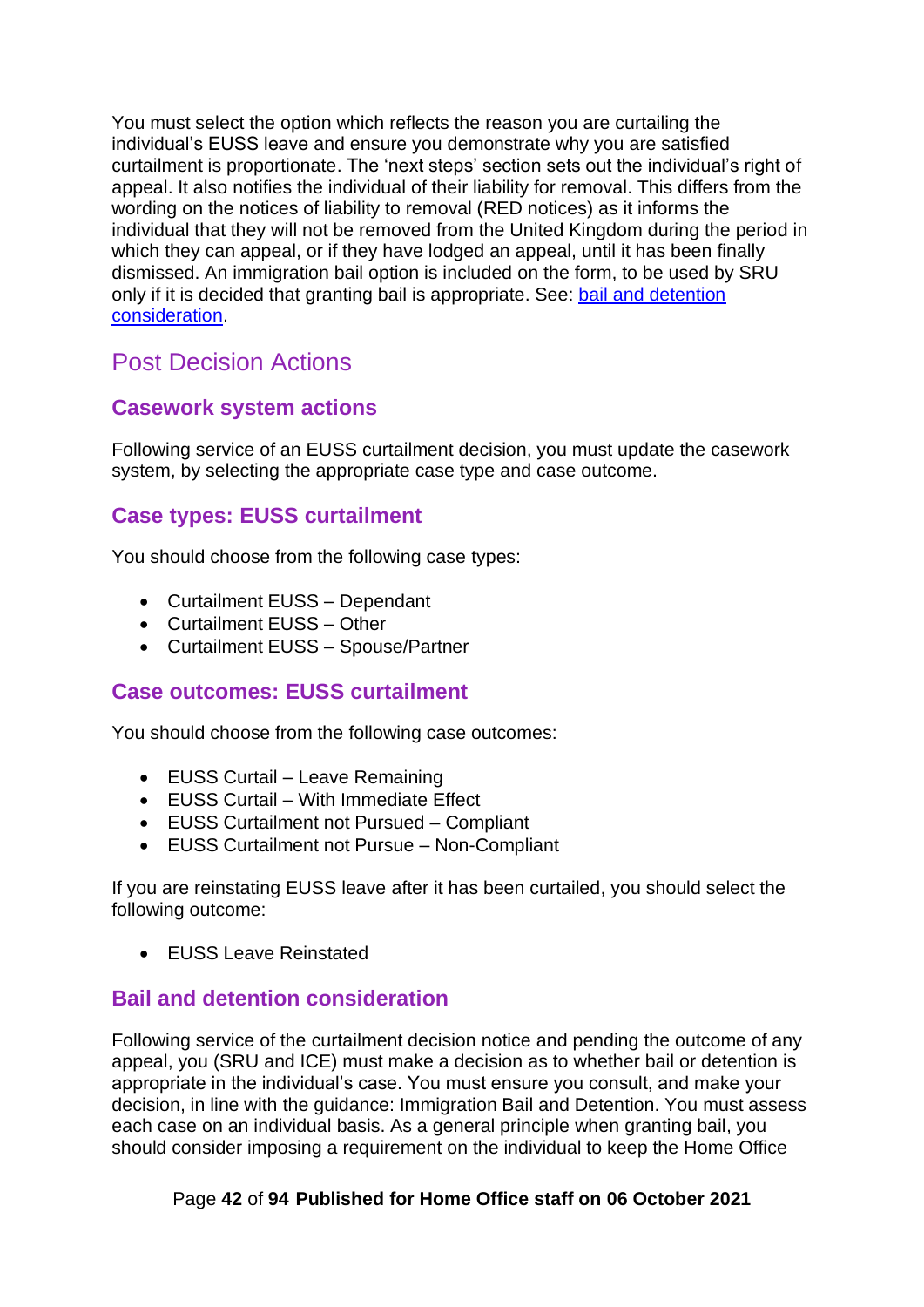notified of any change to their contact information. SRU should use the bail option on the dedicated templates and ICE teams should serve a Bail 201.

# Liability to Removal

When EUSS or EUSS (FP) leave is curtailed, the person is liable to removal as a person who requires but does not have leave to enter or remain in the UK.

The individual can appeal the decision to curtail their EUSS leave. They do not have to leave the UK and will not be removed while they could bring an appeal or while their appeal is in progress, save for those who have a certified appeal.

As a result, anyone who has their EUSS or EUSS (FP) leave curtailed, (except for those who have a certified appeal), will only become removable under [section 10\(1\)](https://www.legislation.gov.uk/ukpga/1999/33/section/10)  [of the Immigration and Asylum Act 1999,](https://www.legislation.gov.uk/ukpga/1999/33/section/10) once they become Appeal Rights Exhausted (ARE). This means where no appeal has been lodged within the time frame for bringing an appeal, or if an appeal was lodged, where it has been finally dismissed.

Returns Preparation will need to take a separate decision on the individual's removal from the UK. If the individual remains liable to removal, Returns Preparation should serve the individual with a RED.0004 notice of liability to removal. This notice contains a section 120 notice which gives the individual the opportunity to provide any reasons why they should be allowed to stay in the UK. Any such grounds must be considered and addressed prior to any removal action.

Further information on the EUSS can be found in European guidance.

# <span id="page-42-0"></span>**Appendix S2 Healthcare Visitor**

In the [statement of changes](https://www.gov.uk/government/publications/statement-of-changes-to-the-immigration-rules-hc-813-22-october-2020) to the [Immigration Rules](https://www.gov.uk/guidance/immigration-rules) which was published on 22 October 2020, changes were made to part 9 (Grounds for Refusal) of the Immigration Rules. Part 9 of the Immigration Rules does not apply to [Appendix S2](https://www.gov.uk/guidance/immigration-rules/immigration-rules-appendix-s2-healthcare-visitor)  [Healthcare Visitor.](https://www.gov.uk/guidance/immigration-rules/immigration-rules-appendix-s2-healthcare-visitor) See also: S2 Healthcare Visitor guidance for further information.

Appendix S2 Healthcare Visitor to the Immigration Rules applies in respect of the cancellation of entry clearance, permission to enter or permission to stay, granted to an individual under this appendix. The changes at Appendix S2 Healthcare Visitor took effect on 1 December 2020.

The cancellation grounds for an S2 Healthcare Visitor are:

HV 11.1. An S2 Healthcare Visitor's entry clearance, permission to enter or permission to stay may be cancelled where the decision maker is satisfied that it is proportionate to cancel that entry clearance or permission where:

(a) the cancellation is justified on grounds of public policy, public security or public health, on the basis of the person's conduct on or before 11pm on 31 December 2020, in accordance with regulation 27 of the EEA Regulations, irrespective of

Page **43** of **94 Published for Home Office staff on 06 October 2021**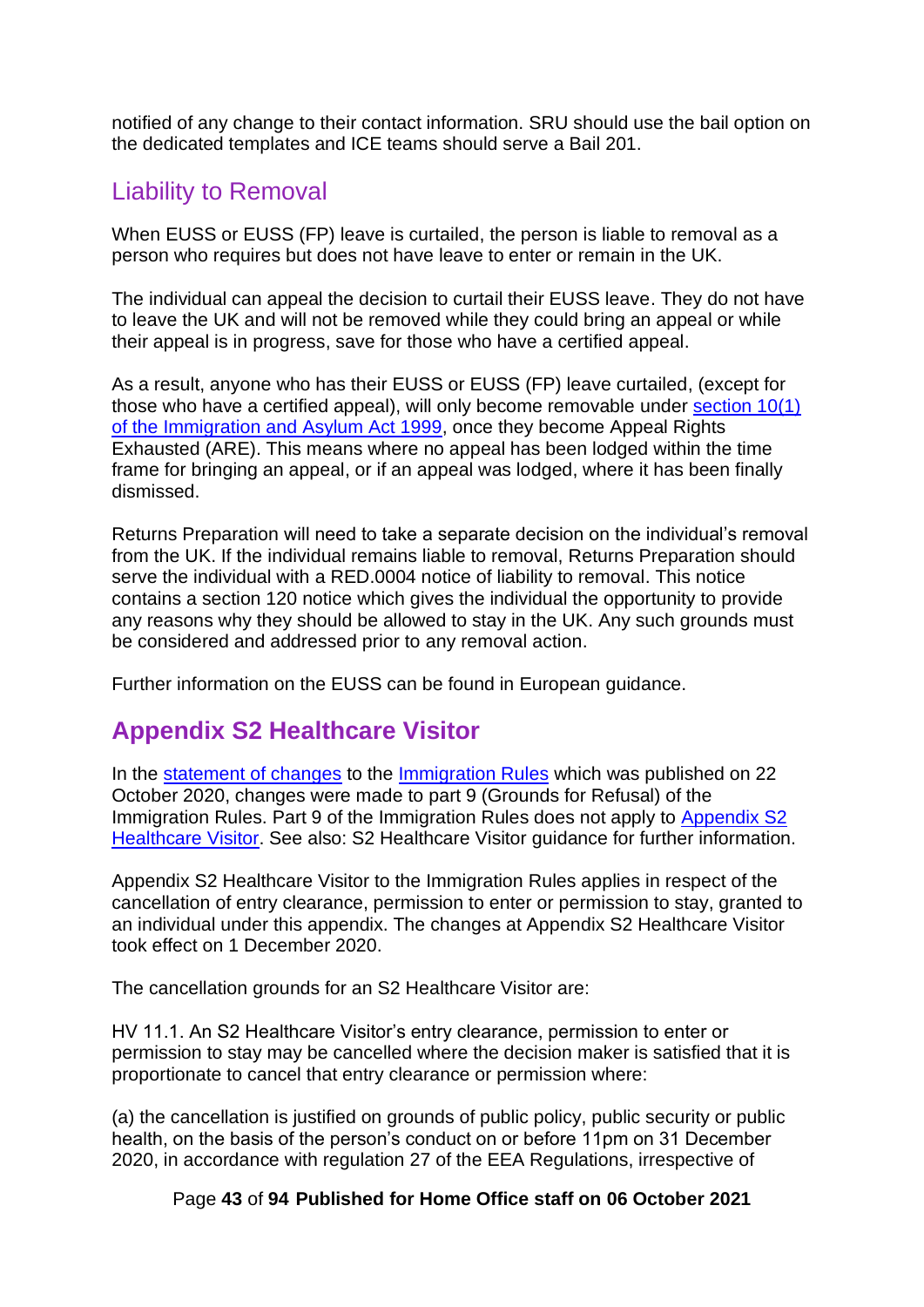whether the EEA Regulations apply to that person (except that in applying this provision for an 186 "EEA decision" read "a decision under paragraph HV 11.1 of Appendix S2 Healthcare Visitor"); or

(b) the cancellation is justified on the ground that it is conducive to the public good, on the basis of the person's conduct after 11pm on 31 December 2020; or (c) the cancellation is justified on grounds that, in relation to an application made under this Appendix, and whether or not to the applicant's knowledge, false or misleading information, representations or documents were submitted (including false or misleading information submitted to any person to obtain a document used in support of the application) and the information, representation or documentation was material to the decision to grant the applicant entry clearance, permission to enter or permission to stay under this Appendix; or

(d) they cease to meet the requirements of Appendix S2 Healthcare Visitor; or (e) they have breached a condition of their permission as set out in HV 10.3. unless entry clearance or further permission was granted in the knowledge of the breach.

## Appeal and administrative review

S2 Healthcare Visitors have a right of appeal against a cancellation decision, but where a decision has been made to cancel their permission in-country, they do not have a right to seek an administrative review.

Where a decision is made at the border, there are grounds on which an S2 Healthcare Visitor has a right to seek an administrative review. For further information on the right of appeal and right to administrative review for an S2 Healthcare Visitor see: S2 Healthcare Visitor. See also: Rights of Appeal, Administrative Review: Appendix AR (EU) and Administrative Review guidance.

# <span id="page-43-0"></span>**Appendix Service Providers from Switzerland**

In the statement of changes to the [Immigration Rules](https://www.gov.uk/guidance/immigration-rules) which was published on 22 October 2020, changes were made to part 9 (Grounds for Refusal). Part 9 of the Immigration Rules does not apply to [Appendix Service Providers from Switzerland.](https://www.gov.uk/guidance/immigration-rules/immigration-rules-appendix-service-providers-from-switzerland) See also: Service Providers from Switzerland guidance for more information.

Appendix Service Providers from Switzerland to the Immigration Rules applies in respect of the cancellation of entry clearance or permission, granted to an individual under this appendix. The changes at Appendix Service Providers from Switzerland took effect on 1 December 2020.

The cancellation grounds for those granted entry clearance or permission under Appendix Service Providers from Switzerland are:

SPS 9.1. A person's entry clearance or permission as a Service Provider from Switzerland may be cancelled where the decision maker is satisfied that it is proportionate to do so where:

(a) the cancellation is justified on grounds of public policy, public security or public health, on the basis of the person's conduct on or before 11pm on 31 December

Page **44** of **94 Published for Home Office staff on 06 October 2021**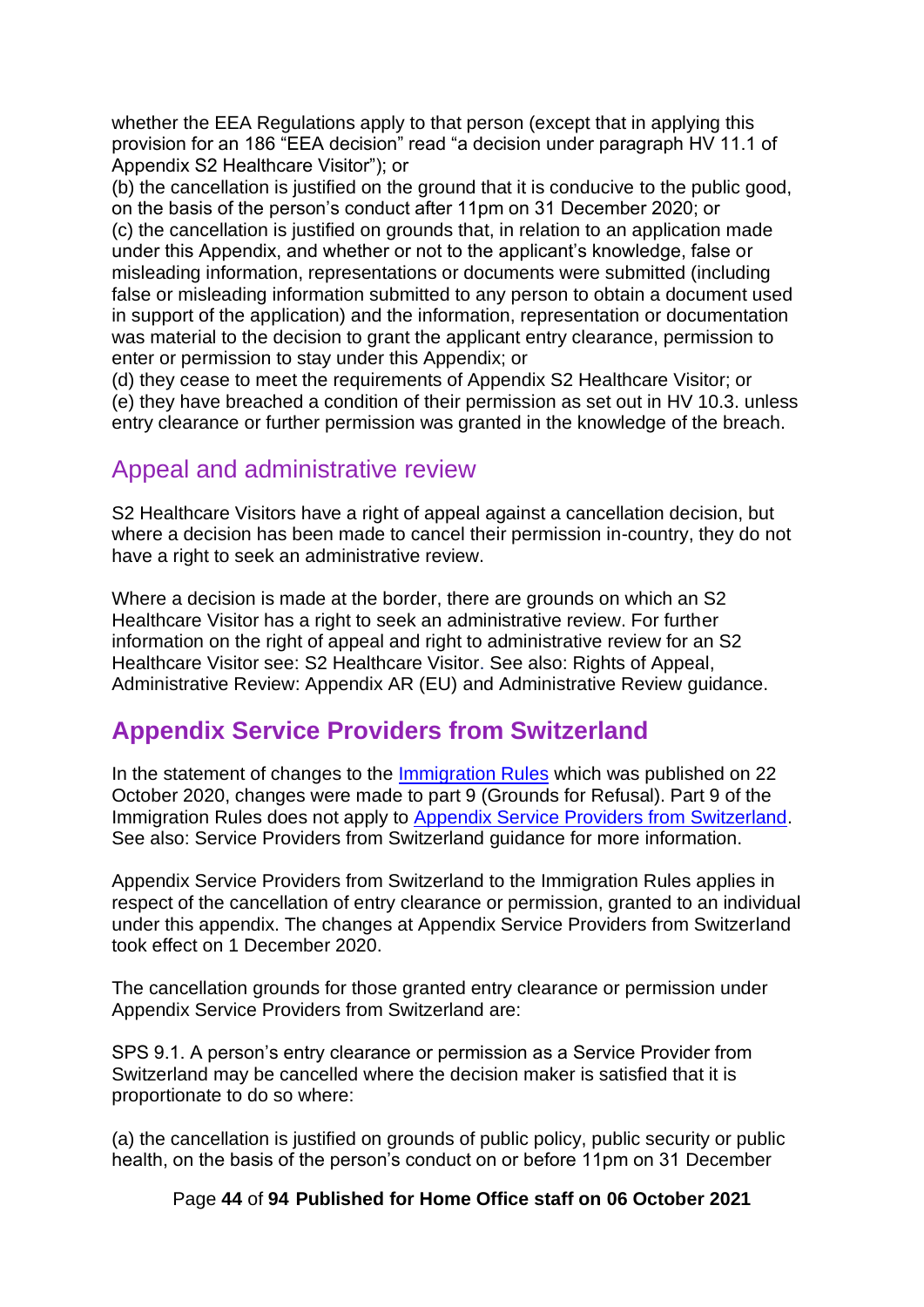2020, in accordance with regulation 27 of the EEA Regulations, irrespective of whether the EEA Regulations apply to that person (except that for an "EEA decision" read "a decision under paragraph SPS 9.1"); or

(b) the cancellation is justified on the ground that it is conducive to the public good, on the basis of the person's conduct after 11pm on 31 December 2020; or

(c) the cancellation is justified on grounds that, in relation to an application made under this Appendix, and whether or not to the applicant's knowledge, false or misleading information, representations or documents were submitted (including false or misleading information submitted to any person to obtain a document used in support of the application) and the information, representation or documentation was material to the decision to grant the application under this Appendix; or (d) the cancellation is justified on grounds that the person has breached a condition

of their permission as set out in SPS 8.4. unless further permission was granted in the knowledge of the breach; or

(e) the cancellation is justified on grounds that the applicant or the eligible company or employer ceases to satisfy the Service Requirement at SPS 4.1. to SPS 4.6. or the 90 day limitation requirement at SPS 5.1.; or

(f) an agreement dealing with the movement of natural persons for the purposes of the supply of services in accordance with the parties' rights and obligations under the General Agreement on Trade in Services of the World Trade Organisation is concluded and applied between the UK and Switzerland.

# Appeal and administrative review

Service Providers from Switzerland do not have a right of appeal and therefore do not have a right of appeal against a cancellation decision. Also, where a decision has been made to cancel their permission in-country, they do not have a right to seek an administrative review.

Where a decision is made at the border, there are grounds on which Service Providers from Switzerland have a right to seek an administrative review. Further information on administrative review can be located in: Service Providers from Switzerland guidance. See also: Rights of Appeal, Administrative Review: Appendix AR (EU) and Administrative Review guidance.

#### **Related content**

**[Contents](#page-1-0)** [Immigration Rules: Part 9 Grounds for Cancellation](#page-21-0) [Part 9 cancellation grounds: appendices and application](#page-32-0) [Cancellation decisions: case considerations and use of](#page-45-0) discretion [Cancellation procedures in specific case types](#page-59-1) Service of [a cancellation decision](#page-77-0)

#### **Related external links**

[Immigration \(European Economic Area\) Regulations 2016](https://www.legislation.gov.uk/uksi/2016/1052/made)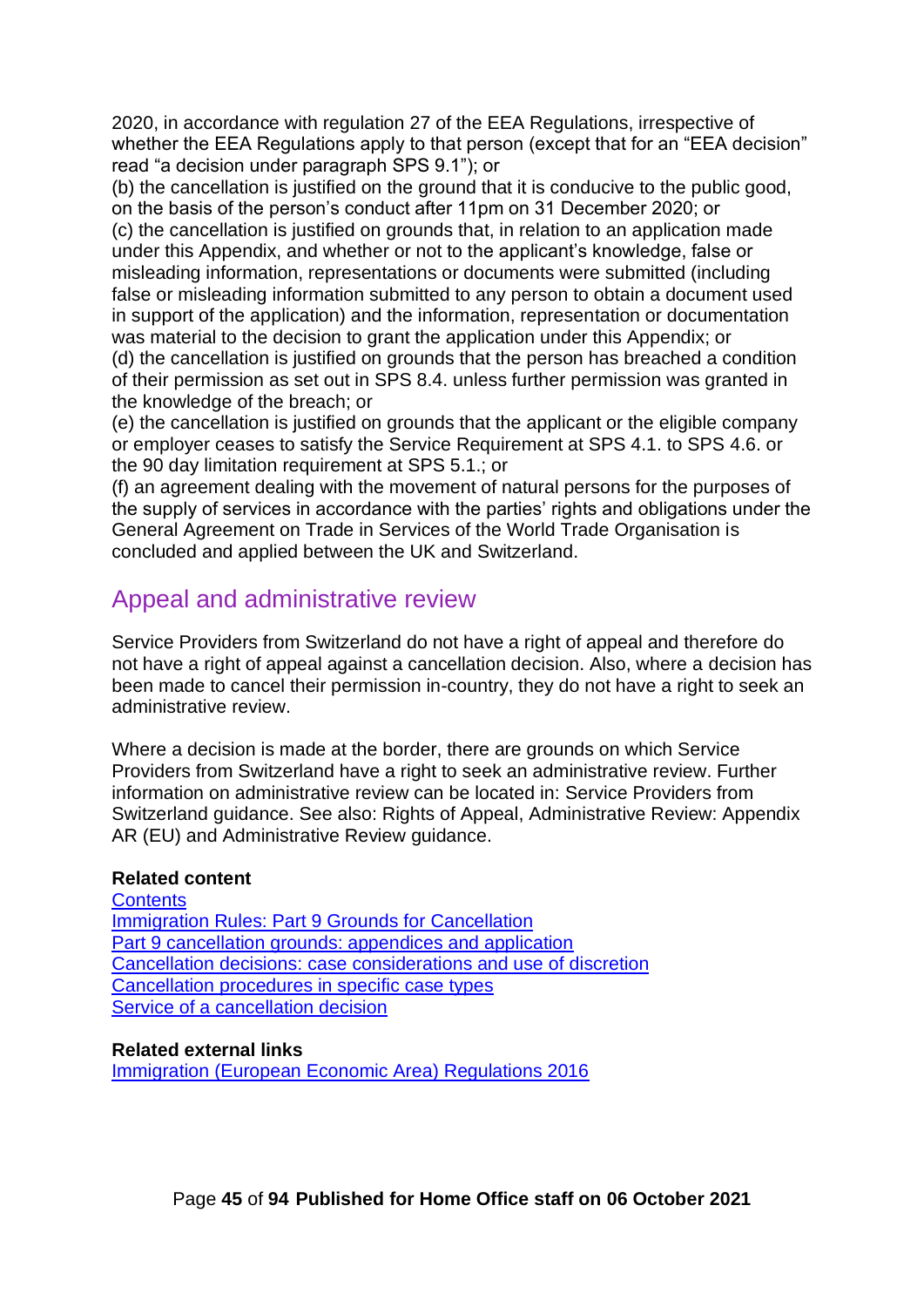# <span id="page-45-0"></span>Cancellation decisions: case considerations and use of discretion

This page tells caseworkers the additional things they have to consider before cancelling an individual's permission to enter or stay in the UK.

#### **Page contents**

[Requesting further information before cancelling](#page-45-1) Use of [discretion when considering cancellation](#page-46-0) Curtailment [of discretionary leave and leave outside the rules](#page-49-0) [Deciding the date of expiry for cancelled permission](#page-49-1)

Before you decide to cancel an individual's permission to enter or stay in the UK there may be other factors that you have to take into consideration before you make your final decision, for example:

- requesting further information before cancelling
- safety issues in contacting the UK settled spouse or partner
- discretionary leave and leave outside the rules:
	- $\circ$  if an individual is not having their leave curtailed immediately
	- o they have less than 60 days remaining when an individual is outside the UK
- when not to cancel all of an individual's permission
- using discretion when considering cancellation

# <span id="page-45-1"></span>**Requesting further information before cancelling**

## When to consider asking for further information

You should make a cancellation decision on the basis of the available information, providing that is sufficient to inform your decision. In the majority of cases, you will be able to make a decision after reviewing the available information but in some circumstances, it may be appropriate for you to ask an individual to provide additional information before making a cancellation decision. For further information on when to consider asking for further information see: Suitability: Section 5 additional grounds for cancellation of entry clearance, permission to enter and permission to stay. See also: [Deciding the date of expiry for cancelled permission.](#page-49-1)

For further information on finding a suitable address and the order of preference in which addresses should be used, see: [Service of a cancellation decision.](#page-77-0)

You must note that an applicant may appoint a legal representative, or [change their](#page-92-0)  [legal representative,](#page-92-0) when they receive a request for further information.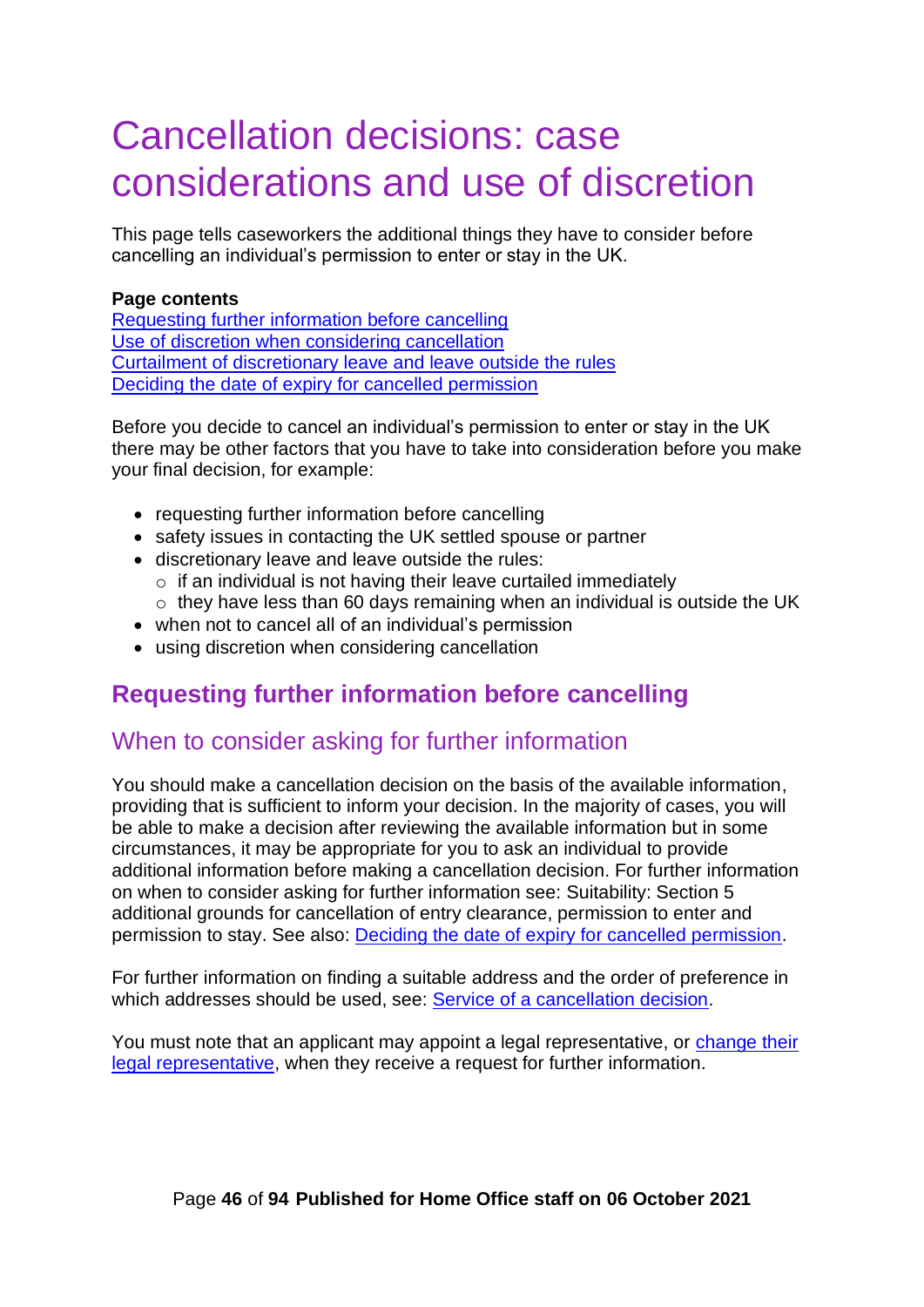# <span id="page-46-0"></span>**Use of discretion when considering cancellation**

In cases where the reasons for cancellation are discretionary, you must not automatically cancel an individual's entry clearance or permission if there are reasons that suggest it may not be appropriate to do so.

It is the Secretary of State's responsibility to establish the reasons why an individual's entry clearance or permission is to be cancelled. You must establish the relevant facts and then carefully consider all an individual's relevant circumstances and the proven facts of the case before you make a final decision.

You must consider any other facts or evidence about the individual's circumstances, such as those recorded on CID, provided with an application or stored on a case file that is relevant to your decision.

In cases where you must consider discretion, you must record your consideration and the reasons for your decision on whether to exercise discretion in CID. You must also explain your decision on whether you exercised discretion in the decision letter, so an individual can see that you considered the circumstances of their case.

You must refer cases to a Higher Executive Officer (HEO) Senior Caseworker when either:

- you are unsure whether the evidence is good enough to justify cancellation
- there are exceptional circumstances, such as the case involving young children

## Exceptional or compassionate circumstances

Cancellation may still be appropriate where there are compassionate or exceptional circumstances. It may be appropriate to expect an individual to apply to regularise their stay in another category more appropriate to their circumstances.

For example, where an individual is unable to leave the UK due to pregnancy, serious illness or a serious medical condition, they should make an application for permission to stay in another category or for [leave outside the Immigration Rules](#page-49-0) to regularise their stay if, in view of their condition, it would be reasonable to expect them to be able to make such an application.

## Pregnancy, serious illness or serious medical conditions

When you make a decision to cancel the permission of an individual who is pregnant (or has just given birth), has a serious illness or a serious medical condition, you must consider whether you should apply your discretion to allow them more than 60 days permission to stay in the UK.

There must be exceptional compassionate circumstances for you to apply discretion. The nature of the pregnancy, serious illness or serious medical condition must be such that it prevents an individual from:

#### Page **47** of **94 Published for Home Office staff on 06 October 2021**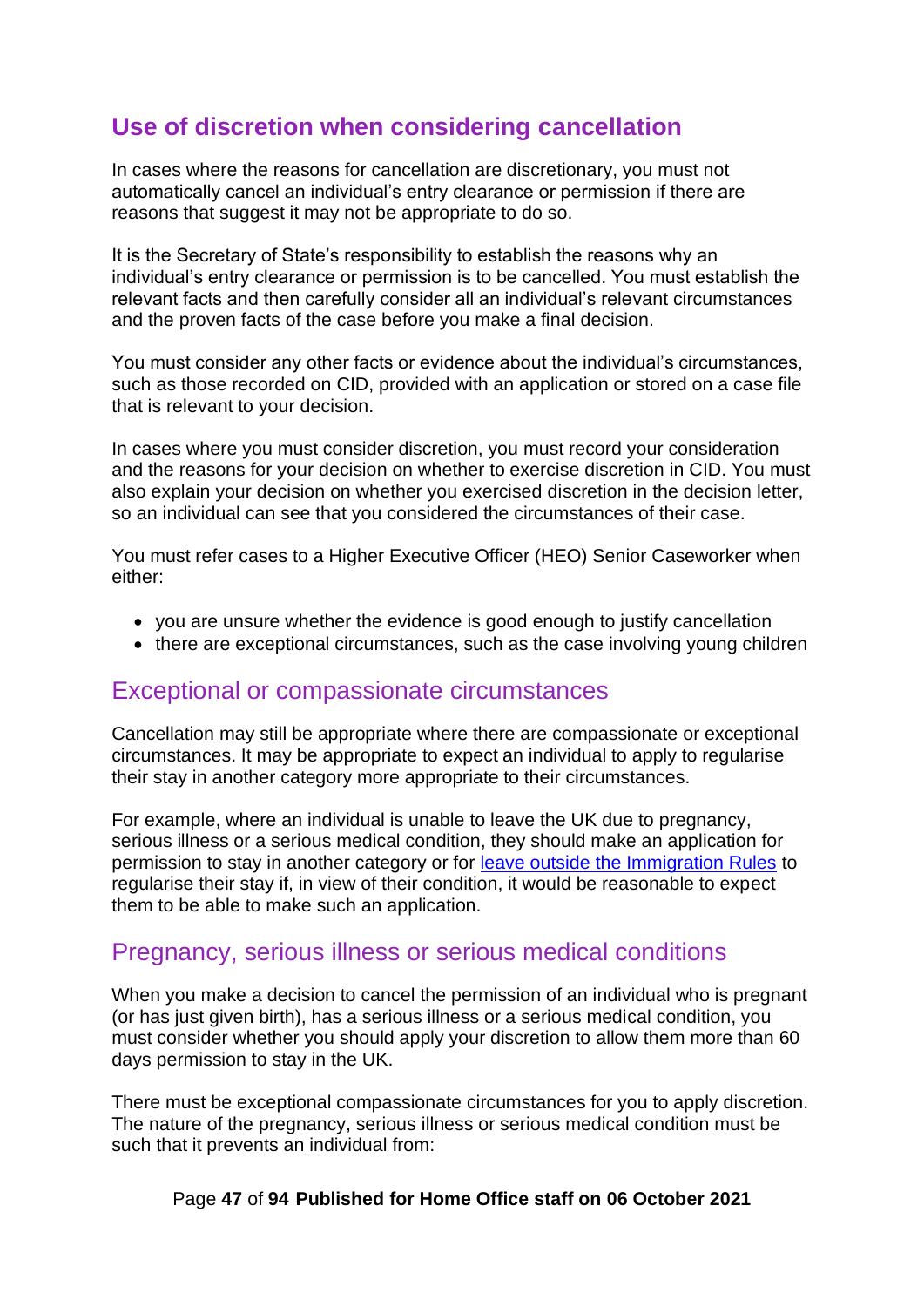- applying for further permission (if required)
- leaving the UK before the expiry of the 60 days permission to stay in the UK

Factors to include when you consider applying discretion:

- whether the pregnancy, serious illness medical condition mean that an individual is currently unfit to travel by air
- whether there are there any other methods of travel that an individual could realistically use
- how soon an individual will be able to travel
- in view of their circumstances, whether an individual could reasonably be expected to make an application for further permission to stay in a more appropriate immigration category

You may request further evidence, for example a letter from an appropriately qualified medical professional such as a National Health Service (NHS) consultant, if you need more information before you make a decision on whether to exercise discretion for this reason. You must ask your manager for advice if you are unsure about whether to request evidence.

Examples of exceptional compassionate circumstances could include:

- an individual who has been involved in a serious accident and is receiving critical care where making arrangements for their removal before they have recovered could result in risk to their life - an individual is too unwell to make an application for permission to stay in the UK
- an individual in a coma with a good prognosis of regaining consciousness and being able to travel or make a fresh application within the next few months
- where an individual is receiving treatment for a serious medical condition in the UK which prevents them from travelling or making a fresh application, and that treatment has a definitive end date in the next few months after which they could travel or make a fresh application

You would not normally exercise discretion in the following examples:

- where an individual has kidney failure, needs dialysis and wants to stay in the UK on the basis of receiving treatment for this condition
- where an individual has a long-term disability which they had when they came to the UK
- an individual is pregnant and unable to travel due to the late stage of the pregnancy, but is otherwise well and could reasonably be expected to make an application for permission to stay in the UK in a different immigration category

When you consider exercising discretion when cancelling an individual's permission to stay in the UK you must remember that being pregnant, having a serious illness or a serious medical condition does not generally stop somebody travelling but may require forward planning with travel operators.

#### Page **48** of **94 Published for Home Office staff on 06 October 2021**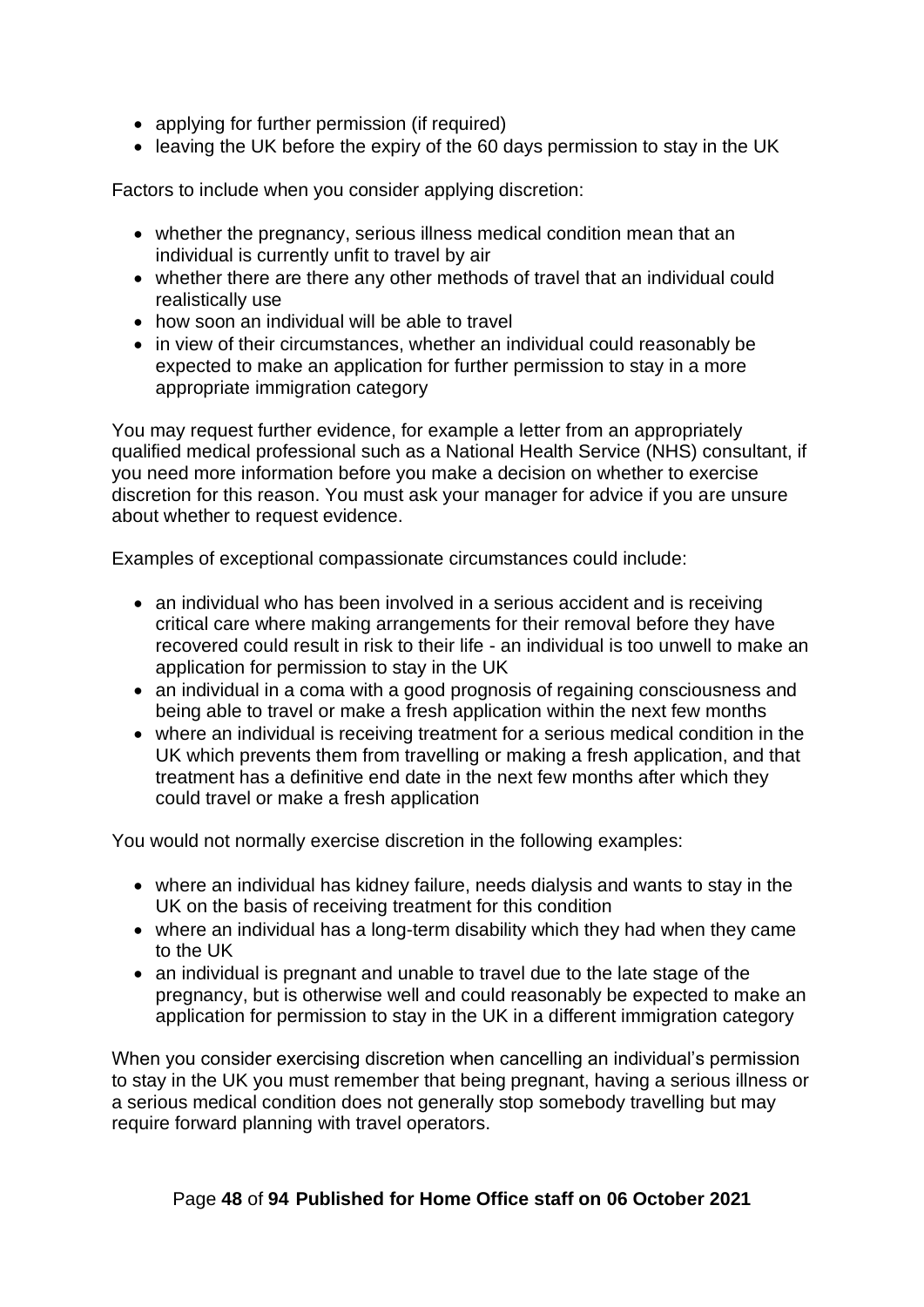You must cancel an individual's permission to stay in the UK if appropriate and the Home Office can make reasonable arrangements for an individual to leave despite their pregnancy, serious illness or serious medical condition. If you need further advice on what is considered reasonable in a specific case, you must discuss it with your manager.

# Pregnancy and post pregnancy

When you make a decision to cancel a pregnant individual's permission to stay in the UK, they may not be able to leave the UK before the expiry of 60 days permission to stay because:

- they are at a late stage in their pregnancy and no longer able to travel:
	- o most airlines will allow women to fly up to 35 to 36 weeks into their pregnancy but some will not let pregnant passengers fly over 28 weeks without a letter from a registered doctor which confirms they are fit to fly
- they have just given birth and need time to recover before they are fit and able to travel

In these circumstances you must cancel permission to stay to the earliest period an individual is expected to be either fit to travel or to apply for further permission to stay.

For example, if an individual is pregnant it would not be appropriate for the new permission expiry date to fall during the period where they are unable to fly (36 weeks and over), unless it is reasonable for her to leave the UK by other means (rail or boat).

The International Air Transport Association (IATA) guidelines allow airlines to carry pregnant women past 32 weeks into the pregnancy but this may be different when the mother is carrying twins, multiple babies or where there are known complications.

You must consider the mother and baby's fitness to fly after the birth. There is no clear rule on how soon after giving birth a woman can travel. In general women who have a normal birth can travel one to 2 weeks after delivery and those who have had a caesarean section can travel 3 to 4 weeks after delivery.

If an individual claims to be unfit to travel beyond this period you must ask her to provide evidence from an appropriately qualified medical professional, such as an NHS consultant, to confirm this.

You must get authorisation from a senior caseworker before you use discretion in this way. When you have authorisation, the decision letter must set out the full reasons for your decision.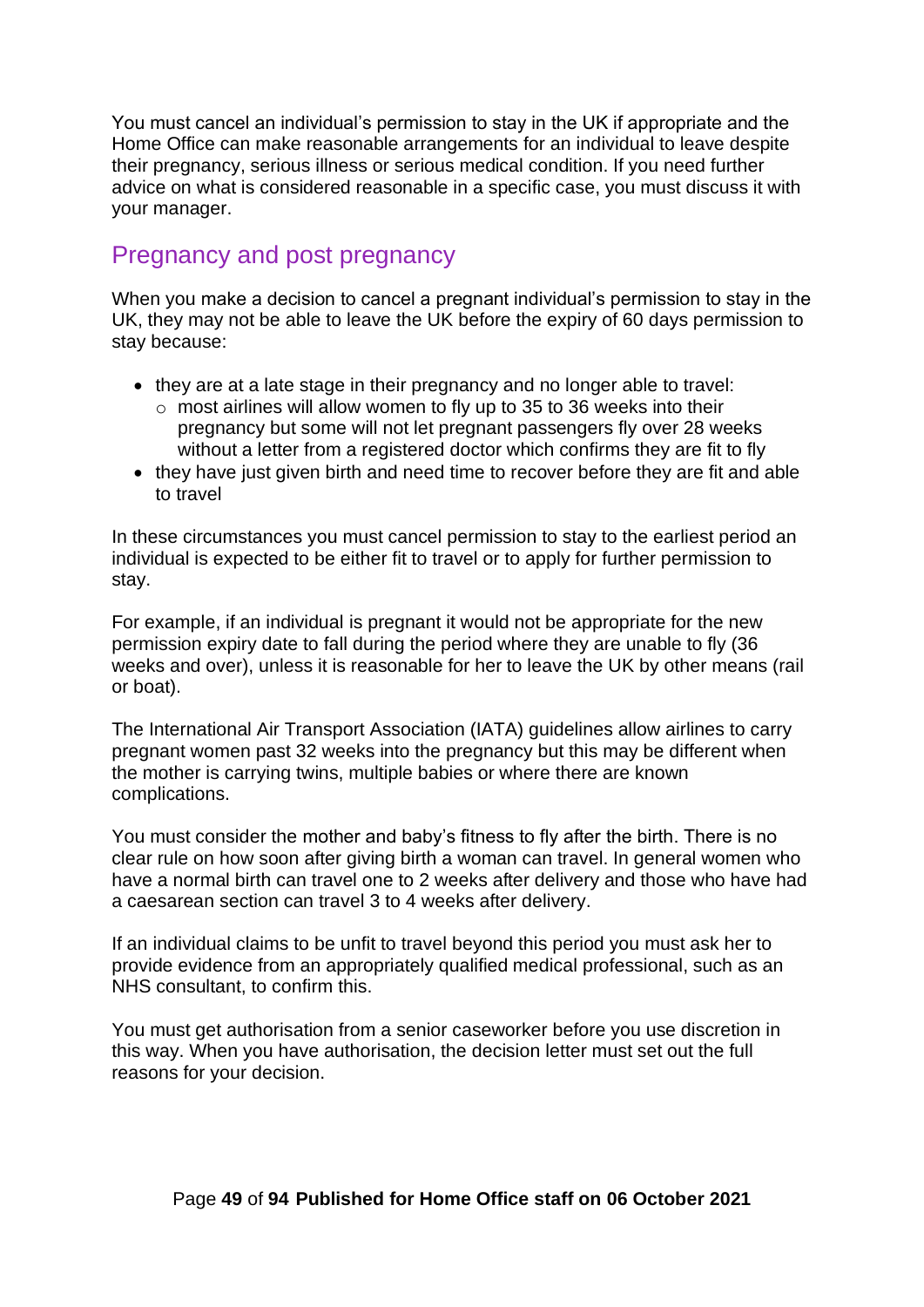# <span id="page-49-0"></span>**Curtailment of discretionary leave and leave outside the rules**

You can only curtail discretionary leave or leave outside the rules under section [3\(3\)\(a\) of the 1971 Immigration Act](http://www.legislation.gov.uk/ukpga/1971/77/section/3) instead of under the Immigration Rules. You must not curtail discretionary leave or leave outside the rules using the general grounds set out under section 2 of **Part 9 of the Immigration Rules**. This is because the leave was granted outside the rules (and therefore they do not apply).

For further information about discretionary leave, see Discretionary leave guidance.

For more information about leave outside the rules, see Leave outside the rules guidance.

When you curtail discretionary leave or leave outside the rules, you must use the wording shown in [Curtailment wording: discretionary leave or leave outside the rules](#page-86-0) in the notice of decision.

You must make sure that the letter reflects the current policy on discretionary leave.

# <span id="page-49-1"></span>**Deciding the date of expiry for cancelled permission**

## Circumstances for which you must consult a Senior **Caseworker**

You must refer an individual's case to a Senior Caseworker for review where any action is being taken outside of the 'ordinary' approach. The following list is not exhaustive but includes where:

- permission is being cancelled immediately but otherwise this would normally be to 60 days
- permission is being cancelled to more than 60 days
- there are safeguarding issues
- the case is high profile
- there is a risk of domestic violence

# Cancellation of permission with immediate effect

You must cancel permission to enter or stay in the UK with immediate effect if:

- cancellation is mandatory under paragraphs 9.2.2, 9.3.2, 9.4.2 of the [Immigration Rules](https://www.gov.uk/guidance/immigration-rules/immigration-rules-part-9-grounds-for-refusal) where an individual has:
	- $\circ$  been excluded from the UK
	- o their presence in the UK is not conducive to the public good
	- o they have been convicted of a criminal offence in the UK or overseas for which they have received a custodial sentence of 12 months
	- $\circ$  they are a persistent offender

#### Page **50** of **94 Published for Home Office staff on 06 October 2021**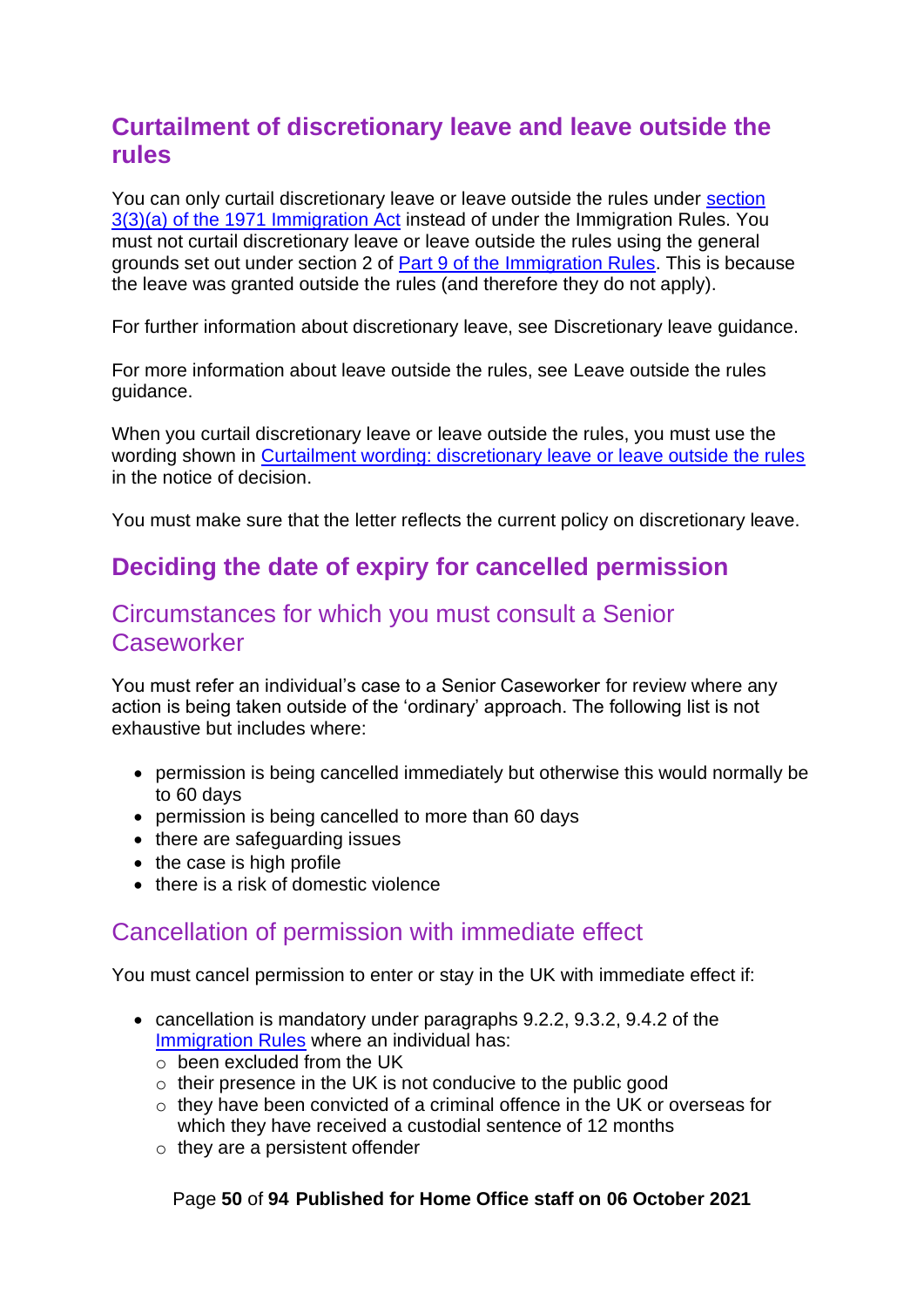$\circ$  they have committed a criminal offence or offences which caused serious harm

With the exception of the mandatory cancellation grounds in Part 9 of the Immigration Rules outlined above, where cancellation must be with immediate effect, the remaining cancellation grounds under Part 9 of the Immigration Rules are discretionary. See: [Part 9 mandatory and discretionary cancellation grounds](#page-18-0) for further information.

In discretionary cancellation cases where you would normally cancel permission with immediate effect, you may cancel so that an individual has permission to stay in the UK remaining if there are circumstances which mean that it is not appropriate to cancel with immediate effect. For more information on such circumstances, see use [of discretion when considering cancellation.](#page-46-0)

You must take care to use the correct cancellation decision letter template. For more information on the correct template to use, see [Cancellation: case specific letter](#page-85-0)  [template wording.](#page-85-0)

You must note that this particular section does not refer to curtailment or cancellation under Appendix EU, Appendix EU (FP), Appendix S2 Healthcare Visitor or Appendix Service Providers from Switzerland. For further information on curtailment or cancellation under these appendices, see: [Cancellation and curtailment grounds:](#page-34-1)  [appendices and annexes.](#page-34-1)

# Cancellation with immediate effect on discretionary grounds

The following list is not exhaustive, but for discretionary cancellation grounds, immediate cancellation will normally be appropriate where:

- an individual has been knowingly involved in the reason for cancellation, such as cases where:
	- o a PBS individual was knowingly involved in the actions that resulted in their sponsor losing their licence
	- $\circ$  there is evidence that an individual has fraudulently obtained their permission to enter or stay in the UK and this was material to the decision to grant their permission
	- o an individual has been involved in a sham marriage or civil partnership
- the level of non-compliance merits immediate cancellation, such as cases where:
	- $\circ$  an individual sponsored on a PBS route who has been dismissed by their employer or excluded by their academic sponsor for gross misconduct which is serious enough to mean that they should not be granted 60 days permission to switch to another sponsor
	- o an individual sponsored on a PBS route whose sponsor ceased trading more than 60 days ago has not switched to another sponsor
- an individual poses a significant risk to a member or members of the public which means that immediate cancellation is appropriate, such as:

#### Page **51** of **94 Published for Home Office staff on 06 October 2021**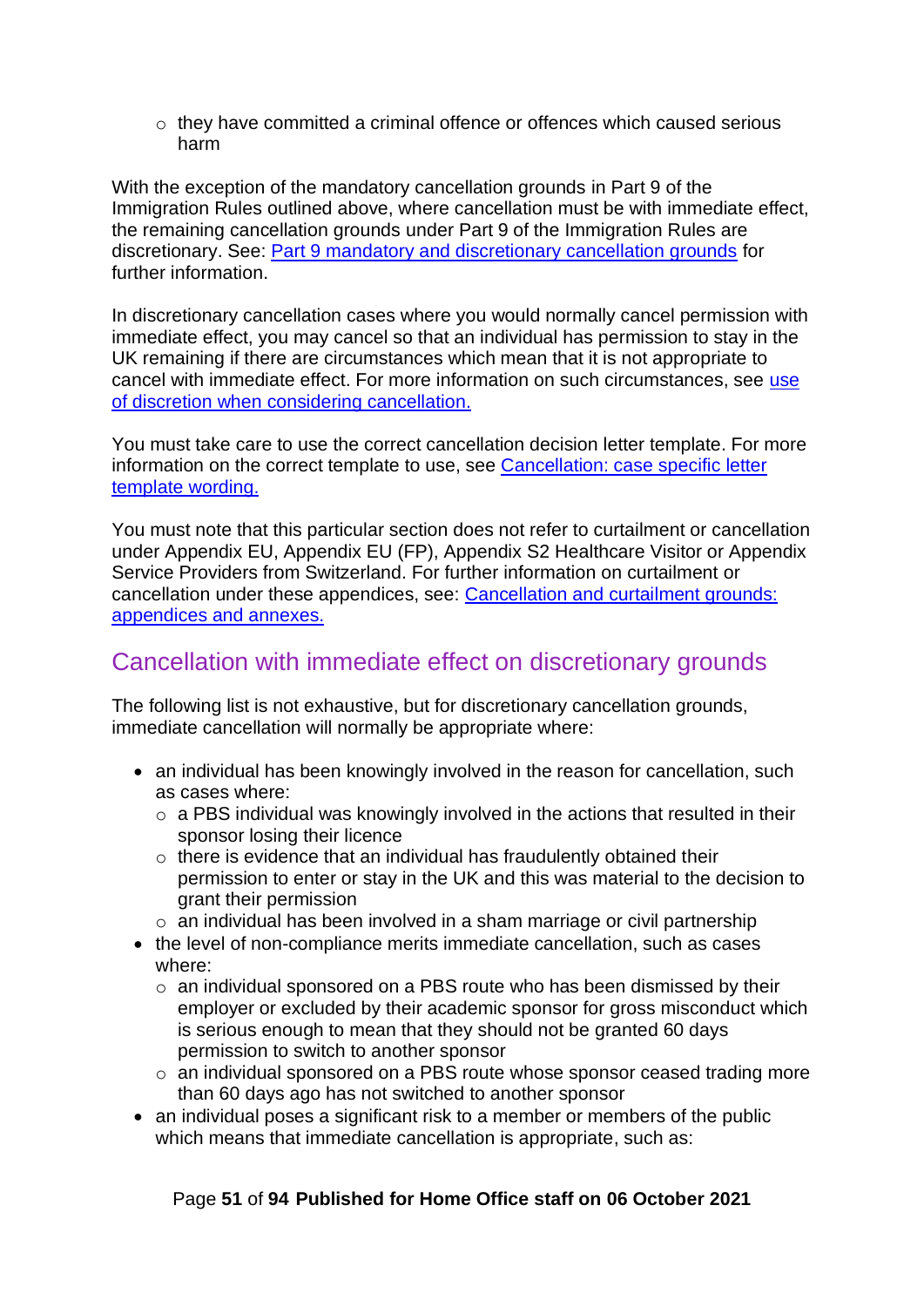o breakdown of relationship cases where there is evidence that the settled spouse has been a victim of domestic violence

If, having considered all the relevant circumstances, you decide to cancel, you should normally cancel permission with immediate effect in such cases, unless there are circumstances which mean that permission should be cancelled so that an individual has a period of permission to stay in the UK remaining (normally 60 days, see [Cancelling permission: points-based system: 60 days permission remaining\)](#page-52-0).

You must take care to use the correct cancellation decision letter template. For more information on the correct template to use, see [Cancellation decisions: case specific](#page-85-0)  [letter template wording.](#page-85-0)

## Discretionary cancellation: reasons outside an individual's control

In cases where cancellation is discretionary, if your decision is to cancel an individual's permission but either:

- the reasons why permission is being cancelled are outside the individual's control
- it is not clear that an individual has failed to comply with the conditions of their permission

It will normally be appropriate to leave an individual with 60 days permission to stay in the UK. This will allow them either to make an application for further permission to stay or make arrangements to leave the UK. For example:

- when a college decides not to run, or withdraws, a course
- if a sponsor loses their licence and an individual was not knowingly involved in the actions that resulted in their sponsor losing their licence
- in breakdown of relationship cases where there is no evidence that the settled spouse has been the victim of domestic violence

# Cancellation: individual has a period of permission remaining

Cancellation cannot be used to extend permission to enter or stay in the UK beyond the current date the permission is due to expire, see:  $Patel (Tier 4 – no '60-day$ [extension'\) India \[2011\] UKUT 00187 \(IAC\).](http://www.bailii.org/cgi-bin/markup.cgi?doc=/uk/cases/UKUT/IAC/2011/00187_ukut_iac_jnp_india.html&query=UKUT+and+00187+and+(IAC)&method=boolean)

You must never cancel permission and give a new expiry date for the permission that extends an individual's permission beyond the original expiry date of their permission.

It follows that if you intend to cancel permission to 60 days you must only do so if an individual will have more than 60 days permission remaining on the date that they will receive the decision.

#### Page **52** of **94 Published for Home Office staff on 06 October 2021**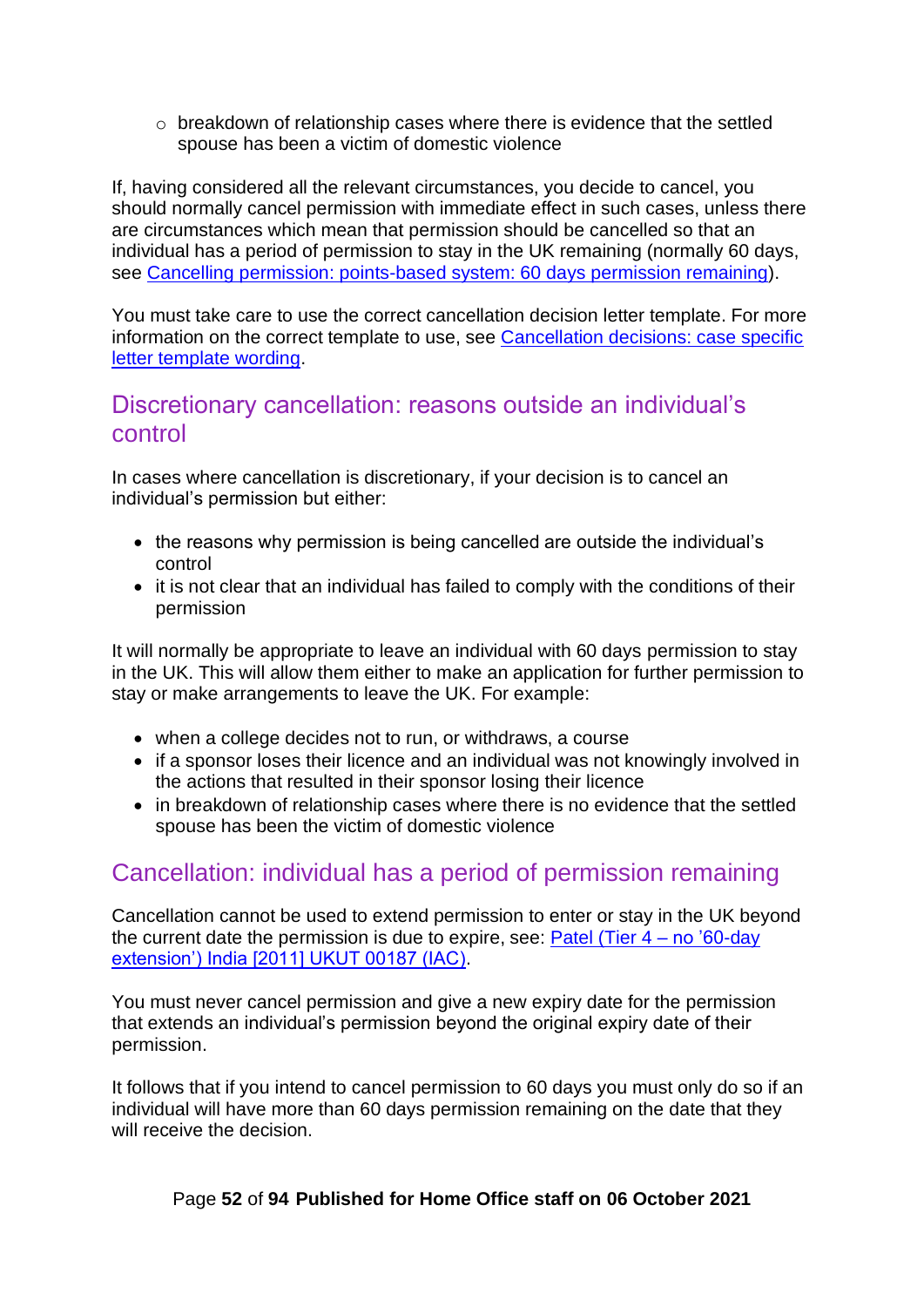The same principle applies if you are considering cancelling permission so that an individual has more than 60 days permission remaining. For example, if you are deciding to cancel permission to 90 days an individual must have more than 90 days permission remaining on the date that they will receive the decision.

# <span id="page-52-0"></span>Cancellation: points-based system: 60 days permission remaining

You must consider cancelling permission to 60 days if an individual granted on a points-based system (PBS) route has ceased work or study, unless you decide it is appropriate to cancel permission with immediate effect (for one or more of the reasons set out above) or to a different date.

If you are cancelling an individual's permission because their employment, volunteering, training or job shadowing will end before the date recorded on the certificate of sponsorship, you must cancel their permission to the new end date plus any wrap-up period that was originally allowed.

#### **Cancelling permission: student or child student**

If you are cancelling a student or child student's permission because their studies will end earlier than originally expected, you must cancel their permission to the new end date for the studies plus any wrap up period that was originally allowed. For example, if an individual was originally granted permission until the end date of employment plus 14 days, you must cancel permission to expire 14 days after the new end date of employment.

If you are cancelling a student's permission because they have successfully completed their course early, you should normally cancel permission so that the individual is left with the same wrap-up period of permission after the new course end date as the period they were originally granted based on their original course end date. For example, if a student was originally granted permission with a wrap-up period that would have expired 4 months after the end date of their studies, you should normally cancel their permission such that they have 4 months permission remaining after the new end date of their studies.

# Cancellation: individual has over 60 days permission remaining

You can cancel permission so an individual has more than 60 days permission to stay in the UK remaining, but you should only normally do so if there are exceptional compassionate circumstances that mean:

- an individual would be in a vulnerable position if you cancelled their permission to stay in the UK to 60 days or with immediate effect
- more time is needed so as to protect the welfare of a child affected by the decision under section 55 of the [Nationality, Immigration and Asylum Act 2002:](https://www.legislation.gov.uk/ukpga/2002/41/contents)
	- o for example, an individual has a dependant child and permission should be cancelled to a different date to allow the child to complete a course of medical treatment or academic exams before departing

Page **53** of **94 Published for Home Office staff on 06 October 2021**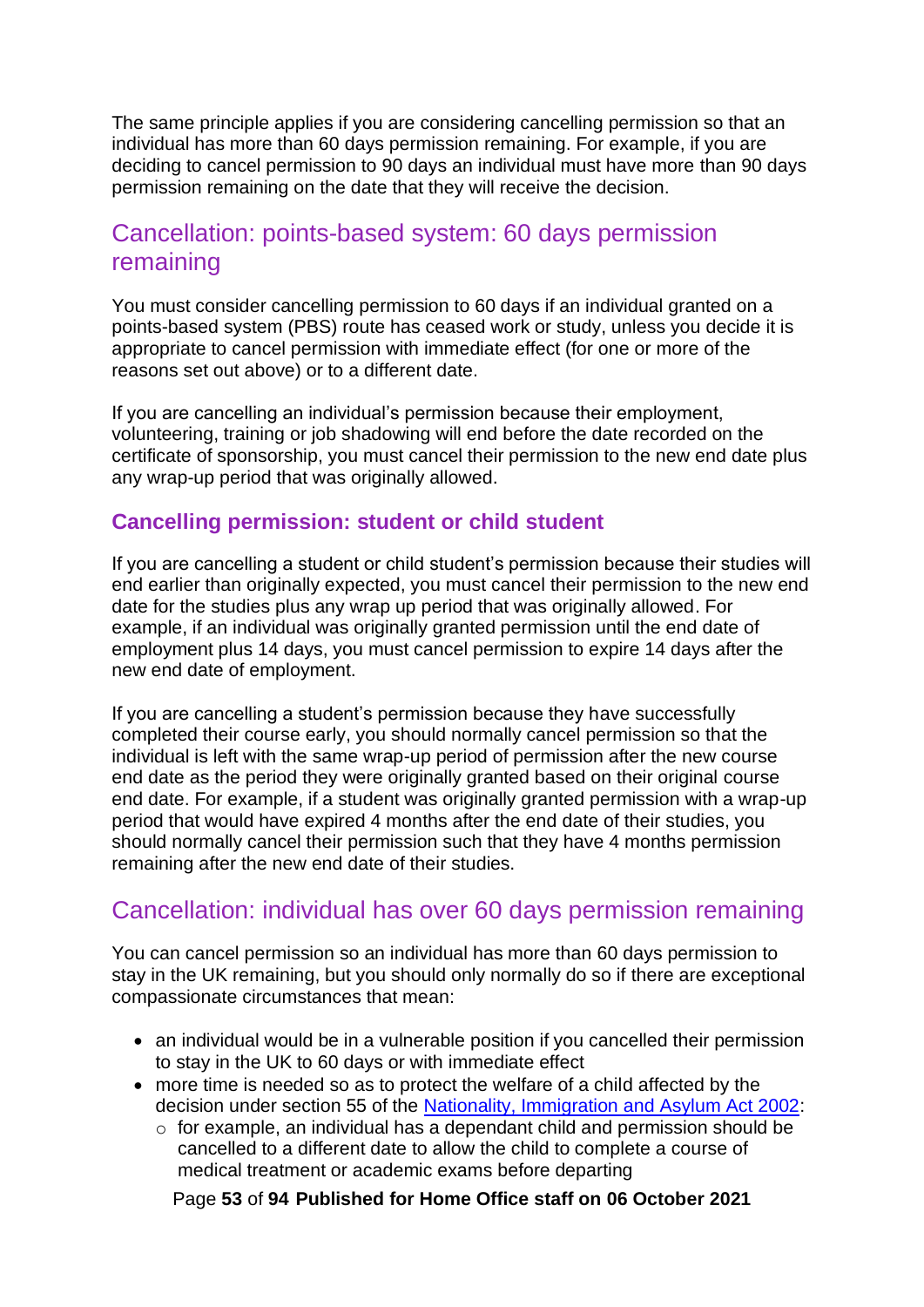- an individual is pregnant, seriously ill or has a serious medical condition which means they are unable to either:
	- $\circ$  apply for further permission (if required)
	- $\circ$  leave the UK before the expiry of their 60 days permission for more information on this, see [use of discretion when considering cancellation](#page-46-0)
- an individual is pregnant and she is unable to leave the UK before the expiry of her 60 days permission, because she either:
	- o is at a late stage in her pregnancy and no longer able to travel
	- o has just given birth and needs to recover before she is fit and able to travel, for more information on this, see [use of discretion when considering](#page-46-0)  [cancellation](#page-46-0)

You must get authorisation from a senior caseworker before you use discretion in this way. When you have authorisation, you must set out the full reasons for your decision in the decision letter.

## Calculating the new date of expiry for permission cancelled to 60 days (or other period)

For more information on calculating the new date of expiry for permission cancelled to 60 days (or other period) see: Suitability: section 5 additional grounds for cancellation of entry clearance, permission to enter and permission to stay.

#### **Related content**

**[Contents](#page-1-0)** [Cancellation procedures in specific case types](#page-59-1) Service of [a cancellation decision](#page-77-0) Safeguard and promote child welfare

**Related external links** [Immigration Act 1971](https://www.legislation.gov.uk/ukpga/1971/77/contents) [Nationality, Immigration and Asylum Act 2002](https://www.legislation.gov.uk/ukpga/2002/41/contents)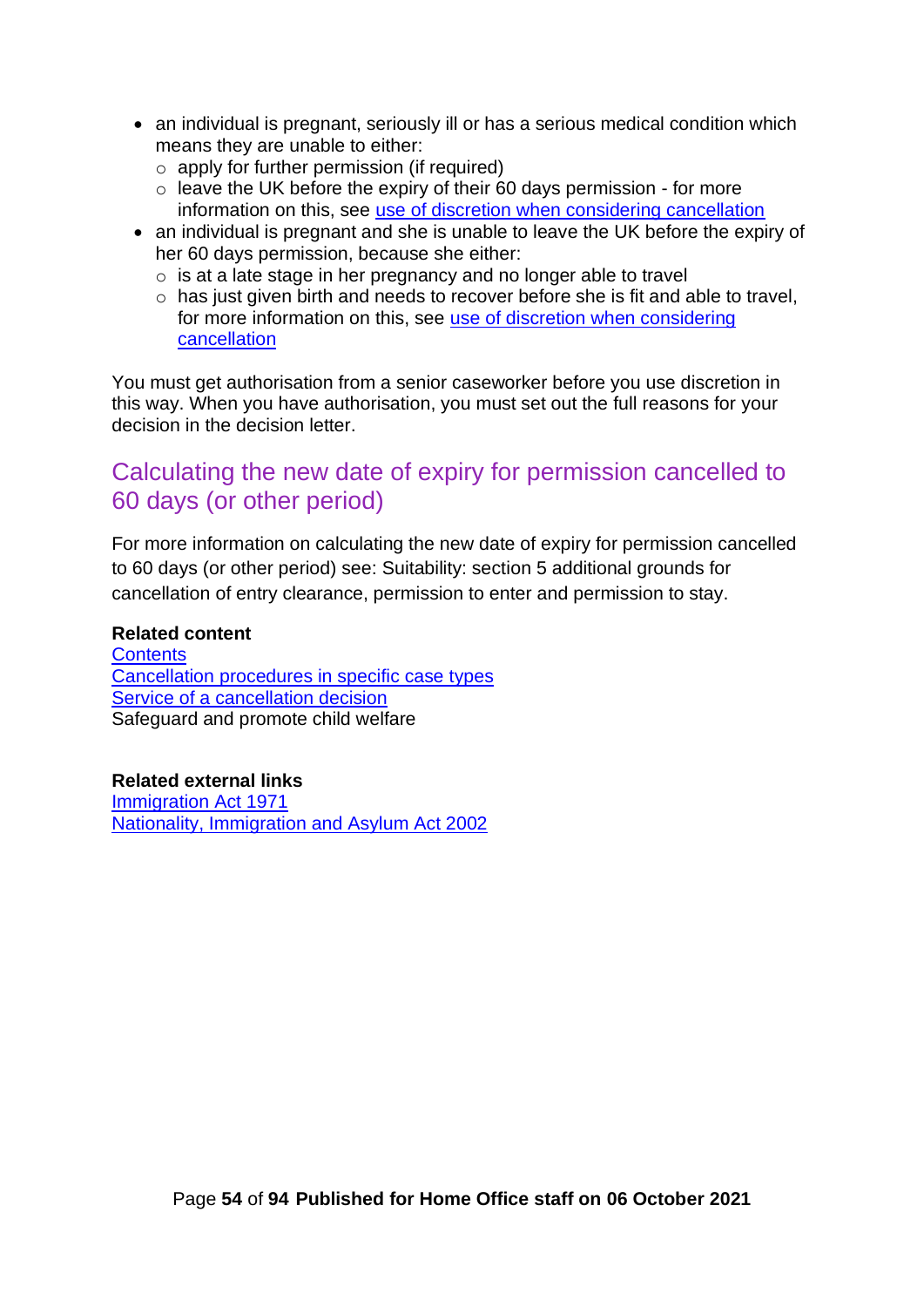# Cancellation procedures: casework system actions

This page tells caseworkers the required casework system actions when cancelling an individual's permission to enter or stay in the UK.

When you consider cancelling an individual's permission, you must:

- create a new CID case to show you are considering cancelling permission:
	- $\circ$  if you decide to cancel, you must add to the notes the reason for cancelling, what action is recommended and the case ID from the refusal case - this helps link up the refusal and cancellation cases
	- $\circ$  if you decide not to cancel you must add your reasons why to the notes
	- o if you require further information before you make a decision, note what you are asking for, why you are asking for it and the deadline given for a response, to CID notes
- check whether there is an outstanding application for permission to stay in the UK which is undecided:
	- o if there is, you must liaise with the team considering the application for permission to stay in the UK - the application must be decided first because if permission is granted, cancellation may not be necessary - the team considering the application may also need to consider the cancellation grounds as part of their consideration, for example where there is evidence of adverse behaviour which mean the application should be considered for refusal on general grounds
- not use cancellation to end permission to stay which has been extended under section 3C of the 1971 Immigration Act, section 3C leave must be ended by deciding the application or the individual's appeal rights becoming exhausted, as applicable
- consider the case as soon as possible if there is evidence to suggest an individual is violent or their actions are a cause for concern - for example, it might be a case in which an individual has been convicted of an offence involving violence, but it does not meet the criteria for Foreign National Offender Returns Command to pursue deportation
- cancel an individual's permission with immediate effect, if the ground is mandatory, see: [Part 9 mandatory and discretionary cancellation grounds](#page-18-0)
- write to an individual for clarification, if you do not have enough information to make the decision, set a reasonable deadline for an individual to respond (normally 10 days will be sufficient for straightforward requests for information an individual can easily access, although a longer deadline of 28 days may be appropriate if the information requested is extensive or harder to get) - for more information on this, see: [Requesting further information before cancelling](#page-45-1)
- consider cancellation if, when requested, an individual does not reply within the deadline or does not send enough information to show either:
	- o they continue to qualify for the permission they were granted
	- $\circ$  there are exceptional reasons why cancellation would be inappropriate
- discuss with managers when you are unsure if there is sufficient evidence

Page **55** of **94 Published for Home Office staff on 06 October 2021**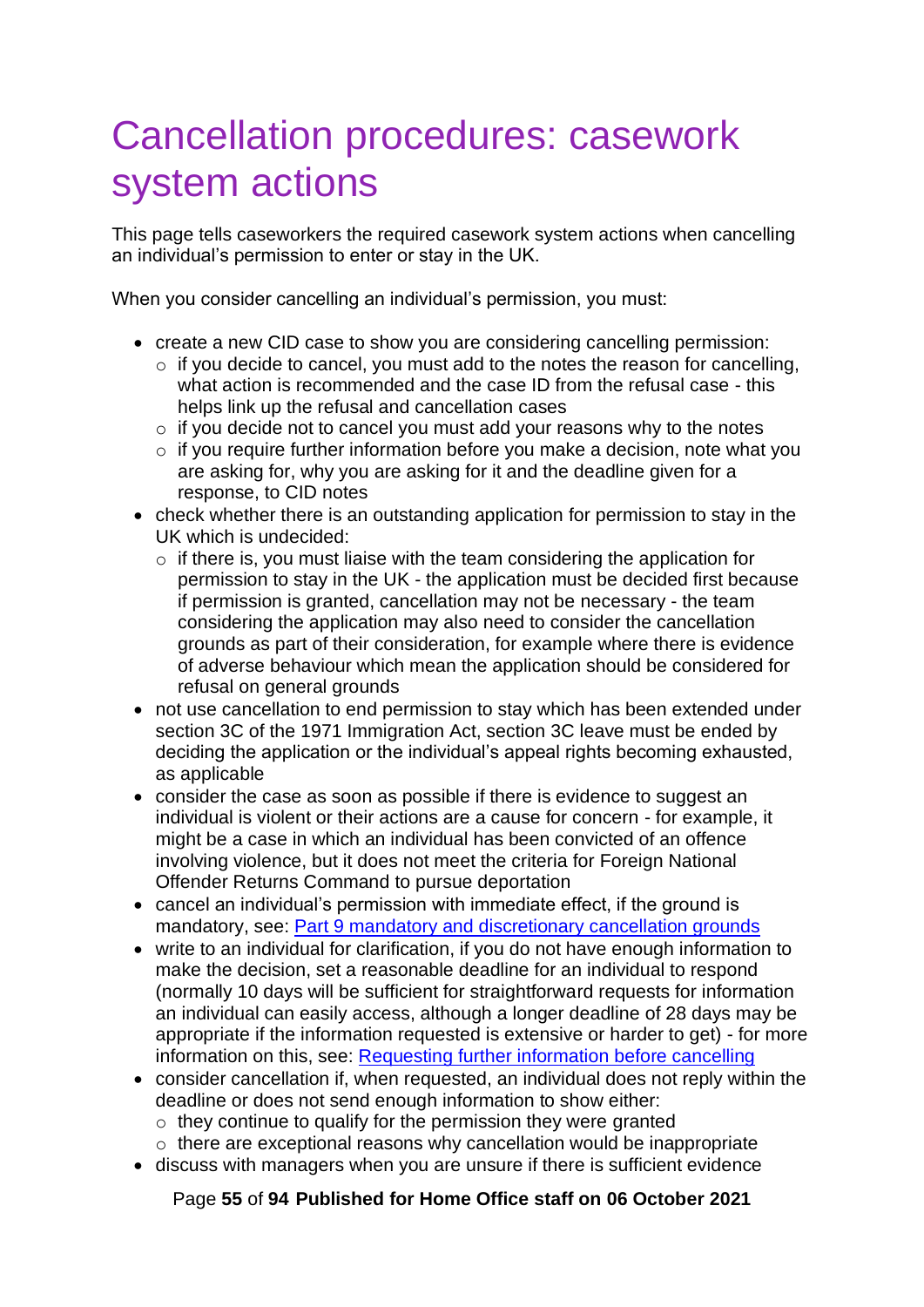The higher executive officer (HEO) or senior executive officer (SEO) must note on CID the reason for any action taken when they endorse the decision.

For information on the processes and procedures to follow when cancelling permission in points-based system, sham marriage, marriage breakdown and dependants cases, see: [Cancellation procedures in specific case types.](#page-59-1)

#### **Official – sensitive: start of section**

The information in this section has been removed as it is restricted for internal Home Office use.

The information in this section has been removed as it is restricted for internal Home Office use.

The information in this section has been removed as it is restricted for internal Home Office use.

#### **Official – sensitive: end of section**

## **Casework system information**

This page tells caseworkers about the casework information which needs to be inputted onto the system once a cancellation decision has been made. For casework system information in EUSS curtailment cases, see: [Post Decision Actions.](#page-41-1)

#### **Official – sensitive: start of section**

The information in this section has been removed as it is restricted for internal Home Office use.

The information in this section has been removed as it is restricted for internal Home Office use.

#### **Official – sensitive: end of section**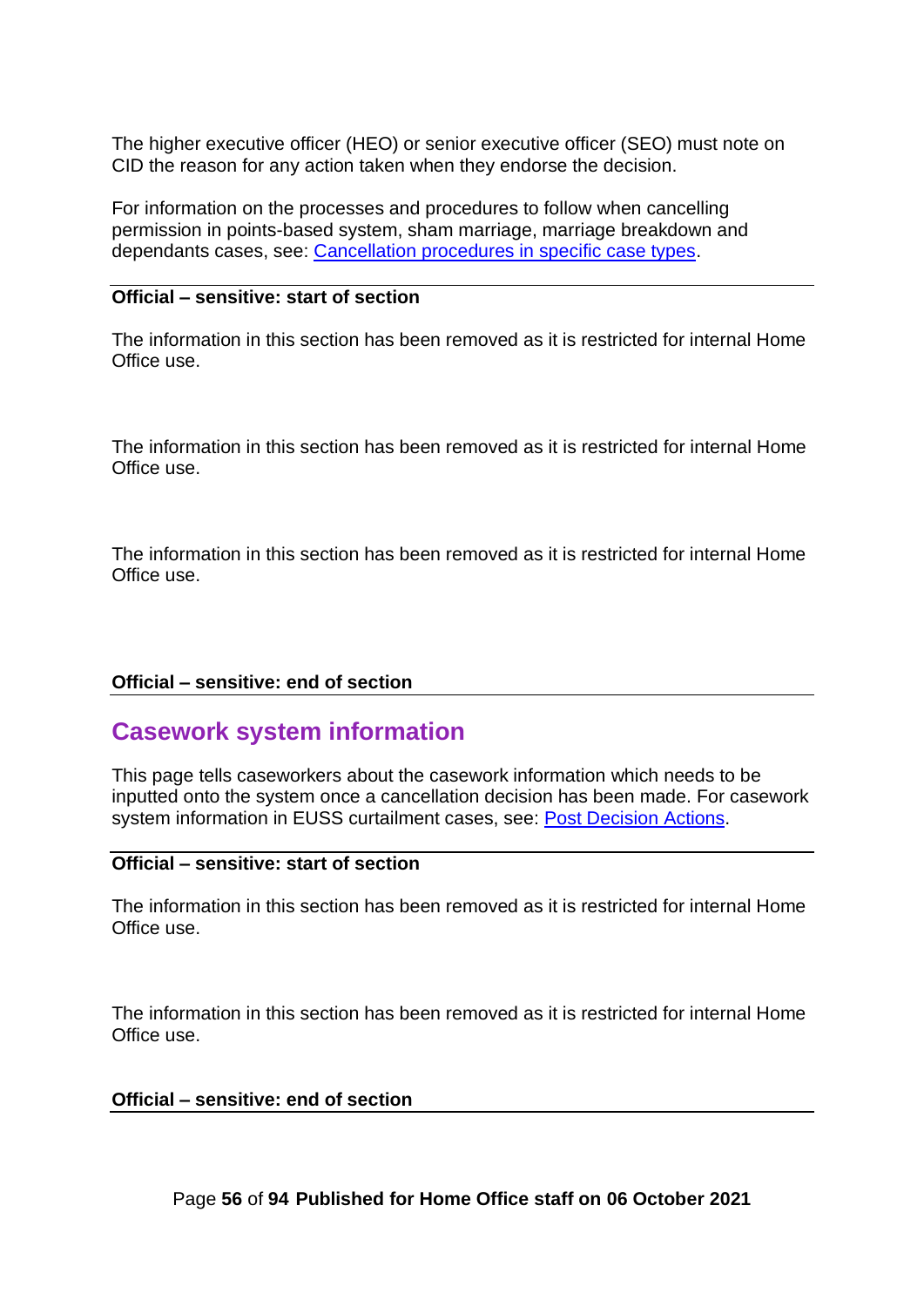# Case types – cancellation

- Cancellation Dependant
- Cancellation Other
- Cancellation Spouse/Partner

## PBS case types - Tier 1

- Curtailment Consideration Tier 1 Entrepreneur
- Curtailment Consideration Tier 1 Entrepreneur Dependant
- Curtailment Consideration Tier 1 Exceptional Talent
- Curtailment Consideration Tier 1 Exceptional Talent Dependant
- Curtailment Consideration Tier 1 General
- Curtailment Consideration Tier 1 General Dependant
- Curtailment Consideration Tier 1 Graduate Entrepreneur
- Curtailment Consideration Tier 1 Graduate Entrepreneur Dependant
- Curtailment Consideration Tier 1 Investor
- Curtailment Consideration Tier 1 Investor Dependant
- Curtailment Consideration Tier 1 Post Study
- Curtailment Consideration Tier 1 Post Study Dependant

## PBS case types - Tier 2

- Curtailment Consideration Tier 2
- Curtailment Consideration Tier 2 Dependant

## PBS case types - Tier 4

- Curtailment Consideration Tier 4 Child
- Curtailment Consideration Tier 4 General
- Curtailment Consideration Tier 4 General Dependant

## PBS case types - Tier 5

- Curtailment Consideration Tier 5
- Curtailment Consideration Tier 5 Dependant

# Application raised date

If you are considering curtailment because an employer has sent a notification of premature end of employment (NPEE), you must enter the date that the Home Office received the NPEE. If this date was not recorded, you must enter the date you create the case on CID.

## Case outcome - cancellation

You must use one of the following outcomes:

Page **57** of **94 Published for Home Office staff on 06 October 2021**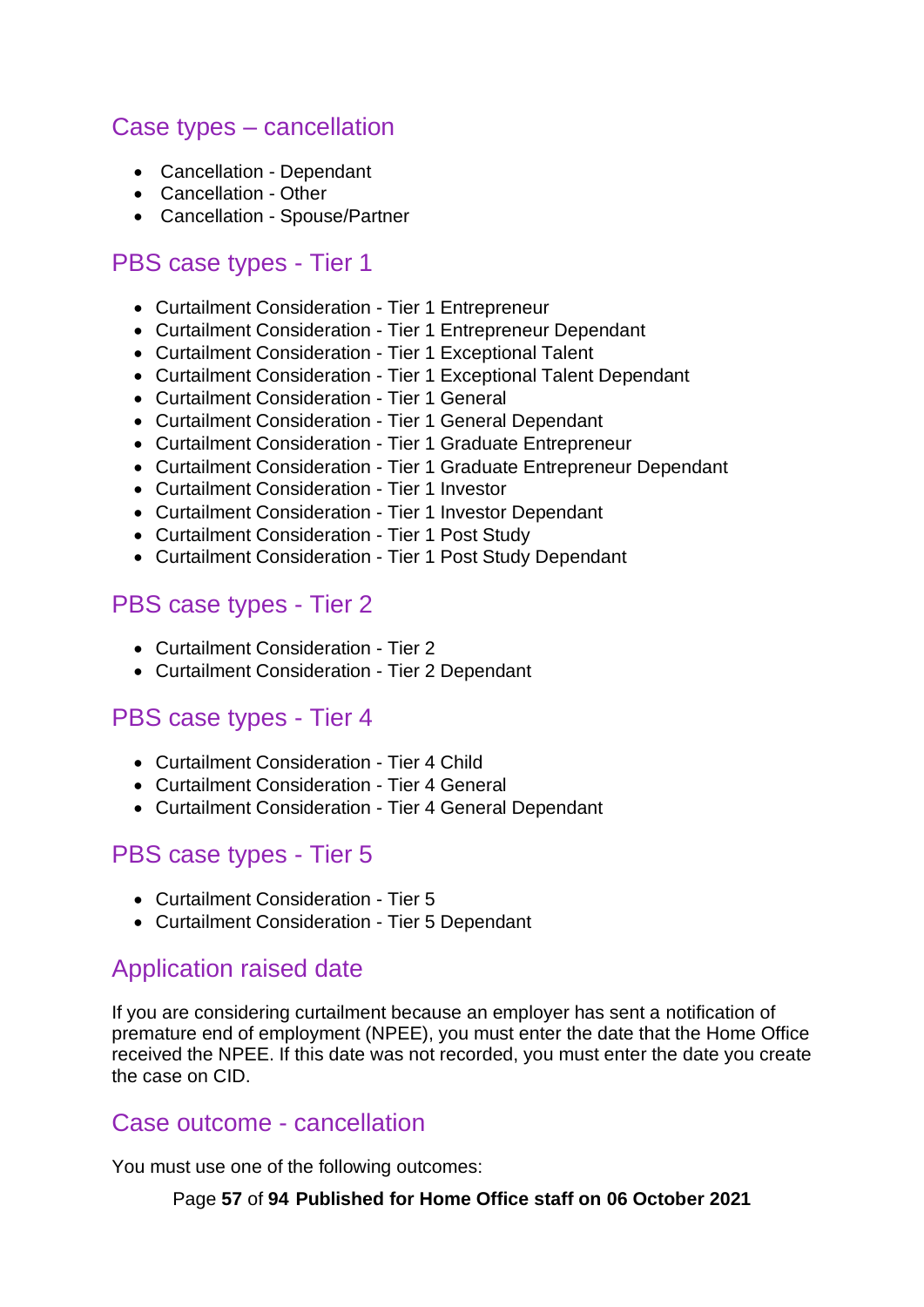- Cancelled Leave Remaining
- Cancelled With Immediate Effect
- Cancellation not pursued Compliant
- Cancellation not pursued Non Compliant

# Stats categories

If the case outcome is 'cancellation not pursued', you must select one of the following:

- Curtailment NP Has Leave in Another Capacity
- Curtailment NP Not Enough Leave
- Curtailment NP Other Reasons
- Curtailment NP Permission Not Granted by Settled Spouse/Partner
- Curtailment NP Transferred to Another Sponsor
- Curtailment Not Pursued Entry Clearance Refused CNPECR
- Curtailment Not Pursued Leave Expired CNPLE
- Curtailment Not Pursued Never applied for Entry Clearance CNPNEC

If the case outcome is to cancel leave, you must select one of the following:

- Curtail Leave Breakdown of relationship
- Curtail Leave Domestic Violence
- Curtail Leave Main Applicant Left Country and No Longer Sponsors **Dependant**
- Curtail Leave Non-Conducive Grounds
- Curtail Leave Other Reasons

# PBS categories (excluding Tier 1)

- Curtail Leave Ceased to attend study / work with Sponsor CLCA
- Curtail Leave Failed to attend study / work with Sponsor CLFA
- Curtail Leave Sponsor Ceases to have a Licence CLSPLR
- Curtail Leave Studying / working with another sponsor without permission from UKBA CLSWP

PBS Tier 1 case types do not have the same 'stats categories' as other areas. There are no stats categories under the 'Curtailment Not Pursued' case outcome. Under the 'Curtail - No R.O.A.' case outcomes they have:

- T1 Curtail Breach
- T1 Curtail Failure to Disclose Material Facts
- T1 Curtail Leave by Deception
- T1 Curtail No Subsisting Marriage
- T1 Curtail Non-Conducive Grounds
- T1 Curtail Other Reasons
- T1 Curtail Revocation

Page **58** of **94 Published for Home Office staff on 06 October 2021**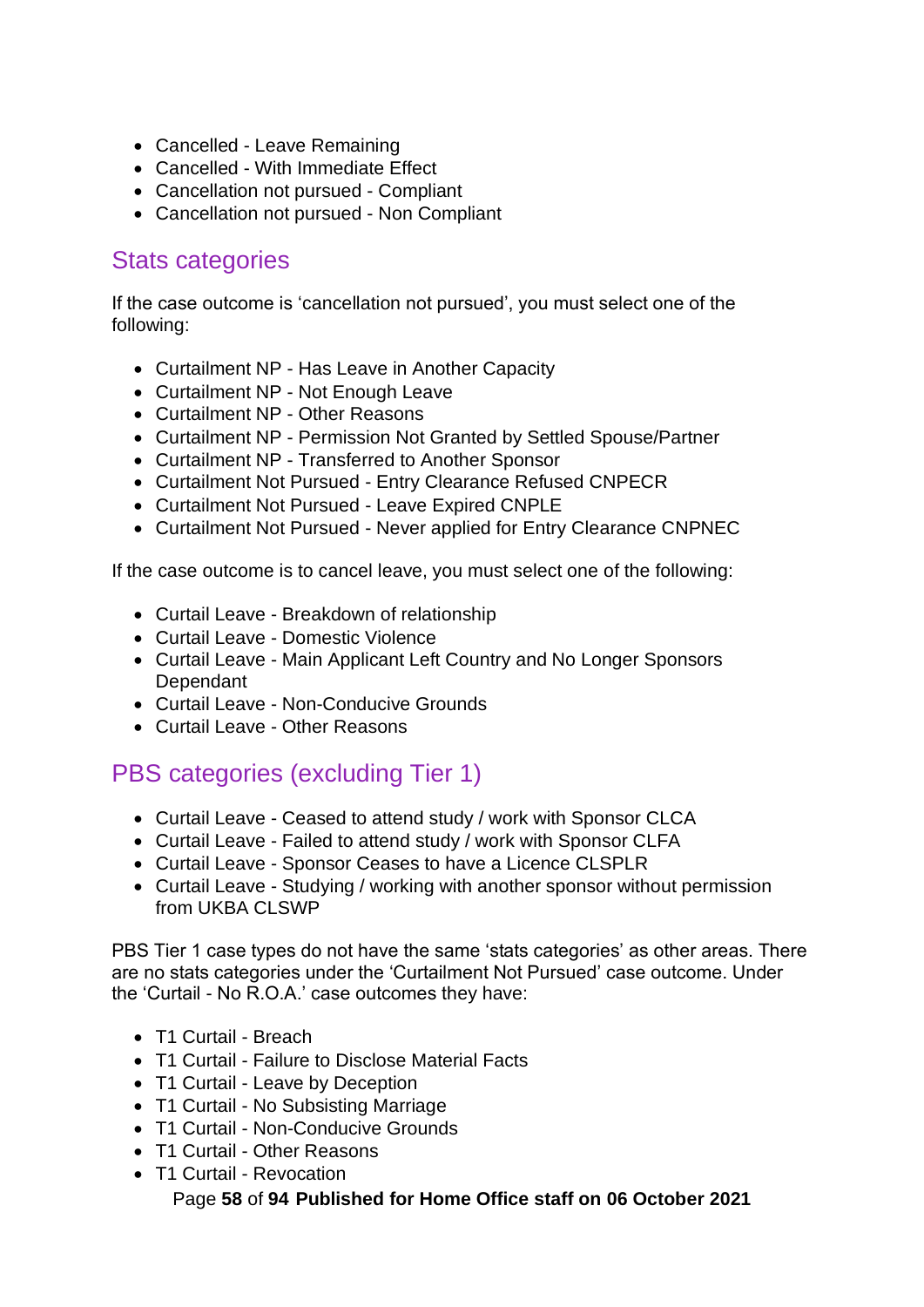# Other CID fields

You must update CID case notes and make sure that the following fields in CID Key Document Tracking are completed for all cases:

- Document Type: Decision Letter
- Document Event Type: Despatched
- Despatch Method: appropriate served by post option, 'By Email' or 'Served on File'
- Despatch Address: 'Applicant' or 'No Known Address'

If there is no address available, or no document has been dispatched because there is not enough leave to curtail, you must complete the fields with the following:

- Despatch Method: 'Served on File'
- Despatch Address: 'No Known Address'

#### **Related content**

**[Contents](#page-1-0)** [Cancellation decisions: case considerations and use of](#page-45-0) discretion [Cancellation procedures in specific case types](#page-59-1) [Cancellation decisions: case specific letter template wording](#page-85-0) Transfer or refer a case Service of [a cancellation decision](#page-77-0)

#### **Related external links**

[Immigration Act 1971](https://www.legislation.gov.uk/ukpga/1971/77/contents)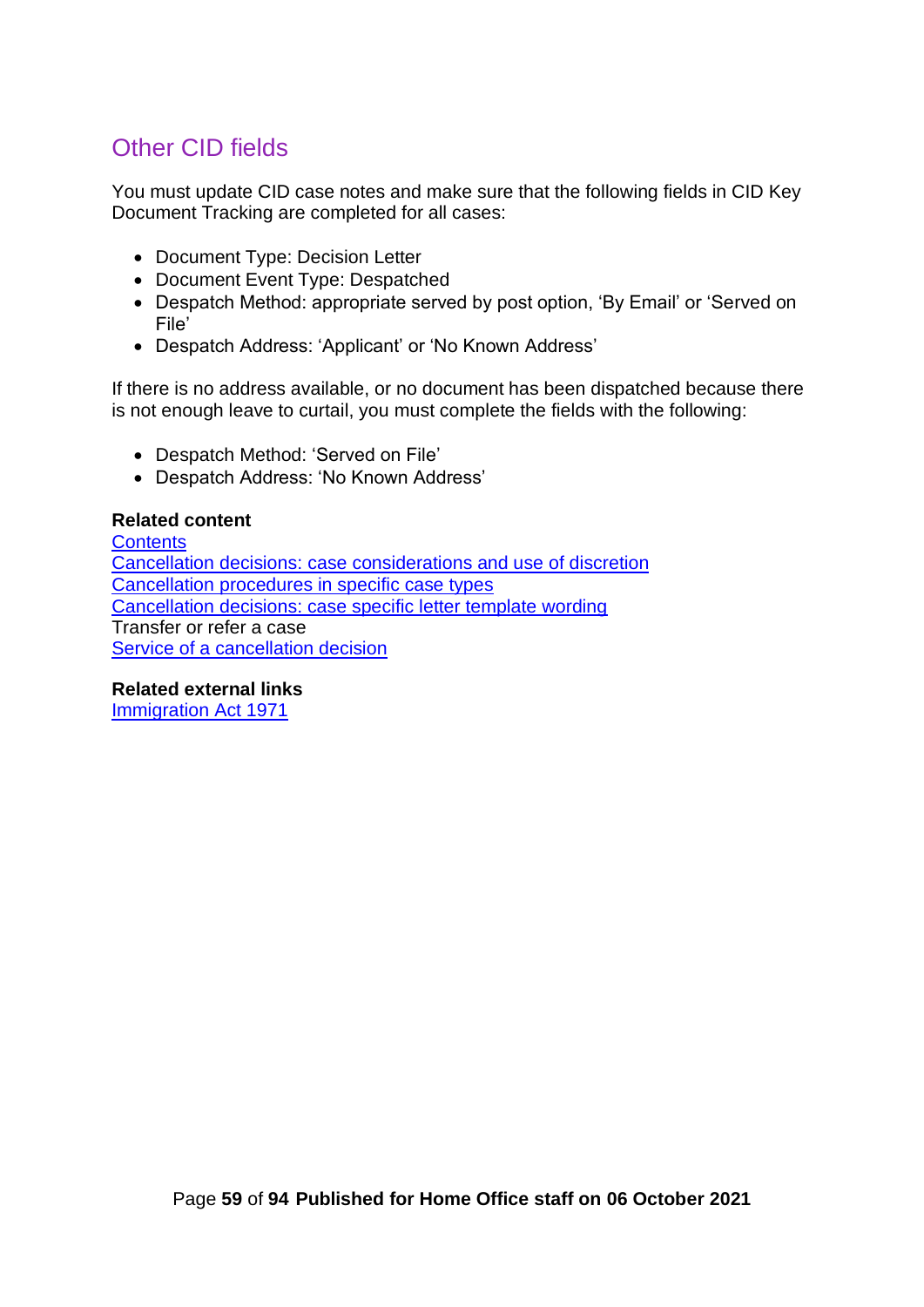# <span id="page-59-1"></span>Cancellation procedures in specific case types

This page tells caseworkers about the cancellation processes and procedures in specific case types, including how to make referrals to the relevant caseworking team where required.

#### **Page contents**

[Criminality grounds: referrals to Foreign National Offender Returns Command \(FNO](#page-59-2)  [RC\)](#page-59-2)  [Cancellation in sham marriage cases](#page-59-0) [Ceasing to meet rules requirements: relationship breakdown](#page-62-0) [Cancellation in points-based system \(PBS\) cases](#page-70-0) [Cancelling the permission of dependants](#page-73-0)

# <span id="page-59-2"></span>**Criminality grounds: referrals to Foreign National Offender Returns Command (FNO RC)**

Before you consider cancellation under [Criminality grounds,](#page-22-0) you must check whether you need to refer the case to FNO RC to make an enforcement decision. For more information on referring a case to FNO RC, see the relevant section on: Foreign National Offender Returns.

There is more information on the [Immigration and Asylum Act 1999](http://www.legislation.gov.uk/ukpga/1999/33/contents) and enforcement instructions on people liable to administrative removals under section10.

# <span id="page-59-0"></span>**Cancellation in sham marriage cases**

In a sham marriage case, the removal pathway is dependent on the immigration status of the person. Where there is no criminality, removal may be pursued by:

- deportation under the EEA regulations, as saved, on public policy or conducive grounds
- deportation under the Frontier Workers regulations on public policy grounds
- administrative removal under section 10 of the Immigration and Asylum Act 1999.

Where a person has been convicted of a sham marriage related offence, they may instead be considered for deportation outside of the routes listed above.

Whether you pursue deportation or administrative removal in a sham marriage case will depend on the circumstances of the case. You should refer to the Marriage Investigations guidance to determine which course of removal action is appropriate.

If deportation is being pursued, it is not necessary to cancel or curtail extant leave, as the deportation order invalidates any permission the person already holds.

#### Page **60** of **94 Published for Home Office staff on 06 October 2021**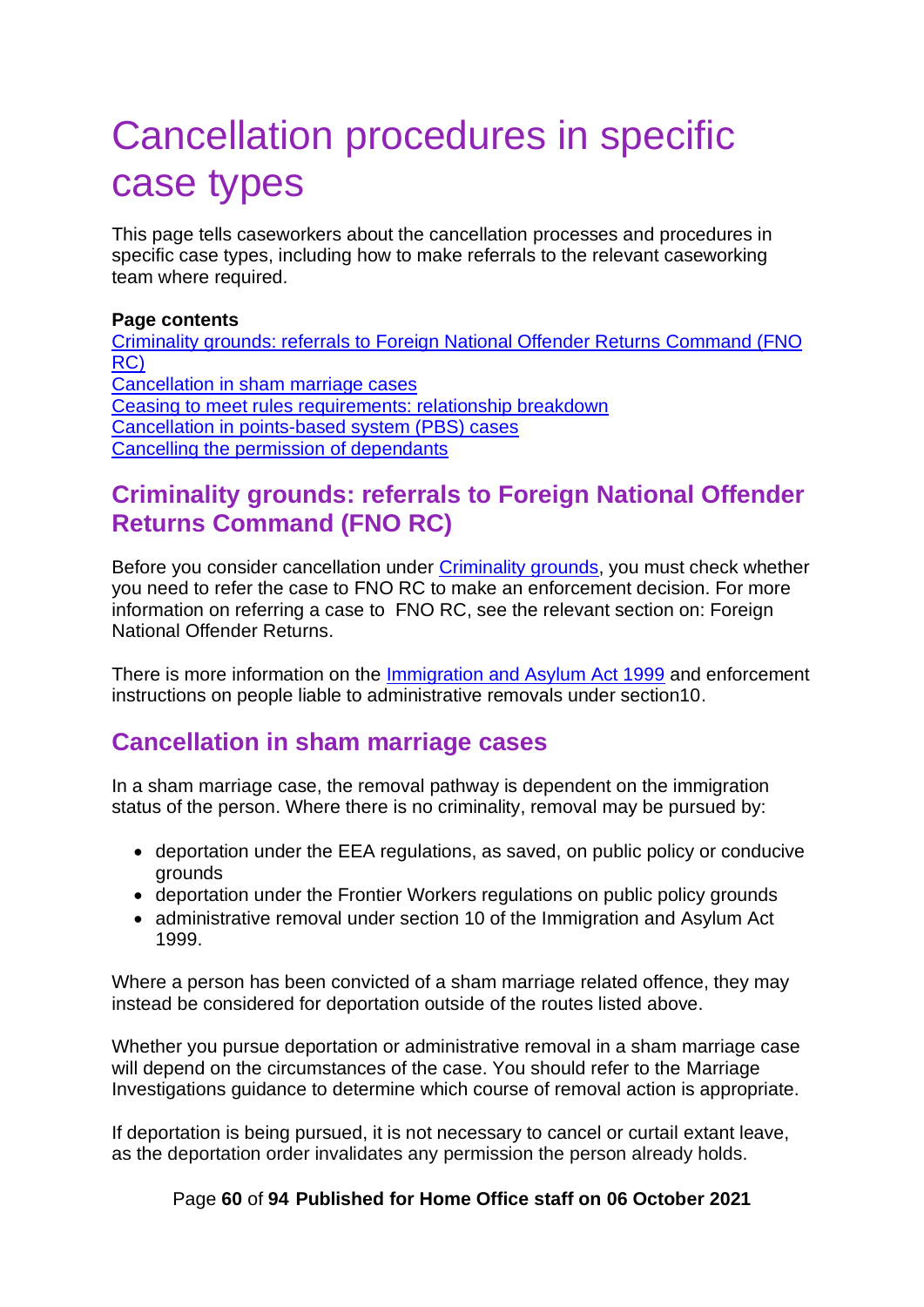Where administrative removal is being pursued on sham marriage grounds for an individual who holds leave granted under the EU Settlement Scheme, you must consider action to curtail EUSS limited leave under Annex 3 of [Appendix EU t](https://www.gov.uk/guidance/immigration-rules/immigration-rules-appendix-eu)o the Immigration Rules, using paragraph A3.4 (b) where the person was involved in a sham marriage, including facilitation, after 23:00 GMT on 31 December 2020. See section [Appendix EU and Appendix EU \(Family Permit\): in-country curtailment](#page-34-0) in this guidance.

Where administrative removal is being pursued on sham marriage grounds for a Service provider from Switzerland, or a S2 Healthcare visitor, you must consider action to cancel limited permission on conducive grounds under the Immigration Rules under SPS 9.1.(b) of Appendix Service Providers from Switzerland, or paragraph HV 11.1.(b) Appendix S2 Healthcare Visitor. See [Appendix S2 Healthcare](#page-42-0)  [Visitors](#page-42-0) and [Appendix Service Providers from Switzerland](#page-43-0) in this guidance.

Where administrative removal is being pursued on sham marriage grounds for an individual who holds entry clearance or permission to stay in the UK which was granted to them through another route (outside of EUSS, Appendix FM, as a Service provider from Switzerland, or a S2 Healthcare visitor), the ground for cancellation on the basis that it is more likely than not the individual is, or has been, involved in a sham marriage or sham civil partnership is paragraph 9.6.2, under section 2 of [Part 9](https://www.gov.uk/guidance/immigration-rules/immigration-rules-part-9-grounds-for-refusal)  [to the Immigration Rules.](https://www.gov.uk/guidance/immigration-rules/immigration-rules-part-9-grounds-for-refusal) See also: [involvement in a sham marriage or sham civil](#page-23-0)  [partnership grounds.](#page-23-0)

If you cancel permission on sham marriage grounds, cancellation should normally be with immediate effect rather than to 60 days or another period, as the individual has been responsible for the actions which justify the cancellation of their permission. For more information see: [Deciding the date of expiry for cancelled permission.](#page-49-1)

For further information on sham marriage cases see: Suitability: Sham marriage or civil partnership guidance.

# Fast track Immigration Compliance and Enforcement (ICE) team referral process

A process has been set up for ICE teams to refer individuals with permission to enter or stay in the UK for consideration of immediate cancellation where they have grounds to suspect individuals are involved in sham marriage.

**This fast-track process does not apply to curtailment or cancellation of leave which has been granted under Appendix Armed forces, Appendix EU, Appendix EU (family permit), Appendix S2 Healthcare Visitors or Appendix Service Providers from Switzerland.** 

Some examples of when an individual was involved in a sham marriage are when they:

• are one of the parties who is getting married

Page **61** of **94 Published for Home Office staff on 06 October 2021**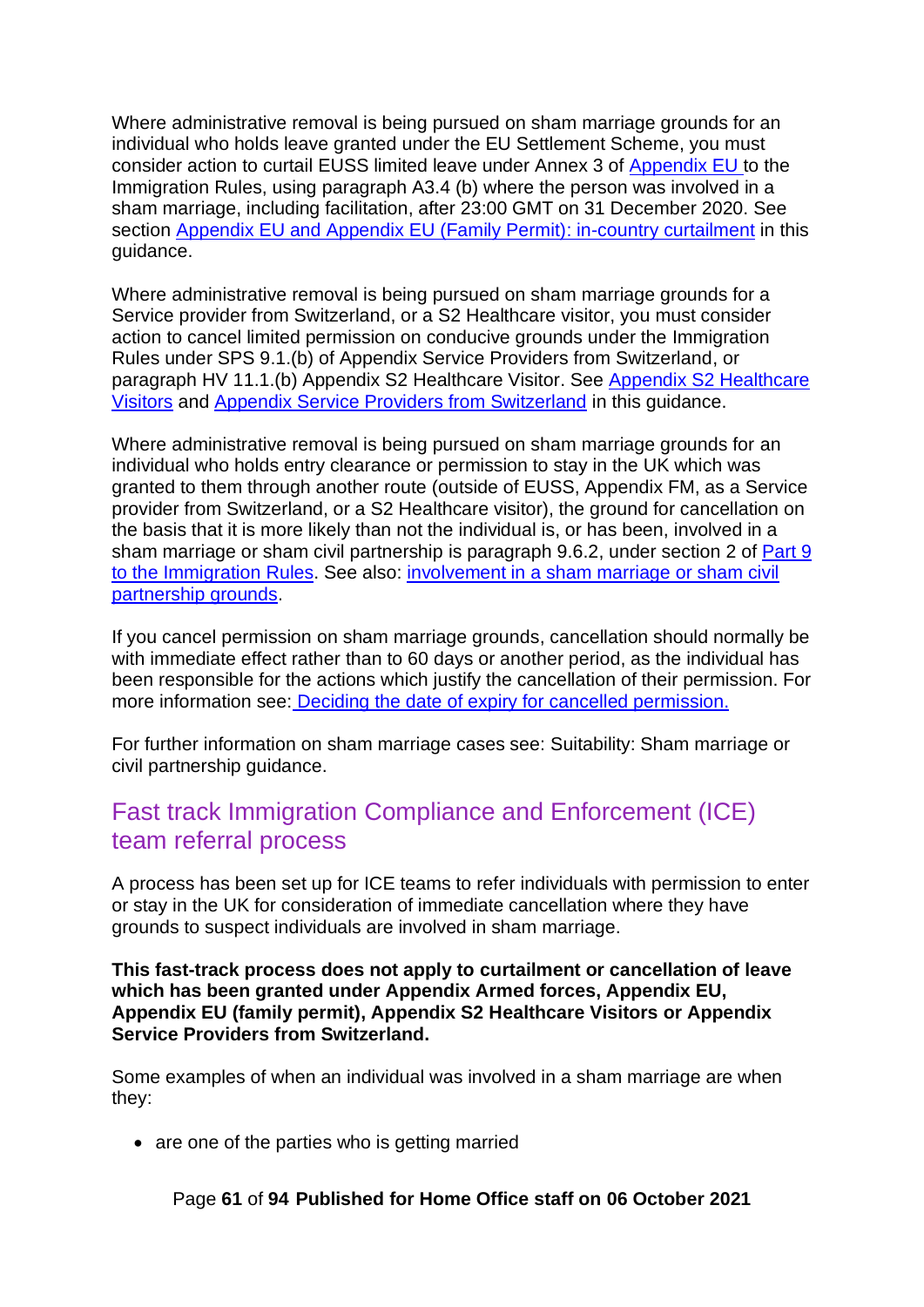- introduced the 2 parties who are getting married, knowing the marriage to be a sham
- acted as a witness to the sham marriage, knowing it to be a sham
- acted as a guest to make the sham marriage appear genuine, knowing it to be a sham

When you are allocated a case that has been referred from the ICE team, you must consider cancellation and make the decision on the same day as the referral, or the next day if this is not possible. You must tell your line manager as soon as possible if you think it will not be possible to meet this target.

The ICE team will send their information to the Tier 2 and 5 Cancellations mailbox, Evidence may include factors such as:

- the alleged partners gave inconsistent or contradictory responses when interviewed:
	- $\circ$  for example in reply to questions about how and when they met, their living arrangements or details of their alleged partner's occupation or family
- one or other alleged partner admits the marriage is a sham
- compelling circumstantial evidence:
- o for example, the alleged partners have no language in common • other witness statements claim the marriage is genuine but provide information
- which contradicts the claims made by the alleged partners
- other witness statements which state the marriage is a sham
- supporting evidence from other Home Office systems such as casework information database (CID):
	- $\circ$  for example, an EEA national has sponsored other partners but claims to be single, or has flown into the UK recently but claims to live here before the date of their arrival
- evidence provided by the police following criminal investigations into facilitation networks

#### **Official – sensitive: start of section**

The information in this section has been removed as it is restricted for internal Home Office use.

#### **Official – sensitive: end of section**

## Making the decision

You must fully evaluate the evidence provided by the ICE team, and any other relevant evidence or information about the individual, before you reach a decision on whether or not to cancel the individual's permission. Like other cancellation decisions, it must be made on the balance of probabilities, see Coercive powers and definitions.

You must reflect in your case notes and decision letter that you have appropriately considered:

Page **62** of **94 Published for Home Office staff on 06 October 2021**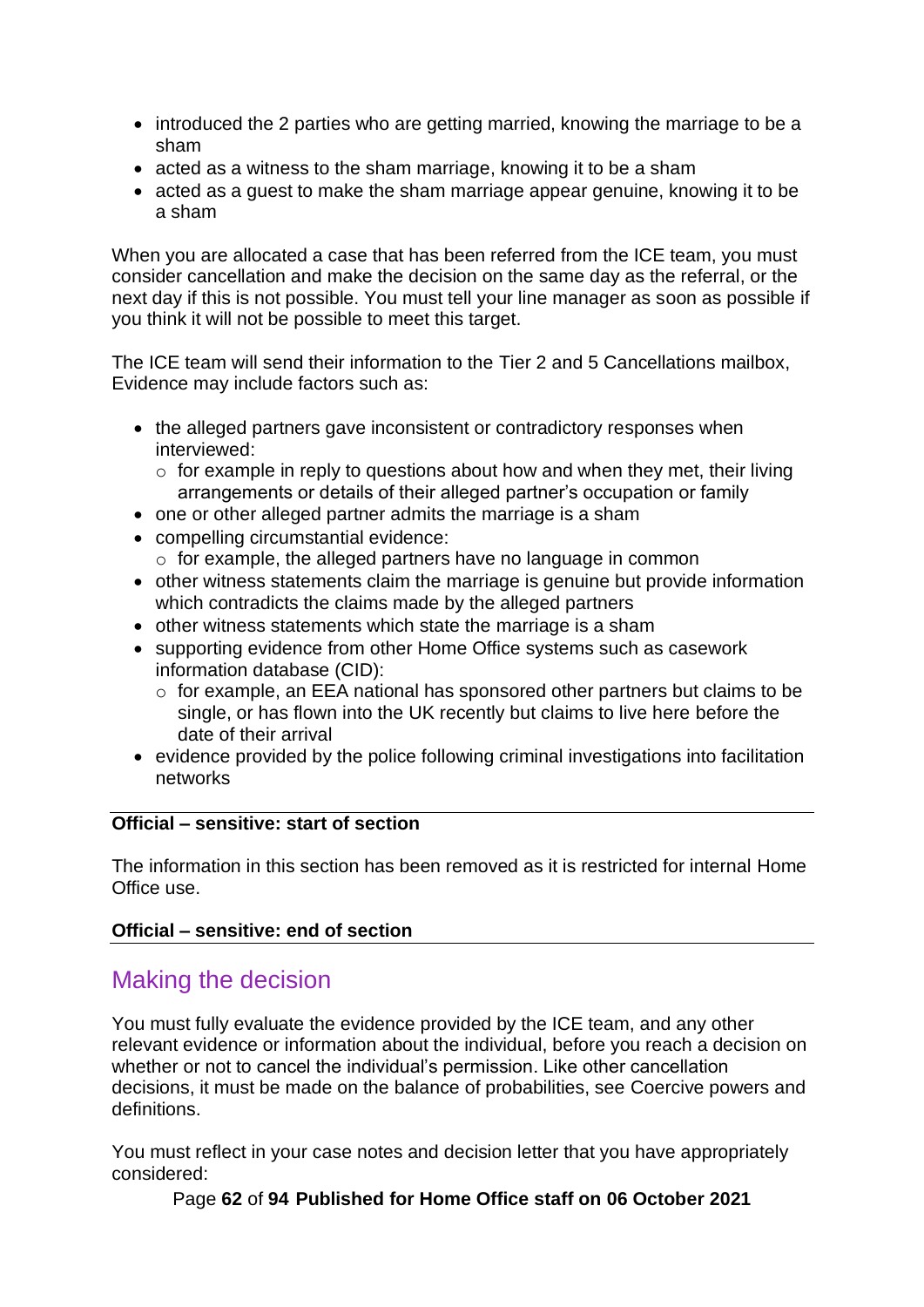- all the available evidence
- the exercise of discretion

See: [Cancellation decisions: case considerations](#page-45-0) and use of discretion for further information.

# <span id="page-62-0"></span>**Ceasing to meet rules requirements: relationship breakdown**

In non-EUSS cases you must consider cancelling an individual's permission where it was granted on the basis of their relationship with a settled person under paragraph 9.23.1 of the [Immigration Rules,](https://www.gov.uk/guidance/immigration-rules/immigration-rules-part-9-grounds-for-refusal) if that relationship has broken down. In this case they no longer meet the requirements of the rules under which they were granted permission to enter or stay in the UK. See also [ceasing to meet the requirements of](#page-26-0)  [the rules](#page-26-0) and guidance on Suitability: Section 5 additional grounds for cancellation of entry clearance, permission to enter and permission to stay.

For further information on EUSS cases see: [Appendix EU and Appendix EU \(FP\): in](#page-34-0)[country curtailment.](#page-34-0)

## Relationship breakdown: examples

#### **When spouse or partner informs the Home Office of a breakdown**

A UK settled person contacts the Home Office with information that their spouse or partner, who arrived 4 months ago with a spouse visa, has left them. As the marriage or partnership no longer exists, and the individual has outstanding permission to stay, you must consider referring the case for cancellation.

#### **When the individual informs the Home Office of a breakdown**

An individual who has remaining permission to stay in the UK as a spouse or partner, contacts the Home Office with information that their relationship with their settled spouse or partner has ended. As the marriage or partnership no longer exists, and the individual has outstanding permission, you must consider referring it for cancellation.

#### **When there is evidence in an application that a marriage or partnership has broken down**

An illegal entrant is granted permission to stay in the UK on the basis that they are married to a UK settled person. After 2 years they apply for further leave as the partner of a different settled person and the application is refused because there is insufficient evidence that the relationship is genuine and subsisting.

There is evidence with the application that their marriage has broken down, so you must consider cancelling the remaining permission.

#### Page **63** of **94 Published for Home Office staff on 06 October 2021**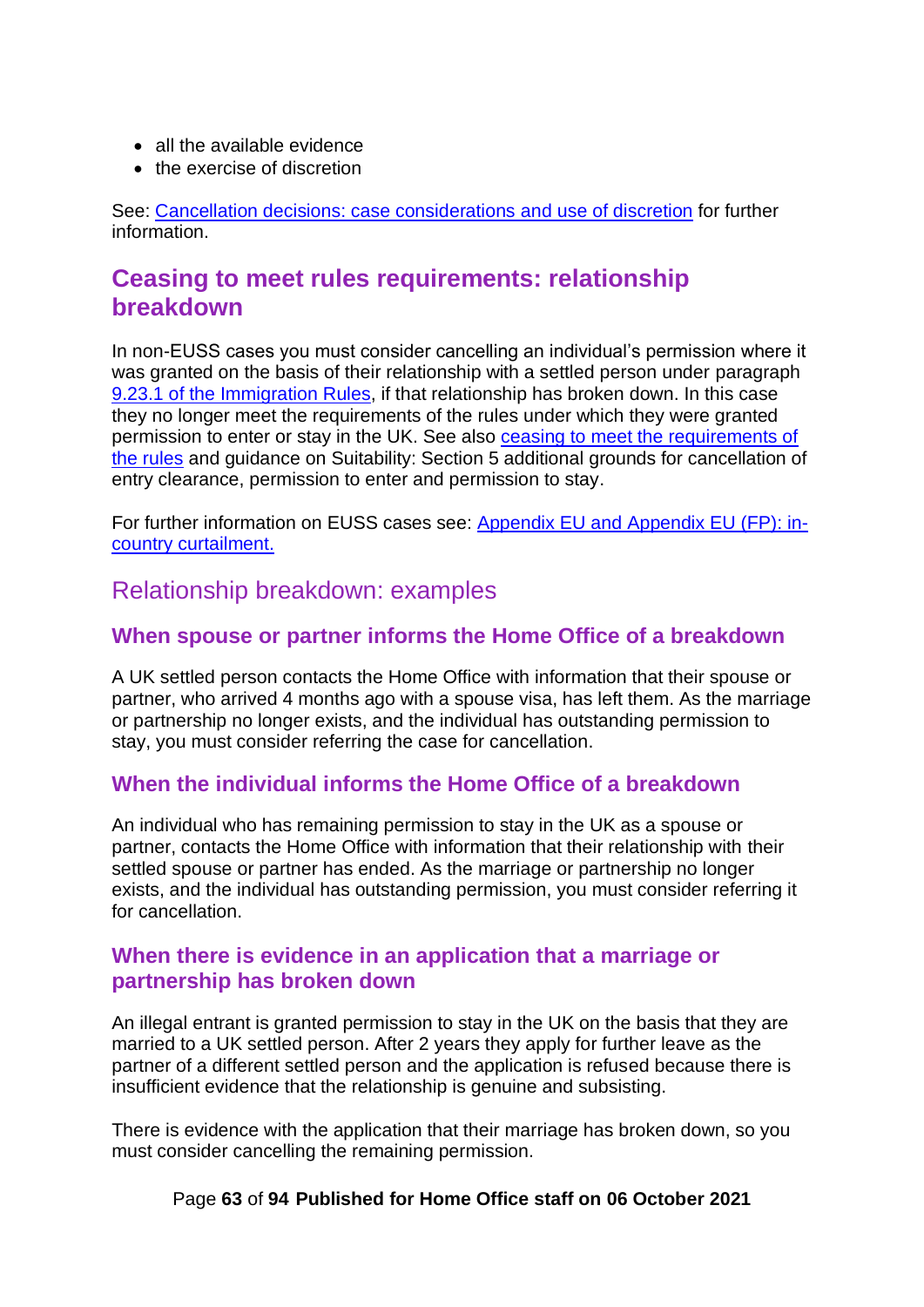For more information on which teams to refer cancellation cases to, see Referring [breakdown of relationship cases for cancellation.](#page-64-0)

As the reasons for cancellation are discretionary, you must not automatically cancel an individual's permission if referred for cancellation. It may be appropriate to [exercise discretion.](#page-45-0)

## Notification of relationship breakdown: casework actions

## **Acknowledgement of a referral from UK settled sponsor**

If you are told by a spouse or partner that their relationship has broken down with the individual, you must:

- 1. Send 'cancellation acknowledgement and third party information' letter to the spouse or partner to acknowledge the referral, but do not disclose any information to them when you make a decision on the case.
- 2. Make sure the spouse or partner's contact details are updated on the casework system (for example mobile or email).
- 3. Update the case notes if you receive permission to use the information. See: [Deciding to cancel due to breakdown of a relationship.](#page-65-0)
- 4. Consider cancelling the individual's permission to 60 days, unless there are exceptional reasons to cancel permission with immediate effect.
- 5. Pass a copy of the information to your local intelligence team so that they can note any concerns and consider whether any further action is needed.

## <span id="page-63-0"></span>**UK settled person does not give permission to use information**

Where a sponsor will not sign either full consent or the public statement, you must:

- 1. Mark their letter on the file as 'do not disclose'.
- 2. Enter the following wording on the casework system at both the top and the bottom of the case notes:
- 'if the foreign national spouse or partner with permission to stay in the UK contacts the Home Office, they must not be told or given any indication that their UK settled spouse or partner has been in contact with the Home Office'
- 3. Update Home Office internal security systems with a warning that the UK settled spouse or partner has provided the information in confidence and that the individual must not be told or given any indication that their spouse or partner has been in contact with the Home Office.
- 4. Acknowledge the letter from the UK settled spouse or partner but do not disclose any information to them on the decision not to pursue cancellation, unless this has been agreed by a Senior Caseworker. See: [Requests from a](#page-67-0)  [spouse or partner for case](#page-67-0) updates and information.
- 5. Record 'cancellation not pursued' on the casework system.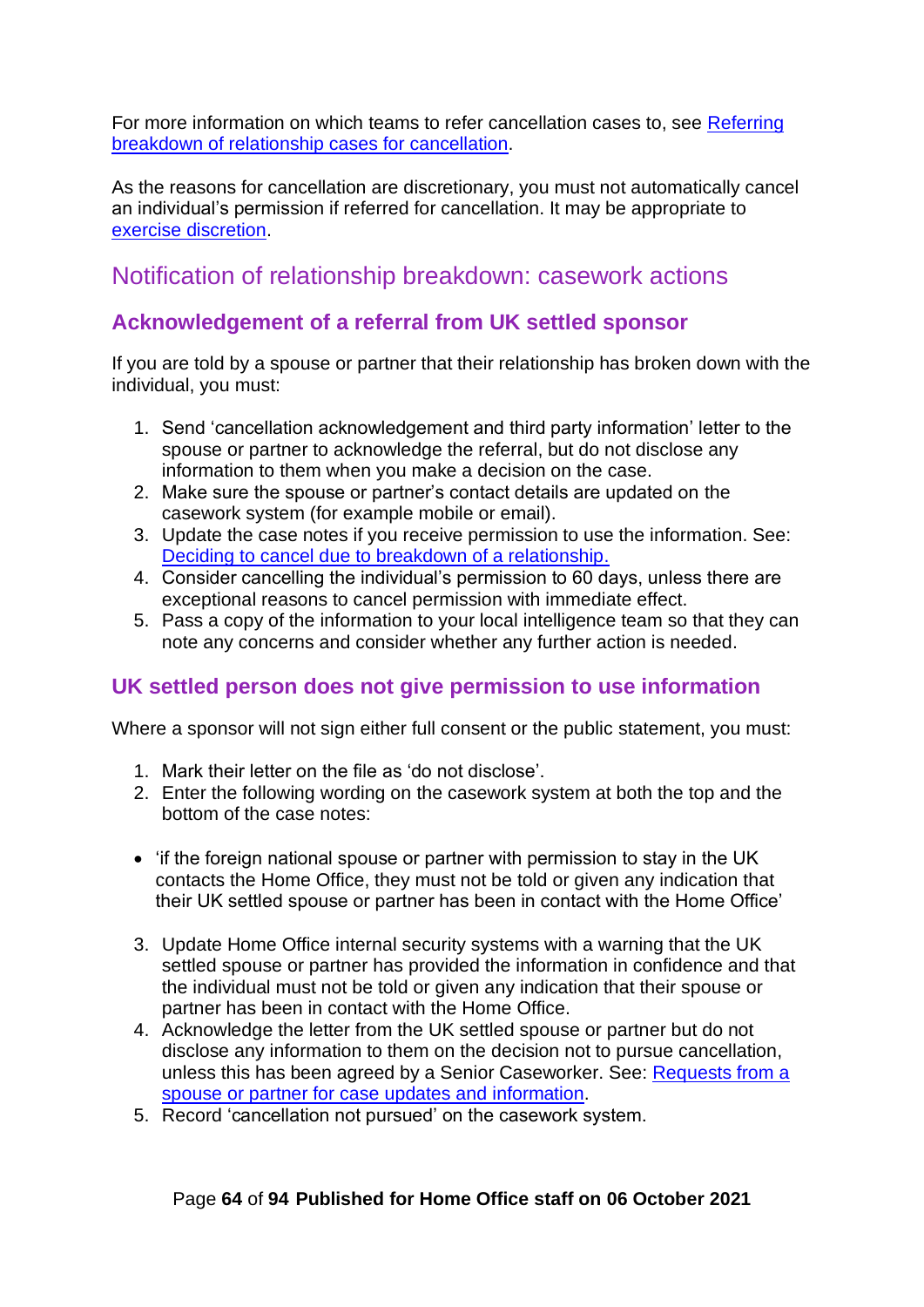# <span id="page-64-0"></span>Referring breakdown of relationship cases for cancellation

If you decide it is appropriate to cancel an individual's permission to stay in the UK as their permission to stay was based on the fact that they were:

- a dependent on their partner's UK visa
- a spouse or partner on a 'family of a settled person' visa
- the partner of a British citizen, EEA national, 'settled' person with indefinite leave to remain, or someone with refugee status or humanitarian protection

and they have separated from or divorced their spouse or partner, you must refer their case to the Status Review Unit.

#### **Referring externally (outside the Home Office)**

You can refer the individual's case to the Status Review Unit via email. You must send an email to [RelationshipBreakdown@homeoffice.gov.uk](mailto:RelationshipBreakdown@homeoffice.gov.uk) and include 'MARRIAGE BREAKDOWN' in the subject line.

If you do not have access to email, you can post a letter to:

UK Visas and Immigration MARRIAGE BREAKDOWN Status Review Unit 7th Floor The Capital New Hall Place Liverpool L3 9PP

## **Referring internally (inside the Home Office)**

#### **Official – sensitive: start of section**

The information in this section has been removed as it is restricted for internal Home Office use.

#### **Official – sensitive: end of section**

## Individual has discretionary leave based on the relationship

If you think it is appropriate to cancel the non-settled spouse or partner's leave, you must refer the case to the team that granted the discretionary leave, or to temporary migration workflow, Sheffield, if that team no longer exists.

There is further guidance if an individual is applying for leave on the basis of domestic violence by their UK spouse or partner.

Page **65** of **94 Published for Home Office staff on 06 October 2021**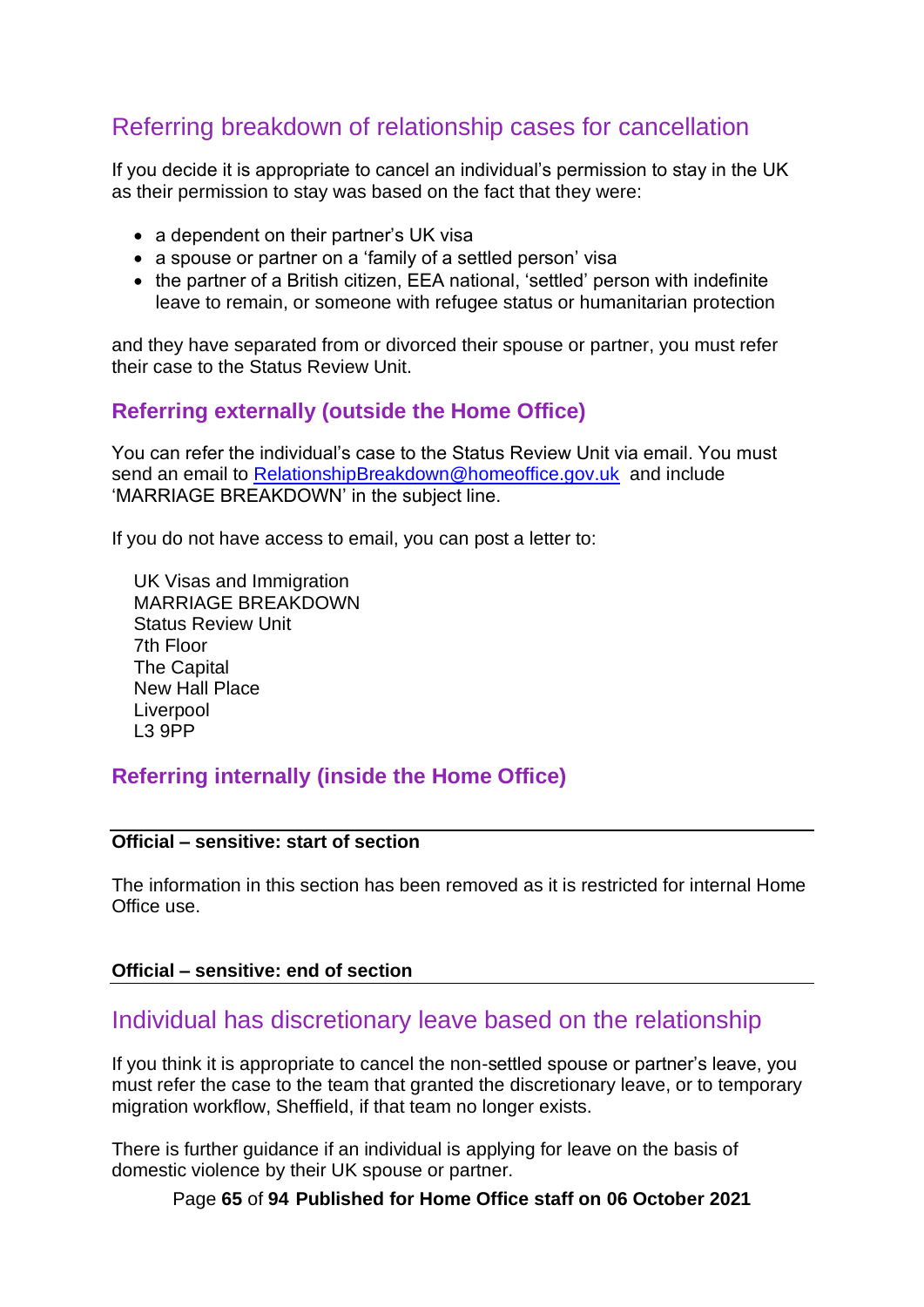# Breakdown of relationship: initial casework system actions

When you receive a relationship breakdown case you must:

- check the casework system for:
	- o any indication that domestic violence has taken place or that either party in the relationship is at risk of such violence
	- o any concerns that were noted when permission was previously granted
	- o any other relevant intelligence or information that has been received
- get a central reference system printout as soon as you receive the case
- request a new file from record services compliance unit (RSCU1) if one doesn't exist and you need one to store any paper documents such as letters
- search landing cards and transfer, or create a new case on the casework system and select 'Cancellation Consideration – Spouse/Partner'
- enter into case notes the date an individual's permission expires
- if there is an allegation that the UK settled spouse or partner has been the victim of domestic violence or threats, enter 'DV' on the casework system detailing the nature of the allegations
- put a standard minute on the casework system and internal Home Office security systems with the following wording:
	- $\circ$  'marriage/partner breakdown notified this information must not be disclosed to the foreign spouse or partner or used to support cancellation or other action without the UK settled spouse's or partner's written agreement.'
- for non-domestic violence cases, send an acknowledgement to the UK settled spouse or partner

You **must not** cancel if:

- permission is to be cancelled to 60 days but the individual has less than 60 days permission to enter or stay in the UK left, unless there are exceptional reasons why immediate cancellation is appropriate
- there is a reliable indication that the individual has been the victim of abuse or domestic violence at the hands of the UK spouse or partner

## Breakdown of relationship: cancellation considerations

#### <span id="page-65-0"></span>**Decision to cancel due to a breakdown of a relationship**

As the reasons for cancellation are discretionary, you must not automatically cancel an individual's permission if referred for cancellation. It may be appropriate to use discretion, see [case considerations and use of](#page-45-0) discretion when considering cancellation.

You must cancel an individual's permission following the breakdown of a relationship to 60 days unless:

- they have less than 60 days permission remaining
- there are exceptional circumstances which mean it is appropriate to cancel permission with immediate effect

Page **66** of **94 Published for Home Office staff on 06 October 2021**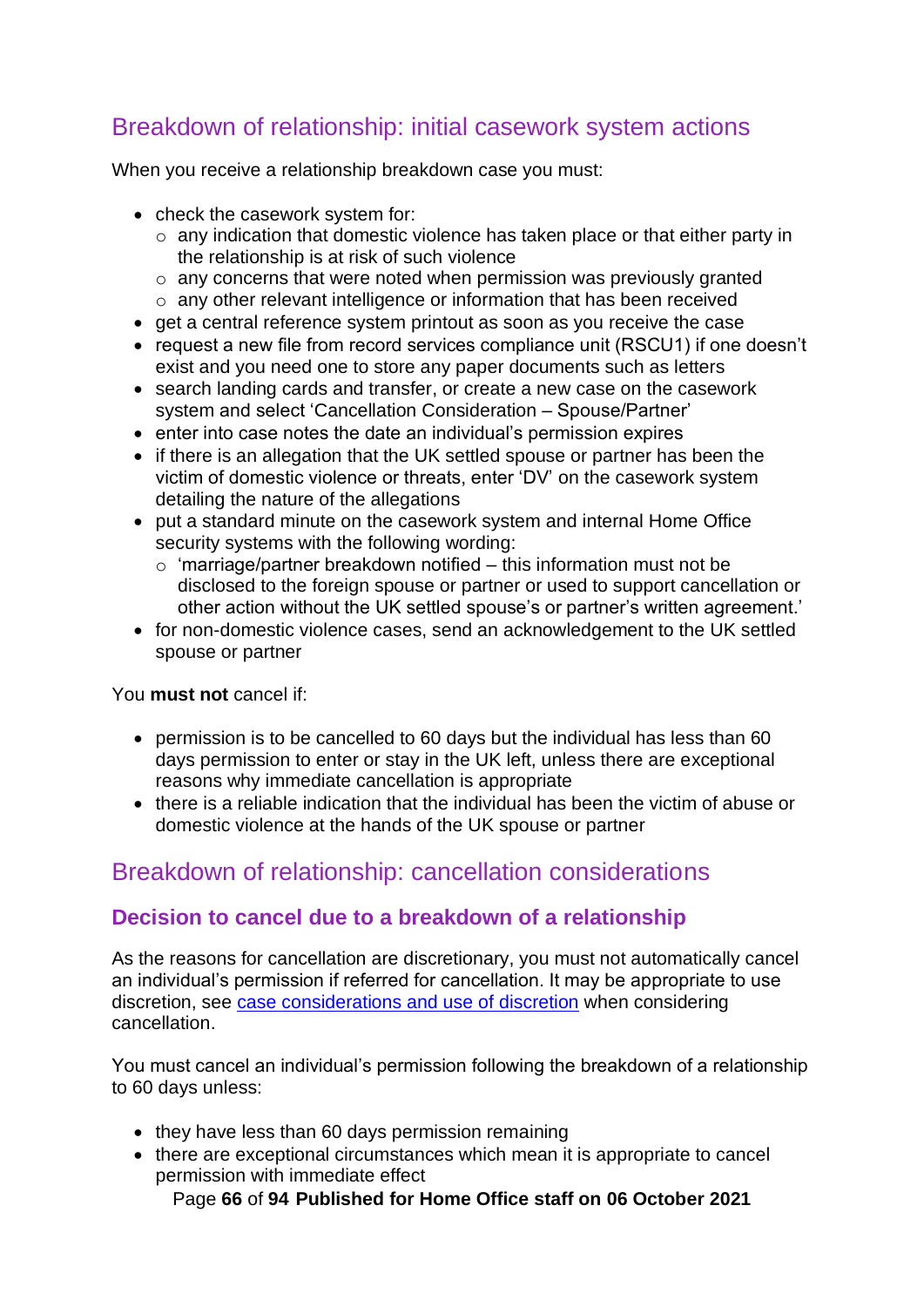• there are exceptional reasons to exercise discretion when cancelling so that the individual has more than 60 days permission remaining, for example an individual is due to have essential hospital treatment in 60 days' time and requires an additional period to recover before they can travel

Exceptional circumstances that may justify immediate cancellation include either:

- allegations that the UK settled sponsor has been the victim of domestic violence
- the individual has a history of immigration abuse
- other cases involving serious non-compliance or risk

Where permission is to be cancelled with immediate effect the decision must be signed off by a senior caseworker.

For more information about when an individual has less than 60 days permission, see:

- [Deciding the date of expiry for cancelled permission](#page-49-1)
- [Use of discretion when considering cancellation](#page-46-0)

If you decide to cancel an individual's permission, you must:

- write to the UK settled partner to ask for their permission to use the information they have provided about the relationship breakdown using the 'cancellation further action – request to share sponsor information letter' as you will need a signed permission or public statement letter from the sponsor
- if it is appropriate you must include the optional paragraphs giving advice about:
	- $\circ$  contacting the police
	- $\circ$  obtaining an injunction
	- o domestic violence helplines
	- $\circ$  contacting the forced marriage unit

If you receive a letter that gives you permission to use the information on the relationship breakdown you must:

- cancel the individual's permission using existing criteria and processes
- update the casework system and internal Home Office security systems
- not disclose any decisions on the case to the spouse or partner without discussing with a Senior Caseworker what, if any, information can be provided see: [requests from a spouse or partner for case updates and information](#page-67-1)

For information on what to do if you do not get the UK settled person's permission, see [UK settled person does not give permission to use information.](#page-63-0)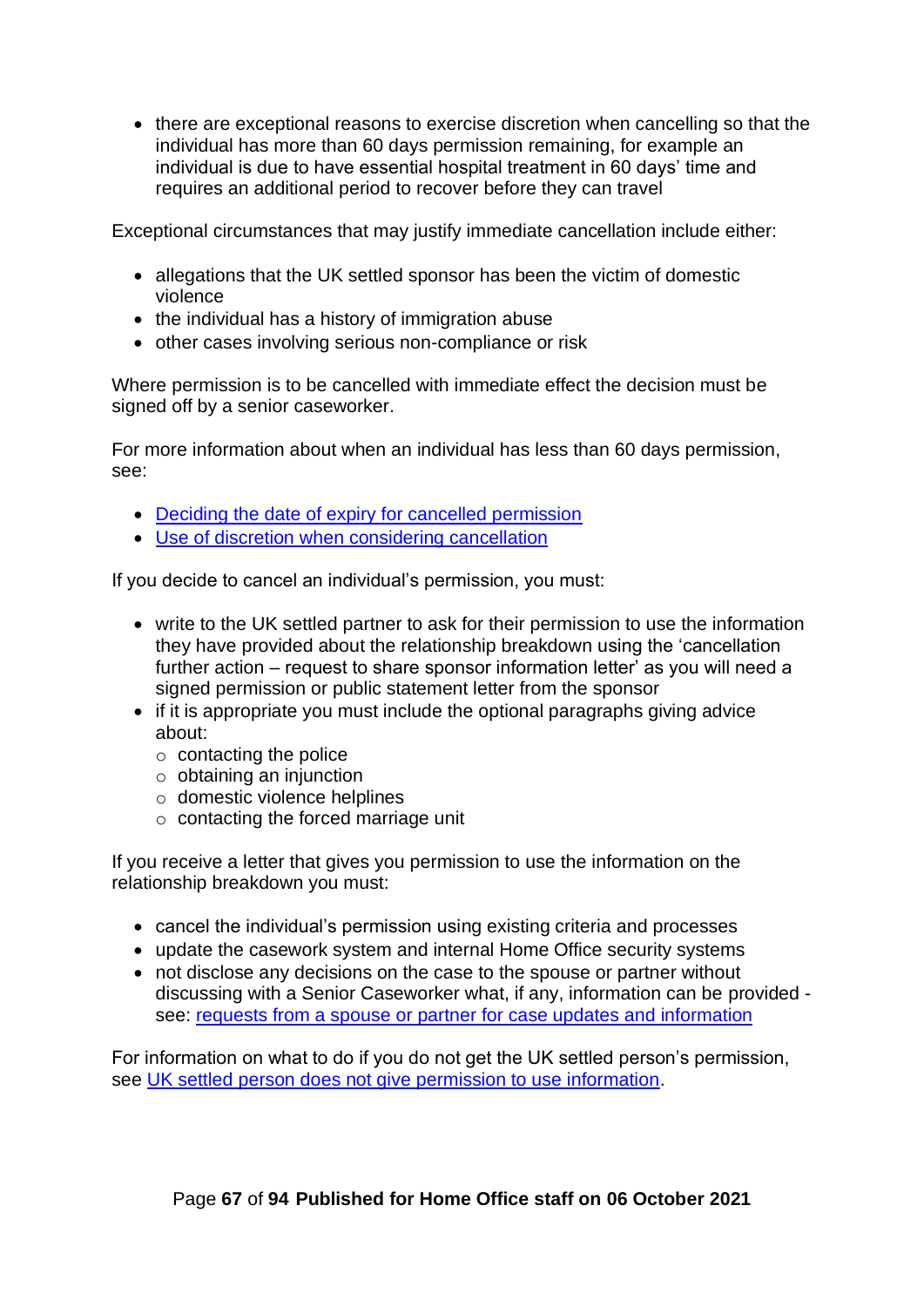## <span id="page-67-2"></span>**Informing an individual of the decision not to cancel**

If you decide not to cancel the individual's permission following a breakdown of their relationship, you must:

- 1. Create a note on the casework system explaining the reason for your decision.
- 2. Enter 'Cancellation Not Pursued' in the case outcome field on CID.
- 3. Send a 'cancellation not pursued' letter to the individual to notify them of the decision not to cancel their permission, where they have previously been sent a 'minded to cancel' letter.
- <span id="page-67-1"></span>4. Delete entry from the Home Office internal security systems where appropriate, for example reconciliation.

See also: [Requests from a spouse or partner for case updates and information.](#page-67-0)

#### <span id="page-67-0"></span>**Requests from a spouse or partner for case updates and information**

If you receive a request from a spouse or partner for case updates and information on the individual's cancellation decision, you must:

- 1. Discuss the case with a Senior Caseworker to agree what information can or cannot be provided on any action UKVI is taking.
- 2. Send a 'cancellation acknowledgement and third party information' letter to the sponsor.
- 3. Adapt the letter to cover the issues raised in the correspondence received following your conversation with a Senior Caseworker.
- 4. Delete the options about the police, seeking an injunction and domestic violence helplines where applicable and if there is no suggestion of domestic violence, forced marriage or threats.
- 5. Mark the letters from the UK spouse or partner 'do not disclose' if the UK settled spouse or partner has not given written permission for their disclosure.

## Domestic violence and forced marriage cases: relationship breakdown

## <span id="page-67-3"></span>**Allegations of domestic violence**

If an individual has claimed to have been a victim of domestic violence from their UK settled partner or a member of their partner's family, it may not be appropriate to cancel the individual's permission to enter or stay in the UK.

You must check casework system records to establish if the individual's partner has claimed to be a victim of domestic violence and if they have applied for permission on this basis. If there are records of this on the casework system, you must refer the case to a senior caseworker and contact the team dealing with the application for permission.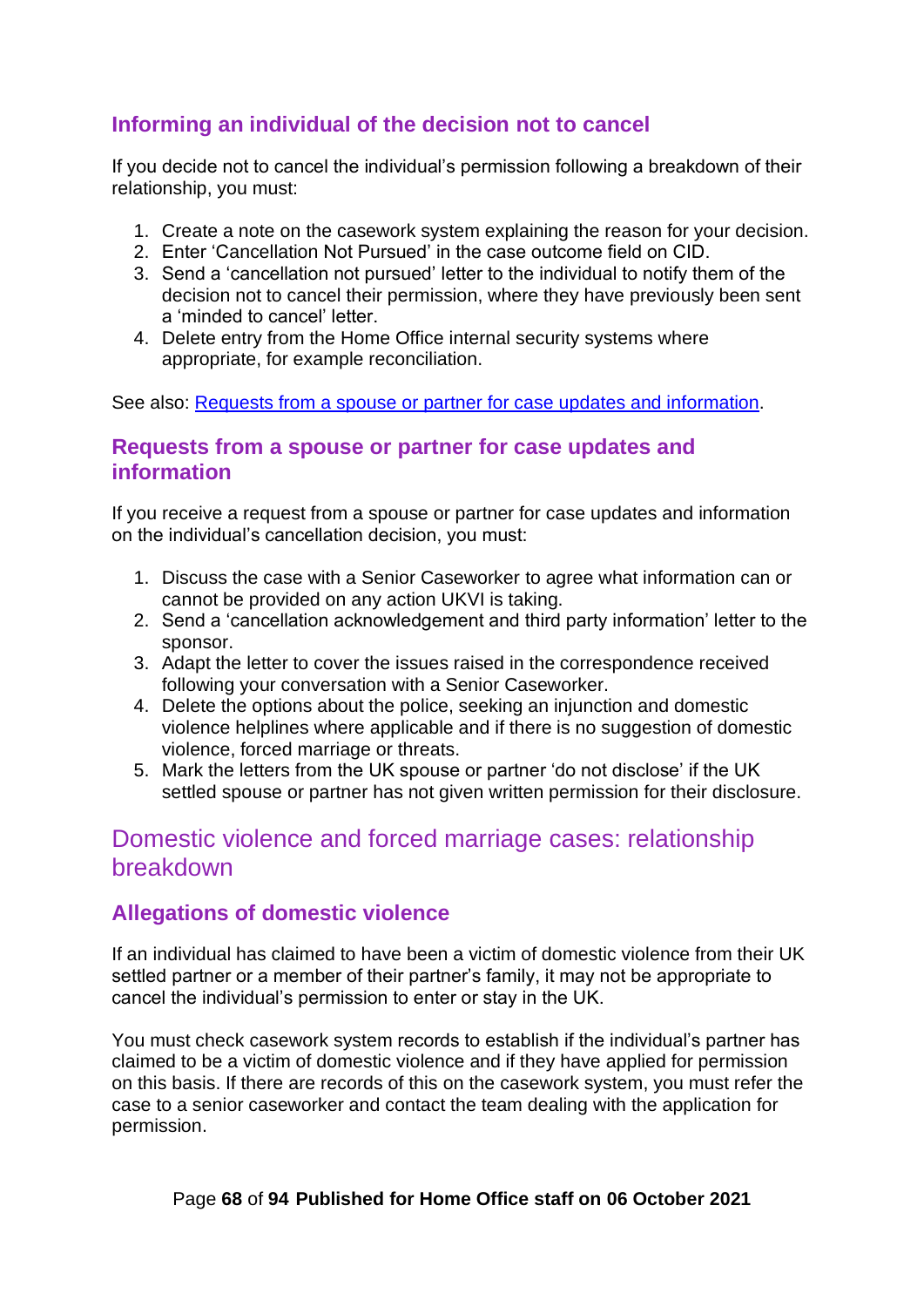If the individual has not applied for permission on the grounds of being a victim of domestic violence their permission may be cancelled to 60 days to allow them a reasonable period to apply for any permission which they are eligible for.

For information on the process to follow, see: [Informing an individual of the decision](#page-67-2)  [not to cancel.](#page-67-2)

The allegation could concern a claim that the settled sponsor or the individual has been a victim of domestic violence.

If there is an allegation that the UK settled spouse or partner has been the victim of domestic violence or threats, you must:

- send a 'cancellation acknowledgement and third-party information' letter
- include advice about:
	- $\circ$  contacting the police
	- o seeking an injunction
	- o domestic violence help-lines
	- o contacting the forced marriage unit

You must discuss the cancellation case with a senior caseworker in the following circumstances:

- if the UK settled person is still living at the same address as their estranged foreign spouse or partner, and you are concerned that they might be put at risk if the foreign spouse or partner reads the letter
- if there are concerns that the letter may be intercepted, how and where it will be safe for the Home Office to contact them, for example, mobile phone, email or work
- if the individual has threatened to use violence if their permission is cancelled, in such cases, you must warn the UK settled spouse or partner that you are going to cancel permission to stay in the UK before it is served
- if there is any indication at all of a forced marriage

If the senior caseworker is unable to resolve the issue, they may contact the appropriate operational policy team for advice.

If there is an allegation that the individual has been the victim of domestic violence or threats, you must:

- check the caseworking system to find out whether the individual has submitted an application as the victim of domestic violence (DV)
- if an application has been submitted to the Home Office, you must:
	- o contact the relevant caseworking team who are dealing with the DV application
	- o cease cancellation consideration against the individual partner
	- o transfer ownership of the cancellation consideration to the team which is considering the DV application, the team considering the DV application will decide whether cancellation is appropriate if the application is refused

Page **69** of **94 Published for Home Office staff on 06 October 2021**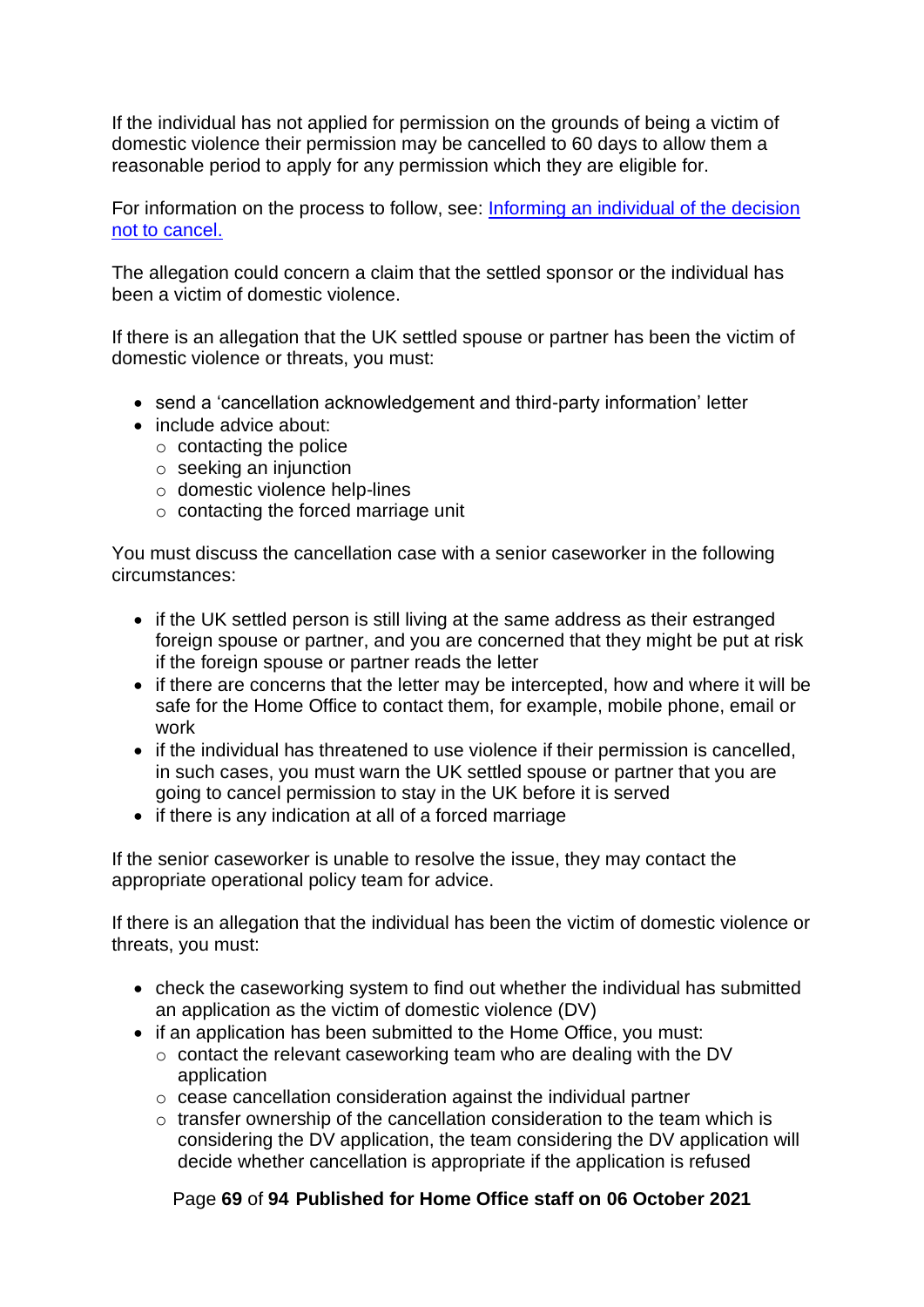- o add a minute to the caseworking system to record the above actions
- o if the settled partner requests information, follow the guidance described in [requests from a spouse or partner for case updates and information](#page-67-1)

You must consider whether, on the balance of probabilities, the evidence shows that the individual has been the victim of domestic violence.

You must bear in mind the difference between an allegation and evidence. For these purposes:

- an allegation is a claim by an individual that domestic violence took place, for instance, a letter from an individual claiming that domestic violence took place, in the absence of any supporting evidence, is an allegation
- evidence consists of verifiable facts and documentation that indicate that the allegation is true, for example:
	- $\circ$  a police report about attending a domestic incident that confirmed that domestic violence occurred
	- o a court report showing that an individual was convicted of a domestic violence would be good forms of evidence

If there is an allegation that an individual spouse or partner has been the victim of domestic violence, you must follow the guidance on [allegations of domestic violence.](#page-67-3)

If there is evidence that an individual spouse or partner has been the victim of domestic violence, you must not:

• inform the UK settled spouse or partner of the outcome of the case

If an individual no longer meets the requirements under the rules and there is an allegation or evidence of domestic violence their leave should normally be cancelled to 60 days, under paragraph 9.23.1 of the [Immigration Rules.](https://www.gov.uk/guidance/immigration-rules/immigration-rules-part-9-grounds-for-refusal) You must also tell an individual that appendix FM of the Immigration Rules provides a route for victims of domestic violence and they may wish to consider applying for further leave by that route.

## **Allegations of forced marriage**

#### **Official – sensitive: start of section**

The information in this section has been removed as it is restricted for internal Home Office use.

The information in this section has been removed as it is restricted for internal Home Office use.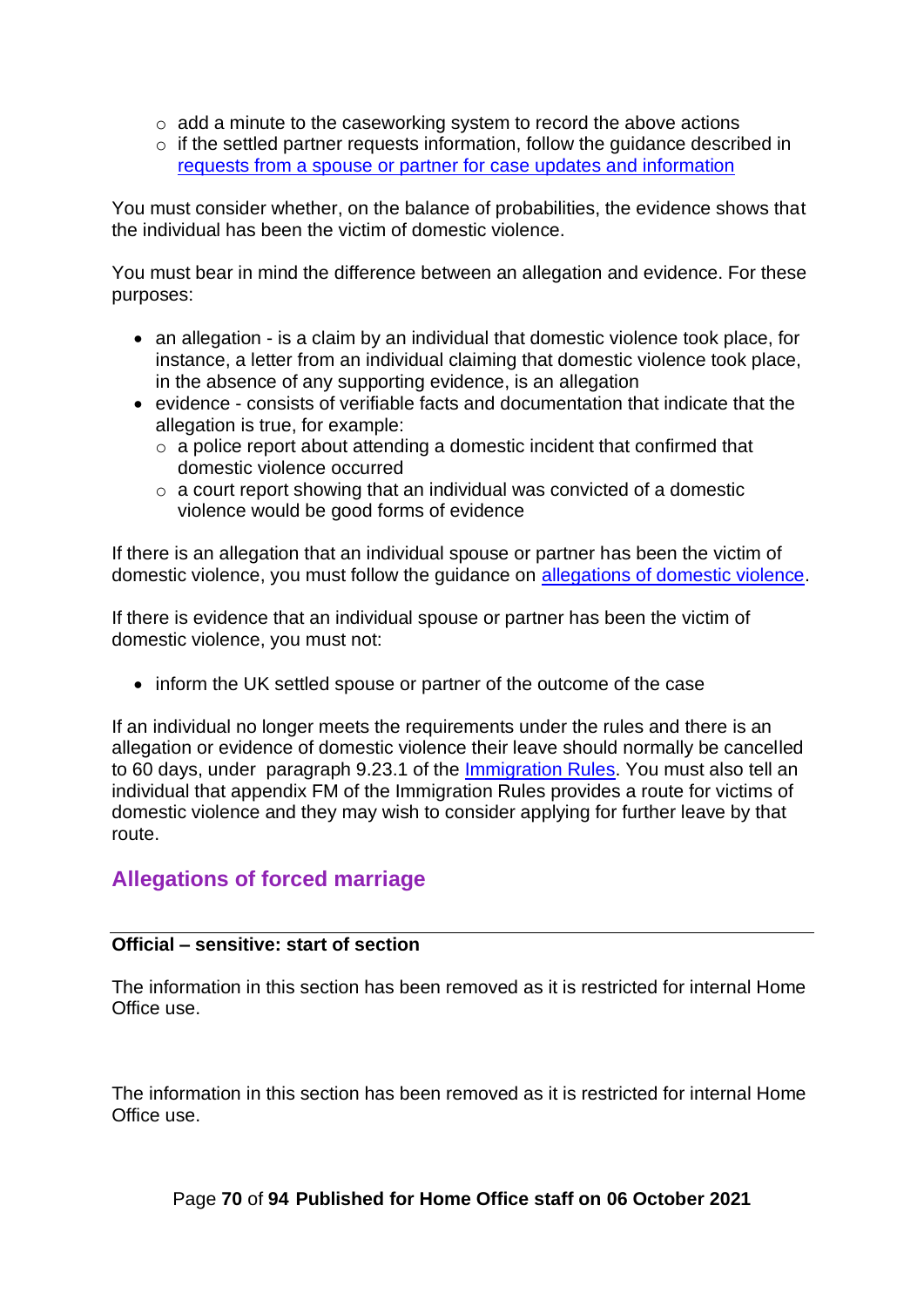The information in this section has been removed as it is restricted for internal Home Office use.

The information in this section has been removed as it is restricted for internal Home Office use.

The information in this section has been removed as it is restricted for internal Home Office use.

#### **Official – sensitive: end of section**

# <span id="page-70-0"></span>**Cancellation in points-based system (PBS) cases**

This section tells caseworkers any specific casework system actions they need to take in points-based system cases when an individual's employment has ended prematurely. An outline of the cancellation grounds for individuals who have been granted entry clearance or permission under the points-based system is provided in this guidance at [Section 5: additional grounds for cancellation of entry clearance and](#page-25-0)  [permission.](#page-25-0) See also: Section 5 in [Part 9 of the Immigration Rules.](https://www.gov.uk/guidance/immigration-rules/immigration-rules-part-9-grounds-for-refusal)

For a detailed outline of the cancellation grounds in section 5, Part 9 of the Immigration Rules, as well as cancellation considerations and wording for use in decision notices, see guidance: Suitability: Section 5 additional grounds for cancellation of entry clearance, permission to enter and permission to stay.

## Premature end of employment or study: consider cancellation

If the sponsor informs the Home Office, using the sponsor management system (SMS), that an individual has stopped working for them or stopped study with their sponsor, you must:

- register the case on CID under case type 'Curtailment Consideration T2 SW [relevant category]' where employment has ended prematurely
- register the case on CID under case type 'Curtailment Consideration Tier 4 general' where study has ended prematurely
- check on the internal database systems to see if they have been granted permission in another category

#### **Individual granted permission in another category**

Note CID notes and person notes with:

Page **71** of **94 Published for Home Office staff on 06 October 2021**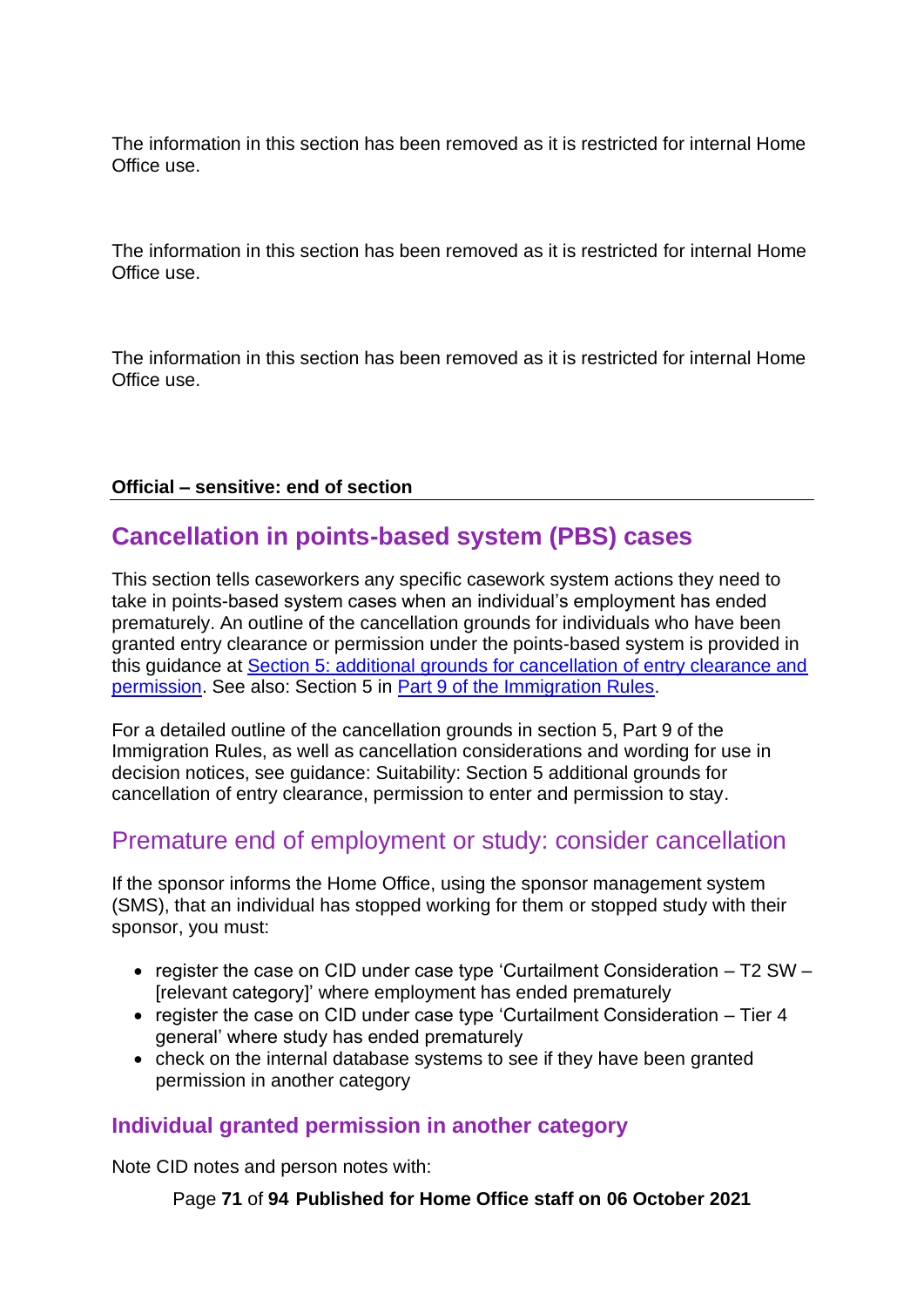'(Name of sponsor) has notified us that OSN left employment/study (on date if given). OSN has since been granted permission as (insert details of new leave) therefore no further action required.'

## **Individual has an outstanding immigration application**

In this case, when you are considering the application you must also consider cancelling the existing permission if the new application is refused. If the application is granted, no further cancellation action will be required.

You must note CID notes and person notes with:

'(Name of sponsor) has notified us that OSN left employment/study (on date if given). OSN has an outstanding application for further permission as (insert details of application) therefore no further action required until the application is decided. The caseworker considering the application must consider cancelling the existing permission if the new application is refused'.

#### **Individual not granted in another category: less than 60 days permission left**

If the circumstances of the case mean you would cancel the permission to 60 days, you must note CID notes and person notes with:

'(Name of sponsor) has notified us that OSN ceased employment/study on (date if known). OSN has less than 60 days permission to (enter/stay) therefore no further action is required.'

You must continue to consider cancellation if the circumstances of the case justify cancelling with immediate effect. For more information, see [Deciding the date of](#page-49-1)  [expiry for cancelled permission.](#page-49-1)

## Premature end of employment or study: cancellation process

You must consider cancellation unless:

- further permission has been granted, in this case, do not consider cancelling the permission as it has already been superseded by the new grant of permission
- an application for further permission has been submitted and not yet decided, in this case, the caseworker considering the application must also consider cancelling the existing permission if the new application is refused
- the migrant has less than 60 days permission remaining and you would cancel permission to 60 days

If an individual finishes their work placement or studies early due to pregnancy, serious ill health or a serious medical condition, you must take particular care when [deciding the date of expiry for cancelled permission.](#page-49-1)

#### Page **72** of **94 Published for Home Office staff on 06 October 2021**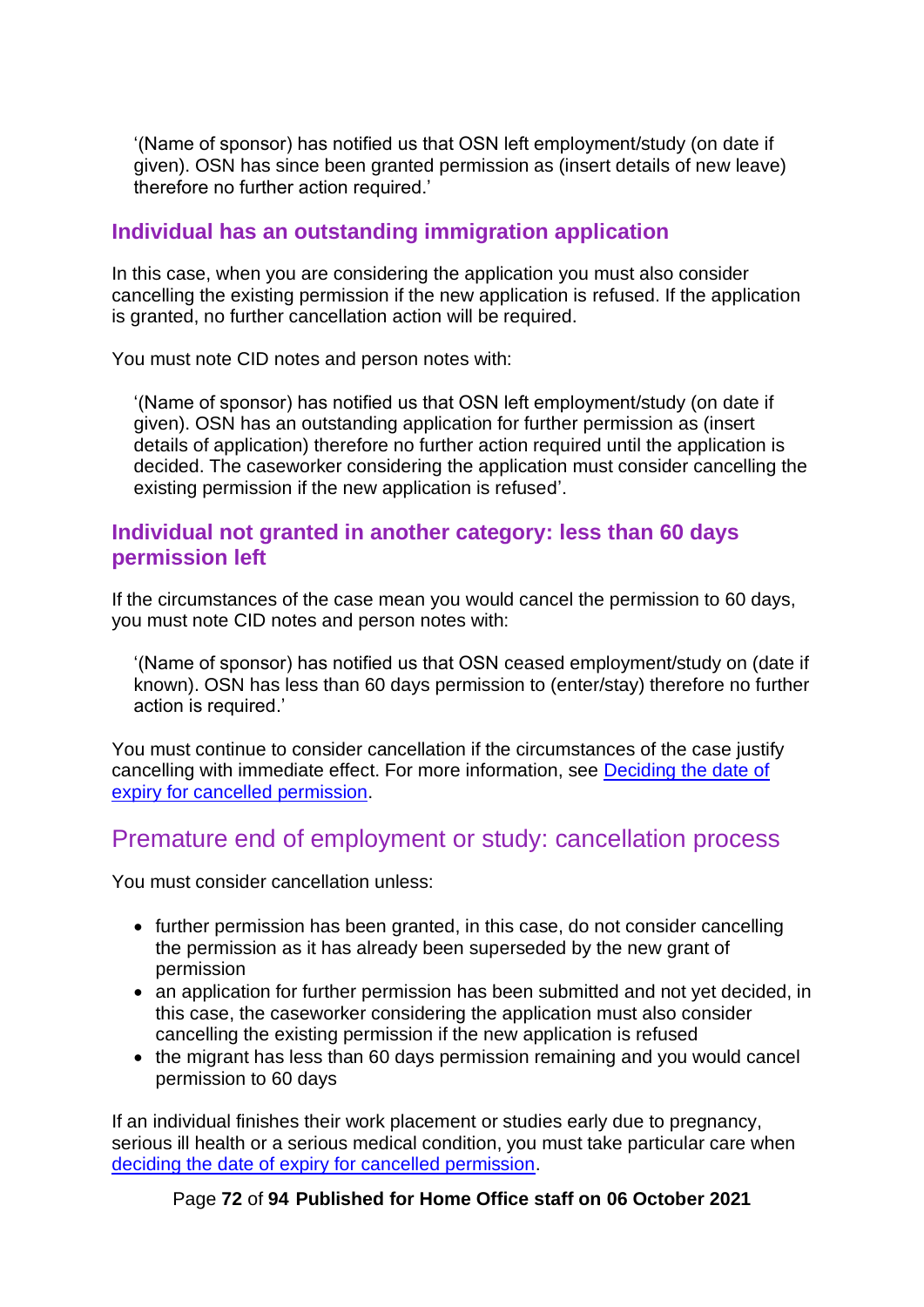If you are considering cancellation, you must go into the CID case to:

- make sure the following registration details are correct:
	- $\circ$  full name
	- o title
	- o family name
	- o nationality
	- o date of birth
	- o place of birth
	- o gender
	- o address and dispatch details
	- o representative (where applicable)

#### **Official – sensitive: start of section**

The information in this section has been removed as it is restricted for internal Home Office use.

#### **Official – sensitive: end of section**

- make sure the passport details have been inputted if you have the passport
- make sure the notes confirm a higher executive officer (HEO) has authorised the cancellation, if not you must return the case to your line manager
- make sure the certificate of sponsorship (CoS) reference number is in the sponsoring organisation tab
- add the following to note text and person notes:
	- $\circ$  'Applicant's permission as a (details) cancelled so as to expire on (date). (Letter template issued) Decision to be served (direct to applicant at last known address/via employer/via rep)'

For more information, see: [Cancellation procedures: casework system actions.](#page-54-0)

## Making the decision on CID

Complete the following fields:

- previous category: select the relevant category
- case cluster: type 1 if you have the passport, type 2 if you do not have the passport.
- expiry date: enter the date you are cancelling to, it must be:
	- $\circ$  60 days from today's date, unless there are grounds to cancel with immediate effect or for a different duration
- case outcome: 'Cancel No R.O.A.'
- condition code: leave blank, unless the case needs a biometric residence permit, which is a code '4'

Check all the CID details, then prepare a cancellation notice.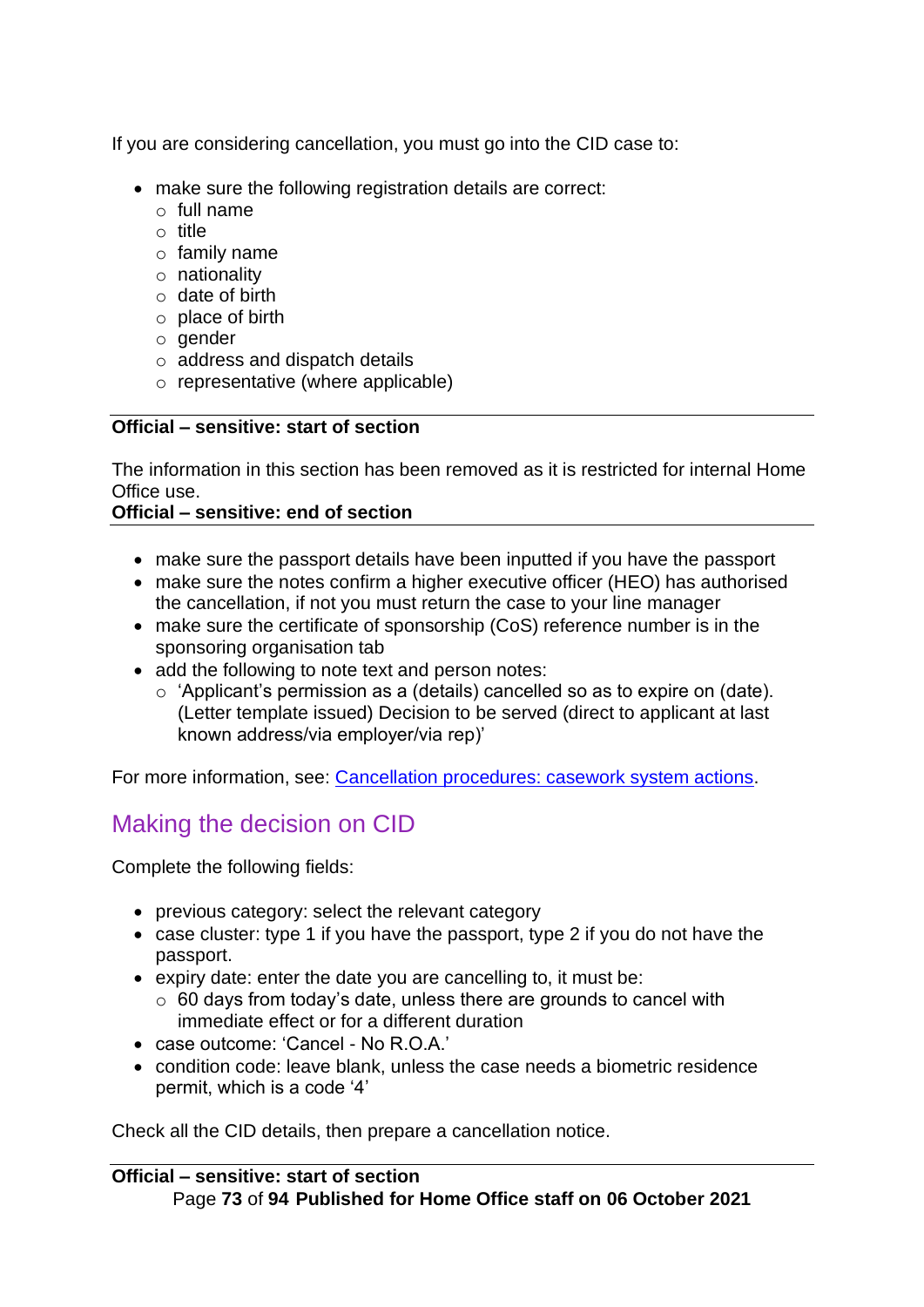The information in this section has been removed as it is restricted for internal Home Office use.

#### **Official – sensitive: end of section**

# **Cancelling the permission of dependants**

This section does not apply to EU Settlement Scheme (EUSS) cases. In these cases, each individual with EUSS leave has leave in their own right and if you are curtailing an individual's leave, the relevant test, including proportionality where relevant, will need to be met in respect of each individual. See: [Cancellation and](#page-34-0)  curtailment [grounds: appendices and annexes.](#page-34-0)

When you consider cancelling a main applicant's entry clearance or permission to enter or stay in the UK, you must also consider cancelling the permission of any dependants who were granted permission in line with the main applicant, under section 5, paragraph 9.24.1 of the [Immigration Rules.](https://www.gov.uk/guidance/immigration-rules/immigration-rules-part-9-grounds-for-refusal) See [dependant grounds](#page-26-0) and guidance on: Suitability: Section 5 additional grounds for cancellation of entry clearance, permission to enter and permission to stay for further information.

It will normally only be in exceptional cases that you would decide not to cancel a dependant's permission when you cancel a main applicant's permission. An example might be where the dependant has recently become estranged from the main applicant and has submitted an application for permission to enter or stay in the UK in their own right. In this case you must wait for the new application to be decided before you make a decision about whether to cancel the dependant's permission. If possible, you must request that the new application be prioritised so you can make a decision on the dependant's case at the same time as for the main application.

If you cancel the dependant's permission in line with the main applicant's permission, you should normally cancel their permission to expire on the same date. For example, if you cancel the main applicant's permission to 60 days and you decide to cancel the dependant's permission, you should normally also cancel the dependant's permission to 60 days. You must serve the decisions for the dependants to the address provided for correspondence by the main applicant, unless the dependant has provided a different correspondence address, in which case you must use the dependant's correspondence address. For more information, see: [Service of a](#page-77-0)  [cancellation decision.](#page-77-0)

If there is evidence the relationship has broken down, such as a notification from the former partner, you must also consider whether the dependant's permission should be cancelled on that basis, if you do not cancel the permission under dependent grounds, paragraph 9.24.1 of the Immigration Rules. In this situation, it is still appropriate to cancel the dependant's permission even if the main applicant's permission was not cancelled or was reinstated. For more information about when

#### Page **74** of **94 Published for Home Office staff on 06 October 2021**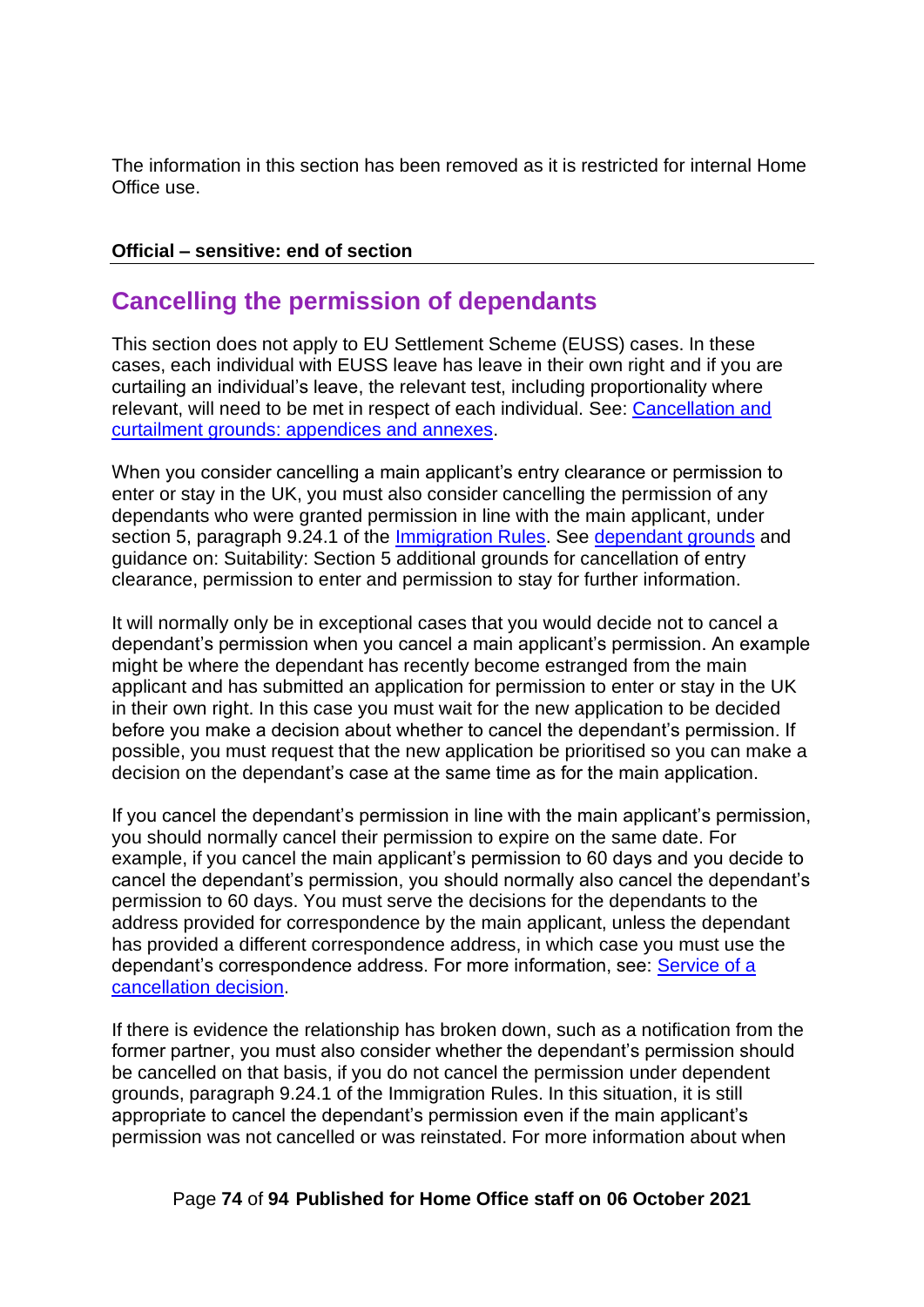an individual no longer meets the requirement because their relationship has broken down, see: [Ceasing to meet rules requirements: relationship breakdown.](#page-62-0)

In cases where the dependant has been engaged in criminal activity, you must first consider whether you need to make a referral to [Foreign National Offender Returns](#page-59-0)  [Command](#page-59-0) to make a decision on enforcement action.

As these grounds for cancellation are discretionary you must not automatically cancel an individual's permission for this reason. It may be appropriate to [exercise](#page-45-0)  [discretion.](#page-45-0)

### Cancelling the permission of a deceased individual's dependants

If you receive notification that an individual has died, you must not cancel the deceased migrant's entry clearance or permission to enter or stay in the UK, or send any letter addressed to that person.

You must handle such cases with sensitivity and respect, and with due regard to the needs of the deceased individual's family. You must allow a minimum period of one month after the date on which the individual died before you contact any dependants about the case.

Before you take any action, you must obtain evidence which confirms the main applicant has died to ensure that the notification is correct. You must telephone or write to the individual who notified you of the death to ask them to send you both the following:

- written notification
- certified copy of an individual's death certificate

If the Home Office holds the deceased applicant's passport you must also advise their family that the Home Office will return the passport (valid or expired) to the deceased individual's UK Embassy or High Commission to be cancelled and the family will receive a letter from us which confirms that. You do not need to request the passport if you do not have it.

If the individual has a biometric residence permit (BRP) which is not currently with the Home Office, you must request for it to be returned so it can be cancelled and destroyed.

Once you have confirmation of the death, you must record the individual's death on the casework system:

- if the case has been decided and the decision despatched, enter the case outcome 'Deceased' against their last grant of permission
- if the case has not been decided enter the case outcome 'Deceased' against their last grant of permission

#### Page **75** of **94 Published for Home Office staff on 06 October 2021**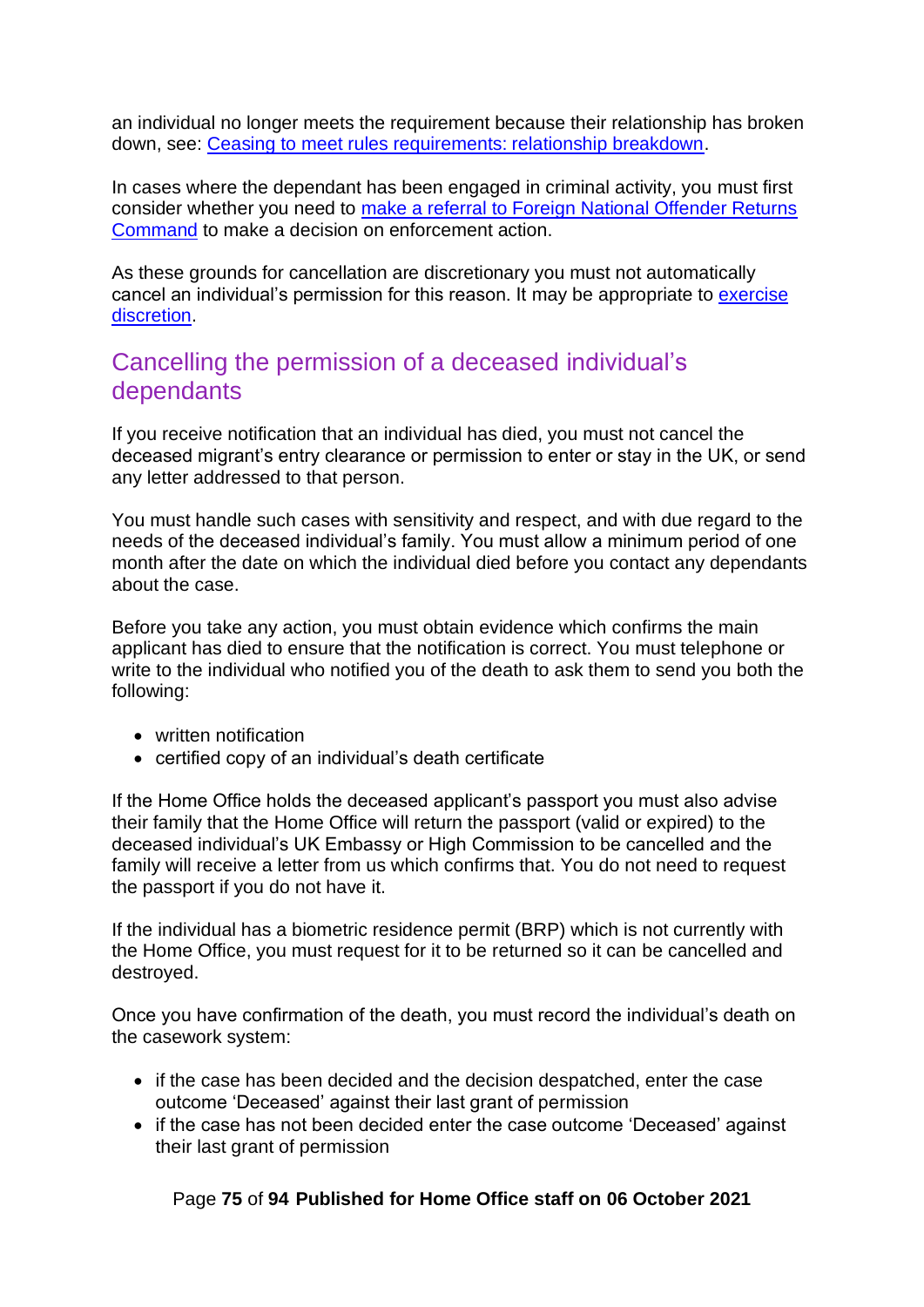• if the case has been decided but the decision notice has not yet been dispatched you must amend the outcome to 'Deceased'

If the deceased individual had dependants who were granted permission on the basis of their relationship with the individual, you must consider cancelling the dependant's permission.

You must be aware of the sensitive nature of such cases and treat the dependants compassionately when you consider the case and communicate with them.

When you decide whether cancellation is appropriate, you must consider:

- how much permission the dependant(s) have remaining the longer the period of permission to stay they have remaining the more likely you are to cancel:
	- $\circ$  do not cancel their permission if it will expire before the date to which you would cancel it, for example, if you would cancel the individual's permission to expire in 90 days' time and their permission will expire in 85 days' time, it is unnecessary to cancel the permission
- whether it is appropriate to exercise discretion due to the compassionate nature of the case
- the best interests of any child who will be affected by the decision

In EUSS cases, you must also consider whether the individual continues to satisfy the eligibility criteria under Appendix EU, notwithstanding the death. See also: [Cancellation and curtailment grounds: appendices and annexes.](#page-34-0)

You must record your consideration and reasons for your decision in the CID case notes and fully explain your decision in the decision letter, including your consideration of the exercise of discretion and the best interests of any children affected by the decision, ensuring you use a sympathetic tone.

### Deciding the new permission expiry date

If you decide that cancellation is appropriate, you must consider whether to allow the individual longer than the usual 60 days to depart or make an application to vary their permission.

There may be grounds in individual cases to allow more time, but you must justify this in the case notes and decision letter.

You must consider the following factors when you decide the new permission expiry date:

- when the death occurred:
	- $\circ$  if it occurred recently it may be appropriate to cancel permission allowing more than 90 days to depart
- whether there are any exceptional circumstances in the case, for example:
	- o a suspicious death or outstanding coroner investigation
	- o the involvement of children or vulnerable individuals

#### Page **76** of **94 Published for Home Office staff on 06 October 2021**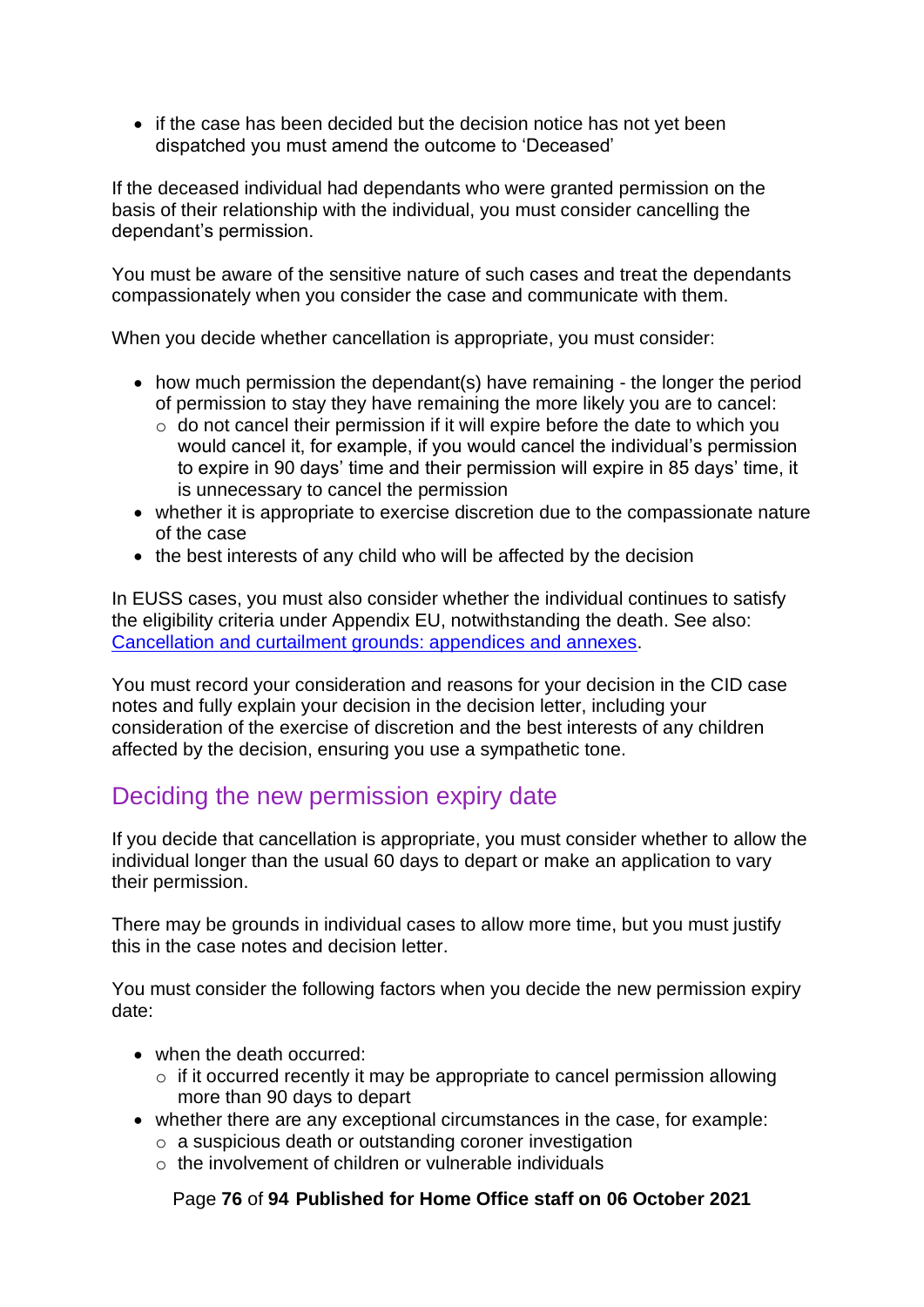o any other compassionate grounds that mean it would be appropriate to give more time

You must refer your decision to your higher executive officer (HEO) senior casework or team leader to approve before inputting your decision and sending out decision letters.

# Permission granted as a dependant of a UK national

You must consider cancelling the dependant's permission, taking into account the same factors as above.

Where an individual was granted permission to enter or stay in the UK in this category, they may if they wish apply for indefinite leave to remain (ILR) as the spouse, partner or child of a deceased person under [appendix FM of the Immigration](https://www.gov.uk/guidance/immigration-rules/immigration-rules-appendix-fm-family-members)  [Rules.](https://www.gov.uk/guidance/immigration-rules/immigration-rules-appendix-fm-family-members)

If you have the UK national's passport, you must send it to the UK Passport Office and ask for it to be cancelled and then returned to the individual's family members.

#### **Related content**

**[Contents](#page-1-0) [Immigration Rules: Part 9 Grounds for Cancellation](#page-21-0)** [Cancellation and curtailment grounds: appendices and annexes](#page-34-0) [Cancellation decisions: case considerations and use of discretion](#page-45-0) [Cancellation procedures in specific case types](#page-59-1) [Cancellation decisions: case specific letter template wording](#page-85-0) Service of [a cancellation decision](#page-77-0)

#### **Related external links**

Immigration [and Asylum Act 1999](https://www.legislation.gov.uk/ukpga/1999/33/contents) [Immigration Rules](https://www.gov.uk/guidance/immigration-rules)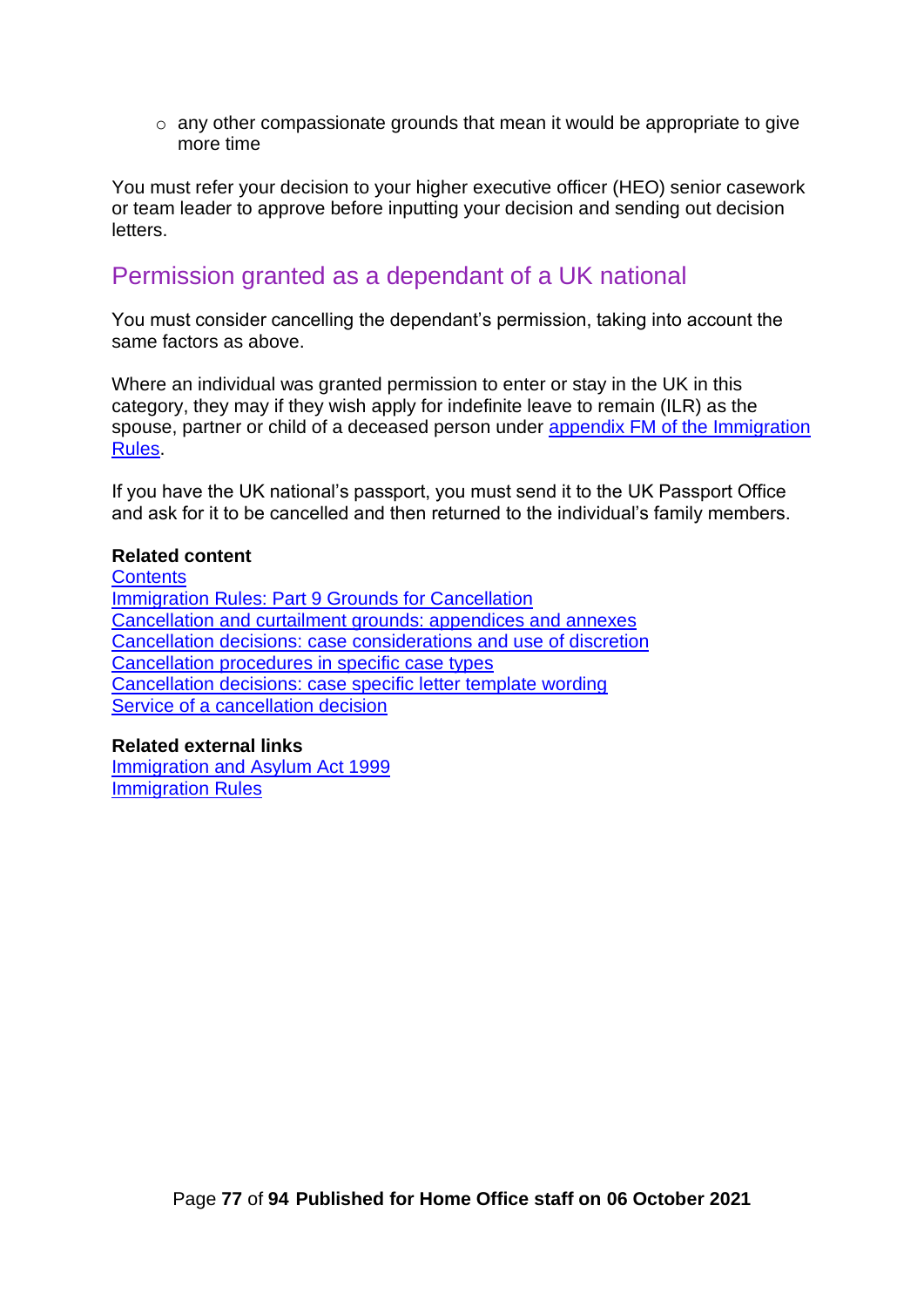# <span id="page-77-0"></span>Service of a cancellation decision

This page tells caseworkers how to serve both non-appealable and appealable cancellation decisions to an individual.

# **Service of a decision to cancel**

Under section 4 of the [Immigration Act 1971,](https://www.legislation.gov.uk/ukpga/1971/77/contents) you must serve the decision to vary permission on the individual in writing. There is no right of appeal against any cancellation decision made on or after 6 April 2015, with the exception of curtailment decisions made under Appendix EU, Appendix EU (Family Permit) and cancellation decisions made under Appendix S2 Healthcare Visitor. See: [cancellation and](#page-34-0)  [curtailment grounds: appendices and annexes](#page-34-0) for further information.

The Immigration (Leave to Enter and Remain) Order 2000 sets out the methods by which you may serve non-appealable decisions in writing. For more information on this legislation, see:

- Immigration (Leave to Enter and Remain) Order 2000 (see articles 8ZA and [8ZB\)](http://www.legislation.gov.uk/uksi/2000/1161/contents/made)
- [Immigration \(Leave to Enter and Remain\) \(Amendment\) Order 2013](http://www.legislation.gov.uk/uksi/2013/1749/introduction/made)

[The Immigration \(Notices\) Regulations 2003](https://www.legislation.gov.uk/uksi/2003/658/regulation/7/made) sets out the methods by which you may serve appealable decisions in writing.

### Non-appealable decisions

For non-appealable decisions the notice cancelling permission may be:

- given by hand
- sent by fax
- sent by postal service to a postal address that an individual or the representative provided for correspondence
- sent electronically to an email address that an individual or the representative provided for correspondence
- sent by document exchange to a document exchange number or address
- sent by courier

Where an individual or representative has not provided a postal or email address for correspondence, or the notice sent to the correspondence address is returned as undelivered, you may send the notice:

- by postal service to the last known or usual place of either:
	- o abode, study or business of the individual
	- $\circ$  business of the individual's representative
- electronically to the last known email address of either the:
	- o individual, including at the individual's last known place of study or place of business

Page **78** of **94 Published for Home Office staff on 06 October 2021**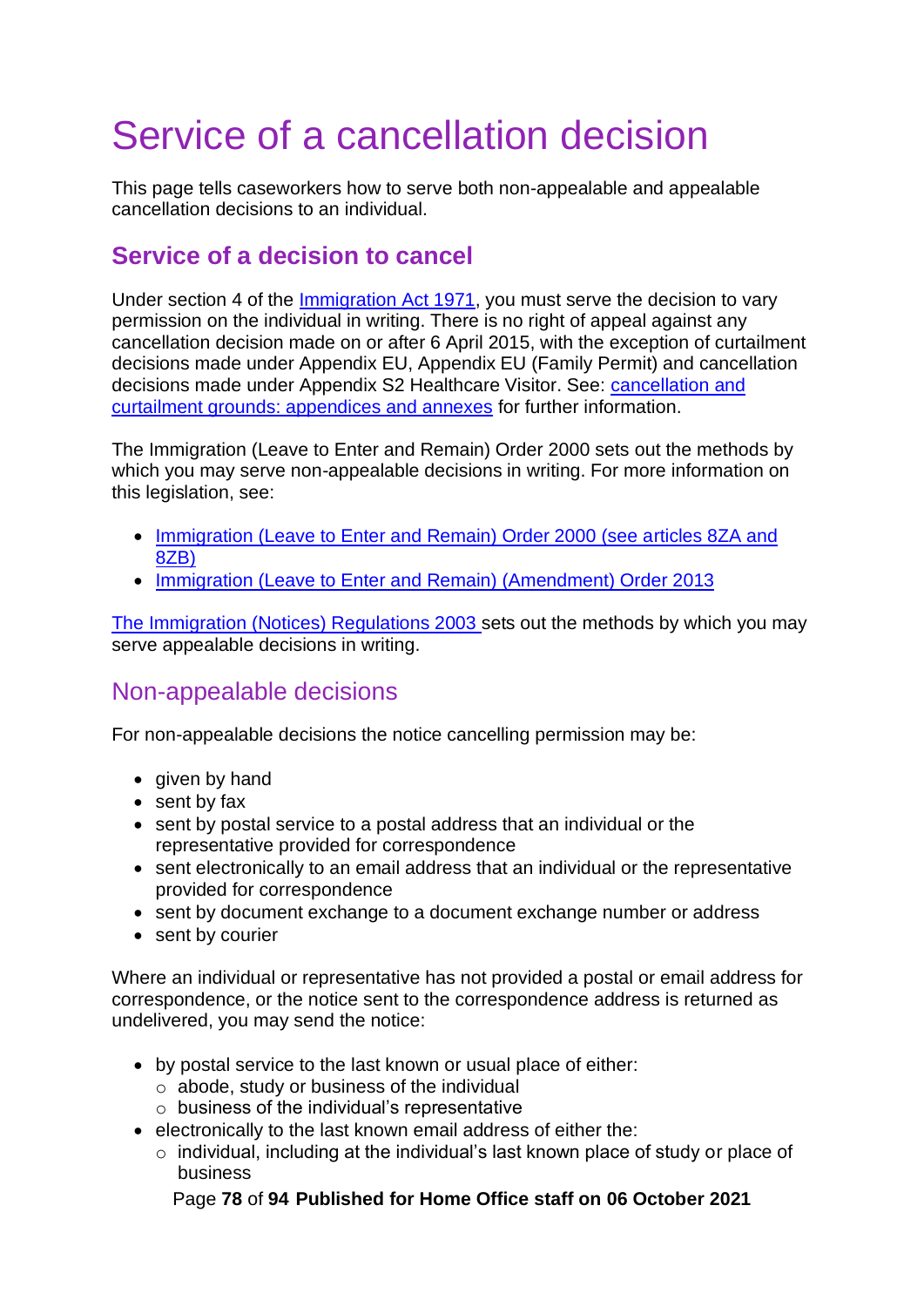o individual's representative

# Appealable decisions

For appealable decisions the notice cancelling permission may be:

- given by hand
- sent by fax
- sent by postal service in which delivery or receipt is recorded to:
	- o an address provided for correspondence by the person or their representative

Where no address for correspondence has been provided by the person, you may send the notice:

- by postal service in which delivery or receipt is recorded to either the last known or usual place of either:
	- o abode, or place of business of the individual
	- $\circ$  place of business of the individual's representative

# Service of cancellation notices to applicants aged under 18

If you cancel the permission of an individual who is under 18 years of age and does not have a representative, you may serve the notice to a responsible adult, aged 18 or over, who is either the child's parent, legal guardian, or an individual who currently has responsibility for the child. This can include a member of staff at the child's school who has responsibility for the pastoral care of the child but does not include:

- immigration officers
- officials of the Secretary of State
- police officers
- prison officers or persons employed at a removal centre
- persons acting on behalf of an authorised person under the regulations, for example a private contractor

### <span id="page-78-0"></span>Service of cancellation decisions to a UK address

Where you cannot give a notice to the individual in person and where the individual has elected to receive communication via post, you must where possible send communication to a UK postal address. You must not send to a UK postal address if records show the individual is not in the UK. The Home Office policy preference is to serve the decision to:

• a UK postal address, including to legal representatives if still acting for the individual, where this is possible, and evidence indicates the individual is in the UK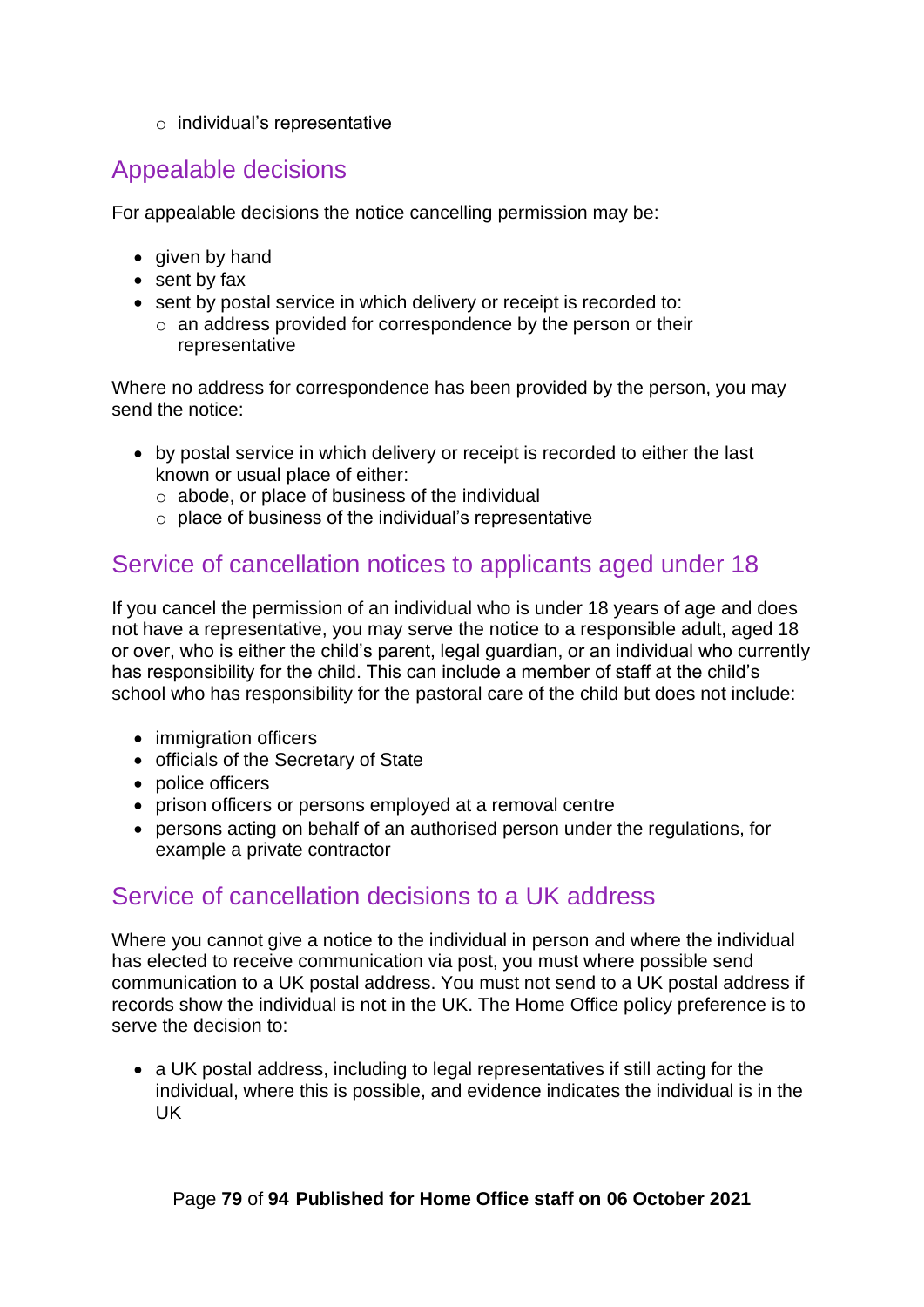• for non-appealable decisions only, to an email address where this is possible, particularly where there is information or evidence which indicates the individual is outside the UK

You must send the decision notice for a decision to, in order of preference:

- the UK postal address or email address (email applies to non-appealable decisions only) an individual or their representative provided for correspondence (post to be sent by recorded delivery)
- the last known or usual postal address of an individual, their last known or usual place of study (study applies to non-appealable decisions only) or place of business, or the last known or usual place of business of an individual's representative (by recorded delivery) - this must not be the address of a pointsbased system (PBS) individual's sponsor, unless that is the correspondence address the individual previously provided
- for non-appealable decisions only, the last known or usual email address of the individual or the individual's representative (by recorded delivery) - this must not be the email address of a points-based system (PBS) individual's sponsor, unless it meets the criteria set out below

You must identify a suitable postal or email address by looking through relevant systems and databases, for example:

- CID/Atlas for in the UK application records and notes fields which may have further information
- CRS for out of country application records
- SMS notifications received from sponsors

In cases where the individual has used a representative to make their previous in country application, you must contact the representative to ask whether they still act for the individual. If they do, you must serve the decision to the representative. If they do not, you must record this fact on the casework system. You must not attempt to serve a decision to a former representative who is no longer acting for the individual.

You must make 2 attempts to serve a cancellation decision to a UK postal or email address (email applies to non-appealable decisions only), where available, before serving the decision to file. If only one address is available, you must make both attempts to serve to that address. If you attempt to serve to the individual's correspondence address and the notice is returned, you must make your second attempt to serve the notice by sending it to the individual's or representative's correspondence email address. If that is not available or is defective, use the last known or usual home address, place of study (study applies to non-appealable decisions only) or place of business, or their representative's business address, if one is recorded on the casework system. You must not attempt to serve to a place of study or place of business if it is known that the individual is no longer contactable there, for example because they have left their previous place of work.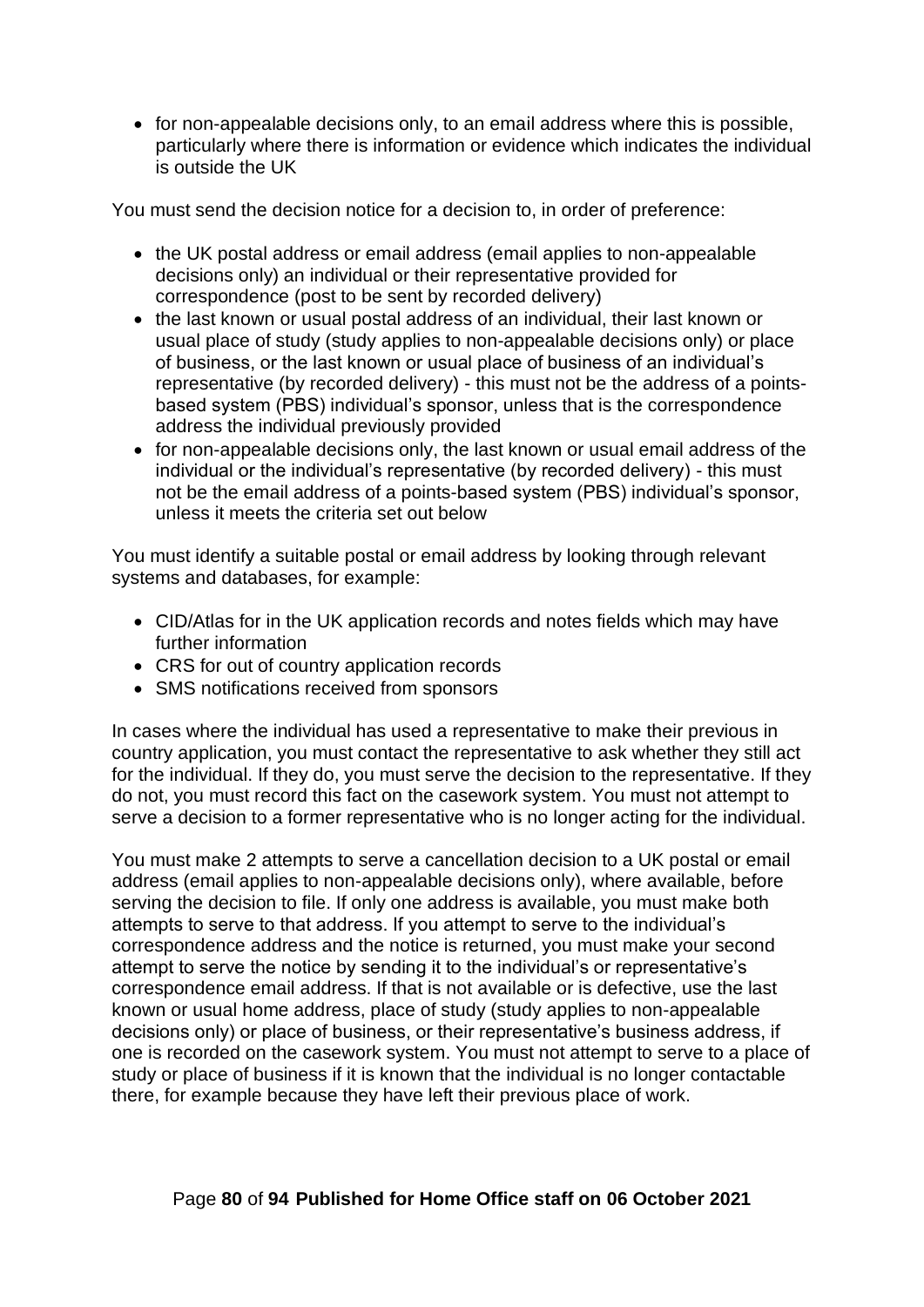If there is evidence that the individual or representative is still using the address, for example other Home Office letters are being successfully delivered there, you may exceptionally make an additional attempt to serve the notice to that address.

### <span id="page-80-0"></span>Service of non-appealable cancellation decisions to an email address

In non-appealable cases only, where you have a recorded email address and particularly where records show the individual is not in the UK or previous attempts to serve the notice to a correspondence address have failed, you must where possible serve the notice to an email address that the individual or their legal representative provided for the purpose of correspondence with the Home Office.

You must not serve a decision via email if you have no current email address, you know an individual is no longer contactable at the recorded email address, for example because they have left the place of study or business, or where an individual has elected to receive communication via post. You must where possible serve the notice, in order of priority, to:

- an email address an individual provided for the purpose of correspondence
- an email address their legal representative provided for the purpose of correspondence
- the last known email address for the individual, including at the individual's last known place of study or place of business
- the last known email address of the individual's representative

You need to identify a suitable email address by looking through relevant systems and databases, including:

- CID/Atlas for in the UK application records and notes fields
- CRS for out of country application records
- SMS notifications received from sponsors

However, you must not use sponsor based email addresses, for example, migrant@sponsor.co.uk or migrant@sponsor.ac.uk if either:

- permission is cancelled following an SMS notification from the sponsor that they have withdrawn sponsorship from an individual who is no longer studying or working with them
- the sponsor has stopped trading

When serving a cancellation decision to an email address, you must always:

- use the wording provided in the letter templates for the covering email message and the notice of decision, see: Grounds for refusal and cancellation (suitability) to access guidance on cancellation grounds under Part 9 of the Immigration Rules and the appropriate wording to use in the templates:
- send the decision notice in a secure, write protected format (PDF), you must: o create the notice on the casework system
	- Page **81** of **94 Published for Home Office staff on 06 October 2021**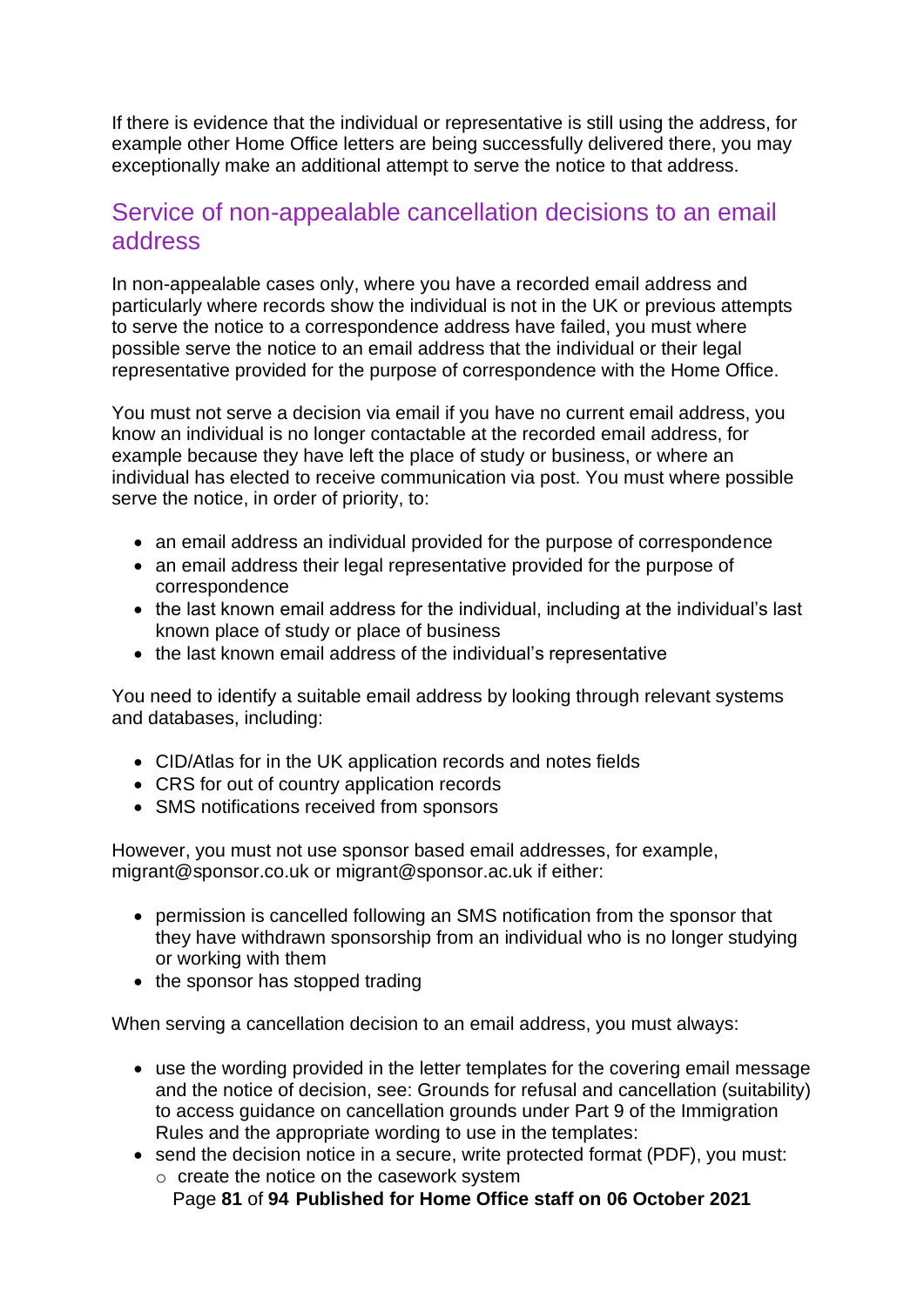- $\circ$  then convert the notice to the PDF format
- send the decision with a 'delivery receipt' request
- record on the casework system:
	- $\circ$  the email address that you sent the notice
	- $\circ$  the date on which you sent it
- make sure the correct decision letter is attached to the email
- if you receive a delivery receipt, record the delivery receipt response on the casework system to confirm service

If you receive an automated response stating the email address was defective or the email was undeliverable, you must check you entered the correct email address.

If it was correct, make one further attempt to send the email. If your attempts to serve to the email address are unsuccessful or no email address has been provided for correspondence, you must try to serve the decision to the last known or usual postal address or email address of the individual or the individual's representative, where available. If these attempts are unsuccessful, you must serve the decision to their overseas correspondence address, if they have provided one. If there is no overseas address, they have not provided an overseas address and you have exhausted all other attempts to serve the decision to the individual via post and email, see [failure to serve the decision to a postal or email address](#page-81-0) for next steps.

### <span id="page-81-0"></span>Failure to serve the decision to a postal or email address

If no postal or email contact for correspondence have been provided and the individual has an employment or educational sponsor, you must contact the individual's previous or current sponsor to request the individual's contact details, but only if the sponsor is still operating and has a valid sponsor licence. You must not contact an individual's former spouse or partner for this information. You must ask the sponsor to respond within 10 days. You must request both postal and email addresses for the individual. If the sponsor provides postal contact details, you must send the notice to the individual's postal address by recorded delivery. If no postal address is available but the sponsor provides and email address for the individual, you must send the notice to that email address.

If, exceptionally, the individual has a fax or document exchange (DX) address, you must attempt service to the individual by those methods before serving to file, although it will be extremely rare that an individual would not have a postal address but would have a functioning fax or DX address.

If you cannot serve the decision notice, because no address is known or any attempt(s) to serve the notice by post or by email have failed, you must [serve the](#page-82-0)  [decision on file.](#page-82-0) You must record the reasons why the decision notice was served on file including what attempts you took to serve to an address and why they were unsuccessful. If the individual is subsequently located, you must give the individual a copy of the notice and details of when and how it was given.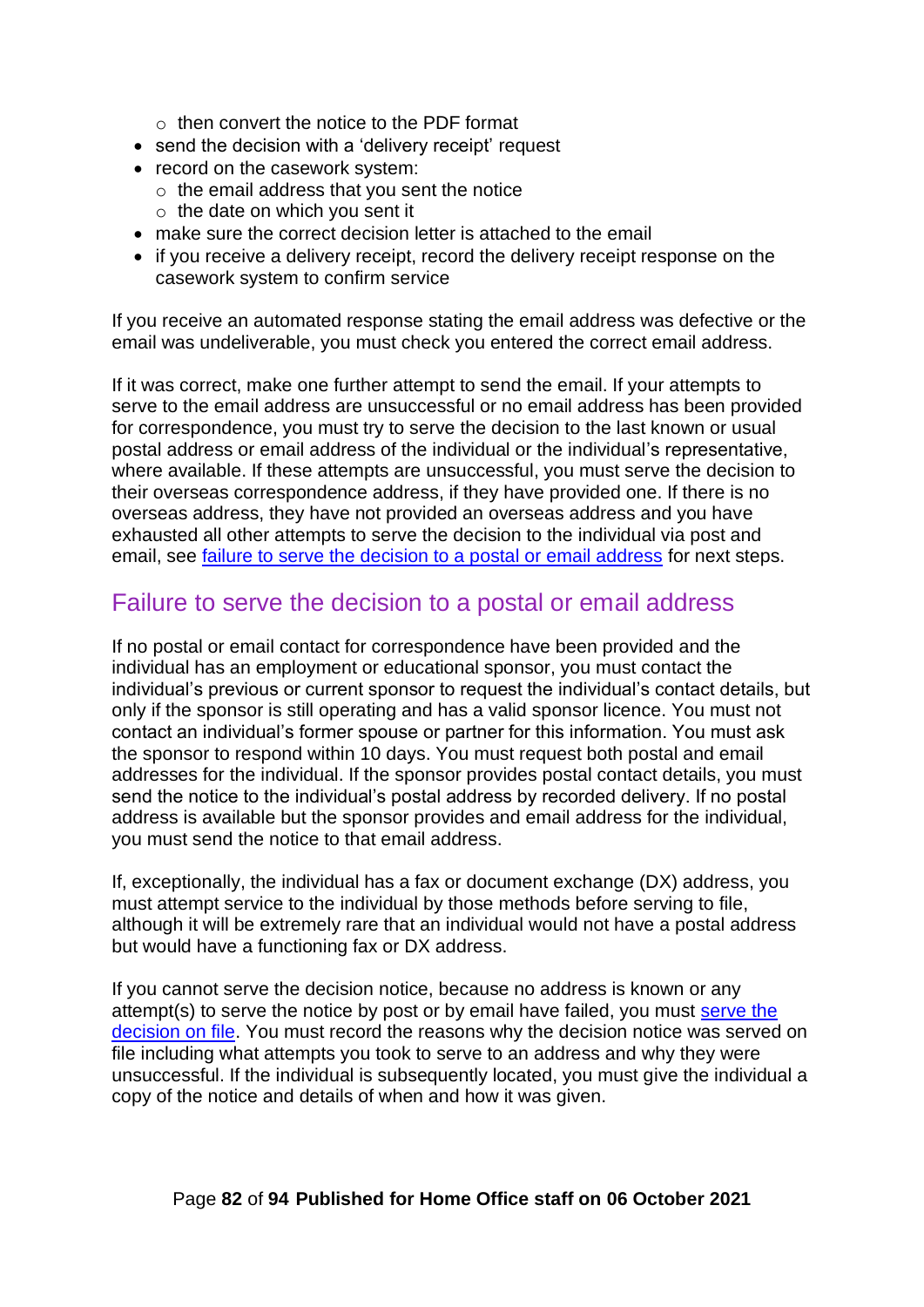# <span id="page-82-0"></span>Service of a cancellation decision to the file

The power to serve cancellation decisions to file comes from either the [Immigration](http://www.legislation.gov.uk/uksi/2000/1161/contents/made)  [\(Leave to Enter and Remain\) Order 2000](http://www.legislation.gov.uk/uksi/2000/1161/contents/made) (non-appealable decisions) or the [Immigration \(Notices\) Regulations 2003](https://www.legislation.gov.uk/uksi/2003/658/regulation/7/made) (appealable decisions).

In both non-appealable and appealable decisions, you must only serve a notice of cancellation on file when:

- no address has been provided to write to and there is no last known address to serve the notice to the individual
- you are serving to a possible address provided by the spouse or partner, but are also serving on the file as the address may not be reliable
- the address they have provided is defective, false or known to be no longer in use
- the applicant does not have a representative
- for non-appealable decisions only, the above list also includes where there is no suitable email address to which you can serve the notice

You must also read the guidance on [service of cancellation decisions to a UK](#page-78-0)  [address](#page-78-0) and [service of non-appealable cancellation decisions to an email address](#page-80-0) if you have details of an email or an address.

To serve a cancellation decision to the file you must follow the procedures below:

- 1. Create a Home Office file if one does not already exist and you need to store paper documents such as returned correspondence as evidence of attempted service - if there are no paper documents to store you may serve electronically to the casework system record.
- 2. Note on the case file (if applicable) and on the casework system notes the circumstances and reasons why you could not serve the notice normally, in accordance with the requirements of the regulations and order.
- 3. Explain in the notes why you were unable to use any other known addresses for service, which will assist in defending any potential future legal challenge about whether service to file was effective.

Where you are serving to a paper file:

- 1. Sign and date the decision notice and place in a pouch at the bottom of the file.
- 2. Create a minute on the case file noting the decision's presence and location on file.
- 3. Update casework system notes that the decision has been served on file and the reasons why.
- 4. Ensure that your notes refer to the correct legislation under which the decision was served - for cancellation decisions that do not have a right of appeal, the correct legislation is the Immigration (Leave to Enter and Remain) Order 2000, for those that do have a right of appeal the correct legislation is the Immigration (Notices) Regulations 2003.

#### Page **83** of **94 Published for Home Office staff on 06 October 2021**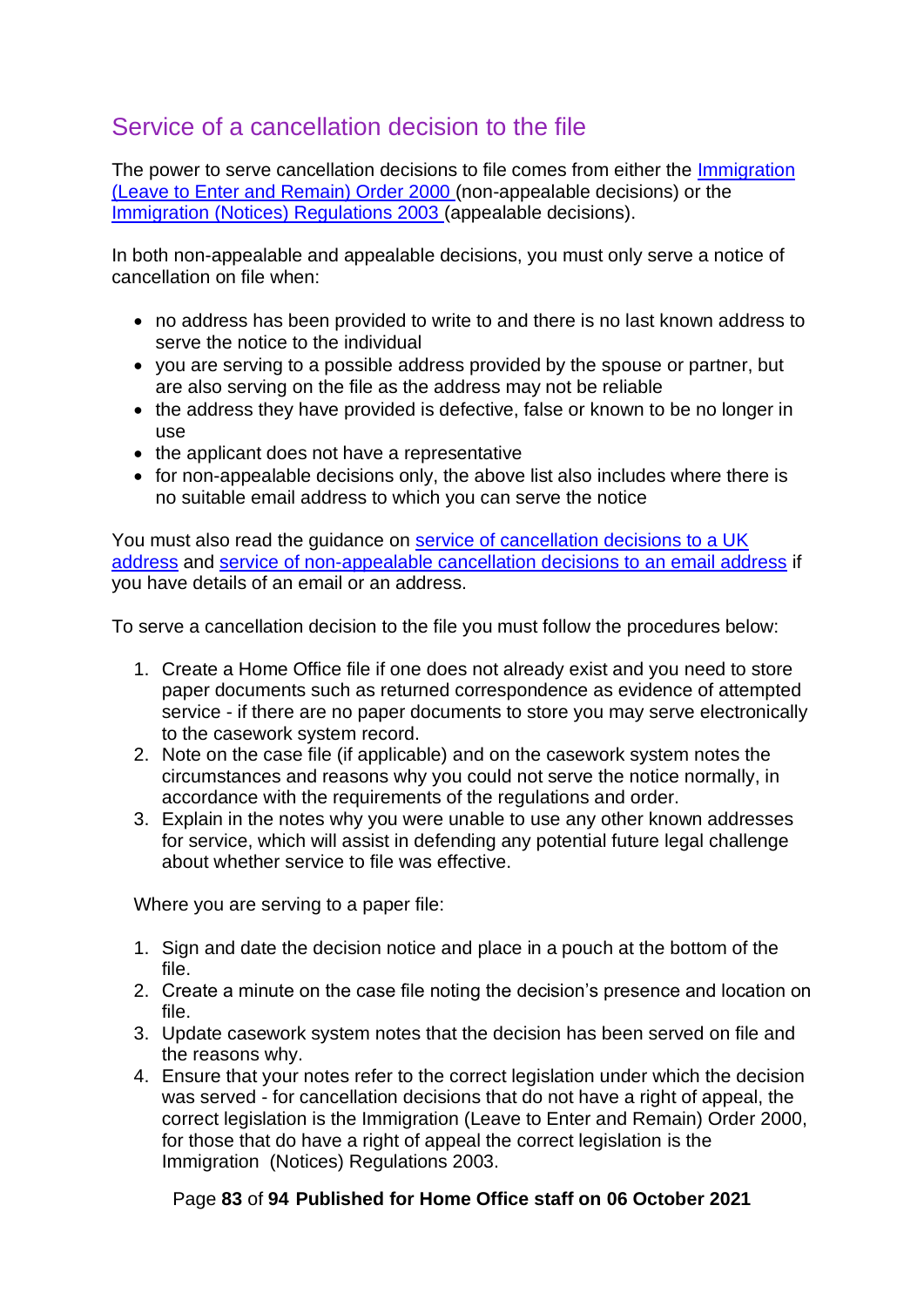For more information on the wording to use, see: [Wording to use when serving a](#page-86-0)  [decision on file.](#page-86-0)

When you serve a notice on file, it:

- ends the case, if applicable
- ends the individual's permission, if permission was cancelled with immediate effect
- starts the 60 day period during which the individual must apply to regularise their stay or depart, for decisions to cancel permission to 60 days

If you locate the individual after you, or another caseworker, have served the notice on file, you must as soon as possible:

- send an individual a copy of the notice
- send them all the papers that relate to the right of appeal, if applicable in the case of a pre 6 April 2015 cancellation decision with a right of appeal or a curtailment decision made under Appendix EU, Appendix EU (Family Permit) or a cancellation decision made under Appendix S2 Healthcare Visitor
- give them with details of when and how the notice was given

For more information on permission expiring during the decision process, see 3C and 3D leave.

For more information on the individual's appeal rights, see [Appeal and administrative](#page-9-0)  [review rights.](#page-9-0)

## **Passports, identity cards and valuable documents**

If leave/permission has been given in a passport and the passport is available, you must endorse it with the following words:

'Leave/permission [delete as appropriate] cancelled so as to expire on [insert date of action or new expiry date]'

You must keep any valid biometric residence permits (BRP) securely. You must not destroy them in case any error correction request is successful.

If you have the individual's passport, BRP or other valuable documents and are retaining them, you must handle them in line with the retention of valuable documents guidance or refer to the safeguarding valuable documents guidance.

Valuable documents must be kept if:

- the individual has been assessed as a harm A case
- leave/permission is cancelled with immediate effect
- the individual now has no remaining leave/permission, for example, if leave/permission expired while cancellation was being considered

Page **84** of **94 Published for Home Office staff on 06 October 2021**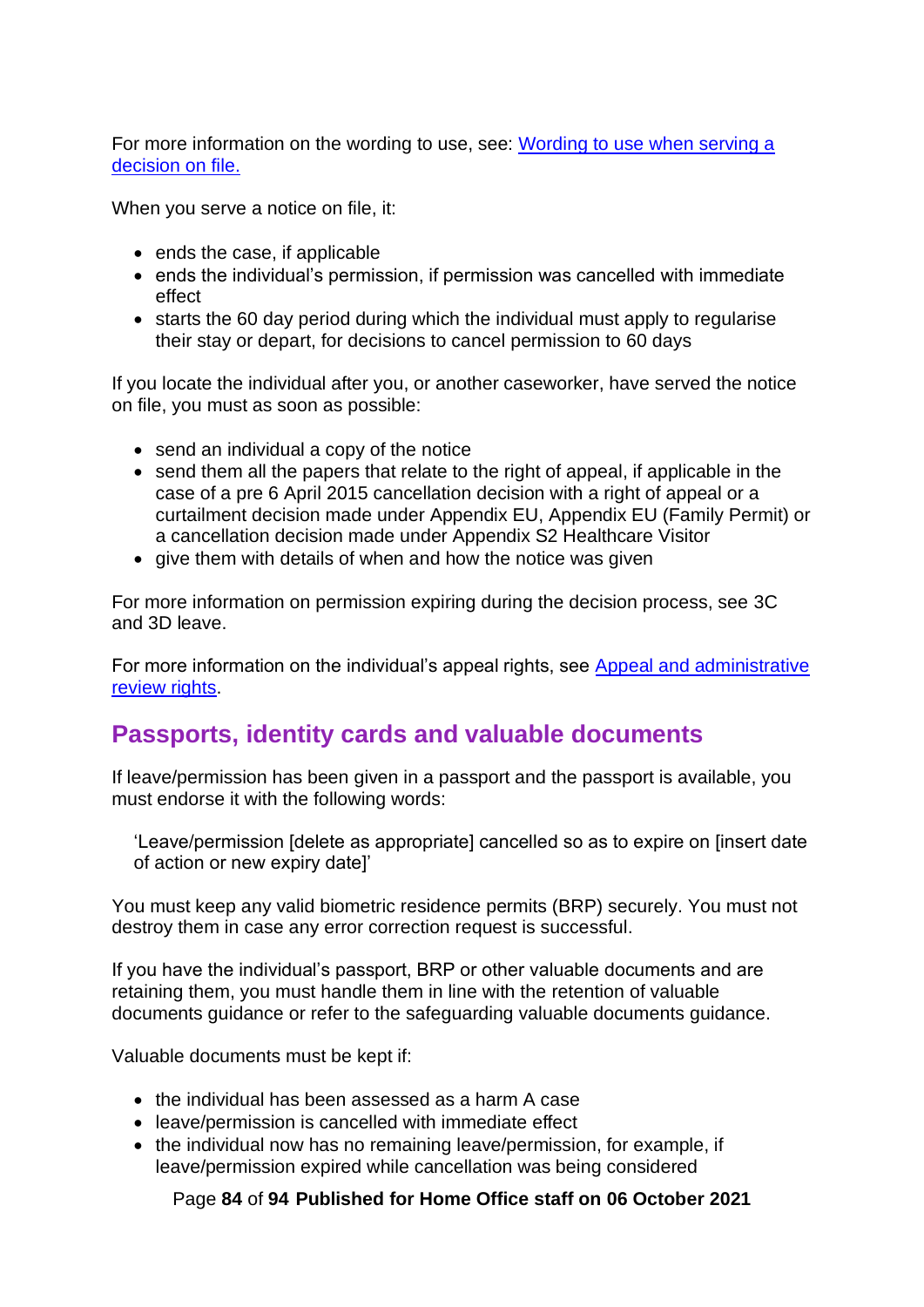Make sure any documents you keep are securely stored according to the instructions on managing sensitive personal information.

You must update the casework system to show that documents are held and where they are stored.

You must include a covering letter with the decision letter to tell the individual their passport has been kept. For more information, see Removals documentation.

#### **Related content**

**[Contents](#page-1-0)** [Cancellation: definitions, legal basis and powers](#page-7-0) [Immigration Rules: Part 9 Grounds for Cancellation](#page-21-0) [Cancellation and curtailment grounds: appendices and annexes](#page-34-0) [Cancellation procedures in specific case types](#page-59-1) [Cancellation decisions: case specific letter template wording](#page-85-0)

#### **Related external links**

[Immigration Act 1971](https://www.legislation.gov.uk/ukpga/1971/77/contents) [Immigration Rules](https://www.gov.uk/guidance/immigration-rules) [Immigration \(Leave to Enter and Remain\) Order 2000](http://www.legislation.gov.uk/uksi/2000/1161/contents/made)  [Immigration \(Leave to Enter and Remain\) \(Amendment\) Order 2013](http://www.legislation.gov.uk/uksi/2013/1749/introduction/made) [The Immigration \(Notices\) Regulations 2003](https://www.legislation.gov.uk/uksi/2003/658/regulation/7/made)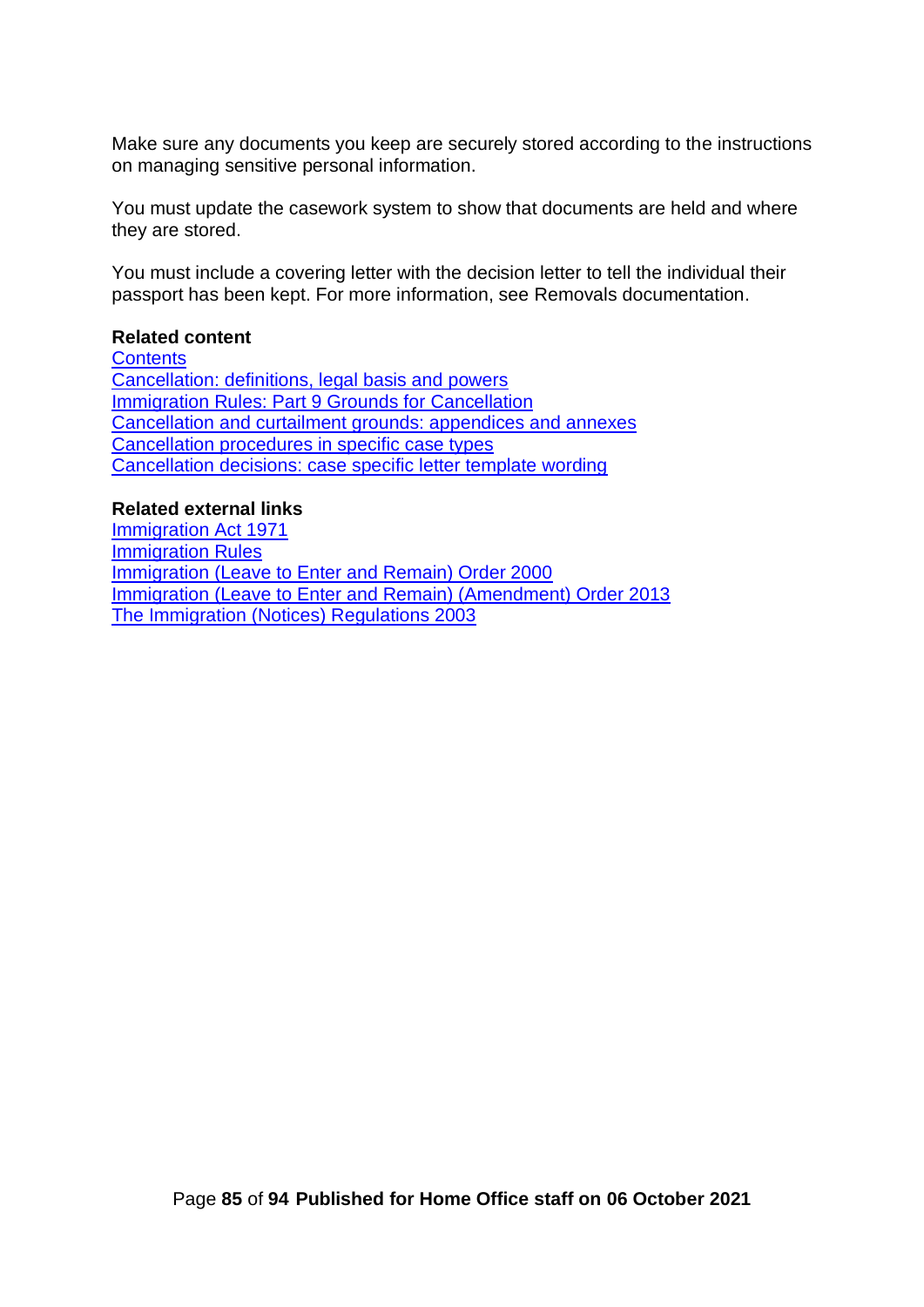# <span id="page-85-0"></span>Cancellation decisions: case specific letter template wording

This page tells caseworkers the suggested wording for the notice of decision they send to an individual when cancelling their permission or leave in specific circumstances.

#### **Page contents:**

[Cancellation wording: grounds in Part 9 of the Immigration Rules](#page-85-1) [Cancellation wording: breakdown of a relationship](#page-85-2) [Curtailment wording: discretionary leave or leave outside the rules](#page-86-1) [Cancellation wording: serving a decision on](#page-86-0) file

# <span id="page-85-1"></span>**Cancellation wording: grounds in Part 9 of the Immigration Rules**

When you cancel an individual's permission to enter or stay in the UK on a cancellation ground under Part 9 of the Immigration Rules, you must use the appropriate wording, for the cancellation ground in your cancellation decision letter. See: Grounds for refusal and cancellation (suitability) to access the individual pieces of guidance related to either the relevant section, or paragraph, of [Part 9 of the](https://www.gov.uk/guidance/immigration-rules/immigration-rules-part-9-grounds-for-refusal)  [Immigration Rules](https://www.gov.uk/guidance/immigration-rules/immigration-rules-part-9-grounds-for-refusal) which contain the associated cancellation wording, or, to access all of the cancellation paragraphs in one document, see: Cancellation paragraphs for decision letters.

See also: [Immigration Rules: Part 9 Grounds for Cancellation f](#page-21-0)or an outline of Part 9 in-country cancellation grounds and links to the relevant piece of guidance.

# <span id="page-85-2"></span>**Cancellation wording: breakdown of a relationship**

For more information on what to do with a case when the relationship has broken down, see: [Ceasing to meet rules requirements: relationship breakdown.](#page-62-0)

| <b>Reason for cancellation</b>               | <b>Wording to use</b>                                                                                        |
|----------------------------------------------|--------------------------------------------------------------------------------------------------------------|
| Use for all reasons when                     | On linsert datel you were granted permission to                                                              |
| permission to enter or stay in               | [enter/stay in] the United Kingdom until [insert]                                                            |
| the UK may be cancelled.                     | date] as a [insert details]/in order to[insert details]                                                      |
| Marriage break-up case.                      | You entered the United Kingdom on [insert details]<br>with a visa valid from [insert date] to [insert date], |
| Relates to paragraph 9.23.1                  | as the spouse of [insert name], an individual                                                                |
| of the Immigration Rules<br>(ceasing to meet | present and settled in the United Kingdom.                                                                   |
| requirements of the rules)                   | The decision has been made to cancel your                                                                    |
|                                              | permission so that it expires on the date shown at                                                           |
|                                              | the end of this notice. In view of the fact that you                                                         |
|                                              | and [insert spouse's name] are no longer living                                                              |
|                                              | together as spouses, the Secretary of State is not                                                           |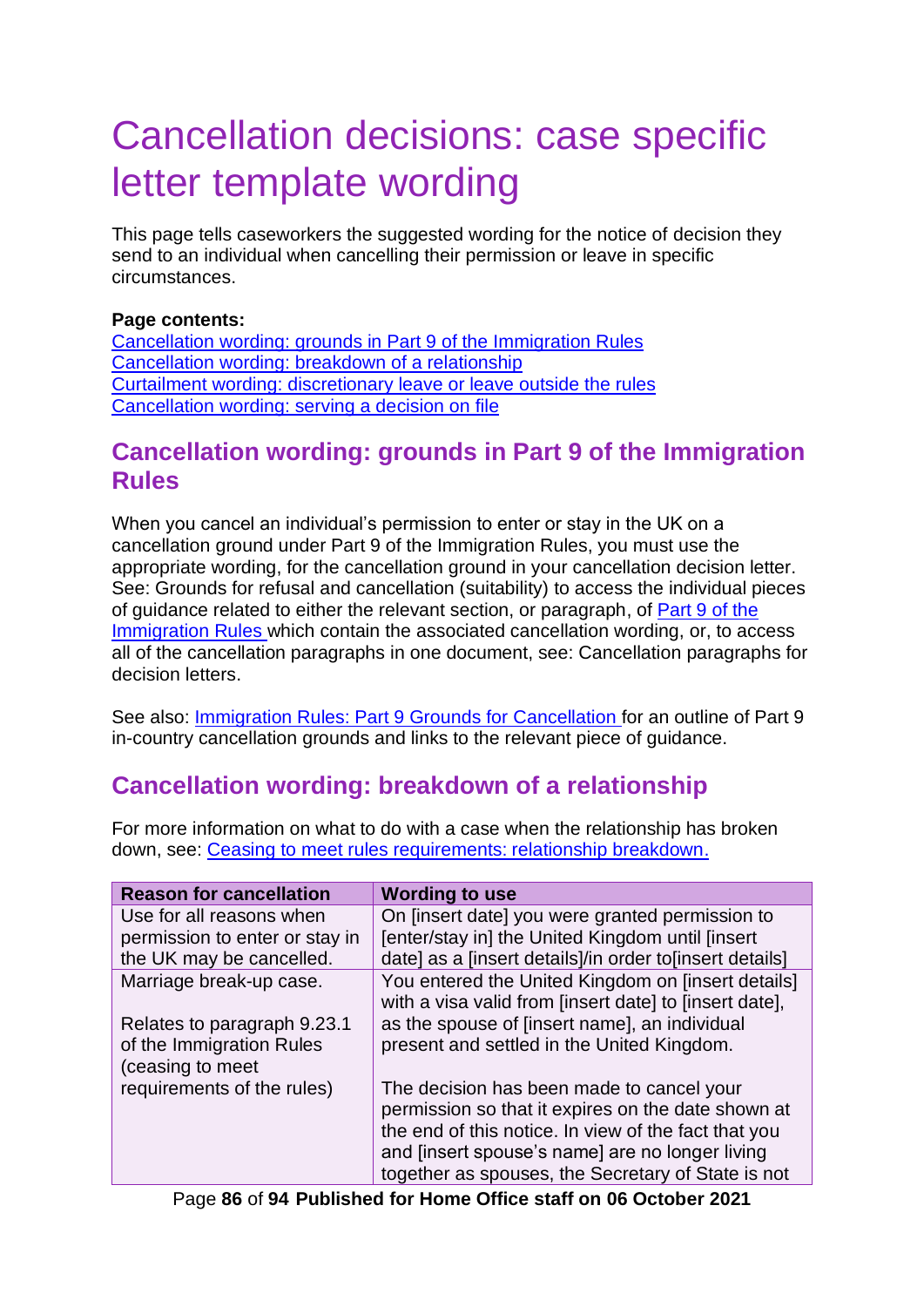| <b>Reason for cancellation</b> | <b>Wording to use</b>                                                                                                                                                                                                                                                                                                                                                                                          |
|--------------------------------|----------------------------------------------------------------------------------------------------------------------------------------------------------------------------------------------------------------------------------------------------------------------------------------------------------------------------------------------------------------------------------------------------------------|
|                                | satisfied that you and [insert spouse's name]<br>intend to live permanently with each other as<br>spouses or that your marriage is subsisting. You<br>accordingly no longer meet the requirements of the<br>Immigration Rules under which your permission to<br>enter was granted. It is not considered that the<br>circumstances in your case are such that<br>discretion should be exercised in your favour. |

# <span id="page-86-1"></span>**Curtailment wording: discretionary leave or leave outside the rules**

When you curtail [discretionary leave or leave outside the rules,](#page-49-0) you must state in the decision letter that the leave is being curtailed under 'section 3(3)(a) of the Immigration Act 1971'. You must not state that the discretionary leave is being curtailed under the Immigration Rules. You must adapt the following wording to explain the decision in the decision notice:

On [insert date] you were granted leave to [enter/remain in] the UK until [insert date] as a linsert details]/in order to linsert details], but you have ceased to meet the requirements of the concession under which the leave to enter/remain was granted. The circumstances that justified your grant of leave to remain outside the Immigration Rules on a discretionary basis no longer apply because (insert reasons). It is not considered that the circumstances of your case are such that discretion should be exercised in your favour. The Secretary of State has therefore decided to curtail your leave to enter/remain in the UK so as to expire on [insert date].

For more information on the wording to use if you are serving the notice on file, see [Cancellation wording: serving a decision on file.](#page-86-0)

| <b>Reason</b>                                | Wording                                                                                                                                                                                                                                                                                                                                                                                                                                                                  |
|----------------------------------------------|--------------------------------------------------------------------------------------------------------------------------------------------------------------------------------------------------------------------------------------------------------------------------------------------------------------------------------------------------------------------------------------------------------------------------------------------------------------------------|
| Wording for file minutes<br>when you have no | Serving the decision on file                                                                                                                                                                                                                                                                                                                                                                                                                                             |
| address for the<br>individual.               | [File reference number]                                                                                                                                                                                                                                                                                                                                                                                                                                                  |
|                                              | It is clear that [name of individual] no longer lives at the                                                                                                                                                                                                                                                                                                                                                                                                             |
| estranged partner<br>cases]                  | address of the UK settled sponsor and the latter has<br>been unable to provide an address for their estranged<br>spouse. There is also no record that [name of individual]<br>has informed the Home Office either of his/her change of<br>circumstances or change of address. The individual did<br>not provide an email address for correspondence and as<br>[name of individual]'s whereabouts are not known and<br>we have no record of any representative acting for |

# <span id="page-86-0"></span>**Cancellation wording: serving a decision on file**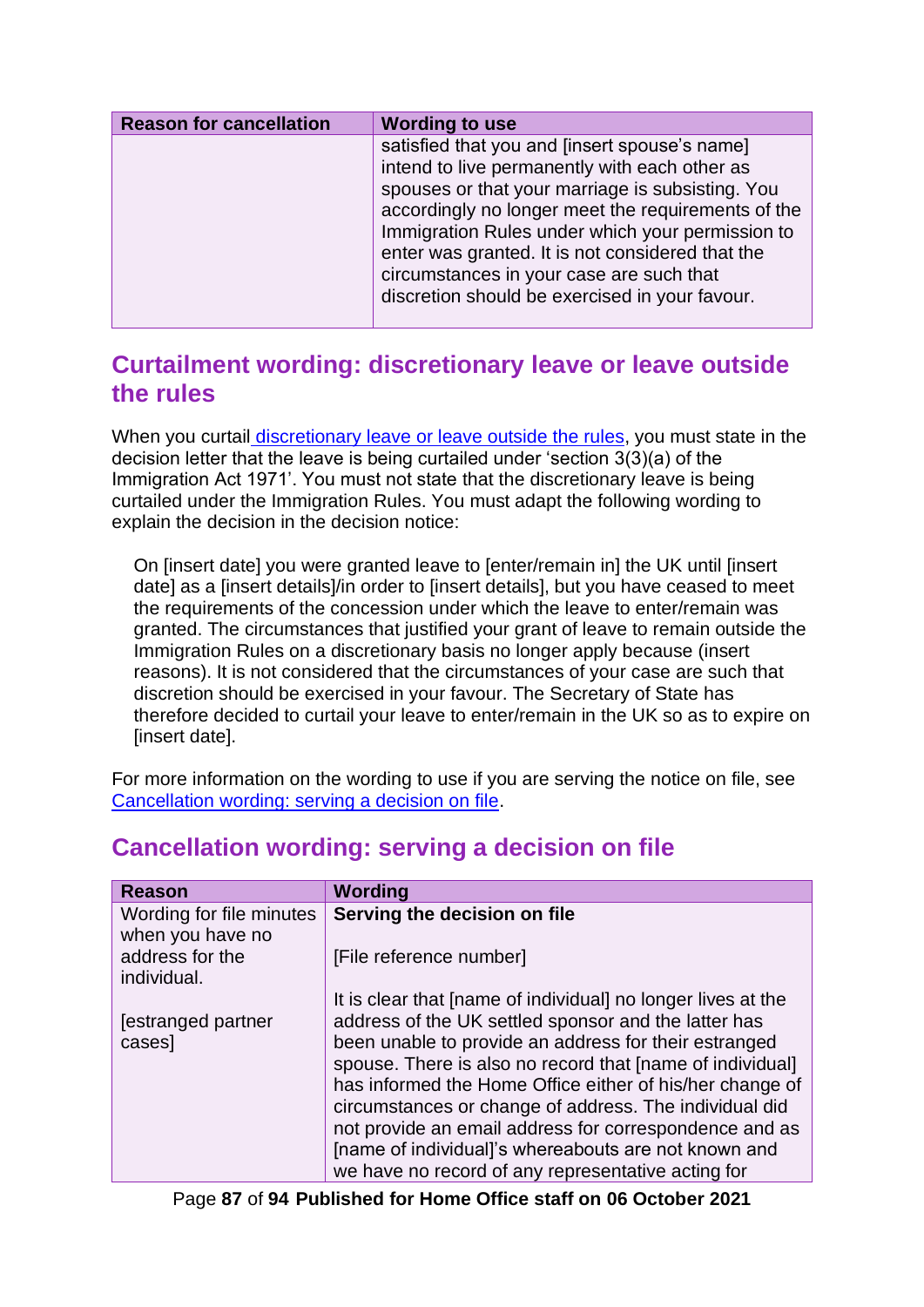| <b>Reason</b>                                                                                                                     | <b>Wording</b>                                                                                                                                                                                                                                                                                                                                                                                                                                                                                                                                                                                                                                                                                                                                                                                                                                                                                                                                                                                                                                                                                                    |
|-----------------------------------------------------------------------------------------------------------------------------------|-------------------------------------------------------------------------------------------------------------------------------------------------------------------------------------------------------------------------------------------------------------------------------------------------------------------------------------------------------------------------------------------------------------------------------------------------------------------------------------------------------------------------------------------------------------------------------------------------------------------------------------------------------------------------------------------------------------------------------------------------------------------------------------------------------------------------------------------------------------------------------------------------------------------------------------------------------------------------------------------------------------------------------------------------------------------------------------------------------------------|
|                                                                                                                                   | him/her nor do we know the individual's last known or<br>usual place of study or business [delete as appropriate],<br>it has not been possible to serve the notice of decision to<br>an address. The notice of decision has therefore been<br>placed on file and is deemed to have been given in<br>accordance with article 8ZA of the Immigration (Leave to<br>Enter and Remain) Order 2000/article 7 [insert<br>paragraph 2 reference] of the Immigration (Notices)<br>Regulations 2003 [delete as appropriate].                                                                                                                                                                                                                                                                                                                                                                                                                                                                                                                                                                                                |
| When you have a                                                                                                                   | Serving the decision on file                                                                                                                                                                                                                                                                                                                                                                                                                                                                                                                                                                                                                                                                                                                                                                                                                                                                                                                                                                                                                                                                                      |
| possible address for an<br>individual provided by<br>UK settled spouse or                                                         | [File reference number]                                                                                                                                                                                                                                                                                                                                                                                                                                                                                                                                                                                                                                                                                                                                                                                                                                                                                                                                                                                                                                                                                           |
| partner.                                                                                                                          | It is clear that [name of individual] no longer lives at the<br>previous marital address and he/she has not notified the<br>Home Office of his/her current address. We have been<br>informed that he/she may be living at [insert details]. My<br>attempt to serve the decision there was unsuccessful.<br>There is also no record that [name of individual] has<br>informed the Home Office either of his/her change of<br>circumstances or change of address. As [name of<br>individual]'s whereabouts are not known and we have no<br>record of any representative acting for him/her, nor do<br>we know the individual's last known place of business or<br>study or have an e-mail address [delete as appropriate],<br>it has not been possible to serve the notice of decision to<br>an address. The notice of decision has been placed on<br>file and is deemed to have been given in accordance<br>with article 8ZA(4) of the Immigration (Leave to Enter<br>and Remain) Order 2000/article 7 [insert paragraph 2<br>reference] of the Immigration (Notices) Regulations 2003<br>[delete as appropriate]. |
| Include the following                                                                                                             | Serving the decision on file                                                                                                                                                                                                                                                                                                                                                                                                                                                                                                                                                                                                                                                                                                                                                                                                                                                                                                                                                                                                                                                                                      |
| paragraph in the<br>reason for refusal letter<br>(RFRL) when a<br>decision has only been<br>served on file (no<br>address known). | In his/her letter of [insert date] Mr/ Ms [insert name]<br>stated that you had left the marital home and that your<br>present address was not known. Following the<br>breakdown of your marriage and your departure from the<br>marital home, you did not inform the Home Office of your<br>change in circumstances or your change of address.<br>Your whereabouts are not currently known and we have<br>no record of any representative acting for you, nor do we<br>know your last known place of business or e-mail<br>address [delete as appropriate]. It was therefore not<br>possible to serve you with the cancellation notice at the<br>time of the decision. The notice of decision has been<br>placed on file and is deemed to have been given in<br>accordance with article 8ZA(4) of the Immigration (Leave<br>to Enter and Remain) Order 2000/article 7 [insert                                                                                                                                                                                                                                     |

Page **88** of **94 Published for Home Office staff on 06 October 2021**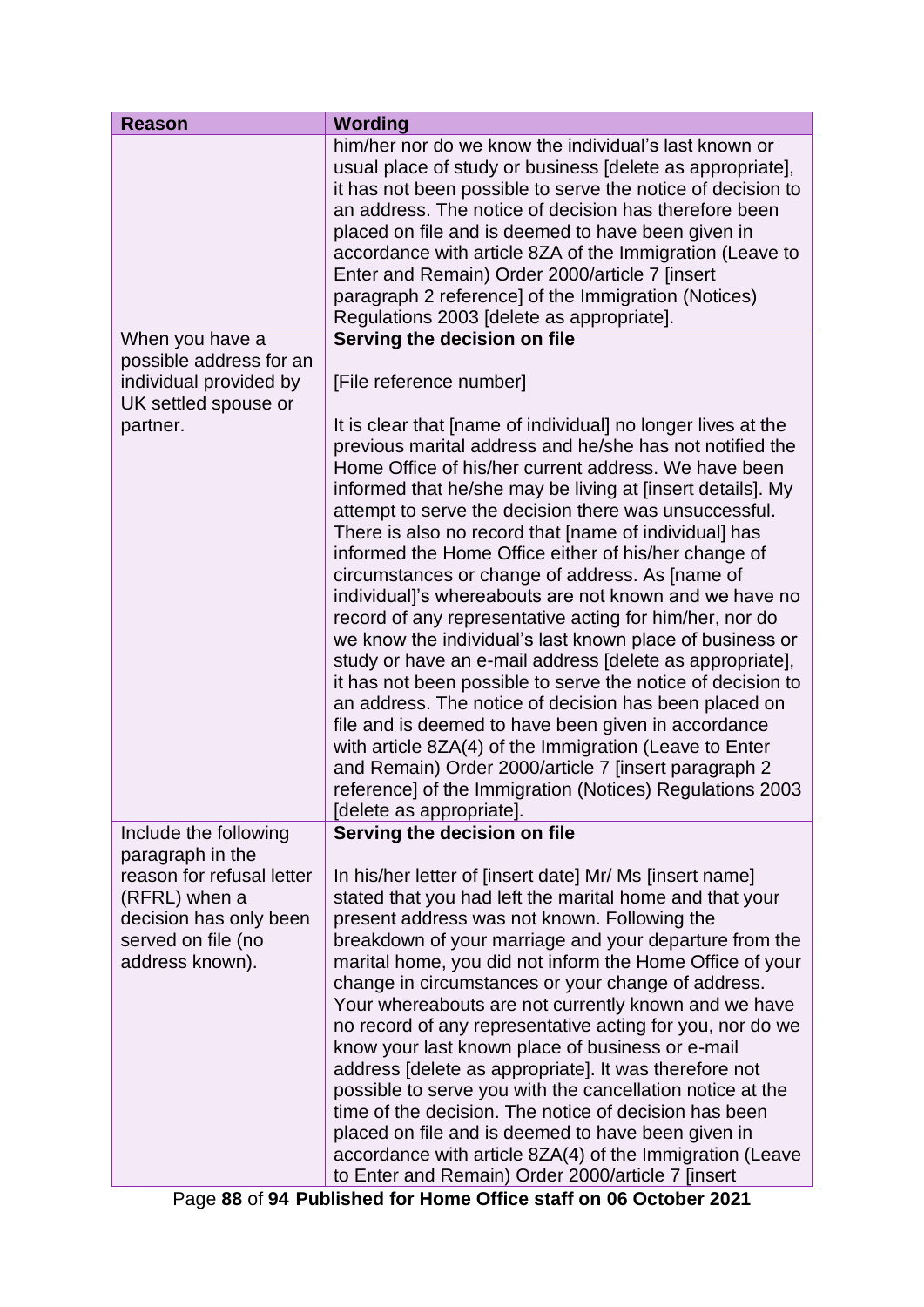| <b>Reason</b> | Wording                                             |
|---------------|-----------------------------------------------------|
|               | paragraph 2 reference] of the Immigration (Notices) |
|               | Regulations 2003 [delete as appropriate].           |

#### **Related content**

**[Contents](#page-1-0)** [Immigration Rules: Part 9 Grounds for](#page-21-0) Cancellation [Cancellation procedures in specific case types](#page-59-1) Service of [a cancellation decision](#page-77-0)

#### **Related external links**

[Immigration Act 1971](http://www.legislation.gov.uk/ukpga/1971/77/contents) Immigration [\(Leave to Enter and Remain\) Order 2000](http://www.legislation.gov.uk/uksi/2000/1161/contents/made) [The Immigration \(Notices\) Regulations 2003](http://www.legislation.gov.uk/uksi/2003/658/contents/made) [Nationality, Immigration and Asylum Act 2002](http://www.legislation.gov.uk/ukpga/2002/41/contents) [Immigration and Asylum Act 1999](http://www.legislation.gov.uk/ukpga/1999/33/contents)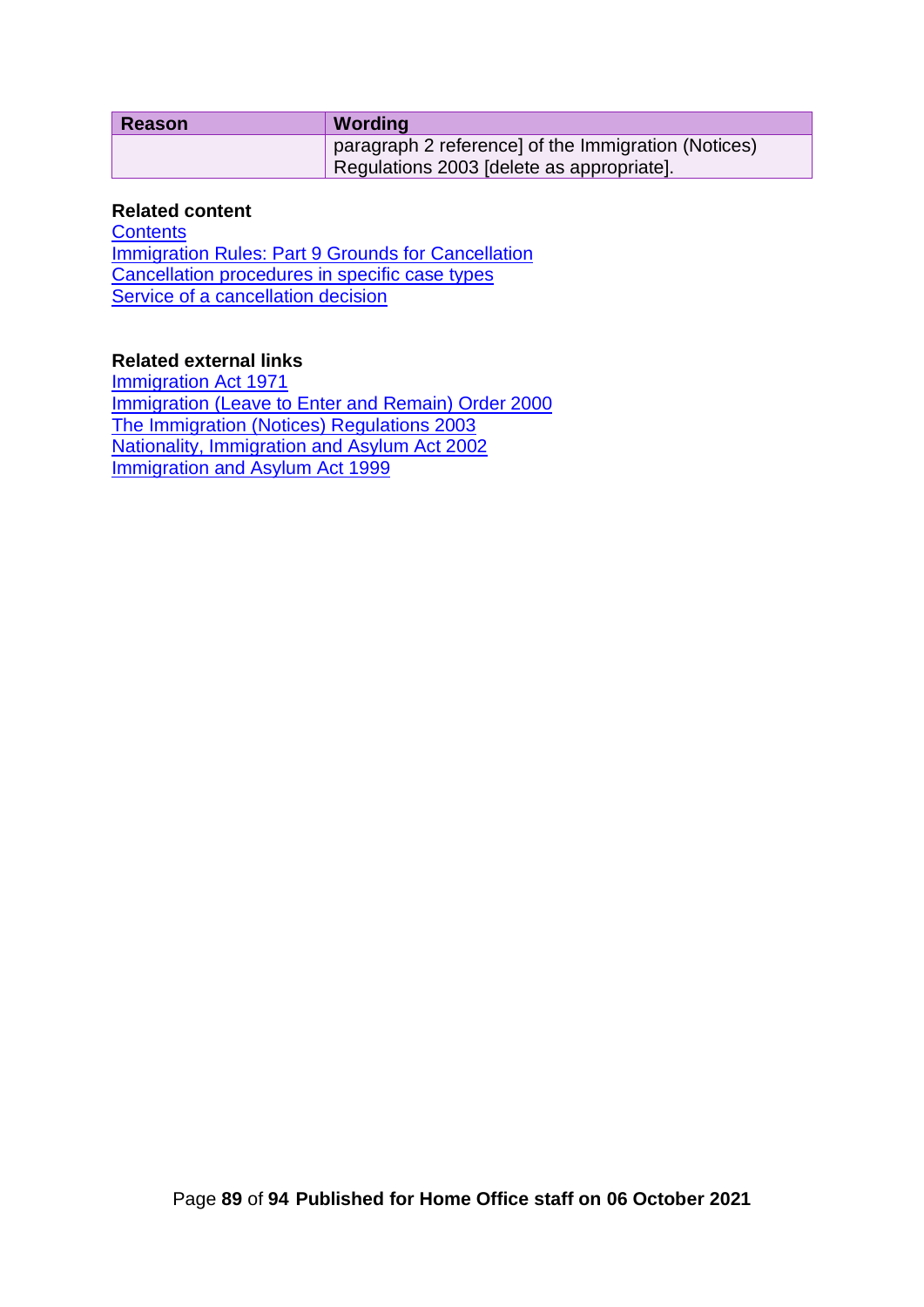# Actions following cancellation

This page tells caseworkers about the process to follow if they receive a cancellation error correction request from an individual, an individual's legal representative or sponsor.

# **Cancellation error correction**

### Process for making an error correction request

After an individual's permission has been cancelled, the following people may write to the Home Office to claim there was an error in the decision and request an error correction:

- the individual
- the individual's legal representative
- the individual's sponsor

Any error correction request must be made in writing, either by post or email to the team which made the original decision. These details can be found on the original decision letter.

The error correction request must:

- provide the individual's:
	- o name
	- $\circ$  date of birth
	- o nationality
	- o any Home Office reference numbers
- clearly explain why they believe the decision was incorrect for example, depending on the circumstances of the individual case, it must say which:
	- o sponsor notification was incorrect (not considered, or incorrectly interpreted)
	- o evidence was incorrect (not considered or incorrectly interpreted)
	- o rules or policy were not applied or were incorrectly applied
- be sent within 14 calendar days of the deemed date of receiving the cancellation decision – the deemed date of receiving a decision sent by post to a UK address is 2 working days after the decision was posted, unless the individual can prove they received the decision on a later date

You should normally reject any error correction request which does not meet the above requirements without further consideration, however, you must consider whether it is appropriate to exercise discretion. For example, you may exceptionally accept a request if there are minor omissions in the information supplied and you can get it from elsewhere. For example, the Home Office reference number was not provided but you are able to identify the case from other information.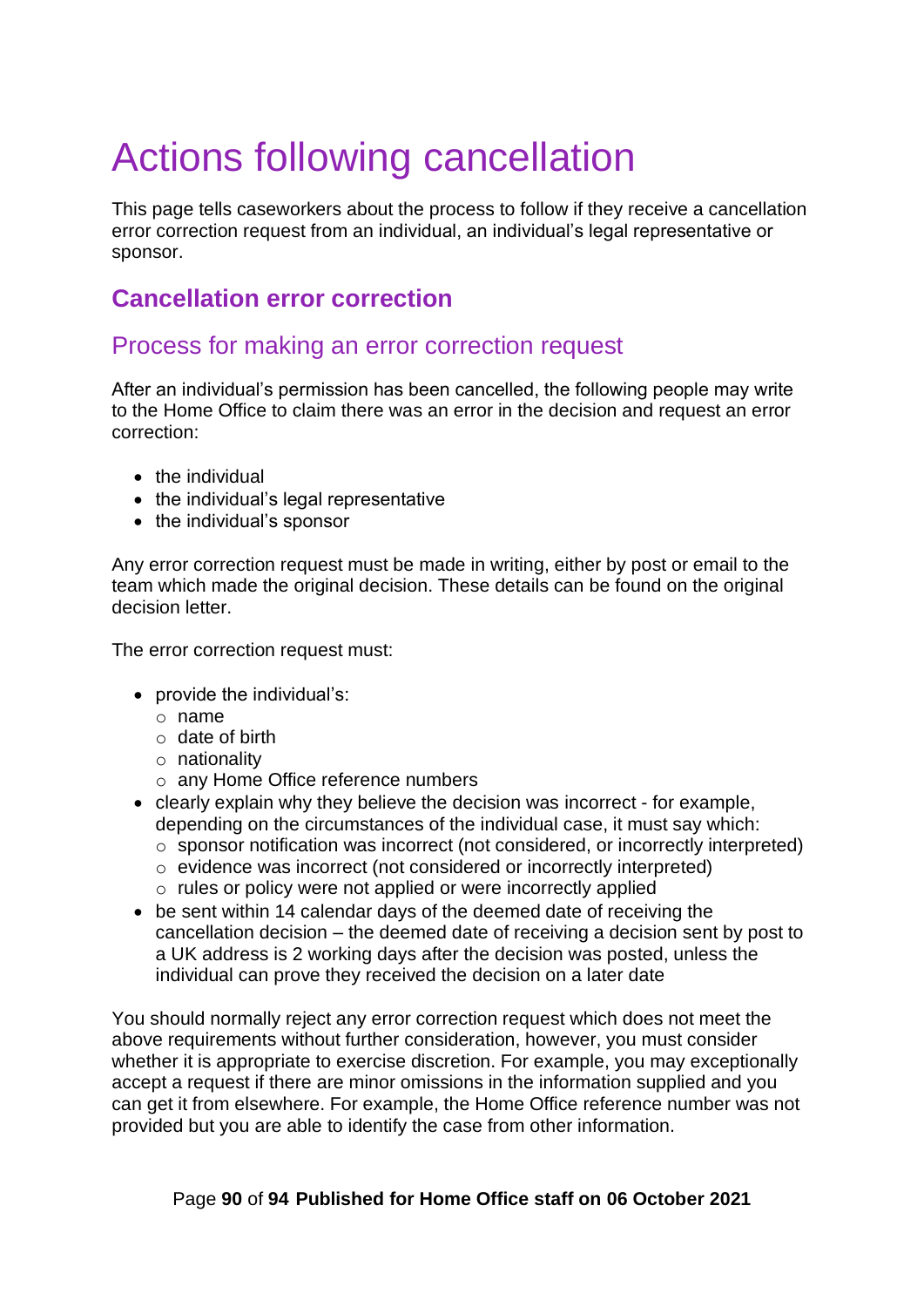You must review a cancellation decision if you receive a claim that there was an error in the decision and the claim meets the above requirements. A cancellation decision will not normally be reviewed for a second time unless the previous review resulted in changed cancellation reasons.

If an individual asks you how to raise an issue with cancellation following an incorrect sponsor notification, they should be advised to ask their sponsor to raise any error correction requests relating to incorrect notifications. This will mean the request can be processed more quickly without the need for the Home Office to contact the sponsor to verify the claim.

Individuals cannot use the error correction process to challenge a sponsor's decision to withdraw sponsorship. Individuals must raise any such challenge direct with their former sponsor.

The fact that an individual disagrees with, or legally challenges, their former sponsor's decision to withdraw sponsorship is not a reason to stop or reverse a cancellation.

### Correspondence which is not an error correction request

Not all correspondence about a cancellation will be an error correction request. For example, an individual may write to complain about the retention of their documents or to state they intend to apply for judicial review of the decision. You must handle such correspondence according to the standard [How to make a complaint](https://www.gov.uk/government/organisations/uk-visas-and-immigration/about/complaints-procedure) procedures for complaints or litigation. There is also more information about Judicial reviews.

### Individual's status after sending an error correction request

If an individual sends a cancellation error correction request this does not extend their permission. While a review of the cancellation decision is being undertaken and the review is of a cancellation where the 60 day period of permission has ended, or where cancellation was immediate, the individual will hold no permission, unless, or until the cancellation decision is changed. Read Applicant's status after submitting a reconsideration request in the reconsiderations guidance which applies to cancellation error correction requests.

### Considering the request

The request must be considered by a caseworker who did not make the original decision. How you reconsider the decision will depend on who sent the request.

You must note the casework system with 'outcome to be considered' while you review the cancellation decision.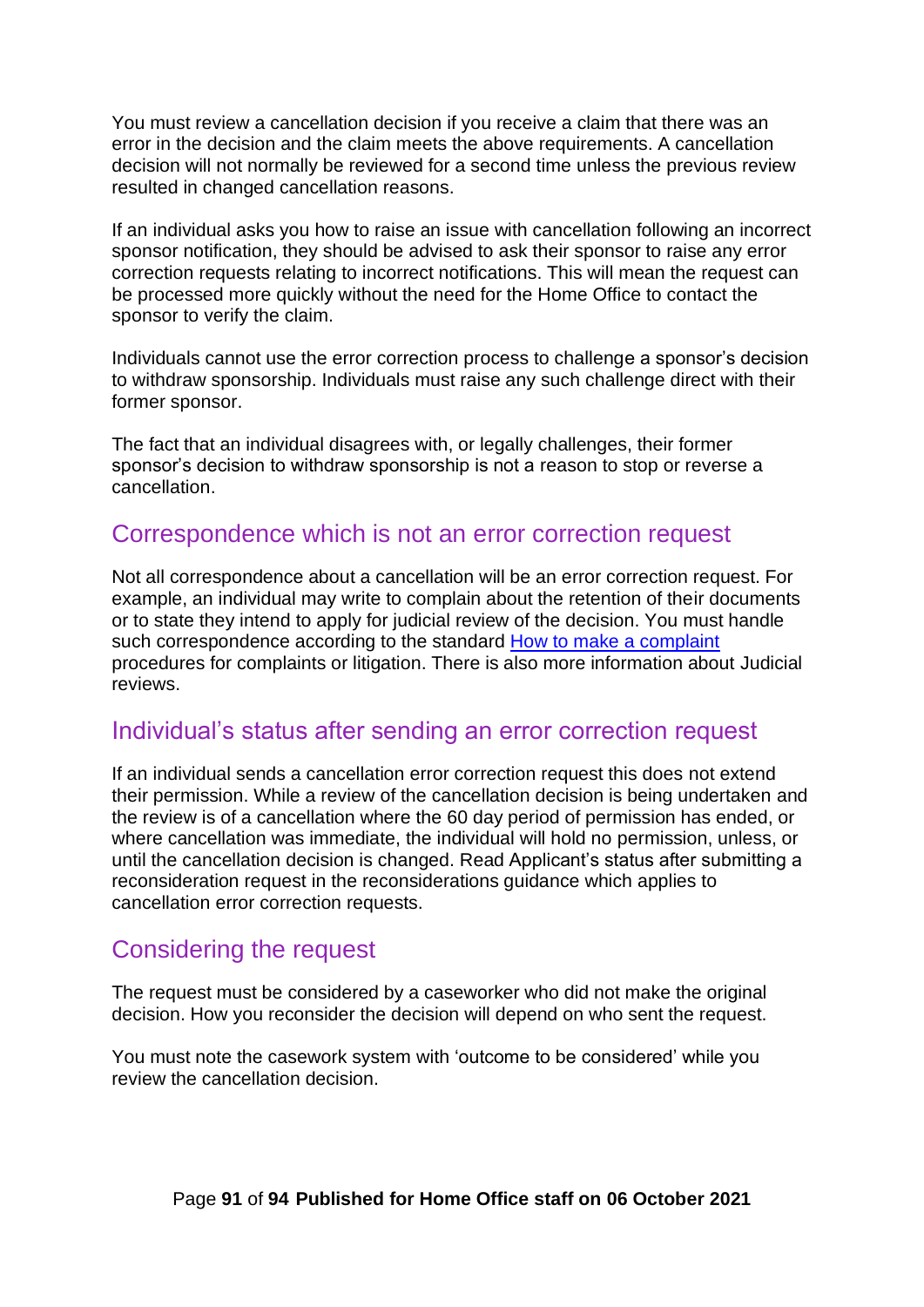# Requests from the individual's sponsor

A sponsor may write to the Home Office to claim an individual's cancellation decision was incorrect because they sent a sponsor notification in error. In this situation you must reinstate the individual's permission unless there are other grounds on which their permission must be cancelled.

To correct the decision, follow the instructions in [the decision was incorrect.](#page-92-0)

You must pass the details of the incorrect notification to the sponsor licence unit so they can check whether there are any issues with the sponsor and take further action as required.

## Requests from an individual or their legal representative

An applicant may appoint a legal representative, or [change their legal representative,](#page-92-1) when they make an error correction request.

If the claim is that cancellation was based on an incorrect sponsor notification, you must contact the sponsor to check whether this claim is correct.

If the sponsor confirms the notification was:

- correct, you must maintain the decision (unless it is incorrect for another reason)
- incorrect, you must follow the guidance below for requests sent by sponsors

If the individual has falsely claimed the sponsor notification was incorrect, you must consider if they have attempted to obtain permission by providing false or misleading information. If so, you may be able to cancel their permission with immediate effect on [false representations grounds.](#page-24-0) See also: false representations guidance for further information.

Where the individual or their legal representative claims that permission has been cancelled in error for other reasons, and has clearly explained why they believe the decision was incorrect, as set out above, you must review the original decision to check that it was correct. You must check:

- the decision was supported by appropriate evidence
- the decision was made under the correct rules and policy
- any sponsor notification was linked to the correct individual
- any grounds for discretion were appropriately considered, where applicable
- permission was cancelled to the correct date, including consideration of exceptionally cancelling to a different date (if appropriate)
- the permission of any dependants was cancelled in line with the main applicant
- the decision notices were correct and served correctly
- any other matters raised by the individual in their request

#### Page **92** of **94 Published for Home Office staff on 06 October 2021**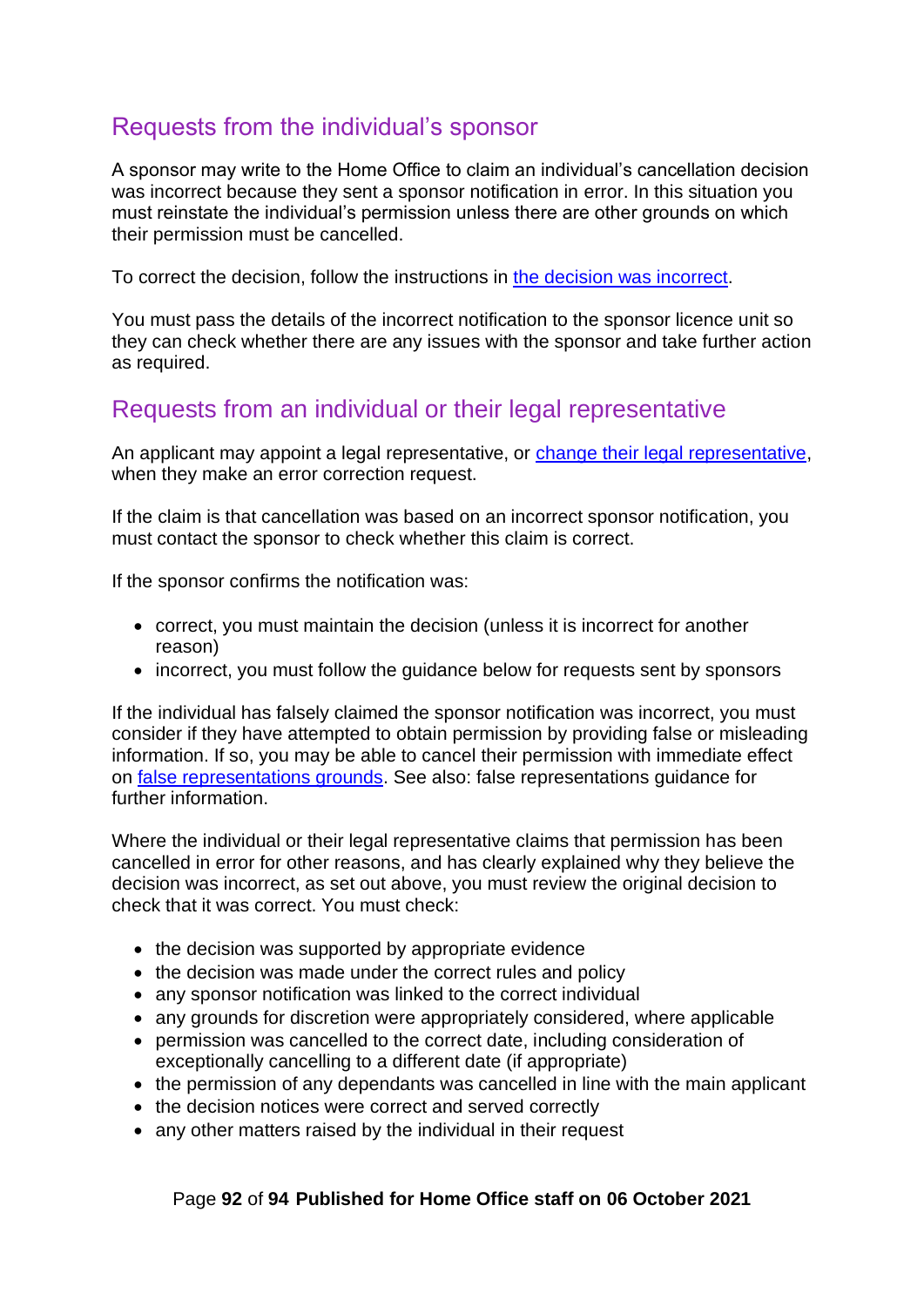### <span id="page-92-1"></span>**Change of representative**

If the applicant changes their representative, or instructs one for the first time, before you accept the instruction or change of representative, you must check the individual has given the Home Office written authorisation for the representative to act on their behalf, and any new representative the applicant nominates is either of the following:

- regulated by the [Office of the Immigration Services Commissioner](https://www.gov.uk/government/organisations/office-of-the-immigration-services-commissioner) (OISC)
- a solicitor

If the change of representative meets the above requirements, you must accept it and update CID with the new contact details.

If the representative is not appropriately regulated, or the individual does not send the authorisation, you must write to the applicant and their proposed representative to inform them you cannot speak to the new representative or comment on the case.

If you reject the individual's change of representative this alone is not a reason to reject the error correction request.

### The decision was correct

If the original decision to cancel the individual's permission was correct you must take the following action:

- maintain the original decision
- record the decision and reasons on the casework system
- add a case note to the casework system to record your decision and explain why you are upholding the original decision
- write to the applicant to tell them the outcome of the review, using letter template ICD.1100
- address each of the grounds the individual raised in their letter
- include an explanation of why discretion did not apply or was not appropriate if the individual asked for this to be considered

Upholding the original cancellation decision is not itself a new immigration decision.

### <span id="page-92-0"></span>The decision was incorrect

If you find an error, you must correct it by re-making and re-serving a decision in line with the cancellation rules and policy guidance. Depending on the nature of the error, you must:

- cancel permission to end on a different date
- reinstate the previous permission (this does not apply to 3C leave cases, see: 3C and 3D guidance))

Record the new decision and reasons on the casework system. You must also send the individual an ICD.1100 letter to let them know the outcome of the review.

Page **93** of **94 Published for Home Office staff on 06 October 2021**